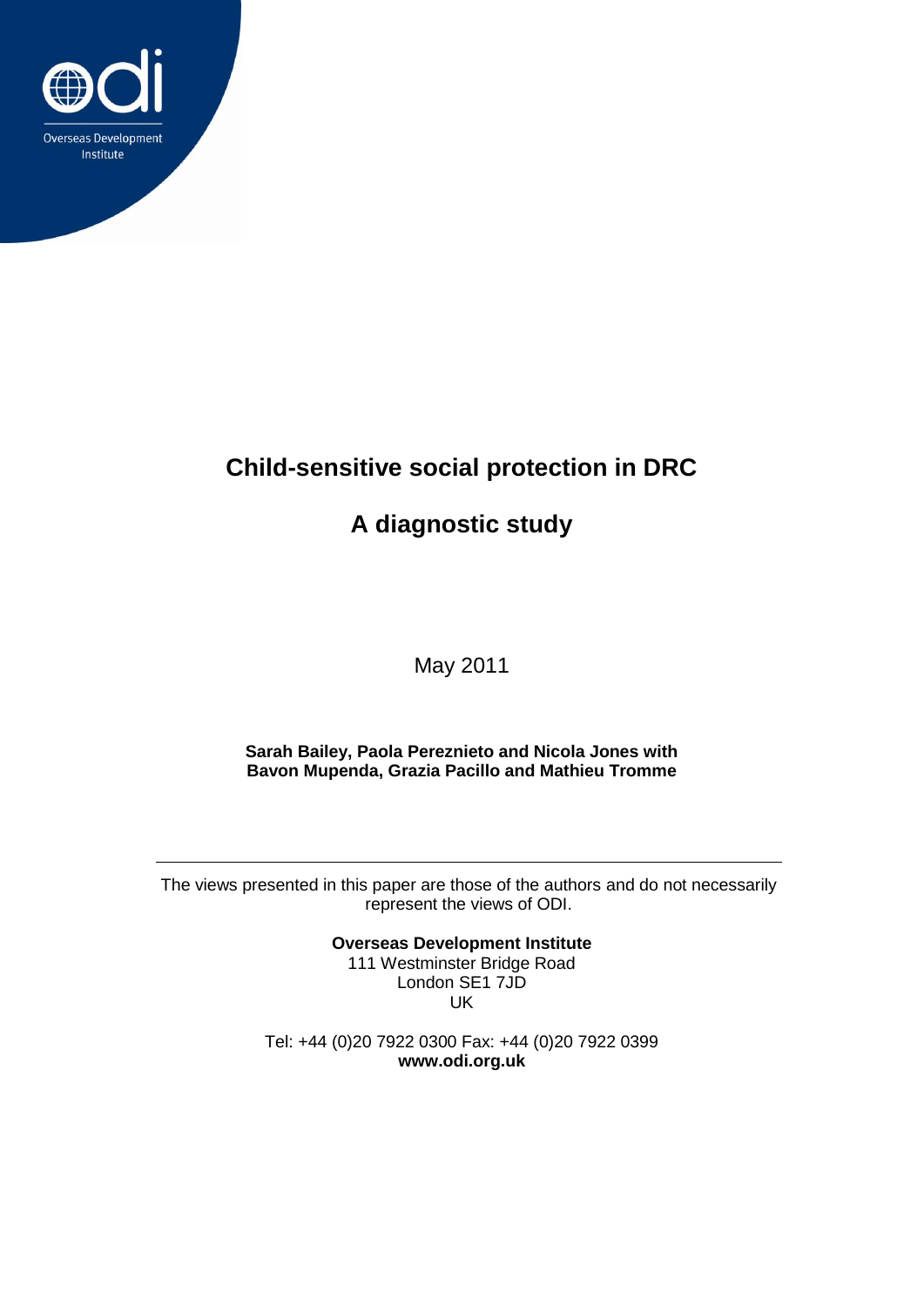### <span id="page-1-0"></span>**Contents**

| 1.<br>1.1<br>1.2<br>1.3<br>2.<br>2.1<br>2.2<br>2.3<br>2.3.1<br>2.3.2<br>2.3.3<br>3.<br>3.1<br>3.2<br>3.3<br>3.4<br>3.4.1<br>3.4.2<br>3.4.3<br>3.5<br>4.<br>4.1<br>4.2<br>4.3<br>4.3.1<br>4.3.2<br>4.3.3<br>4.4<br>5.<br>5.1<br>5.1.1<br>Invisibility of the government as a social protection provider at the grassroots level 26<br>5.1.2<br>5.1.3<br>5.1.4 |     |  |
|--------------------------------------------------------------------------------------------------------------------------------------------------------------------------------------------------------------------------------------------------------------------------------------------------------------------------------------------------------------|-----|--|
|                                                                                                                                                                                                                                                                                                                                                              |     |  |
|                                                                                                                                                                                                                                                                                                                                                              |     |  |
|                                                                                                                                                                                                                                                                                                                                                              |     |  |
|                                                                                                                                                                                                                                                                                                                                                              |     |  |
|                                                                                                                                                                                                                                                                                                                                                              |     |  |
|                                                                                                                                                                                                                                                                                                                                                              |     |  |
|                                                                                                                                                                                                                                                                                                                                                              |     |  |
|                                                                                                                                                                                                                                                                                                                                                              |     |  |
|                                                                                                                                                                                                                                                                                                                                                              |     |  |
|                                                                                                                                                                                                                                                                                                                                                              |     |  |
|                                                                                                                                                                                                                                                                                                                                                              |     |  |
|                                                                                                                                                                                                                                                                                                                                                              |     |  |
|                                                                                                                                                                                                                                                                                                                                                              |     |  |
|                                                                                                                                                                                                                                                                                                                                                              |     |  |
|                                                                                                                                                                                                                                                                                                                                                              |     |  |
|                                                                                                                                                                                                                                                                                                                                                              |     |  |
|                                                                                                                                                                                                                                                                                                                                                              |     |  |
|                                                                                                                                                                                                                                                                                                                                                              |     |  |
|                                                                                                                                                                                                                                                                                                                                                              |     |  |
|                                                                                                                                                                                                                                                                                                                                                              |     |  |
|                                                                                                                                                                                                                                                                                                                                                              |     |  |
|                                                                                                                                                                                                                                                                                                                                                              |     |  |
|                                                                                                                                                                                                                                                                                                                                                              |     |  |
|                                                                                                                                                                                                                                                                                                                                                              |     |  |
|                                                                                                                                                                                                                                                                                                                                                              |     |  |
|                                                                                                                                                                                                                                                                                                                                                              |     |  |
|                                                                                                                                                                                                                                                                                                                                                              |     |  |
|                                                                                                                                                                                                                                                                                                                                                              |     |  |
|                                                                                                                                                                                                                                                                                                                                                              |     |  |
|                                                                                                                                                                                                                                                                                                                                                              |     |  |
|                                                                                                                                                                                                                                                                                                                                                              |     |  |
|                                                                                                                                                                                                                                                                                                                                                              |     |  |
|                                                                                                                                                                                                                                                                                                                                                              |     |  |
|                                                                                                                                                                                                                                                                                                                                                              |     |  |
|                                                                                                                                                                                                                                                                                                                                                              |     |  |
|                                                                                                                                                                                                                                                                                                                                                              |     |  |
|                                                                                                                                                                                                                                                                                                                                                              |     |  |
|                                                                                                                                                                                                                                                                                                                                                              | 5.2 |  |
| 5.3                                                                                                                                                                                                                                                                                                                                                          |     |  |
| 5.4                                                                                                                                                                                                                                                                                                                                                          |     |  |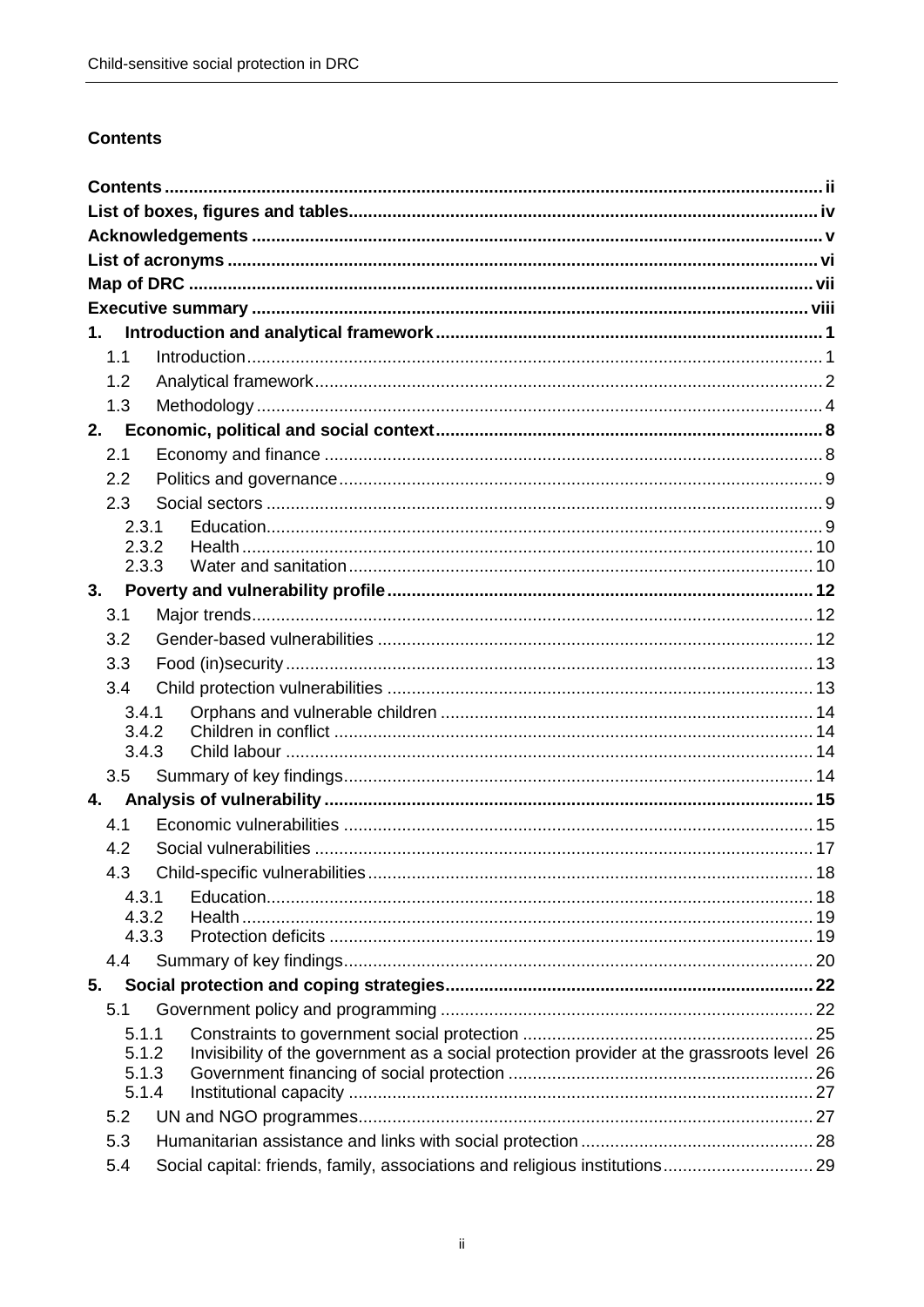| 5.5   |  |
|-------|--|
| 5.6   |  |
| 6.    |  |
| 6.1   |  |
| 6.2   |  |
| 6.3   |  |
| 6.4   |  |
| 6.5   |  |
| 7.    |  |
| 7.1   |  |
| 7.2   |  |
| 7.2.1 |  |
| 722   |  |
|       |  |
|       |  |
|       |  |
|       |  |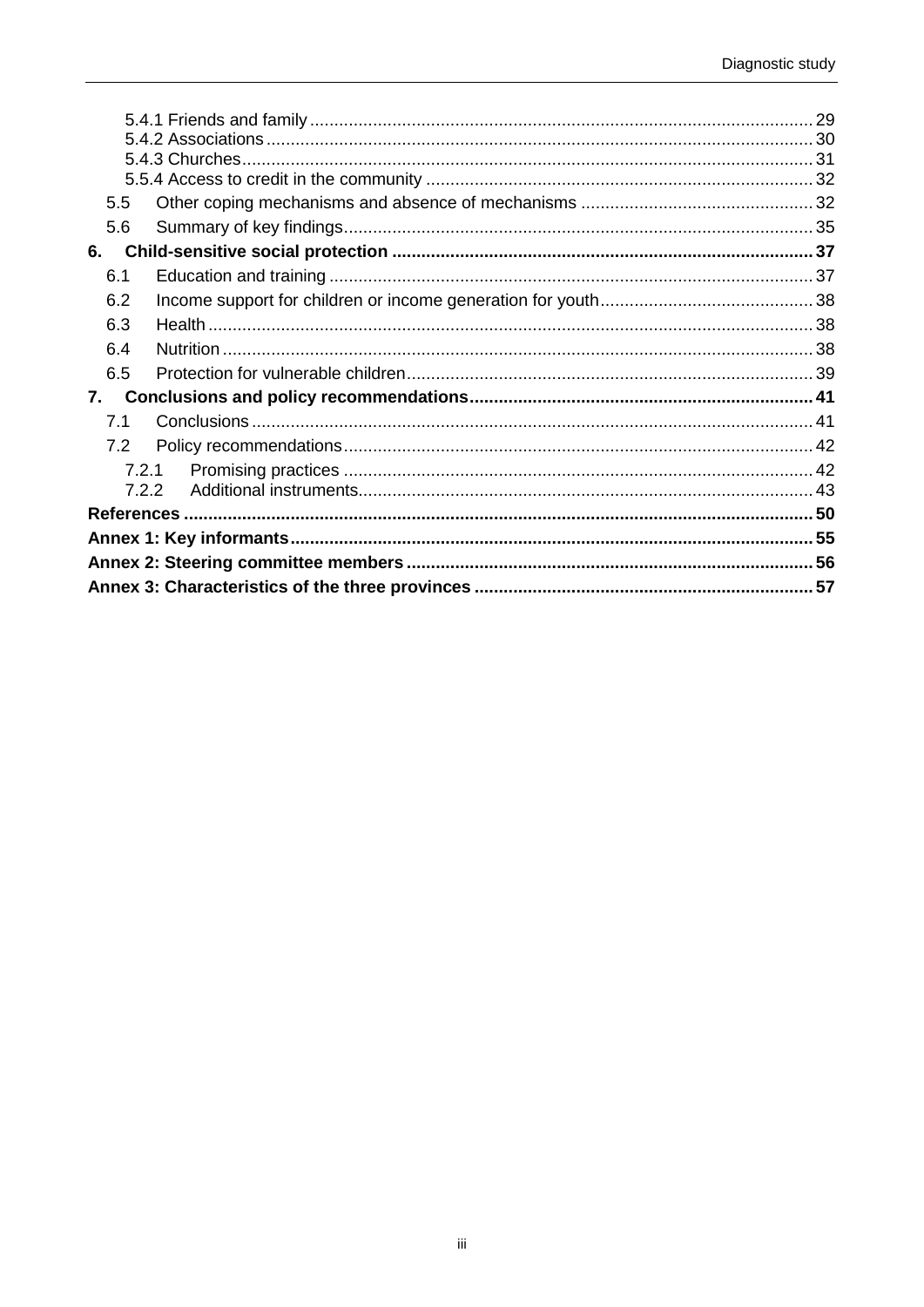# <span id="page-3-0"></span>**List of boxes, figures and tables**

| Figure 1: Economic vulnerabilities most commonly cited as being experienced over the past five<br>Figure 2: Respondents reporting belonging to different types of associations (%)30                                                                             |  |
|------------------------------------------------------------------------------------------------------------------------------------------------------------------------------------------------------------------------------------------------------------------|--|
| Table 1: Reasons given for children not attending school (% of children not attending)18<br>Table 2: Sources of support identified by respondents (% of respondents)26<br>Table 3: Benefits from belonging to groups/associations identified by those who stated |  |
|                                                                                                                                                                                                                                                                  |  |
| Table 4: Most common coping strategy identified by risk faced (% of households)33                                                                                                                                                                                |  |
| Table 5: The role of key social protection actors in DRC and the challenges they face34                                                                                                                                                                          |  |
| Table 6: Policy and programming options to tackle key economic and social vulnerabilities                                                                                                                                                                        |  |
|                                                                                                                                                                                                                                                                  |  |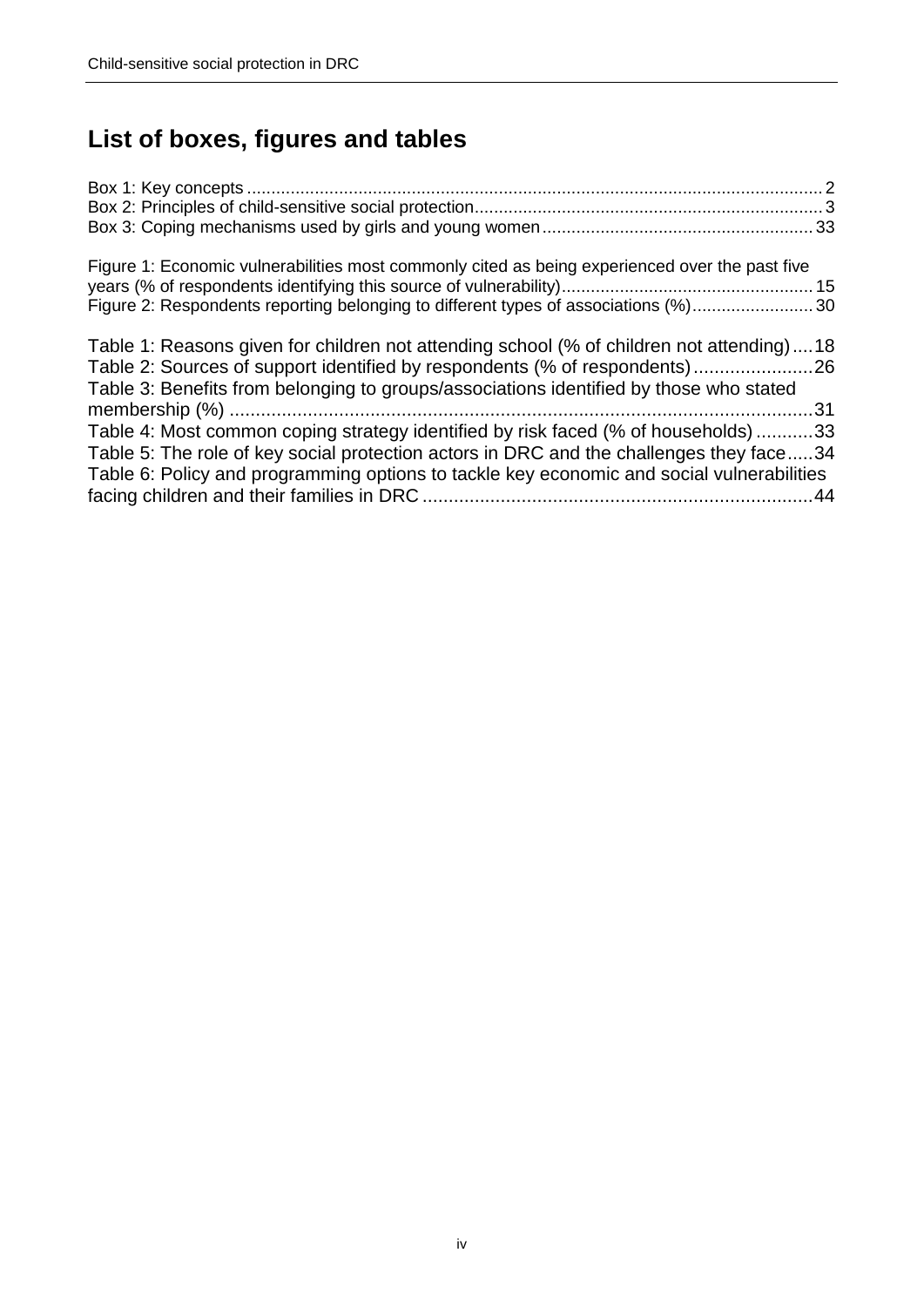# <span id="page-4-0"></span>**Acknowledgements**

The authors would like to thank staff in the UNICEF offices in Kinshasa and Lubumbashi who participated in and supported this study, and steering committee members Agustin Bambedi, Marcel Kanda and Francis Boktosi for their involvement in and engagement with the research team for the duration of the study and for their valuable inputs. Thanks also to the research teams for their hard work, including the quantitative enumerators who worked in Kinshasa and Bas Congo, the qualitative research team (Bakuka Kisulu Ba-Kiss, Bellarmin M'Mbango, Daddy Bambedi, Viviane Meshe), the team from Observatoire de Changement Urbain (Stephane Lumbu Maliba, Aimee Kasandji, Kameke Kamena and Felicien Idiamine) and Professor Gabriel Kalaba Mutabusha.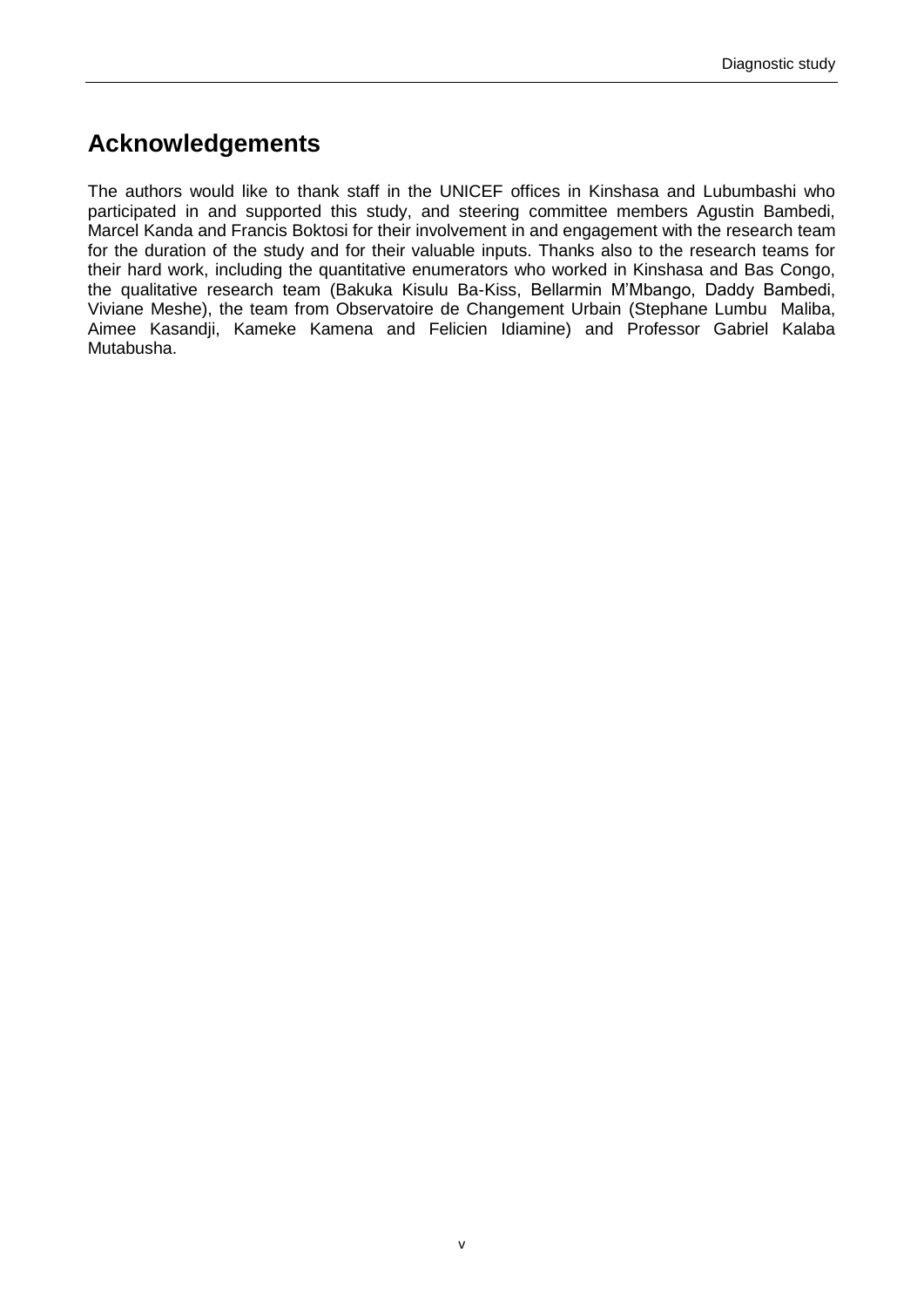# <span id="page-5-0"></span>**List of acronyms**

| <b>ADF</b>    | African Development Fund                                                |
|---------------|-------------------------------------------------------------------------|
| AfDB          | African Development Bank                                                |
| <b>AIDS</b>   | Acquired Immune Deficiency Syndrome                                     |
| <b>CPRC</b>   | <b>Chronic Poverty Research Centre</b>                                  |
| <b>CSO</b>    | <b>Civil Society Organisation</b>                                       |
| <b>DFID</b>   | UK Department for International Development                             |
| <b>DRC</b>    | Democratic Republic of Congo                                            |
| <b>FAO</b>    | Food and Agriculture Organization                                       |
| <b>FGD</b>    | <b>Focus Group Discussion</b>                                           |
| <b>FTS</b>    | Finance Tracking Service (OCHA)                                         |
| <b>GDP</b>    | <b>Gross Domestic Product</b>                                           |
| HDI           | Human Development Index (UNDP)                                          |
| <b>HIPC</b>   | <b>Heavily Indebted Poor Countries</b>                                  |
| <b>HIV</b>    | Human Immunodeficiency Virus                                            |
| <b>IDA</b>    | International Development Association                                   |
| <b>IDP</b>    | <b>Internally Displaced Person</b>                                      |
| <b>IFRC</b>   | International Federation of Red Cross and Red Crescent Societies        |
| <b>ILO</b>    | International Labour Organization                                       |
| IMF           | <b>International Monetary Fund</b>                                      |
| <b>INSS</b>   | National Institute for Social Security                                  |
| <b>IPEC</b>   | International Programme on the Elimination of Child Labour (ILO)        |
| <b>IPS</b>    | <b>Inter Press Services</b>                                             |
| M&E           | Monitoring and Evaluation                                               |
| <b>MDG</b>    | Millennium Development Goal                                             |
| <b>MGFE</b>   | Ministry of Gender, Family and Children                                 |
| <b>MICS</b>   | Multiple Indicator Cluster Survey                                       |
| <b>METPS</b>  | Ministry of Employment, Labour and Social Welfare                       |
| <b>MINAS</b>  | Ministry of Social Affairs, Humanitarian Action and National Solidarity |
| <b>MJDH</b>   | Ministry of Justice and Human Rights                                    |
| <b>MONUC</b>  | <b>UN Mission in DRC</b>                                                |
| <b>NGO</b>    | Non-governmental Organisation                                           |
| <b>OCHA</b>   | Office for the Coordination of Humanitarian Affairs                     |
| ODI           | <b>Overseas Development Institute</b>                                   |
| <b>OVC</b>    | Orphans and Vulnerable Children                                         |
| <b>PAP</b>    | <b>Priority Action Plan</b>                                             |
| <b>PGAI</b>   | Platform for the Management of Aid and Investments                      |
| <b>PRGF</b>   | Poverty Reduction and Growth Facility                                   |
| <b>PRSP</b>   | <b>Poverty Reduction Strategy Paper</b>                                 |
| SNPS-GV       | National Strategy for Social Protection of Vulnerable Groups            |
| UK            | <b>United Kingdom</b>                                                   |
| <b>UN</b>     | <b>United Nations</b>                                                   |
| <b>UNDP</b>   | <b>UN Development Programme</b>                                         |
| <b>UNFPA</b>  | <b>UN Population Fund</b>                                               |
| <b>UNHCR</b>  | UN High Commissioner for Refugees                                       |
| <b>UNICEF</b> | <b>UN Children's Fund</b>                                               |
| <b>US</b>     | <b>United States</b>                                                    |
| <b>USAID</b>  | United States Agency for International Development                      |
| <b>USDoL</b>  | United States Department of Labour                                      |
| <b>WFP</b>    | World Food Programme                                                    |
|               |                                                                         |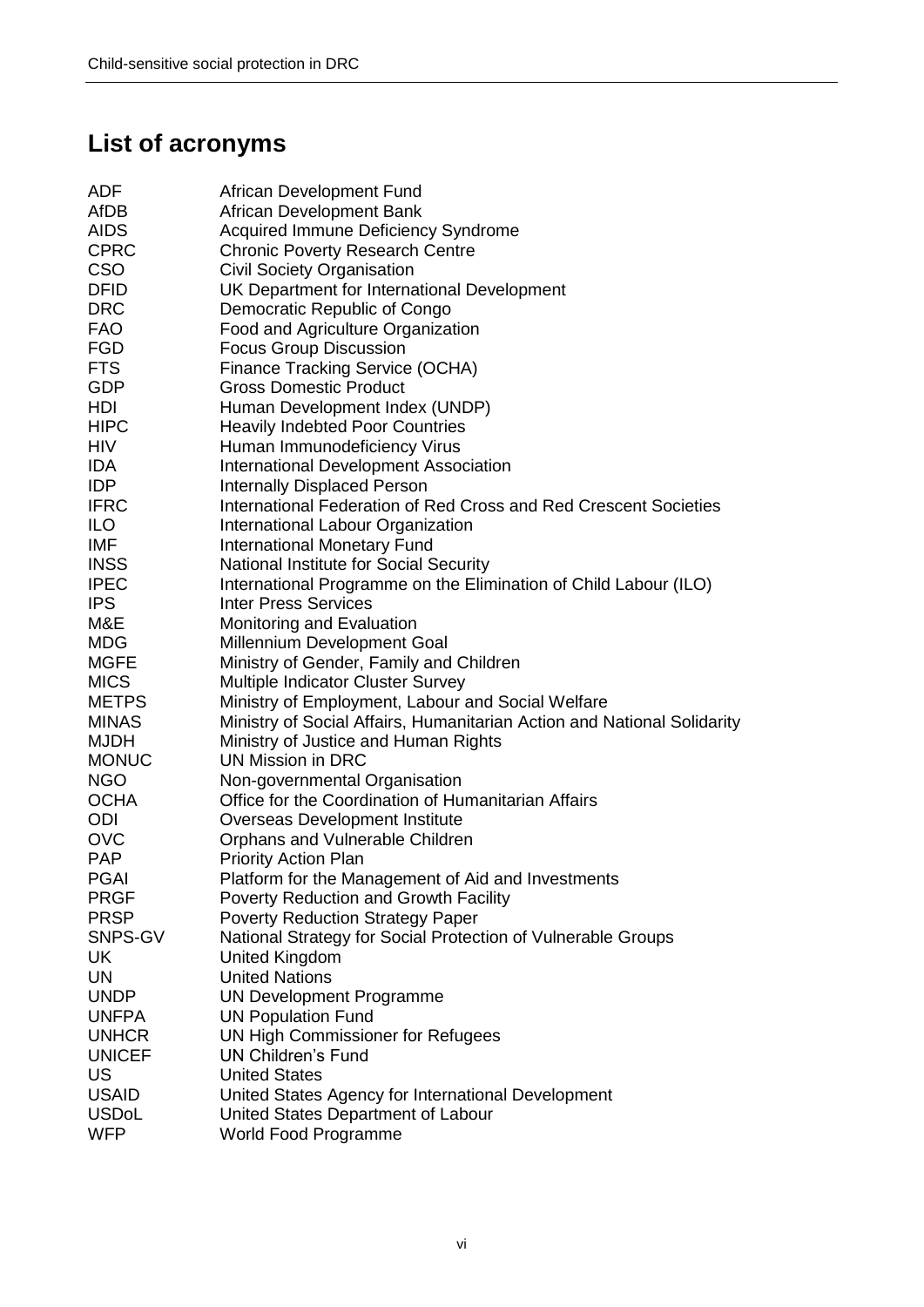# <span id="page-6-0"></span>**Map of DRC**



*Source*: OCHA.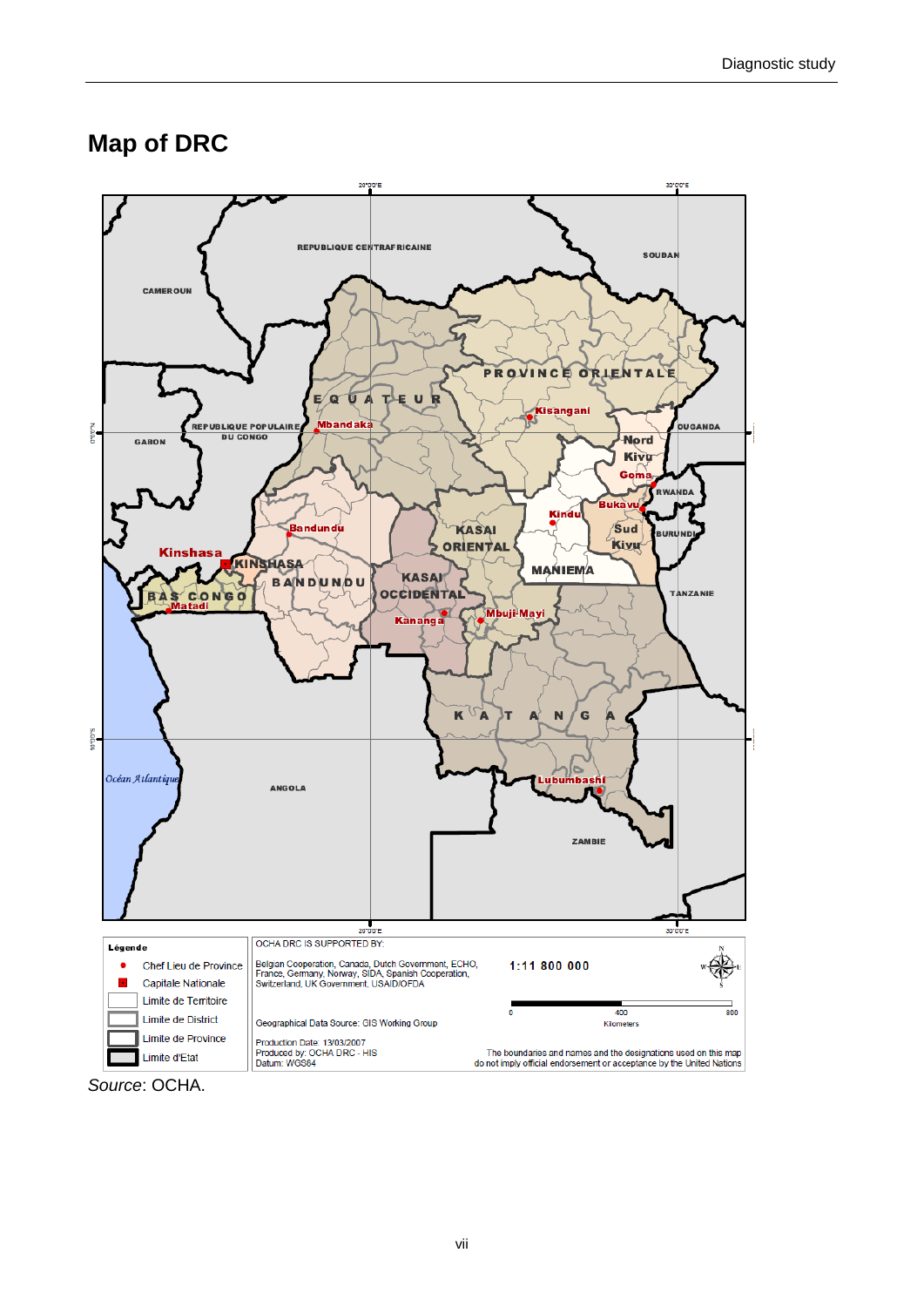# <span id="page-7-0"></span>**Executive summary**

Despite its natural resource wealth, the Democratic Republic of the Congo (DRC) is one of the poorest countries in the world. Conflict, mismanagement, corruption and illegal trade have prevented sufficient investment in the social sectors. Much of international assistance remains focused on the high-profile issues of humanitarian response and peace building, with less attention paid to the potential for social protection to address the chronic vulnerability facing most Congolese. National policy on social protection is unclear, often implemented by numerous stakeholders with an insufficiently coherent strategy, and tends to reach only a small proportion of the population – mainly in urban areas. Children represent a particularly vulnerable group. There are significant numbers of 'street children', orphans (many of whom are orphaned by HIV/AIDS), children living with some form of disability, child soldiers, adolescent mothers and survivors of sexual violence, whose needs have been unmet by state and non-state actors. This range of vulnerabilities underscores the fact that an adequate social protection response, including one that reaches children, is needed to address the multiple dimensions of vulnerability.

Social protection is commonly defined as a set of interventions which aim to address poverty, vulnerability and risk and may be carried out by the state, by non-governmental actors or the private sector or through informal individual or community initiatives. It is increasingly recognised that risk and vulnerability are multidimensional and that vulnerability to risk includes not only economic and environmental dimensions but also social and life-cycle features. The distribution and intensity of poverty, risk and vulnerability are likely to be experienced differently depending on a number of factors, including the stage in the life-course (infant, child, youth, adult, aged), social group positioning (gender, ethnicity, class) and geographic location (e.g. urban/rural), among others. For children, the experience of risk, vulnerability and deprivation is shaped by four broad characteristics of childhood poverty and vulnerability:

- **Multidimensionality**  related to risks to children's survival, development, protection and participation in decisions that affect their lives;
- **Changes over the course of childhood** young infants have much lower capacities than teenagers to cope with shocks without adult care and support.
- **Relational nature** given the dependence of children on adults, vulnerabilities are often compounded by those experienced by their caregivers.
- **Voicelessness** in childhood this has a particular quality, owing to legal and cultural systems that reinforce their marginalisation (Jones and Sumner, 2007).

By tackling vulnerabilities facing children, there is the potential to reduce the likelihood that poverty will continue into adulthood. There are two key strands of child-sensitive social protection: one which directly addresses the rights of the child by providing support that improves their situation directly. The other uses social protection strategies to indirectly facilitate social transformation and prevent the intergenerational transfer of poverty.

This study carried out a diagnostic of the current social protection environment in DRC and produced evidence of the vulnerabilities and risks facing children living in poverty in Kinshasa, Bas Congo and Katanga provinces. The objective was to inform the development of child-sensitive social protection approaches to be undertaken by the government as well as the UN, donor agencies and non-governmental organisations (NGOs). The research was undertaken in collaboration with the UN Children's Fund UNICEF and the DRC government, most particularly the Ministry of Social Affairs, Humanitarian Action and National Solidarity (MINAS). These provinces were selected by UNICEF and the study steering group on the basis that they make the largest contributions to the national budget and that they are in a more transitional stage toward development that could present opportunities for strengthening formal social protection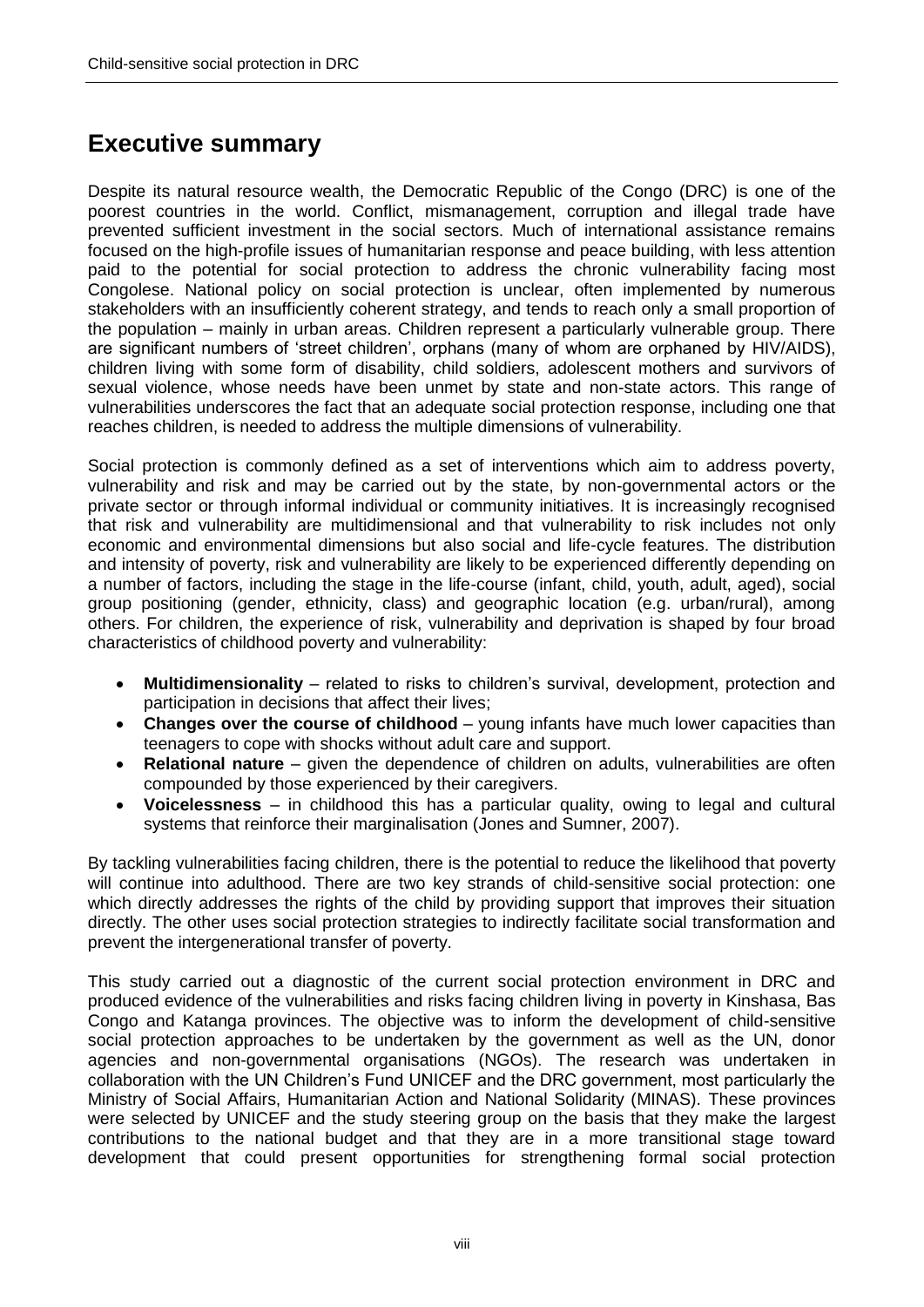mechanisms. The analysis of formal mechanisms in this report is complemented by one of informal mechanisms and of linkages and potential synergies between the two.

#### **Summary of key findings**

#### *Poverty and vulnerability profile*

. Poverty is rampant and endemic: incidence, depth and severity of poverty are extreme. This is highlighted by the country's Human Development Index (HDI) score, which has dropped over time and is among the lowest in the world. Geographic disparities are also stark, with rural families poorer than urban families and some provinces, such as Kinshasa, wealthier than others. Women and girls are consistently and uniformly disadvantaged in terms of education, employment, income, health and vulnerability to violence. Household characteristics are key determinants of poverty. Educated, smaller families are less vulnerable to poverty. Children, who represent over half the population of DRC, are denied adequate protection and access to basic services.

#### *Vulnerability analysis*

Vulnerability is defined as the likelihood of being negatively affected by shocks or stresses. It occurs when individuals or households lack the capacity to prevent, mitigate or cope with such events. Respondents described high levels of vulnerability, including economic, social and environmental dimensions. Income poverty emerged as the key factor triggering vulnerability. Poverty is also the consequence of many other risk factors, such as low earnings, unemployment, limited capacity to produce on agricultural land and spending household income on accessing basic services, among others. There are also gender differences as to how vulnerability is perceived: male-headed households identified rising prices, lack of agricultural extension services and low pay as the greatest economic vulnerabilities; female-headed households identified lack of decision making over the use of productive assets and income and lack of access to land. Healthrelated expenses resulting from injury or prolonged illness were also indentified as a critical source of vulnerability by both male- and female-headed households, in both rural and urban areas.

Many of the social risks identified were linked closely to economic vulnerabilities. For example, family breakdown was identified as a key problem, generally attributed to the failure of the main income earner (typically the father) to provide for the family. With respect to children, limited access to schools in some areas and their high costs are huge challenges, and efforts made to pay school fees can lead to adverse coping strategies, such as child labour and sale of household assets. The situation of orphaned or abandoned children is particularly difficult: although they may be taken in by a family member, they are often marginalised in the household and are frequently mistreated. Girls were identified as being more vulnerable to economic and social risks, owing to a more limited range of coping mechanisms.

#### *Social protection and coping strategies*

There are multiple strategies, policies and laws pertaining to social protection, but no overarching strategy for social protection has been adopted by the government. Existing strategies provide a wealth of entry points, but these need to be adopted and translated into action. There are numerous challenges to implementing social protection, many of which are linked to broader constraints. For example, owing to very low coverage, any initiatives to increase access of vulnerable populations to basic services such as health and education (e.g. through cash, vouchers, waivers or subsidies) will inevitably meet challenges related to availability. Social protection also suffers from insufficient fiscal space to meet multiple development demands.

Social protection programming in DRC is dominated by short-term, small-scale interventions implemented by NGOs and supported by external donors. Informal transfers, such as money given by friends and family and support by churches, are the strongest source of support. This provides entry points and possibilities for synergy with more formal systems. Widespread poverty severely limits the extent to which people can rely on friends, family and the church, though, particularly in the case of successive shocks, so more formal programmes are needed. The role of the church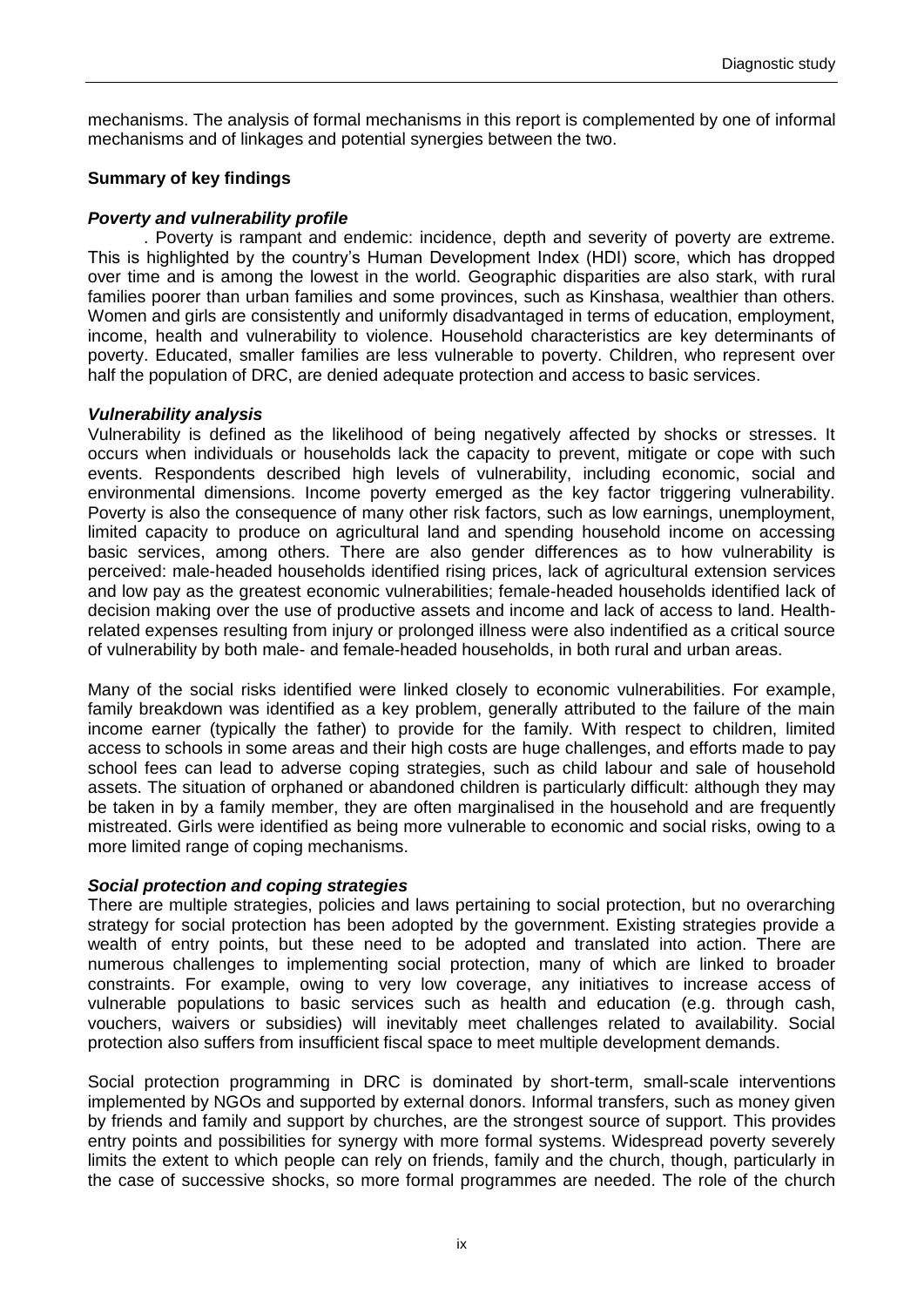and religious institutions in social protection provides a logical entry point for programming. Importantly, most individuals noted that they 'do nothing' to cope with economic, social and environmental vulnerabilities, largely because they lack access to formal and informal mechanisms and have a sense that there is little or nothing they can do in their circumstances.

Limited government capacity, mistrust of the government and inefficient management of resources all pose significant constraints to the implementation of government-driven social protection actions. The DRC government has multiple competing demands for resources, with significant underfunding of social sectors in general and social protection in particular. Identifying possible structures that can support the rollout of social protection interventions in the short run is unrealistic. These structures need to be developed over time, while ensuring that the poor and vulnerable can gain access to safety nets in the short term.

#### *Child-sensitive social protection*

Formal social protection for children in DRC has been picking up strength in recent years as a result of a combined push by child-sensitive NGOs and UNICEF working jointly with MINAS and the Ministry of Gender, Family and Children (MGFE), recognising children as critically vulnerable to the multidimensional risks existing in rural and urban contexts in DRC. Resulting progress in plans and legislation includes a National Action Plan in Favour of Orphans and Vulnerable Children (OVC), a Law on Child Protection (2008) and first steps towards developing a law on social action. The reach of child-sensitive social protection measures remains limited, however. Some of the most salient child-sensitive social protection interventions and their key challenges are:

- **Education:** UNICEF and other child-sensitive aid agencies have programmes that cover school fees or provide in-kind support to help meet costs, such as uniforms and supplies, for very poor children, to help promote greater access to education. However, costs are high and most programmes are limited to a number of schools in certain localities, given limited financial capacity.
- **Community programmes:** UNICEF-supported community development centres coordinate government efforts to provide vaccinations, nutritional support and early childhood stimulation for children in poor areas, ensuring a healthier start for children on a small scale. Training and vocational training for youth are supported and provided by a mix of actors. A key challenge lies in expanding the reach and accessibility of such programmes, particularly to poorer areas and particularly to young women.
- **Income support for children or income generation for youth:** No programmes were identified to provide direct income support to children or to households with children (cash transfers), and information about youth employment programmes was not available.
- **Health:** Infant and maternal mortality continues to be prohibitively expensive and challenging to address, and progress in providing social health insurance coverage to the poorest is extremely limited. Identifying ways of subsidise some key services for children and mothers, though expensive, would need to be considered in the short term as part of a strategy to improve child and maternal survival.
- **Nutrition:** School meal programmes are implemented in limited areas by the World Food Programme (WFP). In addition to reaching food-insecure areas, school meals are of particular importance for children who have to walk over 5km to get to school, as they frequently have nothing to eat during the day, losing energy from walking hours in the sun.
- **Assistance to vulnerable children:** A range of providers implement programmes for vulnerable children but coverage is very limited. There are several initiatives in Kinshasa and other major urban areas for street children, mainly through shelters, with some plans to promote their reintegration through basic skills training work. Programmes by the International Labour Organization (ILO) and the Ministry of Employment, Labour and Social Welfare (Ministry of Labour) seek to reduce child labour.
- **Community-based social protection:** Drawing on support from national and provincial governments, UNICEF in partnership with Caritas is implementing a community-based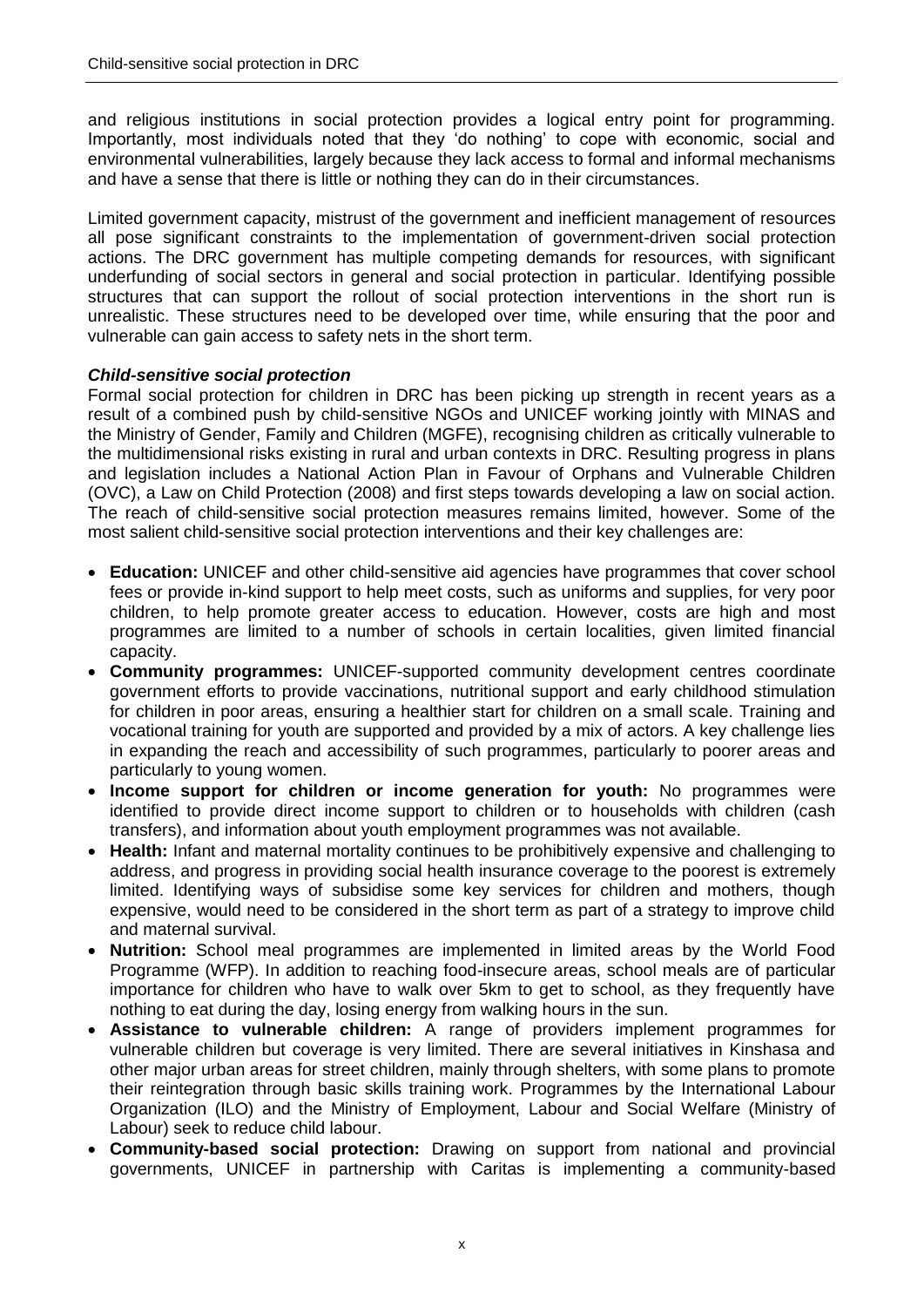approach, the Protected Communities Programme, in both rural and urban areas. This seeks to identify risk factors that can push vulnerable children into a situation of greater vulnerability or destitution and to mitigate these before the situation becomes unmanageable. The objective is to prevent family breakdown by providing advice, emotional support and access to key services for the most vulnerable children. The programme has shown positive results in the three provinces where it has been implemented; with some adjustments, it has the potential for scalability. It could thus help in addressing children's and households' social risks, including some that result from economic risks.

#### **Conclusions and policy recommendations**

Given the dearth of formal social protection mechanisms in DRC, the population draws on different forms of informal social protection mechanisms, although not always efficiently and consistently. In particular, many of the poor see themselves as having limited options and incur adverse coping strategies. In the case of children and young people, particularly girls, these negative coping strategies can have consequences over their lifetime. It is therefore crucial to build on existing informal social protection mechanisms that have been shown to be successful, providing support, resources and structure to strengthen them. It is also vital to develop formal social protection mechanisms that respond to the realities and constraints of DRC, which also progressively strengthen the role of the state as a key duty-bearer for social protection.

There are many challenges to creating an overarching social protection strategy. These include integrating different actors and approaches, sequencing interventions to ensure the population has increasing access to safety nets, improving public financial management systems, fostering greater transparency, increasing political will to mobilise resources and improving donor coordination. The development of legal frameworks and accompanying implementation action plans is also crucial in ensuring the protection of children's rights. In the case of child to youth transitions, an important aim should be adapting vocational training to the needs of the area, giving greater consideration to integrating both men and women into community development.

The study identified a series of 'promising practices' already taking place or being planned in DRC, which have the potential to be replicated and scaled up as part of a social protection strategy. Some of these are only planned or have started only recently; others do not have adequate monitoring and evaluation (M&E) systems, which means that assessment of their potential use is speculative. However, it is worth continuing to follow these programmes and to monitor and evaluate them more closely to see to what extent they can be replicated or expanded. These promising practices include social health insurance, the Office of Local Counsel for Women, church-based volunteer network, UNICEF's Protected Communities Programme and public works. In addition to promising practices, there are a number of potential social protection instruments which could be feasible in the DRC context, if they are adapted to the challenges specific to DRC. These include cash transfers, asset transfers, subsidised social services, and public–private partnerships for social protection, particularly adolescent and youth training and paid internships, among others.

Research findings indicate a strong and pressing need to tackle economic and social vulnerabilities facing children and their families in DRC in a coordinated and tailored manner. The government, development partners and NGOs need to recognise the necessity of developing a repertoire of social protection instruments and to promote the delivery of a tailored package of social protection interventions in accordance with local context demands and capacities. This can include developing partnerships to implement interventions – drawing on local civil society and NGOs that already have networks and actions on the ground, with more sustainable public funding, to maximise the potential to reach vulnerable populations in a context of weak governmental structures. The DRC government and all other actors involved in addressing poverty and vulnerability cannot afford to ignore the importance of strengthening social protection in DRC.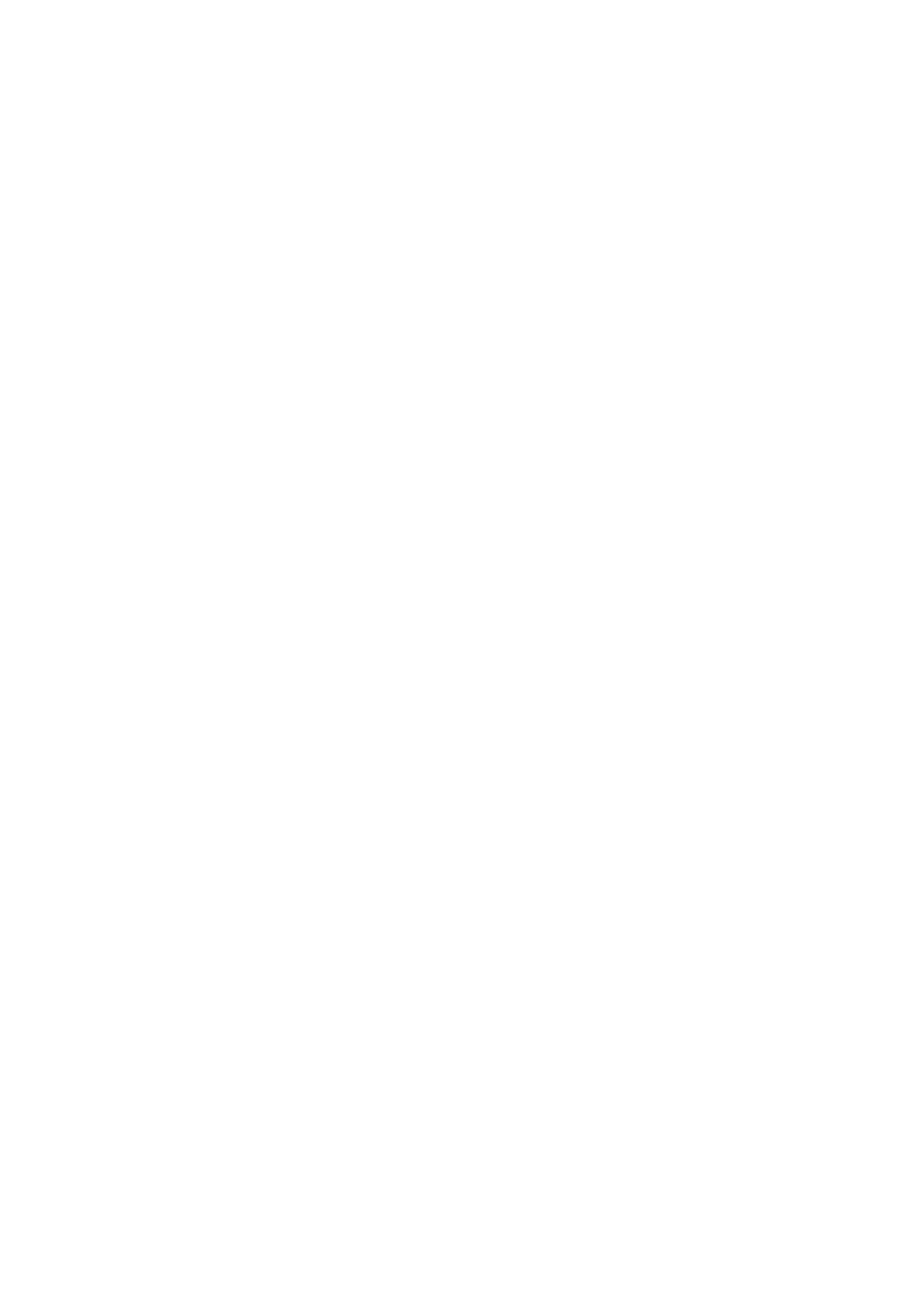# <span id="page-12-0"></span>**1. Introduction and analytical framework**

## <span id="page-12-1"></span>**1.1 Introduction**

The Democratic Republic of Congo (DRC) is among the poorest countries in the world. It ranked 168th out of 169 countries on the UN Development Programme's (UNDP's) 2010 Human Development Index (HDI), which considers life expectancy, literacy, education enrolment and standard of living, and ranked last in terms of gross domestic product (GDP) per capita. Access to basic services is dire owing primarily to limited provision. Paved roads are virtually non-existent outside of major cities. Despite being rich in mineral wealth, conflict, mismanagement, corruption and illegal trade have prevented most Congolese from benefiting from these natural resources. Corruption, low spending on social sectors, limited capacity and an inability to provide basic services to significant parts of the country are at the heart of weak governance. Much international assistance remains focused on the high-profile issues of humanitarian response and peace building. Less attention has been paid to the potential for social protection tools to address the chronic vulnerability facing most Congolese as part of broader development efforts. Kinshasa and other urban areas are dominated by informal economic activities and receive little attention from humanitarian and development actors, despite extreme poverty and poor access to services.

According to DRC's poverty reduction strategy paper (PRSP) (2006-2008), the country does not have a single, articulated national policy on social protection. While social protection is part of the country's broader social policy, with different ministries and public and private agencies taking up different responsibilities to work with different vulnerable populations, the few social protection mechanisms that exist have huge gaps in terms of design, financing, reach and implementation. This renders social protection actions very weak. As such, the PRSP acknowledges that actions targeting vulnerable groups are not strategic and are rather implemented by a range of stakeholders: the state, non-governmental organisations (NGOs), churches, grassroots communities and associations of vulnerable groups.

Further, actions reach only a small proportion of the population, mainly in urban areas. Vulnerable groups identified in the PRSP include 1) women and vulnerable children; 2) disabled persons; 3) the elderly; and 4) displaced persons and refugees. In terms of children in particular, the document identifies a growing number of children in difficulty, among whom there are nearly 40,000 street children; 10.7% of all children are orphans (34% of these orphaned by HIV/AIDS); 2% of children are living with some form of disability; 15,000 children are conscripted into various armed forces before the age of 18; and 26% of girls are adolescent mothers. There are also many victims of sexual violence who have not been attended to. This range of vulnerabilities underscores that an adequate social protection response, including one that reaches children, needs to reflect these multiple dimensions of vulnerability.

In developing a diagnostic for child-sensitive social protection, it will be important to consider what actions are feasible and realistic in a context of fragility, very high poverty levels, poor governance, and weak capacity, with varying degrees of political will. The analysis of formal social mechanisms in this report is complemented by analysis of informal social protection mechanisms and the linkages between the two. The latter could include NGO, civil society organisation (CSO) and faithbased organisation responses, as well as kin-based networks, remittances and credit societies. The report aims to provide recommendations to strengthen existing formal social protection initiatives, while enhancing and complementing existing informal mechanisms.

The report is organised as follows. After outlining the study analytical framework, Section 2 provides a brief overview of the political, economic and social context of the country. Section 3 explores DRC's poverty and vulnerability profile, paying particular attention to the vulnerabilities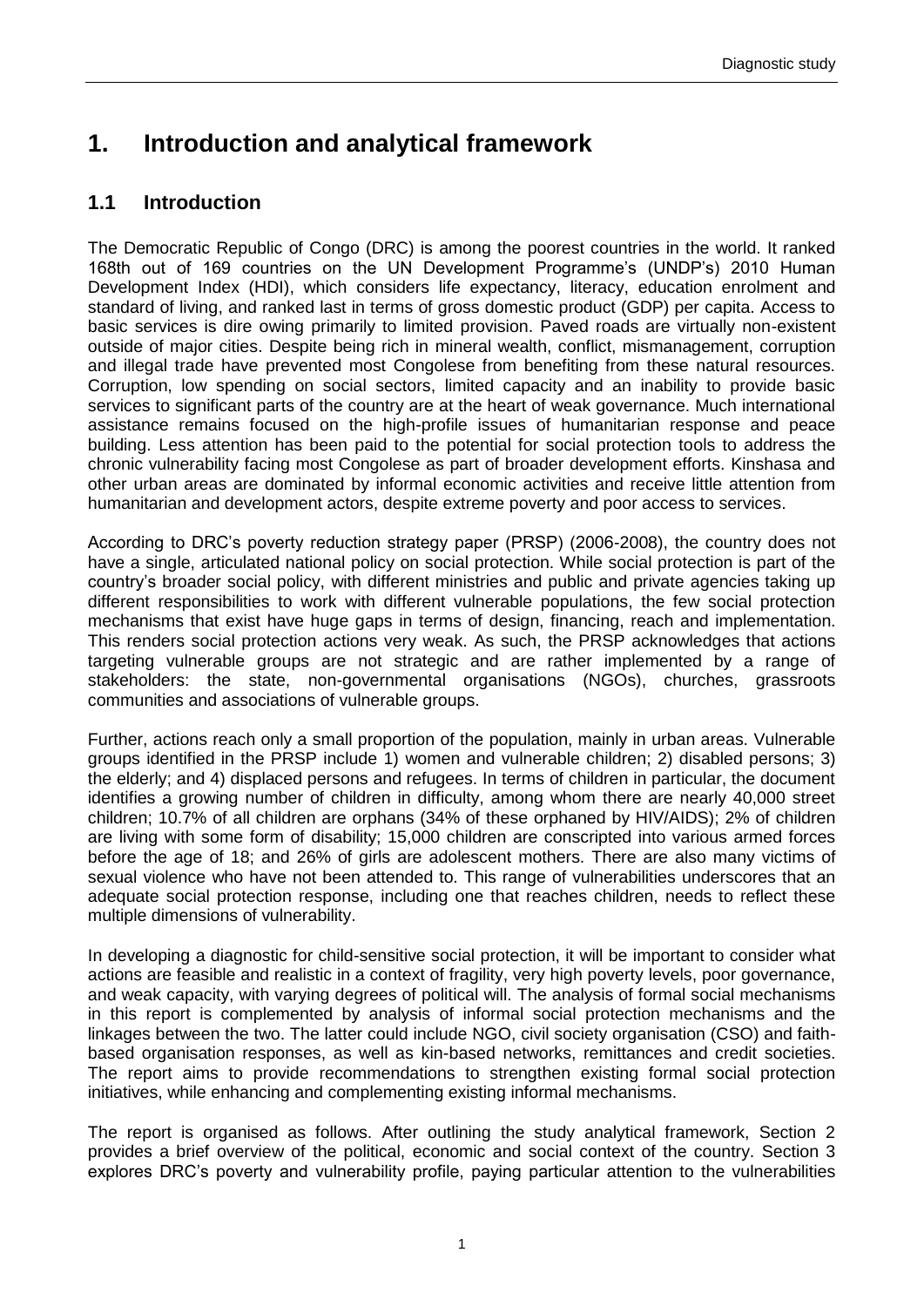experienced by women and children. Section 4 provides an analysis of the economic, social, environmental and child-specific vulnerabilities based on research conducted in Kinshasa, Katanga and Bas Congo. The first part of Section 5 analyses social protection systems in DRC, and the second part focuses more on the coping strategies available to individuals – particularly to women and children. Section 6 looks in more detail at child-sensitive social protection mechanisms currently available in DRC and the extent to which they respond to these vulnerabilities. Finally, the report concludes and presents some recommendations as to some promising practices which are already being implemented and could be developed further as part of a more comprehensive social protection system that is responsive to the risks facing children. This section also presents a table with additional social protection instruments that could be adapted to the DRC context to respond to context-specific vulnerabilities.

# <span id="page-13-0"></span>**1.2 Analytical framework**

Social protection is commonly defined as a *set of interventions which aim to address poverty, vulnerability and risk***.** Such interventions may be carried out by *the state, non-governmental actors or the private sector, or through informal individual or community initiatives***.** It is increasingly recognised that risk and vulnerability are multidimensional, and that vulnerability to risk includes not only economic and environmental dimensions, but also social and life-cycle features. Indeed, of the five poverty traps identified by the 2008-9 Chronic Poverty Report, four were non-income measures: insecurity (ranging from insecure environments to conflict and violence), limited citizenship (a lack of a meaningful political voice), spatial disadvantage (exclusion from politics, markets, resources etc. owing to geographical remoteness) and social discrimination (which traps people in exploitative relationships of power and patronage) (CPRC, 2008).

### <span id="page-13-1"></span>**Box 1: Key concepts**

**Vulnerability:** This is the likelihood of being negatively affected by shocks or stresses. It occurs when individuals or households lack the capacity to prevent, mitigate or cope with such events.

**Risks:** These can be economic, environmental or social, or a combination. A risk is thus the possibility of loss or other adverse or unwelcome circumstances or situations involving such a possibility. For example, an economic risk might be the likelihood of unemployment; a social risk might be discrimination against a member of the household because of age or sex, causing inadequate access to services; an environmental risk might be a flood.

**Social protection:** A set of interventions which aim to address poverty, vulnerability and risk. Such interventions may be carried out by the state, non-governmental actors or the private sector, or through informal individual or community initiatives.

The distribution and intensity of poverty, risk and vulnerability are likely to be experienced differently depending on a number of factors, including stage in the life-course (infant, child, youth, adult, aged), social group positioning (gender, ethnicity, class) and geographic location (e.g. urban/rural), among other factors.

For children, the experience of risk, vulnerability and deprivation is shaped by four broad characteristics of childhood poverty and vulnerability:

- **Multidimensionality**  related to risks to children's survival, development, protection and participation in decisions that affect their lives;
- **Changes over the course of childhood**  in terms of vulnerabilities and coping capacities (e.g. young infants have much lower capacities than teenagers to cope with shocks without adult care and support);
- **Relational nature**  given the dependence of children on the care, support and protection of adults, especially in the earlier parts of childhood, the individual vulnerabilities of children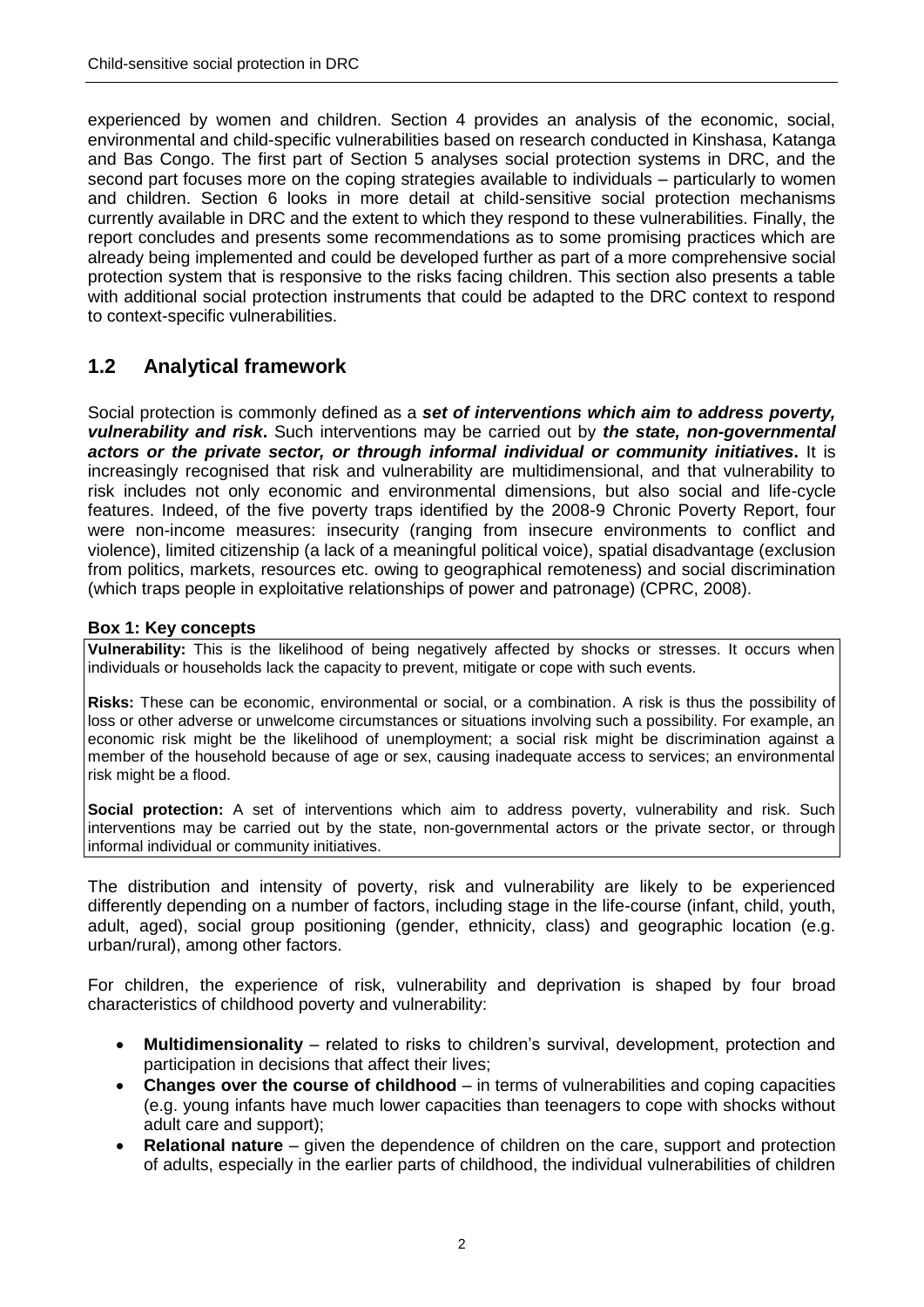are often compounded by the vulnerabilities and risks experienced by their caregivers (owing to their gender, ethnicity, spatial location, etc.);

 **Voicelessness** – although marginalised groups often lack voice and opportunities for participation in society, voicelessness in childhood has a particular quality, owing to legal and cultural systems that reinforce their marginalisation (Jones and Sumner, 2007).

Health, life-cycle and social vulnerabilities have clearly identifiable child-specific manifestations. Natural/environmental and economic shocks impact children largely owing to the relational nature of childhood poverty and vulnerability. There is, however, an argument to be made that, as a result of children's physical and psychological immaturity and their dependence on adult care and protection, especially in early childhood, risks in general affect children more profoundly than they do adults. This suggests both that all types of vulnerability and risk should be assessed through the lens of children's 'evolving capacities' and that it is likely that the most detrimental effects of any shock will therefore be concentrated in infancy and early childhood. Tackling childhood poverty also has the potential to reduce the transmission of poverty into adulthood, as well as being instrumental to achieving several of the Millennium Development Goals (MDGs) that are related to improved wellbeing of children. Thus, child-sensitive social protection has a remit distinct from that of other mainstream social protection programmes.

In line with the more comprehensive and multi-dimensional conceptualisation of child vulnerability presented above, the approach taken by this study goes beyond the conceptualisation of 'Orphan and Vulnerable Children' (OVC) utilised by DRC's National Plan for OVCs which focuses on children that have lost one or both parents or who live outside a family setting, with a tutor, chronically ill adult or someone infected by HIV/Aids; children that is chronically poor and/or infected by HIV/Aids. Children in these categories are certainly considered vulnerable by this study, but beyond categories, the study focuses on individual, family or community level causes or experiences of child vulnerability – including social, economic or environmental - which affect a broader range of children and cause them to be deprived of many of their rights.

#### <span id="page-14-0"></span>**Box 2: Principles of child-sensitive social protection**

The following principles should be considered in the design, implementation and evaluation of child-sensitive social protection programmes:

- Avoid adverse impacts on children and reduce or mitigate social and economic risks that directly affect children's lives (these risks for children in DRC are discussed in sections on children's vulnerabilities);
- Intervene as early as possible where children are at risk, to prevent irreversible impairment or harm;
- Consider the age- and gender-specific risks and vulnerabilities of children throughout the life-cycle;
- Mitigate the effects of shocks, exclusion and poverty on families, recognising that families raising children need support to ensure equal opportunity;
- Make special provision to reach children who are particularly vulnerable and excluded, including children without parental care and those who are marginalised within their families or communities as a result of their gender, disability, ethnicity, HIV and AIDS or other factors;
- Consider the mechanisms and intra-household dynamics that may affect how children are reached, with particular attention to the balance of power between men and women within the household and broader community;
- Include the voices and opinions of children, their caregivers and youth in the understanding and design of social protection systems and programmes.

*Source*: DFID et al. (2009).

There are two key strands of child-sensitive social protection. One *directly* addresses the rights of the child by providing services for children in or outside the family environment and/or ensuring that any support given to the family improves the situation of children. The other approach is more *indirect* and focuses on social change and transformation through social protection strategies to address poverty and vulnerability to prevent the intergenerational transfer of poverty.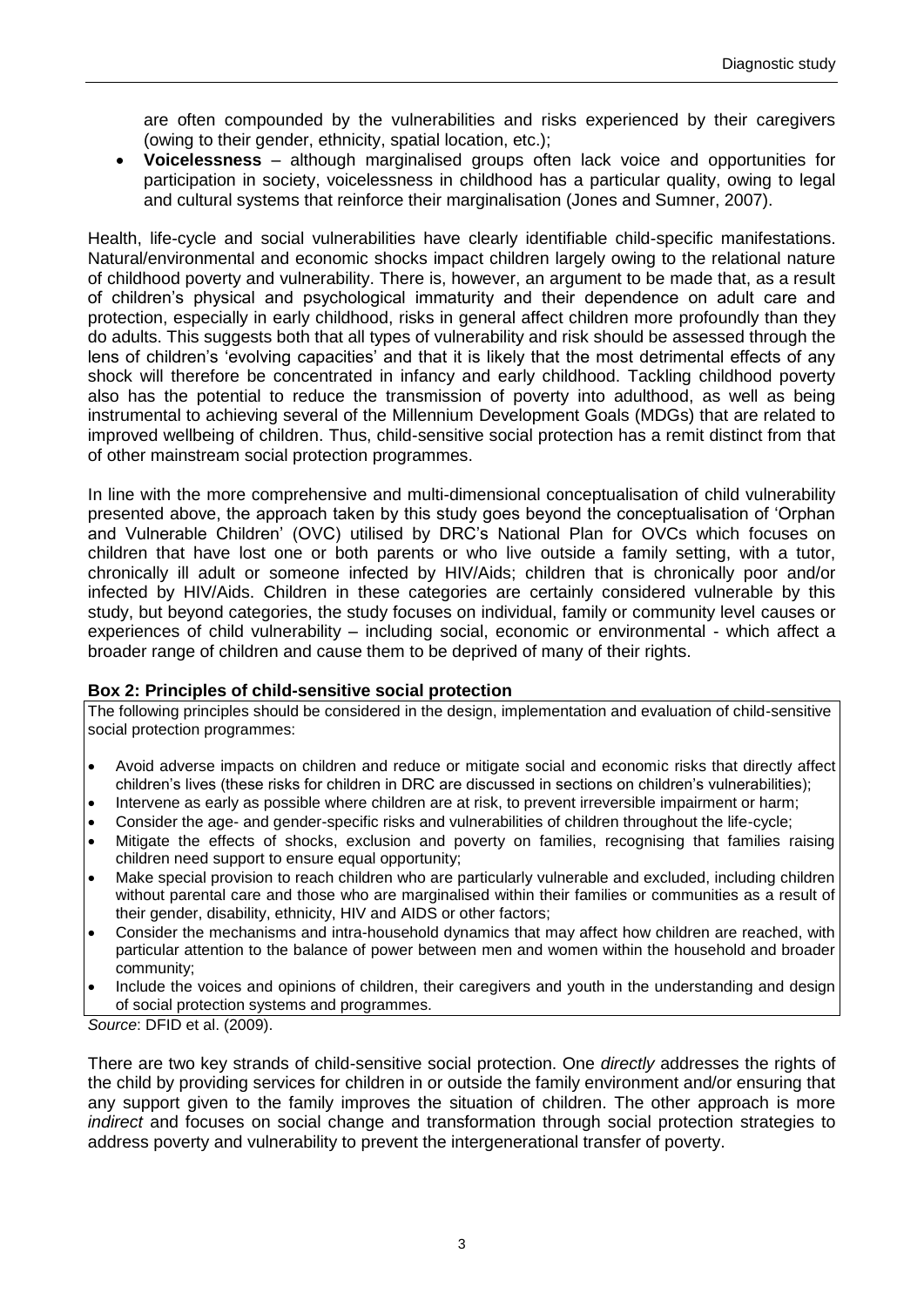The objective of this study was to carry out a diagnostic of the current social protection environment in DRC and to produce quantitative and qualitative evidence on the vulnerabilities and risks facing children – particularly those who are living in poverty. This report seeks to inform the development of child-sensitive social protection approaches in DRC, undertaken by the government as well as by the UN, donor agencies and NGOs.

# <span id="page-15-0"></span>**1.3 Methodology**

**Overarching approach**: To develop a social protection diagnostic in DRC, this study began by undertaking a broad review of national level literature and documentation on social protection to identify the existing knowledge base and key knowledge gaps. We then utilised a combination of qualitative and quantitative approaches to facilitate a broader understanding of the range and breadth of vulnerabilities faced by households living in a situation of poverty, and especially women and children, as well as the mechanisms in place to address them. The methodological tools used were household surveys, focus group discussions (FGDs), life history interviews and key informant interviews. More specifically, interviews with key stakeholders at the national level supported the overarching diagnostic, while the qualitative and quantitative research in three selected provinces was used to understand some of the realities facing children and their care-givers in different contexts of vulnerability, as well as to map what social protection mechanisms (formal and informal) were available to the population interviewed.

The research process was led by the Overseas Development Institute (ODI) in close collaboration with the UN Children's Fund (UNICEF) and the project's steering committee, which included the Ministry of Social Affairs, Humanitarian Action and National Solidarity (MINAS) and the Ministry of Plan. UNICEF and members of the steering committee were actively involved in commenting on the research framework and instruments and site selection. They also provided feedback on initial findings in a restitution workshop conducted in October 2010. The study was validated by representatives from a range of government ministries, as well as other social protection actors, at a workshop held in Kinshasa in May 2011.

**Document review:** The first step of the research entailed a comprehensive document and literature review, which provided contextual analysis, and fed into the development of the primary research instruments (key informant semi-structured questionnaires, the household questionnaire and qualitative life history and FGD semi-structured questionnaires). The review was informed by Devereux and Sabates-Wheeler's (2004) transformative framework, which classifies approaches to social protection as *protective* (to protect people from acute poverty and deprivation); *preventative* (to avert deprivation); *promotive* (to enhance income and capabilities so people are less vulnerable to risks); and *transformative* (to reduce vulnerability by improving the structural position of disadvantaged groups), and included a mapping of some of the main social protection interventions, such as social assistance, social services, social insurance and social equity measures. Particular attention was paid to understanding and reflecting the range of vulnerabilities faced by children, and the types of social protection systems that are available to address those vulnerabilities. The review encompasses 79 documents in French and English.

**Fieldwork and sampling:** Fieldwork was conducted in three provinces - Kinshasa, Katanga and Bas Congo - in July 2010 and October 2010. These provinces — represent diverse poverty profiles and socio-cultural characteristics in non-conflict-affected areas of the country. These provinces were identified by UNICEF and the study steering group at the beginning of the study, on the basis that they utilise the largest proportion of the national budget and make the most significant contributions to the budget through tax revenue. Initial plans to conduct quantitative fieldwork in all three provinces were modified owing to time and resource constraints; so in Katanga, only qualitative data was collected.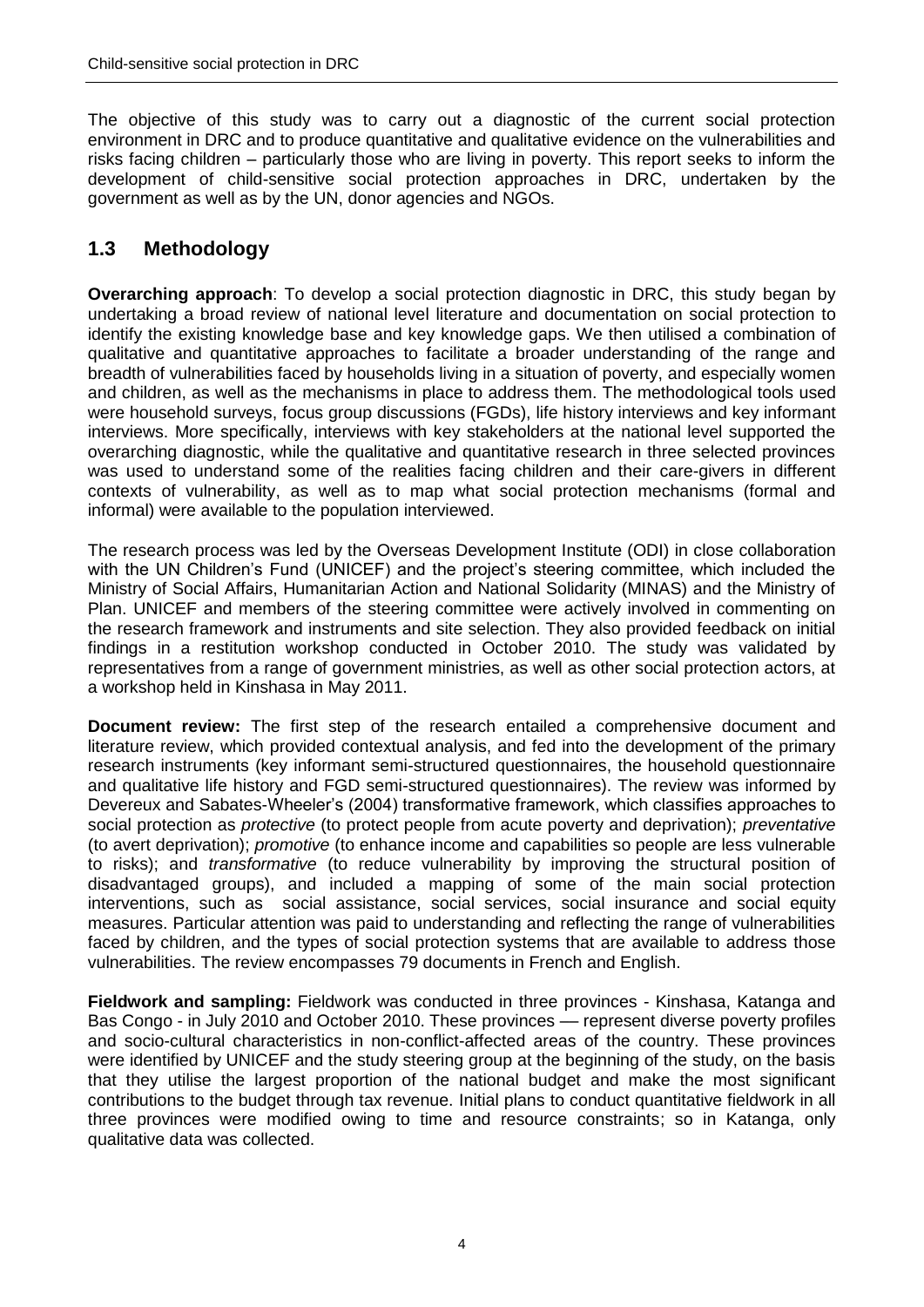Sampling for both the quantitative and qualitative research was purposive and not representative of the entire population of the provinces or the DRC as a whole. The decision to conduct research in three provinces was based on the agreed scope and scale of the project (considering time and resource constraints), and as explained above, the three provinces were selected based on their level of relative wealth and development, as potentially more 'fertile ground' for the identification and potential scale up of social protection initiatives. Purposive sampling had the aim of focusing on the vulnerabilities and social protection mechanisms available to certain population groups (mainly children, youth, female carers), to shed light on some of the constraints faced by these particularly deprived segments of the population, in these contexts. One of the main criteria for selecting localities within the three provinces was that these were classified as poor, with a representation of rural localities (given that DRC is primarily rural), while including some urban and semi-urban localities, to obtain a more diverse variety of responses and experiences.

For the **quantitative fieldwork**, *territories* within Bas Congo and Katanga provinces were selected based on consultation with steering committee members from the DRC government (in particularly MINAS) and vulnerability mapping undertaken by OCHA in the Humanitarian Action Plan. This data goes to the territory level to include indicators related to protection, education, water/sanitation, epidemics and food security. The selection of territories (and in the case of Kinshasa, of communes) was guided by a desire to include a range of areas with different types of vulnerability. In Bas Congo, the territories selected for the quantitative work were Kimvula, Kasangulu, Madimba, Luozi, Songololo and Mbanza/Ngungu. The structured household questionnaires were translated to Lingala and piloted in Kinshasa.

To identify **villages and neighbourhoods** within territories, the following criteria were used:

- A balance between urban, rural and semi-urban households (hhs) (Kinshasa 240 urban hhs, 60hhs semi-urban; Bas Congo – 240 rural hhs, 60hhs – semi-urban).
- Villages in Bas Congo and neighbourhoods in Kinshasa characterised by 70%+ poverty in line with the national average poverty headcount. Given the lack of data, this selection was done through a consultation process with key informants. UNICEF, MINAS and other government officials verified that areas met these criteria.
- Overlap with the MICS sites where possible (so as to get more information on social vulnerabilities).

To identify **respondents in village and neighbourhoods**, purposive sampling was used. The sampling framework indicated that 21% of hhs selected should be female-headed (based on the prevalence of female-headed households in the national population, according to national statistics). In the case of male headed hhs, respondents were divided equally between men and women. In addition, an age spread of respondents was sought, across the following three categories: young adult/adult (under 30 yrs), adult/middle-aged (30-55- yrs) and older (over 55 yrs plus) respondents. The purposive sample also included child-headed households, although many orphans that were in charge of sustaining and caring for their siblings were living with extended family members; only a few cases of children living on their own were found in research sites. The research assistants were tasked on a daily basis with locating the categories of respondents that they needed to cover. To identify a particular category, they counted nine dwellings and entered the  $10<sup>th</sup>$  one. If the available respondent(s) did not correspond to the category, they continued to the subsequent dwelling(s) until they found a respondent corresponding to the category in question.

**Sampling results:** The sample consisted of 600 households in 18 localities in two provinces, Kinshasa and Bas Congo. The majority of individuals interviewed were female (53%). 388 of household in the sample are headed by males, 210 by females. The sample included a total of 27 child headed households: 24 households were headed by 17 years old individuals. Two of the household heads were 16 years old and the remaining one was 15 years old. Approximately 300 of the households interviewed were in urban localities in Kinshasa, although a couple of localities had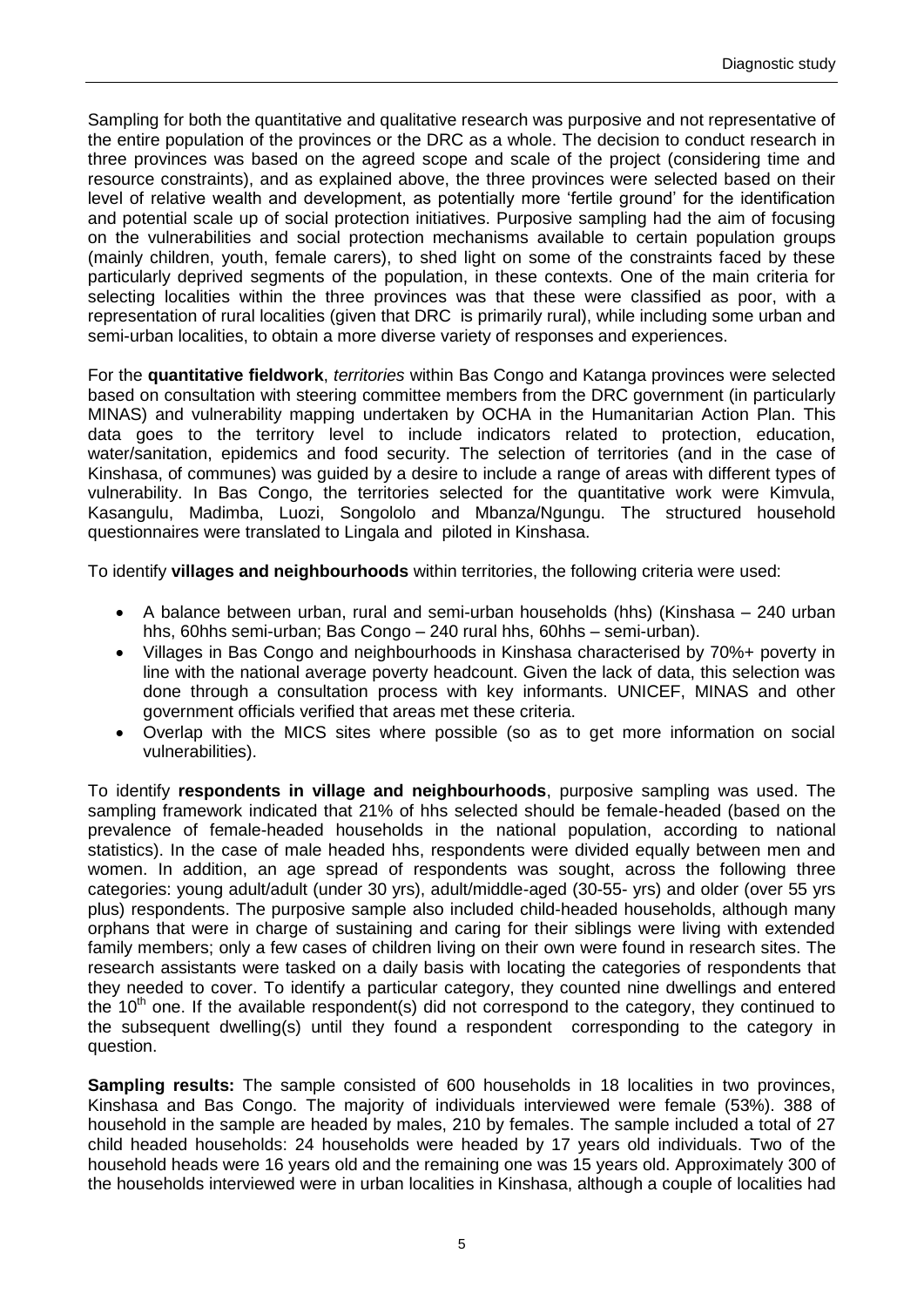mixed urban and rural livelihoods. Similarly the 300 households surveyed in Bas Congo were rural, with some households living closer to the roads having mixed rural and urban livelihoods. The full table presenting the sampling results is below.

| Echantillon        | Total           | Femmes chefs            |                                        | Hommes chefs            |                  | Enfants chefs           |                         | Total           |
|--------------------|-----------------|-------------------------|----------------------------------------|-------------------------|------------------|-------------------------|-------------------------|-----------------|
|                    |                 | F                       | M                                      | F                       | М                | F                       | M                       |                 |
| <b>Territoires</b> | 240             | 40                      | 0                                      | 92                      | 92               | 8                       | 8                       | 480             |
|                    |                 |                         |                                        |                         |                  |                         |                         |                 |
| 1 Kimvula          | 60              | $\overline{10}$         | 0                                      | $\overline{23}$         | $\overline{23}$  | $\overline{2}$          | $\overline{\mathbf{2}}$ | 60              |
| 1. Kimpindi        |                 | $3$ (< 30ans)           |                                        | $8 \overline{(-30ans)}$ | $8$ (<30ans)     | $\sqrt{2}$              | $\overline{c}$          | 23              |
| 2. Kinsalulu       |                 | $4(30-$                 |                                        | $8(30 -$                | $8(30 -$         |                         |                         | 20              |
|                    |                 | 55ans)                  |                                        | $55ans$ )               | $55ans$ )        |                         |                         |                 |
| 3. Kinvataba       |                 | 3(55)                   |                                        | $7$ ( $>55ans$ )        | $7$ ( $>55$ ans) |                         |                         | $\overline{17}$ |
| 2 Kasangulu        | 60              | $\overline{10}$         | 0                                      | $\overline{23}$         | 23               | $\overline{2}$          | $\overline{\mathbf{2}}$ | 60              |
| 1. Quartier        |                 | $3$ (< 30ans)           |                                        | $8$ (< $30ans$ )        | $8$ (< $30ans$ ) | $\overline{2}$          | $\overline{2}$          | $\overline{23}$ |
| Kilosa             |                 |                         |                                        |                         |                  |                         |                         |                 |
| 2. Mvululu         |                 | $4(30 -$                |                                        | $8(30 -$                | $8(30 -$         |                         |                         | $\overline{20}$ |
|                    |                 | 55ans)                  |                                        | 55ans)                  | 55ans)           |                         |                         |                 |
| 3. Kingantoko      |                 | 3 (>55ans)              |                                        | 7 (>55ans)              | 7 (>55ans)       |                         |                         | 17              |
| 3 Madimba          | 60              | 10                      | 0                                      | 23                      | 23               | $\overline{\mathbf{2}}$ | $\boldsymbol{2}$        | 60              |
| 1. Kilengi         |                 | $3$ (< 30ans)           |                                        | $8$ (<30ans)            | $8$ (<30ans)     | $\overline{2}$          | $\overline{2}$          | $\overline{23}$ |
| 2. Bokodisu        |                 | $4(30-$                 |                                        | $8(30 -$                | $8(30 -$         |                         |                         | 20              |
|                    |                 | 55ans)                  |                                        | 55ans)                  | 55ans)           |                         |                         |                 |
| 3. Quartier        |                 | $3$ ( $>55ans$ )        |                                        | $7$ ( $>55$ ans)        | $7$ ( $>55$ ans) |                         |                         | $\overline{17}$ |
| Centre             |                 |                         |                                        |                         |                  |                         |                         |                 |
| 4 Luozi            | 60              | $\overline{10}$         | $\overline{\boldsymbol{\mathfrak{o}}}$ | $\overline{23}$         | $\overline{23}$  | $\boldsymbol{2}$        | $\boldsymbol{2}$        | 60              |
| 1. Sundi           |                 | $3$ (< 30 ans)          |                                        | $8$ (< $30ans$ )        | $8$ (< 30ans)    | $\overline{2}$          | $\overline{2}$          | $\overline{23}$ |
| kinganga           |                 |                         |                                        |                         |                  |                         |                         |                 |
| 2.                 |                 | $4(30 -$                |                                        | $8(30 -$                | $8(30 -$         |                         |                         | 20              |
| Mbanzangoyo        |                 | 55ans)                  |                                        | 55ans)                  | 55ans)           |                         |                         |                 |
| 3. Quartier        |                 | $3$ (>55ans)            |                                        | $7$ ( $>55$ ans)        | 7 (>55ans)       |                         |                         | $\overline{17}$ |
| Nsatumaza          |                 |                         |                                        |                         |                  |                         |                         |                 |
| <b>Mlieux</b>      | 60              | $\overline{\mathbf{8}}$ | $\mathbf{0}$                           | $\overline{22}$         | $\overline{22}$  | 4                       | 4                       | 120             |
| urbains            |                 |                         |                                        |                         |                  |                         |                         |                 |
|                    |                 |                         |                                        |                         |                  |                         |                         |                 |
| 5 Songololo        | 30              | 4                       | 0                                      | $\overline{11}$         | $\overline{11}$  | $\boldsymbol{2}$        | $\boldsymbol{2}$        | 30              |
| 1 Bodila           |                 | $1$ (< 30ans)           |                                        | $4$ (<30ans)            | 4 (<30ans)       | $\overline{2}$          | $\overline{2}$          | 13              |
| 2 Bete             |                 | $2(30-$                 |                                        | $4(30 -$                | $4(30-$          |                         |                         | $\overline{10}$ |
|                    |                 | 55ans)                  |                                        | 55ans)                  | 55ans)           |                         |                         |                 |
| 3. Quartier        |                 | $1$ ( $>55ans$ )        |                                        | $3$ ( $>55$ ans)        | $3$ ( $>55ans$ ) |                         |                         | $\overline{7}$  |
| Indépendance       |                 |                         |                                        |                         |                  |                         |                         |                 |
| 6                  | $\overline{30}$ | 4                       | 0                                      | 11                      | 11               | $\mathbf{2}$            | $\mathbf{2}$            | $\overline{30}$ |
| Mbanza/Ngu         |                 |                         |                                        |                         |                  |                         |                         |                 |
| ngu                |                 |                         |                                        |                         |                  |                         |                         |                 |
| 1. KIMAZA          |                 | 1 $(30ans)$             |                                        | $4$ (<30ans)            | $4$ (<30ans)     | $\sqrt{2}$              | $\boldsymbol{2}$        | 13              |
| 2. Quartier        |                 | $2(30-$                 |                                        | $4(30 -$                | $4(30 -$         |                         |                         | $\overline{10}$ |
| Loma               |                 | 55ans)                  |                                        | 55ans)                  | 55ans)           |                         |                         |                 |
| 3. Lufu            |                 | $1$ ( $>55ans$ )        |                                        | $3$ ( $>55ans$ )        | $3$ ( $>55$ ans) |                         |                         | 7               |
| Total              | 300             | 48                      | 0                                      | 103                     | 103              | $\overline{4}$          | 4                       | 120             |

### **Table on Quantitative Sampling**

**Qualitative fieldwork** was conducted in the same areas as the quantitative fieldwork, and involved selecting a subsample of respondents per province. In Bas Congo, qualitative research was undertaken in Kasangulu and Madimba. In Kinshasa, the communes selected were Ngiringiri, and Kimbanseke. In Katanga, where only qualitative fieldwork was conducted, the territories selected were Kambove and Kasenga. The selection of territories for qualitative research in Bas Congo and Kinshasa was based on trends identified from quantitative research findings, with a focus on localities where respondents spoke about multiple vulnerabilities and the availability of some formal or informal social protection mechanisms.

The qualitative fieldwork consisted of: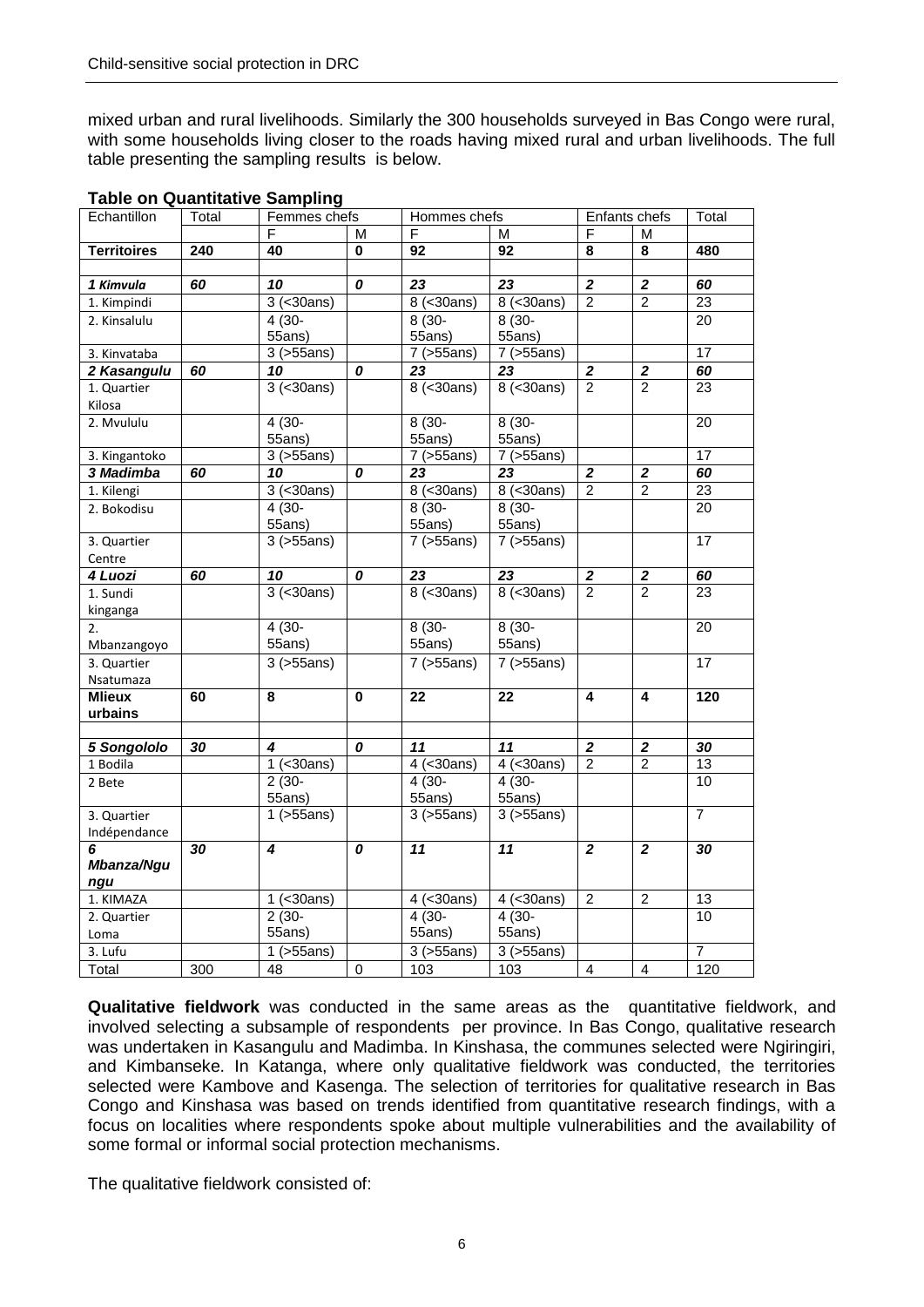- Life history interviews: 10 detailed life history interviews were conducted in each province (total of 30+). A life history interview using a semi-structured questionnaire was done with people who met one of the following criteria: 13-15 years female, 13-15 years male, 15-18 years female married, 15-18 years female unmarried, 15-18 years male, female childheaded household, male child-headed household, female-headed household, married female and male head of household. The interviews were conducted by the ODI researchers and/or local researchers in the local language.
- Focus group discussions: 10 focus groups were conducted per province (total of 30+). Focus groups consisted of 4-12 people per group. The groups were as follows: children aged 9-12 years in school, children aged 9-12 years not in school, youth aged 14-17 years, female adult and male adult. The focus group discussions were facilitated by local researchers in the local language, using a semi-structured questionnaire.
- Key informant interviews: local village leaders, church officials and teachers.

Key informant interviews were also conducted with government officials, donors and aid agencies in Kinshasa and Katanga using a semi-structured questionnaire. The key informants were identified by the study steering group. See Annex 1 for more information on the key informants interviewed.

It is important that readers keep in mind that the data generated from the quantitative survey in relation to vulnerabilities facing children is **indicative and not representative**. It aims to complement more comprehensive and representative survey data, such as the recently completed 2010 MICS. Because our questionnaire focused on particularly poor areas with households and children in situations of vulnerability, results are indicative of certain inequities that are prevalent in such areas.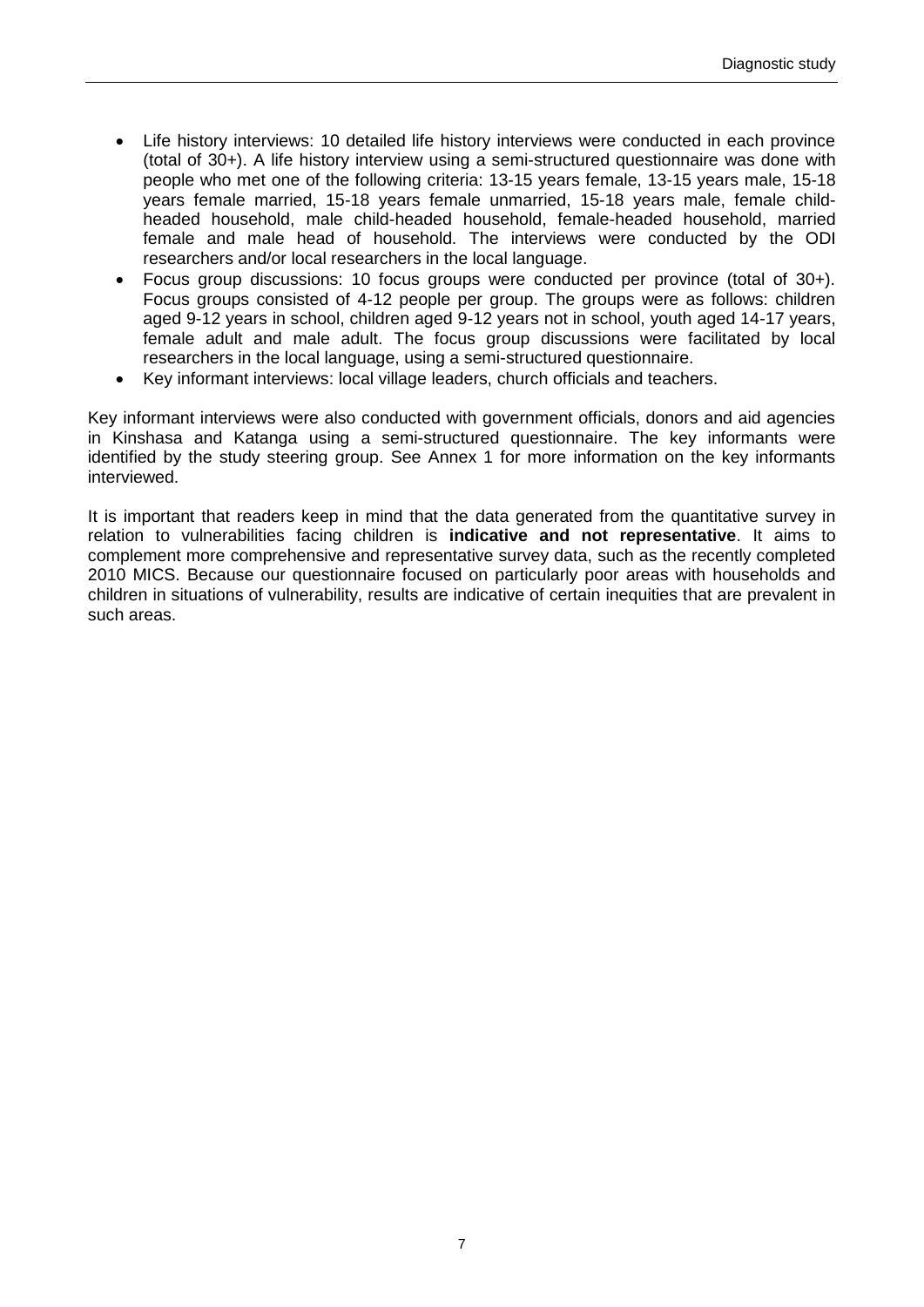# <span id="page-19-0"></span>**2. Economic, political and social context**

Following a constitutional referendum in December 2005 and the election of President Joseph Kabila in 2006, DRC embarked on a set of economic, political and social reforms. Kabila's campaign prioritised six key sectors: infrastructure, health, education, employment, water and electricity (ICG, 2010). More recently, the global financial crisis slowed economic progress, particularly in provinces with a high level of exports, such as Katanga. A number of macroeconomic indicators are now stabilising or improving. Inflation dropped from 514% in 2000 to 17.3% in 2008. While GDP growth was down from 6.5% in 2005 to 2.7% in 2009, International Monetary Fund (IMF) projections for 2010 have DRC's GDP growth exceeding the world average (IMF, 2010a; World Bank data1). However, this remains insufficient to achieve the MDGs by 2015 (DRC, 2006b). Widespread poverty, affecting over three-quarters of the population according to the latest national poverty data (2005), continues to be exacerbated by conflict, particularly in the eastern part of the country, in North Kivu, South Kivu and Orientale provinces (UN Security Council, 2010; World Bank data). In late 2010, the number of persons displaced because of conflict was estimated at 1.7 million.<sup>2</sup>

## <span id="page-19-1"></span>**2.1 Economy and finance**

The largest threats to the DRC economy remain high inflation and deterioration in the current balance of payments, both of which are highly dependent on the security situation (DRC, 2006b). In 2004, for example, military spending pushed government budgets to unsustainable levels and made it difficult to fund other sectors. This triggered depreciation of the national currency and a resurgence of inflation the following year (up to 21.3% from 9.2% the previous year) (ibid). Depreciation of the Congolese Franc continued in 2008/09, with the currency falling by 21% in 2008 and 28% in the first quarter of 2009 (World Bank, 2009). Inflation rose slightly in 2008, owing to a rise in the global prices of commodities, but remains 'moderate' (ibid).

Recent GDP growth, at 6.2% in 2008 and 2.7% in 2009, is below some projections, mainly because of crisis-driven reductions in manufacturing, mining and oil production (Kabuya and Cassimon, 2010; World Bank, 2009). However, a significant recovery was observed in 2010, with the economy projected to have grown by 6% (IMF, 2011). In 2009, the government created a special commission to monitor crisis impacts and to develop appropriate policy responses. This prioritised both the stabilisation of the macro economy and expediting the Poverty Reduction and Growth Facility programme (PRGF) with the IMF (Kabuya and Cassimon, 2010).

Debt relief has been an essential element of the Congolese economy, as DRC ranks among the most heavily indebted countries in the world. In 2003, DRC qualified for relief under the enhanced Heavily Indebted Poor Countries (HIPC) framework (ADF and AfDB, nd; DRC, 2006b). In 2010, DRC became the 30th country to reach completion point under the HIPC Initiative and the IMF and the World Bank's International Development Association (IDA) agreed to \$12.3 billion in new debt reduction (IMF, 2010b). DRC's completion triggers, which included developing new poverty reduction and growth strategies, speeding-up structural reforms, overhauling fiscal policies and reducing inflation, highlight recent progress made by the government (DRC, 2010; IMF, 2010b; Kabuya and Cassimon, 2010). However, because DRC had been in moratorium of much of its debt prior to debt relief, the effective amount of funds freed in the form of fiscal space by the HIPC Initiative is relatively low (interviews, August 2010). Donors – mainly the IMF and the World Bank – have emphasised the importance of overcoming weaknesses in governance and transparency, especially in the extractive industries, if DRC is to benefit fully from this relief (IMF, 2011).

<sup>&</sup>lt;u>.</u> <sup>1</sup> [http://data.worldbank.org/indicator,](http://data.worldbank.org/indicator) December 2010.

<sup>2</sup> IDMC; http://www.internal-displacement.org/countries/drcongo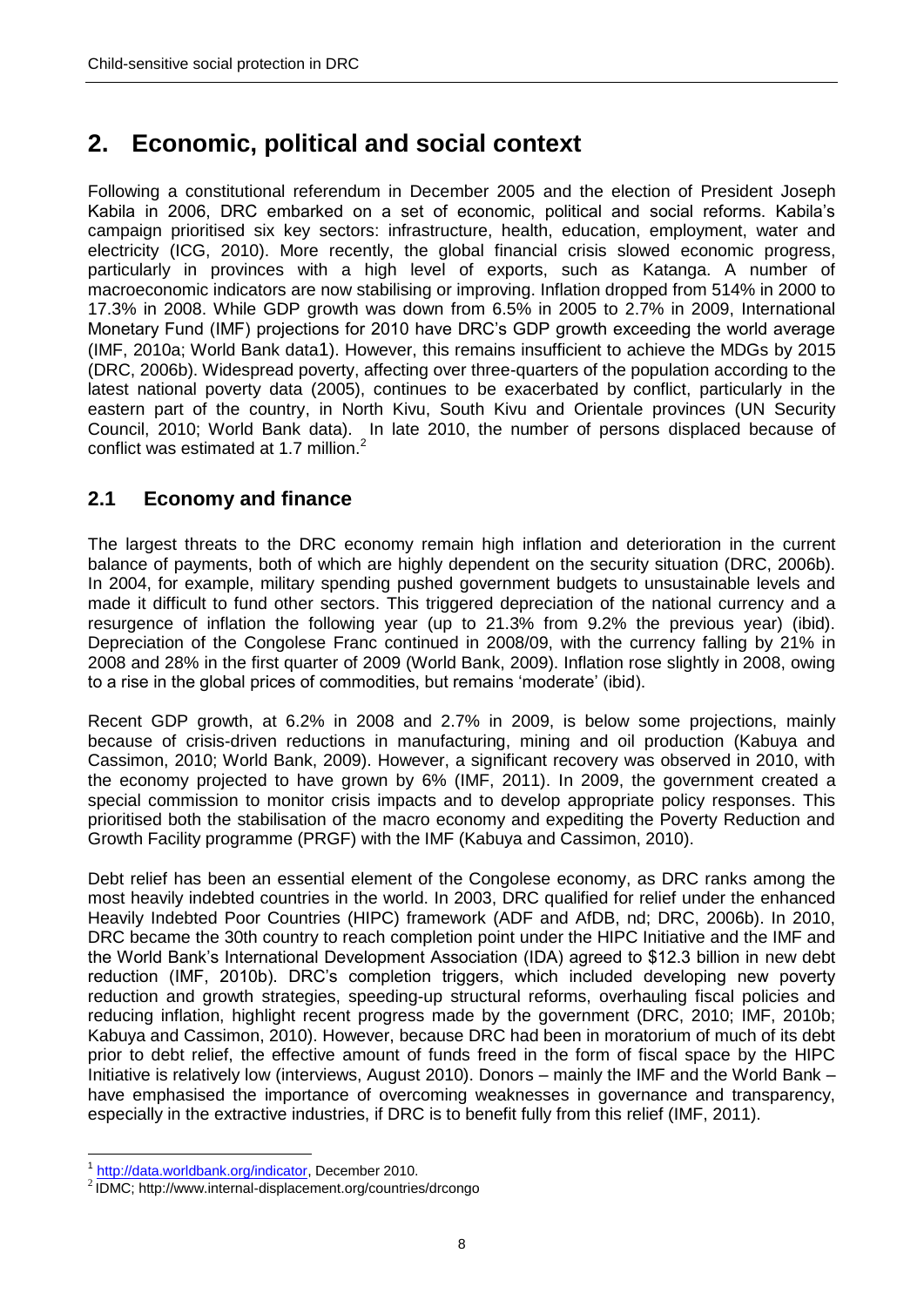Although the private sector drives economic growth, this does not trickle down to the majority of the population: high unemployment rates (49% in 2001 and 41% in 2006) have trapped most of the population in the informal sector (DRC, 2006b). Nearly 40% of Congolese work in agriculture (World Bank data)<sup>3</sup> and another 20% in industry (ibid; UNICEF, 2008a). The services sector accounts for 31% of GDP. This suggests most poverty reduction efforts will need to come from government policy and the decisions that it takes to redistribute wealth equitably (UNICEF, 2008a).

# <span id="page-20-0"></span>**2.2 Politics and governance**

Although the 2006 election was a watershed event in DRC politics, the regime is still fragile. President Kabila has taken power at the expense of other institutions, such as parliament, and has suppressed any forms of rebellion against his regime (HRW, 2008; ICG, 2010). Power sharing between government levels called for in the Constitution remains nascent and, when the government has moved against political opposition, there has been no prosecution (ICG, 2010). In part, this owes to immature administrative and funding mechanisms that do not favour decentralisation: the Ministry of Justice and Human Rights (MJDH) receives only 1% of budget allocations and many institutions that the Constitution calls for are still not in place. However, progress is being made. For example, in early 2010 plans were made to create a new Court of Justice for Children. While this will require training, infrastructure and funding for it to function, it could improve some aspects of child protection in the country (UNICEF, 2010a).

At the end of 2010, as part of the IMF's Second Review under the Extended Credit Facility and Financing Assurances, IMF and World Bank staff focused discussions on measures to enhance governance and transparency in the extractive industries (forestry, mining, oil). High-profile disputes in these industries, lack of transparency in transactions and concerns over the relatively low level of returns to the state from the exploitation of natural resources have highlighted deficiencies in the policy framework, which the government has now committed to tackling through a series of reforms (IMF, 2011). This is a critical step to improving the likelihood of wealth generated in the extractive industries reaching the budget and being channelled to some of the many key development programmes that are currently severely underfunded.

## <span id="page-20-1"></span>**2.3 Social sectors**

Health, education, social protection and sanitation in DRC are in a state of deterioration (AfDB and OECD, 2008; USAID, 2010), but rising demand means pressure on these systems keeps growing, both in stable areas of the country and in conflict areas, where flows of internally displaced persons (IDPs), estimated at 1.6 million, also require service provision (UNHCR, 2010). There has been an increase in spending on the social sectors, although overall spending on health and education continues to be low in relation to other countries with similar levels of development. This progress has been supported partly by HIPC debt relief: in 2003 only 1% of total expenditure went to health and 2.3% to education; these figures increased to 3.0% and 10.8%, respectively, in 2009 (IMF, 2010b). This expenditure pattern is in line with the new PSRP currently being finalised, and signals the government's intent to continue moving away from emergency responses towards a development plan that emphasises social development (DRC, 2010).

## <span id="page-20-2"></span>**2.3.1 Education**

The school completion rate in DRC is only 29%. While the 2008 projected gross enrolment rate in primary school was 80% (up from 64.1% in 2006), enrolment remains significantly below that of the early 1970s, when it was at 92%. In large part, this reflects the spending priorities of the government – in 1960 education took up 30% of the budget, whereas in 2009 it was just under

<sup>1</sup>  $3$  The World Bank estimates that agriculture accounted for 46% of GDP in 2006.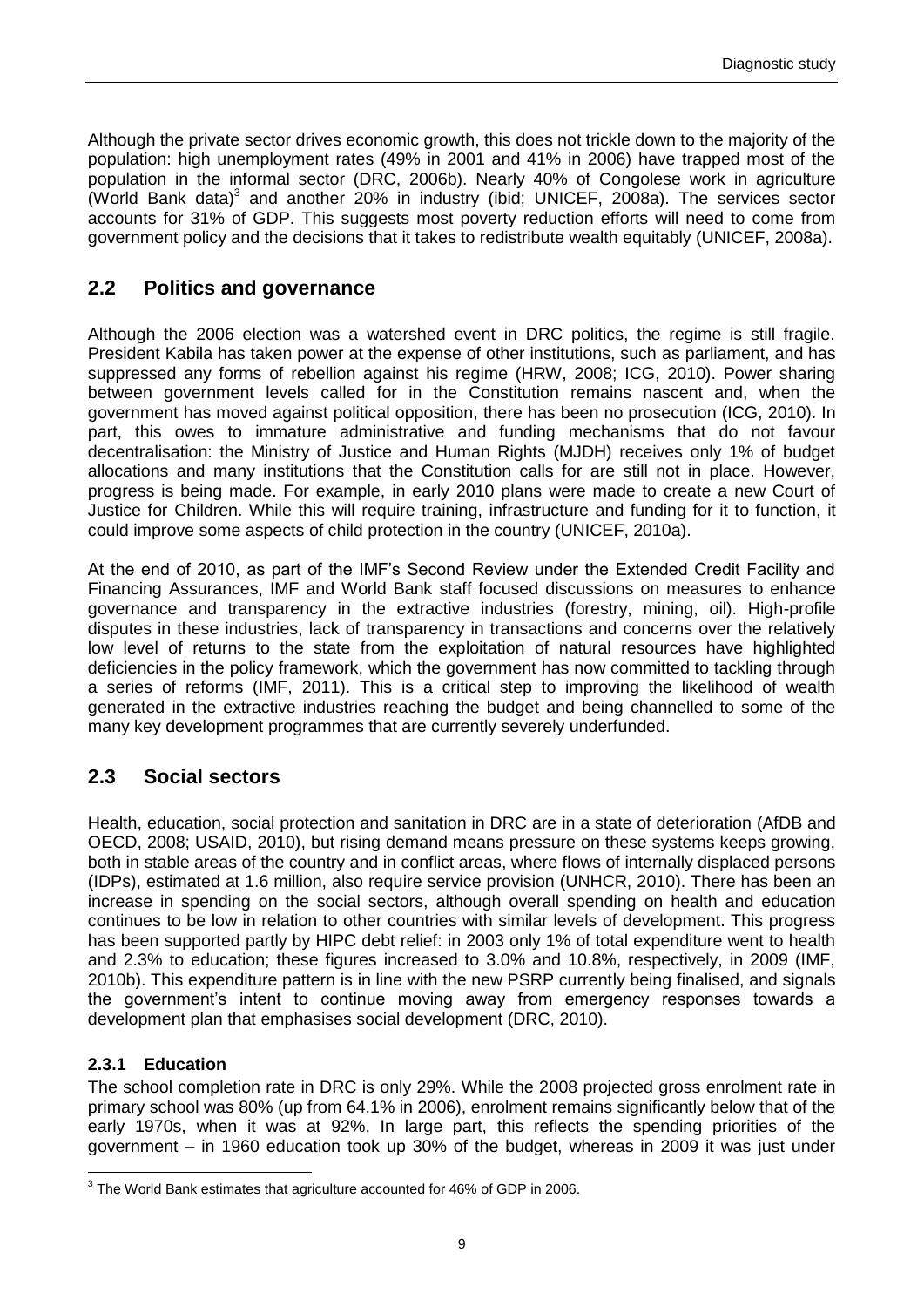10% (up from 2% in 2004) (AfDB and OECD, 2008; IMF, 2010b). Primary education is compulsory and the Constitution deems that it be free. However, this is not enforced, with both official and unofficial fees charged in schools, constituting a huge barrier to enrolment and attendance. In both cases, payments are a prerequisite for attendance and the result is the same: fees are a burden – particularly on poor households – effectively barring children from schools (UNICEF, 2007).

The cost of schooling is therefore a major impediment to increasing enrolment. Nationally, 10% of all primary schools and 15% of all secondary schools are private. However, there is considerable regional variation; in Kinshasa, 65% of primary schools are private (UNDP, 2009a; 2009b; 2009c). Public schools often fail to increase the economic viability of education; they typically require fees to supplement teachers' salaries (UNICEF, 2008a). Given the high poverty rate, these costs often lead to children being pulled out of school prematurely; 40% of school-leaving children claim financial difficulties as the cause (ibid). Furthermore, many children are expelled or barred for failing to pay fees – which means the enrolment rate is not a good reflection of actual schooling. In Katanga, 90% of families have had at least one child expelled (UNDP, 2009b). Other impediments to school enrolment include early marriage and parental death (UNICEF, 2008a).

Preschool education is essentially available only to the urban elite. Nearly 90% of preschools are private and over half are located in the city of Kinshasa (Vesituluta, 2006). Secondary enrolments have been essentially flat since the 1970s, at less than one in three children. School enrolments vary considerably by district, with rural children much less likely to attend school. Enrolments also vary by gender. In 2006, 72% of boys and only 56% of girls were enrolled in primary school (DRC, 2006b). This is, however, a step in the right direction: in 2001, 44% of women had never gone to school; in 2007 that number was down to 28% (UNICEF, 2008a). According to 2010 Multiple Indicator Cluster Survey (MICS) data, 75% of primary-aged children attend school, while only 32% of secondary level children do, which demonstrates the high attrition from one level to the other. The gender parity index for primary attendance is 0.93 – a relative balance between girls and boys – but drops to 0.81 in secondary, with girls' attendance much less frequent.

### <span id="page-21-0"></span>**2.3.2 Health**

Life expectancy in DRC remains low, at 48 years in 2008 (World Bank data). Infant mortality rates for the 2005-2009 period remained flat at 126 per 1,000 live births, with rural children far more likely to die before their first birthday than urban children (ibid). Additionally, 24% of children under five are underweight for their age (UNICEF, 2010a). However, despite the fact that total fertility remains high, at six births per woman, the maternal mortality rate is dropping, from 740 per 100,000 in 2005 to 670 in 2009 (World Bank data). Child immunisation rates are also creeping up, from 60% in 2005 to 69% in 2008 (ibid). According to the 2010 MICS, the under-five mortality rate is 158 per 1,000 and the infant mortality rate 97 per 1,000 (based on 2004 data) (Ministry of Plan, et al, 2010).

The health sector remains significantly underfunded, with an allocation of 3% of expenditure (IMF, 2010b) despite huge demand. Quality has been improving very slowly. Insufficient health centres, poor training, lack of decent work conditions and an inequitable distribution of trained personnel, have left parts of the country with little access to medical care (DRC, 2006b). Payment of fees and costs of medicines remain unaffordable for many.

### <span id="page-21-1"></span>**2.3.3 Water and sanitation**

Underinvestment is also a significant issue for water and sanitation in DRC. Paradoxically, while it has an abundance of water resources, less than half of all Congolese have access to an improved water source, with wide disparities between rural and urban areas (HDRSTAT;<sup>4</sup> World Bank data; Ministry of Plan, et al, 2010). Lack of financial resources allocated to the sector means that new facilities are rarely built and existing ones seldom maintained (DRC, 2006b). In rural areas, 60% of

 4 [http://hdr.undp.org/en/statistics/;](http://hdr.undp.org/en/statistics/) [http://hdrstats.undp.org/en/countries/country\\_fact\\_sheets/cty\\_fs\\_COD.htm,](http://hdrstats.undp.org/en/countries/country_fact_sheets/cty_fs_COD.html) April 2010.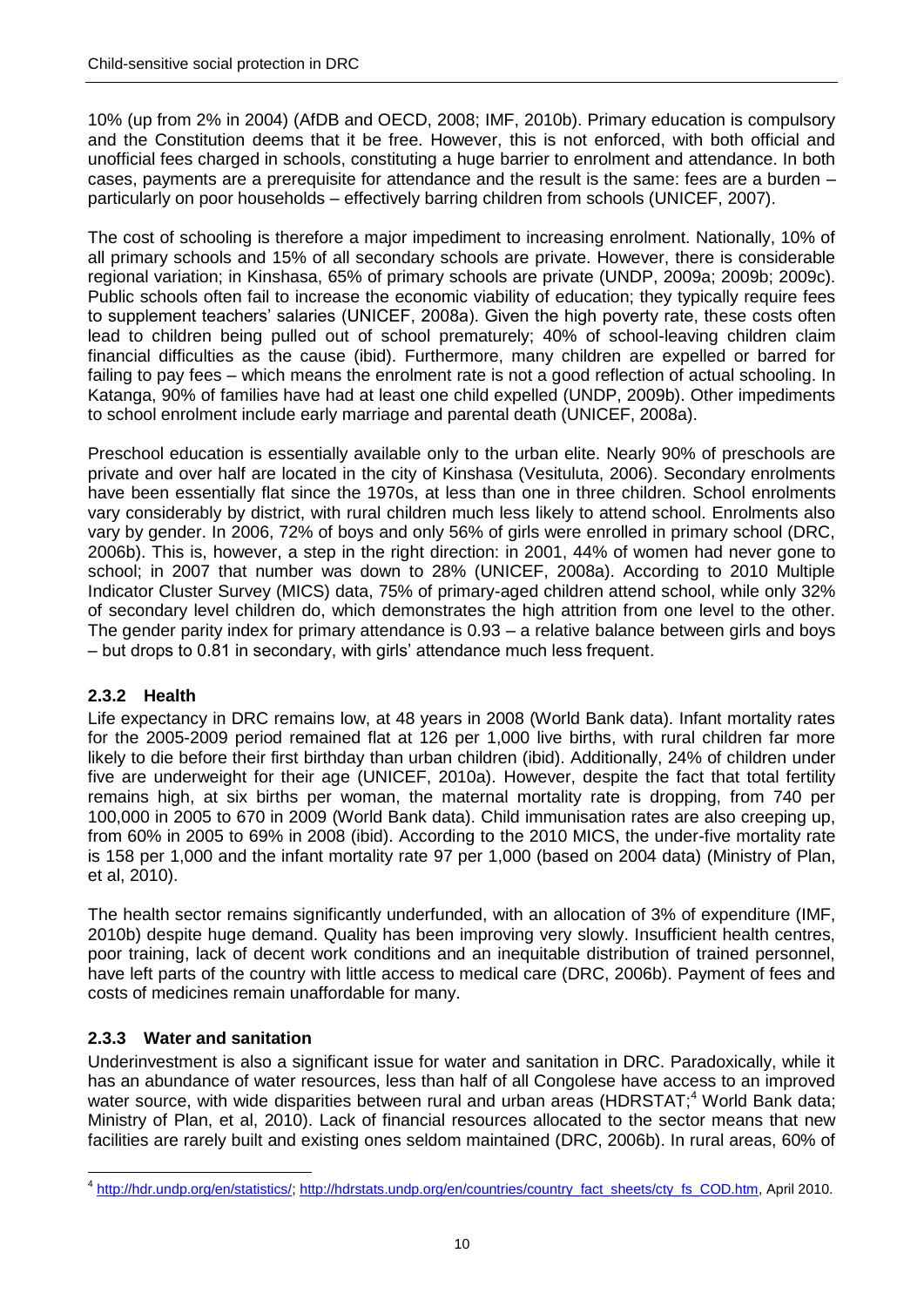existing waterworks are no longer operational owing to lack of maintenance (AfDB and OECD, 2008) Furthermore, only one in seven DRC residents has access to sanitation.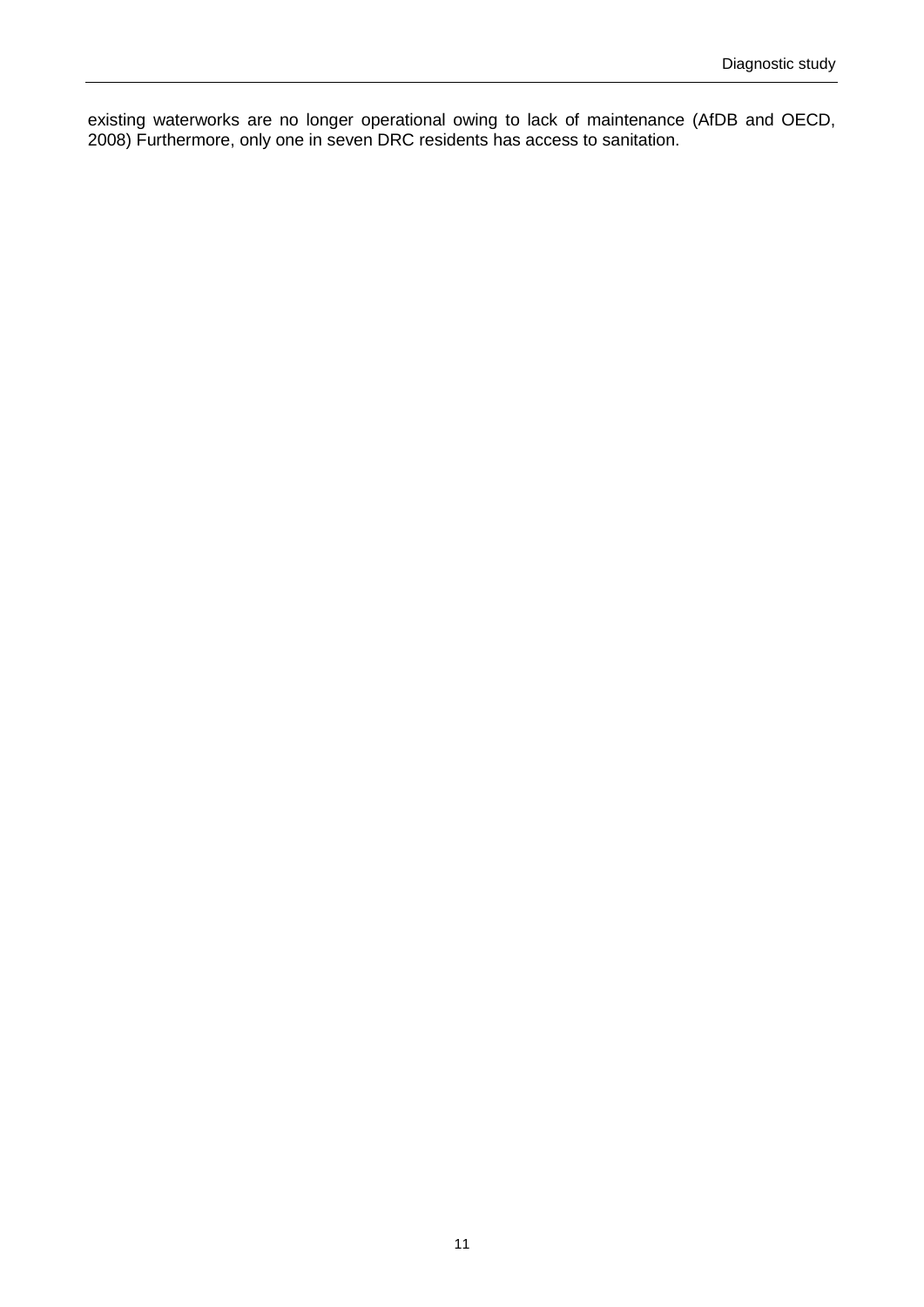# <span id="page-23-0"></span>**3. Poverty and vulnerability profile**

## <span id="page-23-1"></span>**3.1 Major trends**

DRC ranks poorly in terms of human development. DRC's HDI score of just 0.239 is significantly below the 0.389 average for the sub-Saharan region (UNDP, 2010). Furthermore, while the country has made some progress in the past decade, its HDI score today is significantly lower than its score in 1980 (ibid). Using the inequality-adjusted HDI only serves to darken the picture – DRC's score is 0.153 (ibid). Per capita income in DRC dropped from \$380 in 1960 to \$224 in 1990 to \$150 in 2008 (AfDB and ADF, 2009).

In 2007, the population of DRC was 62.6 million (UNDATA),<sup>5</sup> of whom slightly more than 50% were children (UNICEF, 2008a) and approximately 33% were urban citizens (UNDATA). Estimates suggest that 80% of the population lives on less than \$0.20/day (IMF, 2002). The national poverty line is \$0.72/person/day – significantly less than the \$1/day that is used in international standards. Using national standards this means that 56.6% of all children are poor; using international standards this figure climbs to 76.6%. Statistical generalisations about DRC also hide important discrepancies. It is vital to examine not just incidence of poverty, but also its depth. In this context, depth of poverty is measured in terms of the gap separating the poor from the non-poor.

Rural areas of the country suffer more extreme poverty: incidence of rural poverty is 76% vs. 61% for urban poverty. Rural poverty is also deeper (34.9% vs. 26.2%) and more severe (19.8% vs. 14.1%) (Table G, DRC, 2006b). There are also important differences between provinces, varying from Kinshasa, with a poverty incidence of 41.6%, to Equateur, with an incidence of 93.6%. There is a strong correlation between incidence and intensity of poverty, whereby provinces with the highest level of poverty also have the strongest intensity (UNICEF, 2008a). Kinshasa, for example, has a poverty depth of 13.4% and a poverty severity of 5.9%. Equateur, on the other hand, weighs in at 50.8% and 31.4%, respectively (République Démocratique du Congo, 2006b).

Household characteristics also impact levels of deprivation. Poverty is more extreme for larger families, those with an ill or disabled member and those in which children do not work. The risk of poverty and its severity decrease if both parents work and as their educational levels increase (UNICEF, 2008a). Regardless of how poverty is measured, children are more likely to be poor than adults – and to be poorer (ibid). A total of 8 in 10 of children suffer at least one 'severe deprivation' (living in a household with more than five people per room or without running water/ toilets; not having been to school and not having access to information; presenting at least three signs of acute malnutrition). A total of 3 in 10 children suffer from at least two types of severe deprivation.

## <span id="page-23-2"></span>**3.2 Gender-based vulnerabilities**

Women in DRC are economically and socially vulnerable across their lifespan. DRC's score on the Gender-related Development Index is .814 – leaving it in 137th place out of 138 countries. Girls are less likely than boys to be enrolled in school at all ages. In 2008, the male/female ratio for primary school was .93 and for secondary school .81 (Ministry of Plan, et al, 2010). In 2007, the ratio for tertiary education was only .35 (World Bank data). Only one-tenth of all women over 25 had graduated from secondary school in 2010 (vs. 36% for men) (UNDP, 2010). Women are consequently less likely to participate in the labour force than men (57% vs. 87%); when they do, they earn less (UNDP, 2010). Economic dependence on their husbands leaves them vulnerable to domestic violence, and many are forced to engage in survival tactics that include sex work (DRC,

 5 [http://data.un.org/CountryProfile.aspx?crName=Democratic%20Republic%20of%20the%20Congo,](http://data.un.org/CountryProfile.aspx?crName=Democratic%20Republic%20of%20the%20Congo) April 2010.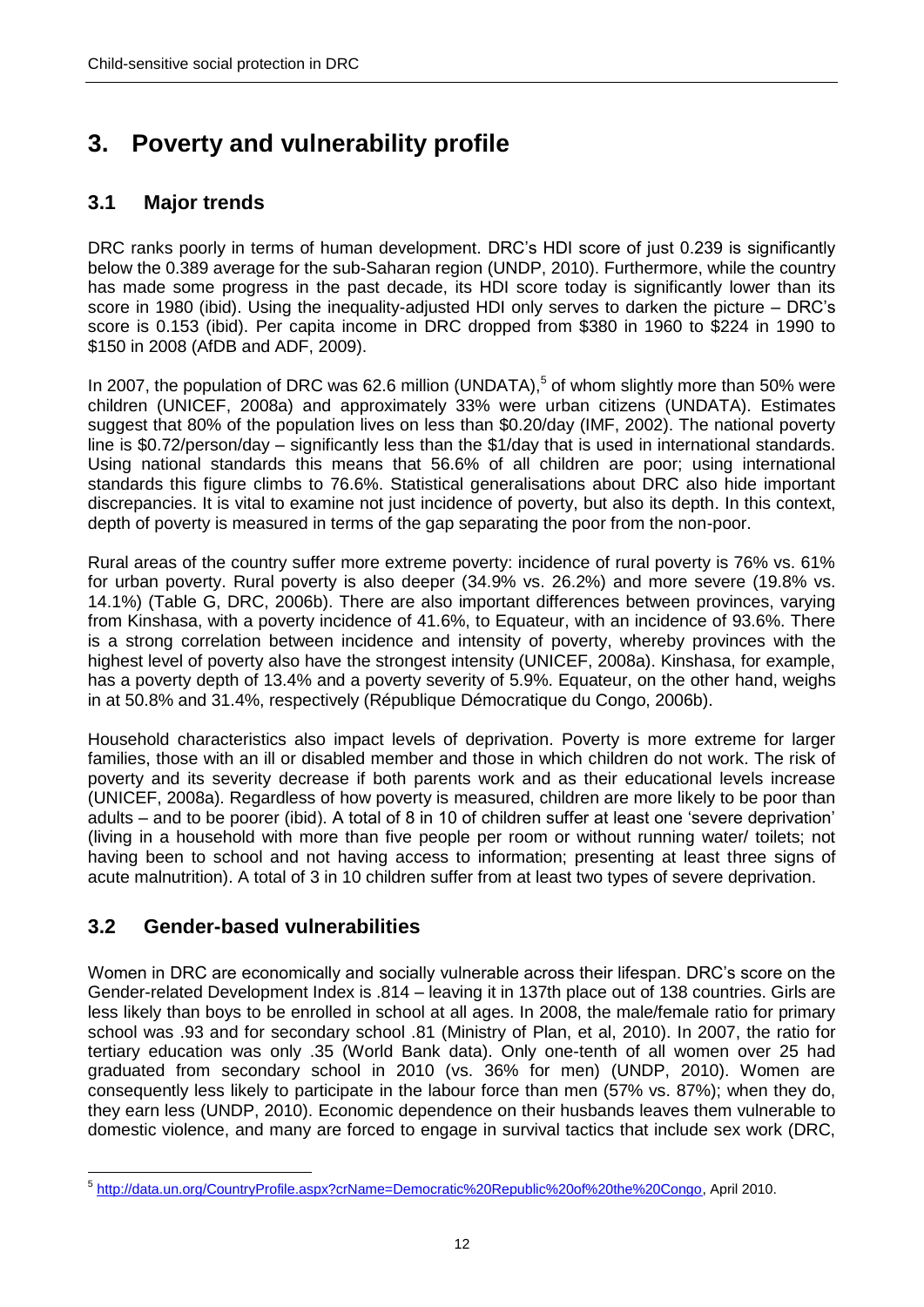2006b). Women are also underrepresented in parliament: they hold fewer than 8% of seats (UNDP, 2010).

Congolese women face a multitude of unique health threats. While nearly three-quarters of all births are attended by skilled personnel, and 87% of all pregnancies involve at least one antenatal visit, only 18% of married DRC women use any type of contraceptive method (Ministry of Plan, et al, 2010). Early marriage is common and the age of sexual initiation is low – 25% of girls 15-19 are mothers (UNFPA, 2010a). In fact, one in every seven babies is born to an adolescent mother, which contributes to the country's high maternal mortality ratio, which is significantly higher than the rest of the continent (Ministry of Plan, et al, 2010).

Children and women are exposed to myriad forms of abuse and exploitation, far beyond the bounds of conflict zones. Women and girls are forced into sex work as a result of abject poverty. A recent study found that over 400,000 women are raped every year in DRC – a problem that is not confined to abuses by armed actors, who are typically primarily associated with the high levels of sexual violence in DRC (Peterman et al, 2011). The study highlighted significant problems related to abuse within families and the general acceptance of sexual violence (ibid.). Victims of sexual violence face social stigmatisation, are often denied legal recourse and suffer a plethora of physical effects, such as fistula, which, because of poor infrastructure, are typically left untreated (Landiech, 2009). In late 2009, the government launched the National Strategy on Sexual and Gender-based Violence. Since then, the country has taken steps to identify patterns of violence, educate peacekeepers and provide victim support (MONUC, 2009a; 2009b).

# <span id="page-24-0"></span>**3.3 Food (in)security**

Food security, or lack thereof, is a major issue for DRC. The country is prone to natural disasters, such as droughts, earthquakes (in 2008), fires and epidemics, and has endured tumultuous political insecurity and ensuing violence for decades (IFRC, 2009). Food production has actually decreased by 30-40%, leaving one-third of the population to subsist on one meal a day (WFP, 2008). Studies carried out by the WFP and partners show that more than 3.6 million people are severely food-insecure (representing 6% of all households) and about 17 million more are 'moderately' insecure (30% of households). Food insecurity primarily affects households located in the eastern part of the country, which has less access to safe water, higher rates of disease, more conflict and a higher ratio of IDPs. As might be expected, households that own their own land or are headed by a well-educated person are less likely to be food-insecure; those that rely on fishing, hunting and gathering are the most likely to go hungry (WFP, 2008).

The impact of food insecurity in the DRC is particularly severe for growing children. Acute malnutrition affects over 15% of children in Katanga and Equateur; it impacts over 10% in South Kivu, Bas Congo, Bandundu and Kasai Occidental (WFP, 2008). Nationally, 24% of children under age five are underweight, 43% are stunted and 9% are wasted (Ministry of Plan, 2010). Lack of potable water, non-optimal feeding practices for infants and poor food quality are key reasons for children's malnutrition – all of which are exacerbated by the ongoing financial crisis and persistent local conflict (WFP, 2010). The percentage of infants by their sixth month that are exclusively breastfed is below 5% and while nearly half the population (47%) uses an improved water source only 14% of household members use improved sanitation facilities (Ministry of Plan, et al, 2010). This is considerably lower in rural areas with 31% using improved sources of drinking water and 4 % using improved sanitation facilities (ibid). While there is recognition from policymakers that food insecurity derives from a complex set of factors, policies tend to be narrow in scope, crisis-oriented and top-down (Lecoutere et al., 2008; Swithern, 2008; Vlassenroot et al; 2006).

## <span id="page-24-1"></span>**3.4 Child protection vulnerabilities**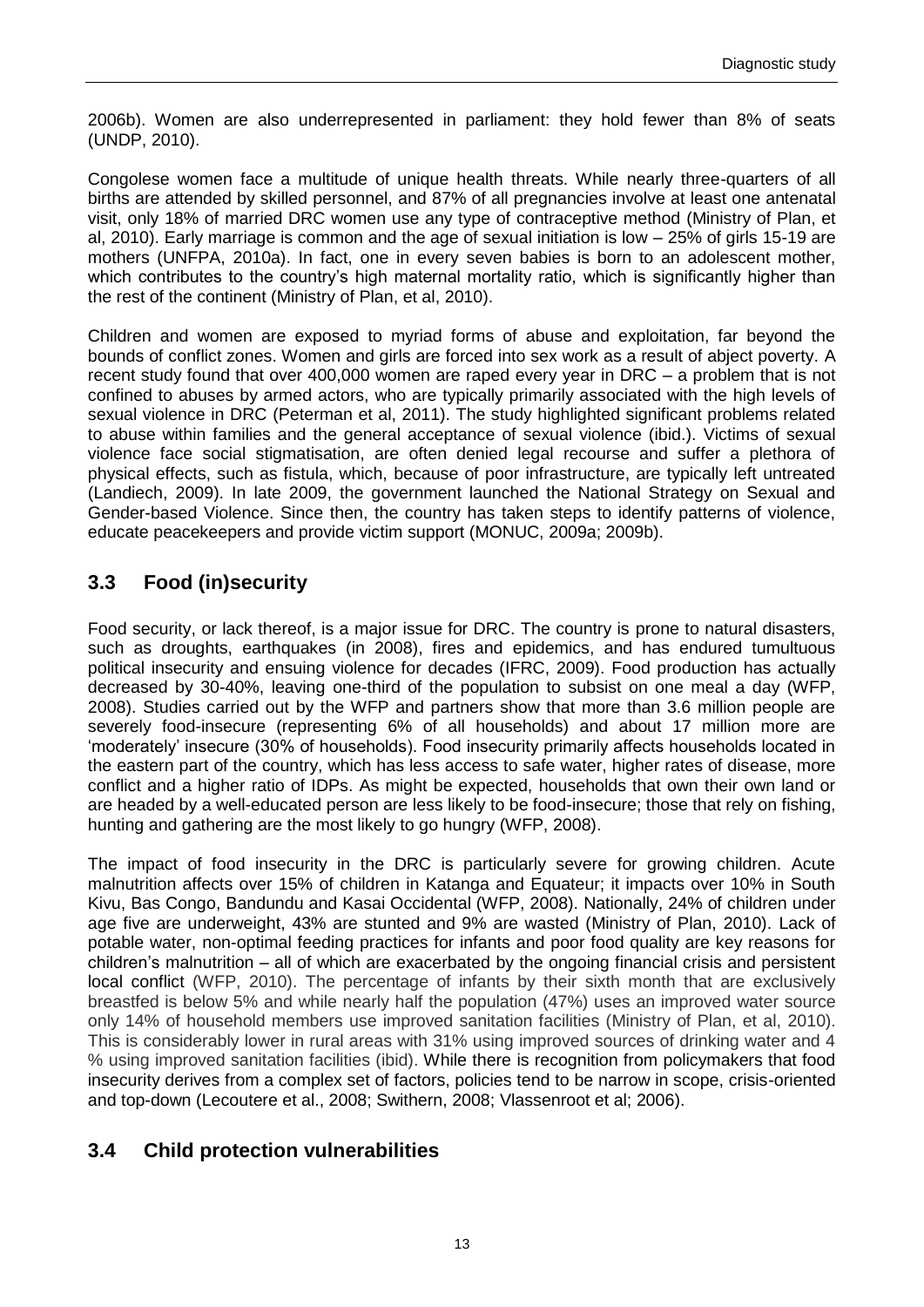Children represent more than half the population of DRC and are particularly vulnerable to the impacts of poverty and conflict. Children most at risk are those who have lost one or both parents, the disabled and those impacted by HIV/AIDS. Decades of conflict have left the country struggling with large numbers of orphans, street children and child soldiers (Vesituluta, 2006). Long-term underinvestment in education has resulted in extreme poverty that many families can only begin to mitigate by perpetuating the cycle and placing their children in the workforce instead of school.

## <span id="page-25-0"></span>**3.4.1 Orphans and vulnerable children**

A total of 25% of the child population of DRC qualifies as an OVC – understood as having lost one or both parents, been made vulnerable owing to illness or affected/infected by HIV/AIDS (Lassalle and Le Pivert, 2010). Mortality rates, driven by both conflict and the HIV pandemic, are causing the number of households caring for an OVC to experience explosive growth. While these children are eligible for improved government services, this support rarely materialises and the pressure on families caring for them is extreme. HIV-infected children, for example, suffer discrimination – as do their caregivers. Furthermore, in the context of extreme poverty, the necessity of stretching family budgets to accommodate extra mouths and school fees is all but impossible (ibid).

## <span id="page-25-1"></span>**3.4.2 Children in conflict**

The bitter fight between militias and the army has taken its toll on families and children. Estimates suggest that of the 1,200 people who die each day over half are children. Children are sexually assaulted and forced into militia groups, where they are forced to sell their bodies for safety, are denied education and are made to wage war (UNICEF, 2006; UN Security Council, 2010).

## <span id="page-25-2"></span>**3.4.3 Child labour**

Child labour is also widespread in DRC, particularly in the eastern zone. Overall, 42% of children aged 5-14 years are involved in child labour, with children in rural areas more likely to be involved than those in urban areas (Ministry of Plan, et al, 2010). Armed groups not only force children to become soldiers, but also use them to mine minerals, hawk goods and beg (USDoL, 2008). Poverty is also a driving force behind child labour. It is estimated that, of the 100-140,000 people involved in mining in Katanga province, some 50,000 are children (SwedWatch, 2007). In 2008, the Ministry of Employment, Labour and Social Welfare set standards for child labour. For example, children under 15 are not allowed to work at all, those between 16 and 18 may not work more than eight hours/day and no minors may be used for sex or drug work (DRC, 2008). Penalties for violations include fines and prison terms – up to 20 years for sexual exploitation (UNHCR, 2009). However, this is rarely applicable and children of all ages work.

# <span id="page-25-3"></span>**3.5 Summary of key findings**

- **Poverty is rampant and endemic:** Incidence, depth and severity of poverty in DRC are extreme, reflected in the country's HDI score, which has dropped over time and is among the lowest in the world.
- **Geographic disparities are stark:** Rural families are poorer than urban families and some provinces, such as Kinshasa, are wealthier than others.
- **Gender matters:** Women and girls are consistently and uniformly disadvantaged in terms of education, employment, income, health and vulnerability to violence.
- **Household characteristics are key determinants:** Educated, employed, smaller families are less vulnerable to poverty.
- **Children are disproportionately vulnerable:** Representing over half the population of DRC, children are being denied adequate protection and access to basic services.
- **Food insecurity is problematic:** Production is down 30-40% on recent years and one in three people eat only once a day. This has specific consequences for child nutrition.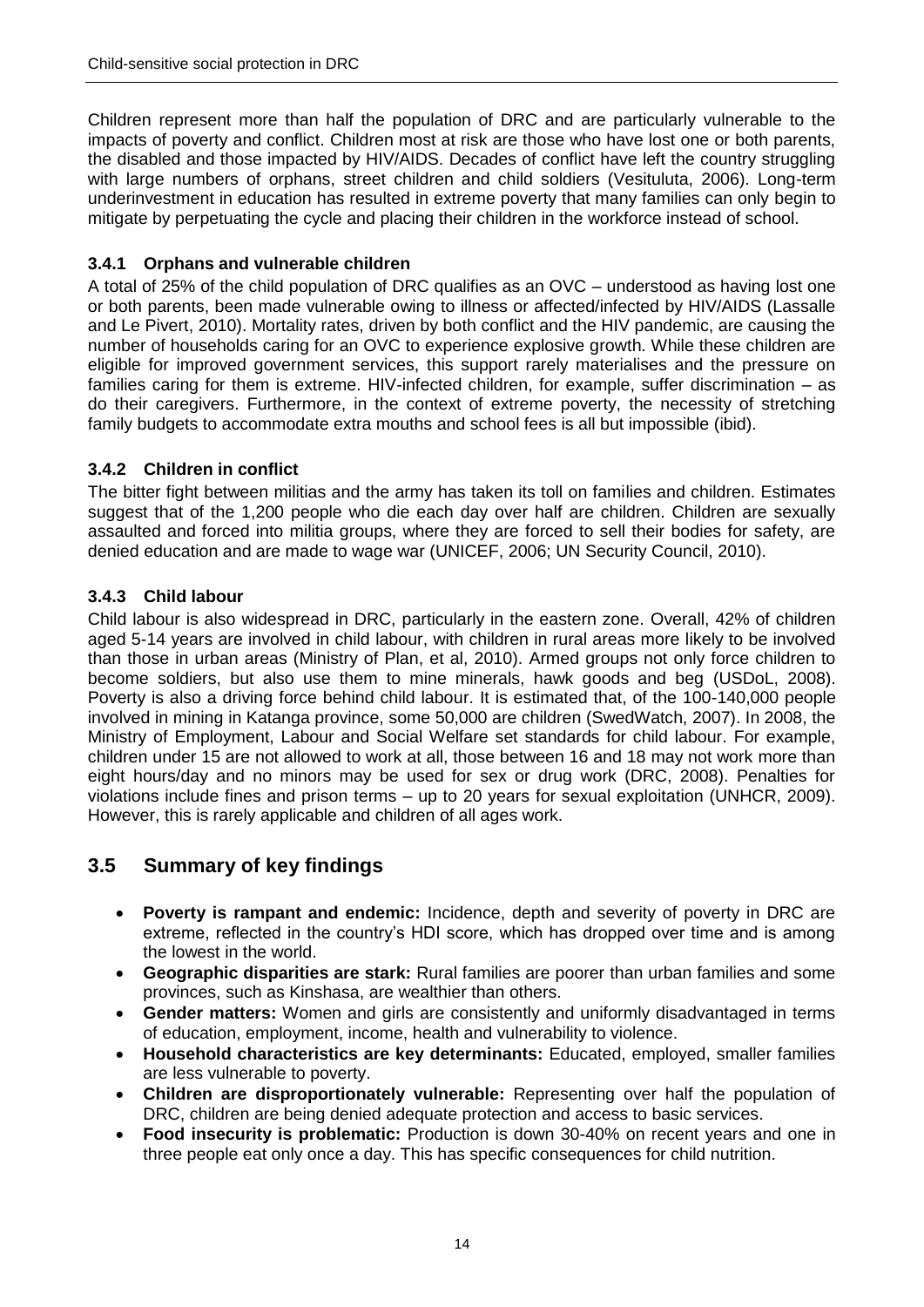# <span id="page-26-0"></span>**4. Analysis of vulnerability**

Drawing on our primary research findings from Kinshasa, Katanga and Bas Congo, this section aims to contribute to building an evidence base on the critical vulnerabilities facing populations living below the poverty line, with particular attention to risks facing children.

## <span id="page-26-1"></span>**4.1 Economic vulnerabilities**

In both the quantitative and qualitative research, respondents emphasised high levels and a complex overlap of vulnerabilities. On average, the majority of survey respondents considered the extent of vulnerabilities experienced during the previous five years 'high'. Economic vulnerabilities were considered the worst. On average, 77% of respondents classified economic vulnerabilities as high, 75% did so for health vulnerabilities, 59% for environmental risks and 53% for costs related to life-cycle risks. In terms of economic vulnerabilities, 84.5% of households considered inadequate pay/low income the greatest source of vulnerability. Outbreaks of insects and pests were identified by 74.8% of respondents as the highest environmental risk. Serious or acute illness of a family member was seen by 81.6% as the greatest source of health-related vulnerabilities. Funeral costs were mentioned by 71.21% of respondents as the highest life-cycle risk for households.

Figure 1 shows the main economic vulnerabilities according to respondents in both male- and female-headed households. The three main sources of economic vulnerability are inadequate pay or low income, lack of access to agricultural extension services and the high and rising price of food. That is, households see their real disposable income and purchasing power as falling.

### <span id="page-26-2"></span>**Figure 1: Economic vulnerabilities most commonly cited as being experienced over the past five years (% of respondents identifying this source of vulnerability)**



Analysing responses of the main sources of responsibility by gender of household head, maleheaded households identified the greatest economic vulnerabilities as rising prices, lack of agricultural extension services and low pay; female-headed households identified their lack of decision-making power over the use of productive assets and income and lack of access to land. This illustrates gender differences in the challenges facing different types of households.

The perception of risk is different among regions. While most environmental vulnerabilities (pollution, deforestation, erosion, insects, declining soil fertility, death of livestock, fires) are more prevalent in Bas Congo, more households identified flooding as a source of environmental vulnerability in Kinshasa. This is clearly linked to the different forms of livelihoods, with agriculture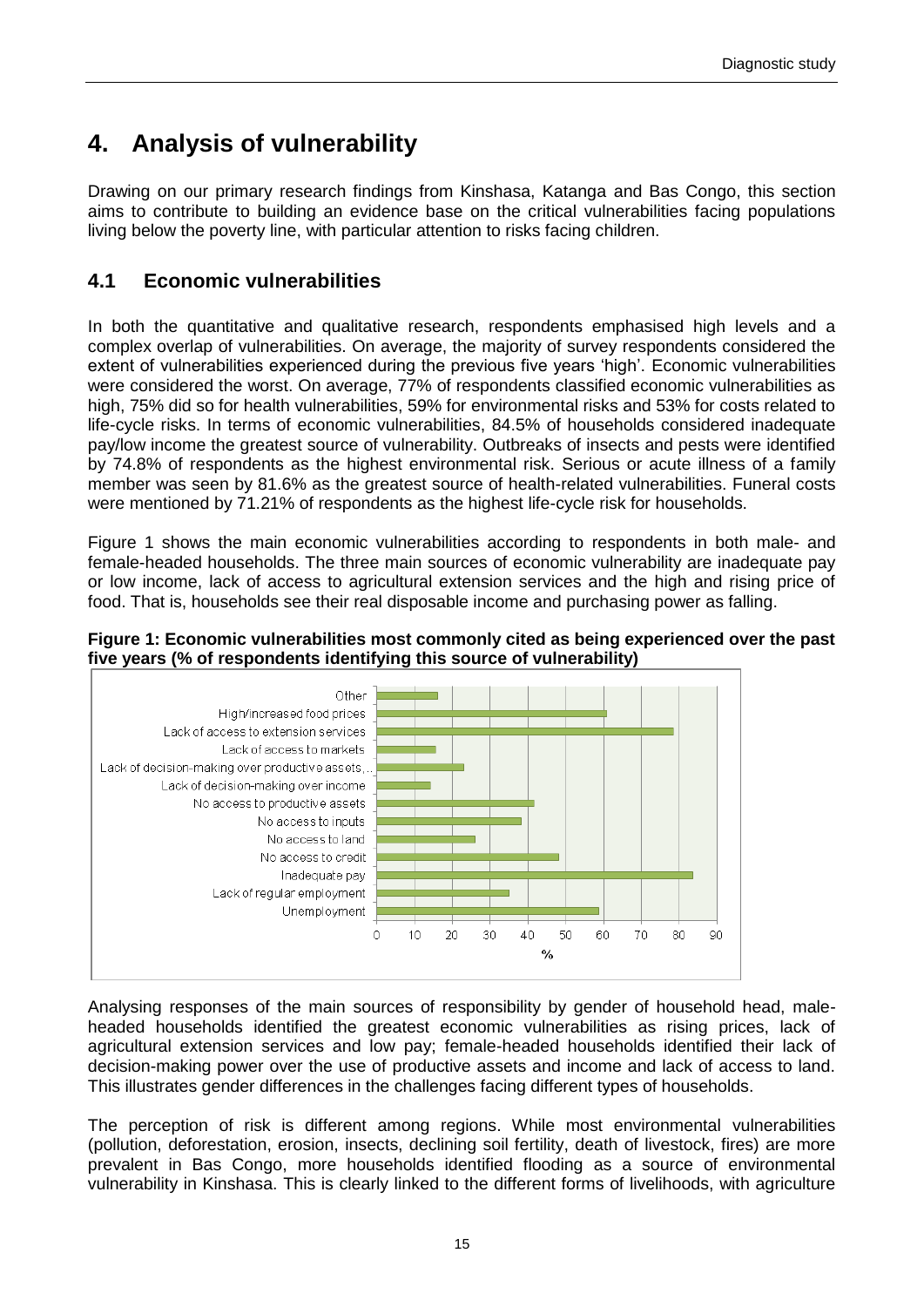the primary form of livelihood in Bas Congo. In this latter province, the highest environmental vulnerability was the death of livestock. The pattern is distinctly different to that of sources of economic vulnerability: more households in Kinshasa identified economic vulnerabilities as the most important, except for those economic vulnerabilities linked to access to land, markets and agricultural extension services, as well as rising food prices, which were higher in Bas Congo. In Kinshasa, lack of decision making over income was the main economic vulnerability, possibly referring to limited capacity to transform low incomes into the satisfaction of needs.

These quantitative findings were reinforced by the qualitative interviews. Income poverty emerged as the key underlying factor triggering vulnerability as well as being the consequence of many other risk factors, such as low earnings, unemployment, limited capacity to produce on agricultural land, spending household wealth on health costs, among others. Interviewees spoke almost unanimously about a range of extreme economic limitations experienced as a consequence of low and unstable income: insufficient access to food and experiences of hunger in both urban and rural areas researched; inability to pay school fees and other school-related costs which limits primaryaged children's education and makes it difficult for children to continue to secondary school; increased health risks as a consequence of little to no preventive action; poor water and sanitation conditions; and reduced access to curative services at very high costs, etc. Income poverty creates a thin margin between destitution and the ability to provide basic care for children – a margin that can disappear in the event of one or several successive income shocks, which are common.

Interviewees also spoke about death as an important source of economic vulnerability. In economic terms, death of a provider/parent has a large impact on all household members, particularly on children. When it is the main or secondary income earner who is lost, the shock to household wealth is significant. During life history interviews, several respondents (mainly women and youth) reported a significant negative change in their lives as a result of this loss, with adjustments frequently implying a disinvestment in human capital or losses of assets over time. There is also the expensive payment of funeral costs, which erodes household wealth or on occasions causes households to incur debt, which might later be difficult to repay.

Health-related expenses resulting from severe injury or prolonged illness were also indentified as a critical source of vulnerability for both male- and female-headed households, in rural and urban areas, with households unable to pay the costs for consultations and medicines. This was further aggravated in rural areas in Katanga and Bas Congo by the inaccessibility of health services. In Kilenfu, Bas Congo, for example, interviewees reported patients dying (including children) and women giving birth because of the 8km walk across rugged terrain to get to the closest clinic.

In more isolated rural communities, particularly in Katanga but also in Bas Congo, households spoke about isolation and poor access to transport (as there are not even basic roads). This impedes the development of economic opportunities, as trade is restricted to barter within the community – there is no possibility of selling goods in the market. On rare occasions when they are able to sell goods, it is through brokers who leave them with minimal earnings – this situation is particularly problematic in Kiniama, Katanga. Poor infrastructure and inaccessibility also pose a challenge to the provision of basic social services, such as health care and education. In Kiniama, Katanga, and Kilenfu, Bas Congo, there are no schools in the community, nor are there any within walking distance. In Kiniama, children simply do not attend school, whereas in Kilenfu many children walk together for close to a total of three to four hours daily, in the mornings and afternoons (to avoid crime along the way), to attend the closest school over 8km away.

Other challenges mentioned by respondents included mistrust of government, with individuals stating that politicians come only during elections to seek people's support and never return. Several respondents, particularly in Bas Congo but also a few in Kinshasa, said the situation was better under the previous government, and said that they perceived a deterioration in their economic and social circumstances over the past few years.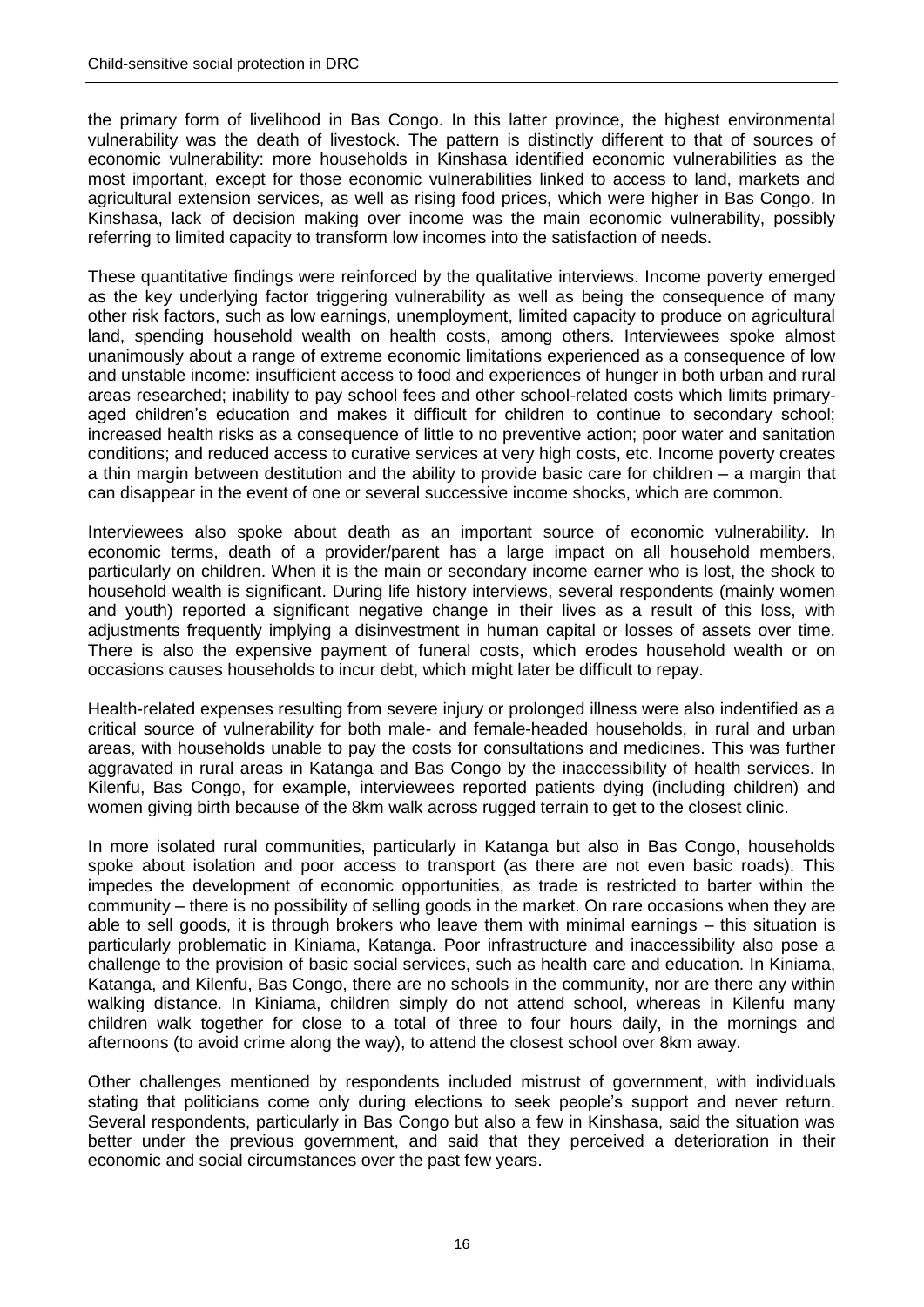In rural areas, challenges to households that live on subsistence agriculture include the erosion of the land, which is affected by multiple environmental shocks (such as pests or floods) and its low productivity. Subsistence farmers who are unable to trade have no resources except the food they produce for themselves and their families, so that there is little access to money. This implies that many of these families do not have money to pay fees. Further, the land is being sold by local governments to private owners without their receiving any sort of compensation; as such, many subsistence farmers are losing their livelihoods. Some have started to work as wage labourers on farms, but wages are so low they cannot generate enough income; work opportunities elsewhere are scarce. Women tend to participate in similar activities to men, although more women are involved in petty trading, albeit earning very little money. These findings link to the quantitative survey which identified low income as one of the main vulnerabilities households experienced.

In urban areas, unemployment was identified by young people and adults of both sexes as a major economic risk factor. Respondents spoke about very limited opportunities to generate an income for their families, with many of them involved in petty trading and subsistence agriculture on small plots (such as patios) for survival. These activities were said to be poorly paid, so household incomes are precarious; interviewees said they needed to undertake multiple different activities to make ends meet. Several respondents said that the problem of unemployment or low capacity to sell goods produced seemed to be worse in the past year or two. In Katanga, this was linked to the collapse of the mining sector, with individuals losing their jobs. In other areas, perceptions were that reduced economic opportunities had been aggravated by rise in the price of basic food, eroding households' already precarious consumption capacity.

# <span id="page-28-0"></span>**4.2 Social vulnerabilities**

Many of the social risks identified were linked closely to economic vulnerabilities, exacerbated by a lack of safety nets. One common source of social vulnerability respondents in both urban and rural areas spoke about was family breakdown. This was generally attributed to the failure of the main income earner (typically the father) to provide for his family, triggering a loss of authority, which frequently involved abandonment by the mother. Additional consequences young people and children talked about included their *'lack of respect for authority'* and their engagement in socially risky behaviours, such as paid sex from a young age in the case of young women (both rural and urban areas) and gang or crime activity in the case of young men (mostly urban areas). As expressed by a young man in Kimbanseke, Kinshasa: *'Parents cannot provide for their daughters who are hungry, so they have to find a way to provide for themselves'.* Similarly, FGDs with women in Ngringiri and Kasangulu said there was less respect for parental authority by young people and children because parents were not able to provide them with support.

In both communities in Katanga, as well as in Kimbanseke, Kinshasa, excessive drinking and alcoholism (mainly among men but also among some women) was identified as a social risk. This was linked to domestic violence and 'wasted money': there were complaints that money spent on alcohol could go towards school fees (although drink is also brewed locally). Alcohol was also identified as a source of family breakdown, particularly as there are social norms (mainly in the communities visited in Katanga) whereby, if the wife drinks heavily, she can be sent back to her family; if it is the husband, it is also possible for the women's family to take the wife back.

Accusations of witchcraft in the villages visited were related to adults rather than to children, although children being accused of witchcraft is well-documented in DRC. While in Bas Congo and Kinshasa witchcraft was linked to bad luck in agriculture or economic hardship, in Katanga, sorcery was linked to a death in the family, most often of small children. In the two communities researched in Katanga, in order for the person to clear his/her name, it is necessary to go to three different spiritual authorities to get three certifications of not being a witch. If the result of all three is that the person is a witch, he/she will be incarcerated and must pay a fine; a tribunal must approve or reject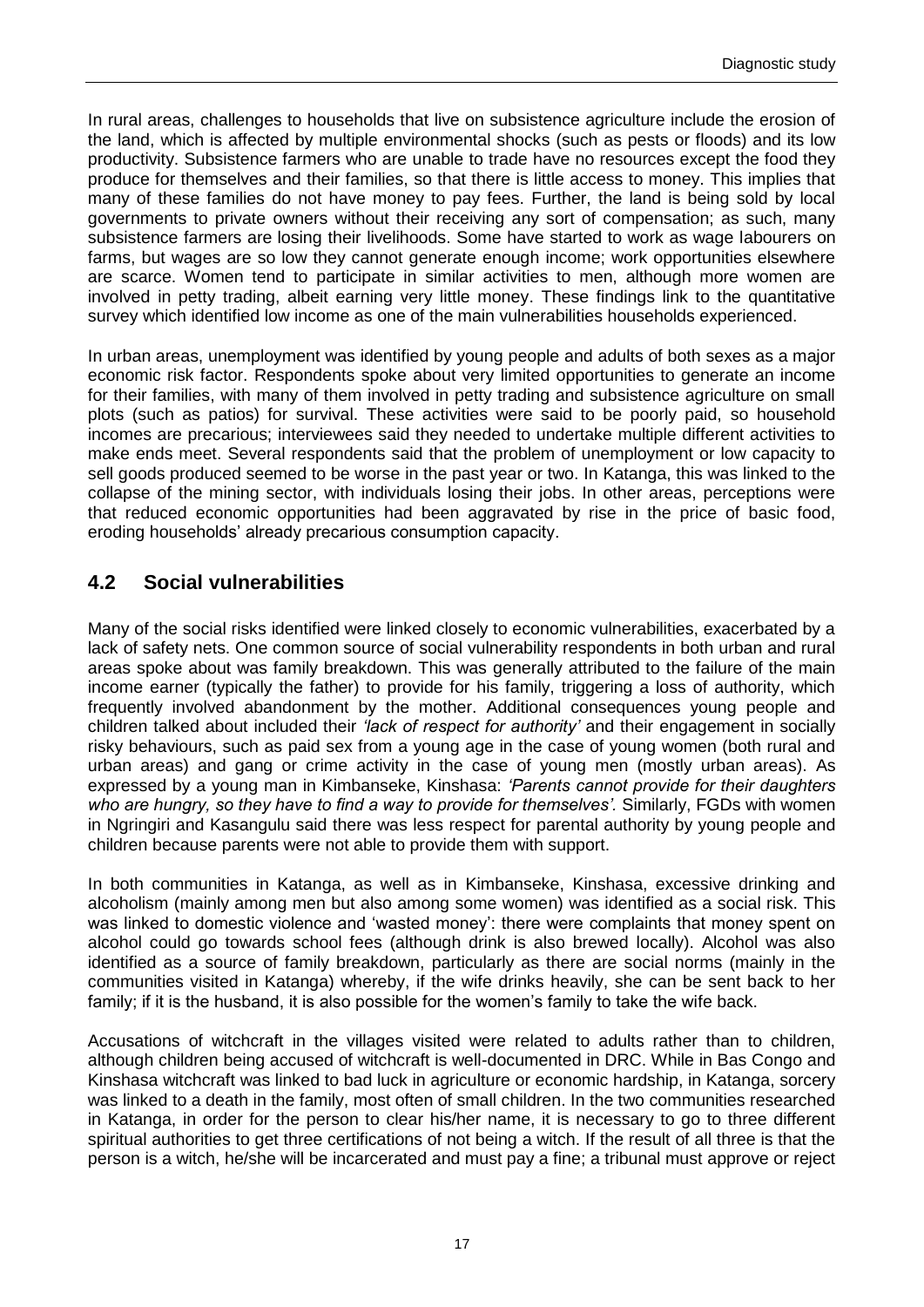this accusation. This process can lead to divorce and social exclusion. For example, the wife's family can be compelled to take her back home.

In poor urban areas in Kinshasa, crimes and gang-related violence are a growing phenomenon, which respondents identified as being linked to youth unemployment, lack of opportunity and idleness, as well as a lack of programmes to help address these extreme challenges of poverty and disillusionment. Some of the younger boys interviewed said they often struggled to stay out of gangs given the pressure to participate and a lack of support at home.

A frequent source of economic vulnerability linked to a social practice, reported mainly in Kinshasa and Bas Congo, is the destitution facing women and children after the death of the male household head caused by his family coming to take possession of his properties (including land, home and smaller assets) and evicting the family. At least six interviewees spoke about this situation and the huge shock caused to their livelihood, as they were then forced to get by with nothing. This is illustrative of negative gendered practices, which still overwhelmingly affect women. In fact, as a result of this practice as well as other forms of discrimination, both male and female respondents agreed that the situation of women was more difficult than the situation of men.

## <span id="page-29-0"></span>**4.3 Child-specific vulnerabilities**

Findings from the quantitative survey in relation to vulnerabilities facing children aim only to complement more comprehensive and representative survey data, such as the recently completed MICS. However, because this questionnaire focused on particularly poor areas with households and children in situations of vulnerability, results are indicative of certain inequities that are prevalent in such areas.

### <span id="page-29-1"></span>**4.3.1 Education**

The quantitative survey showed low school attendance, with households indicating that only 33% of children (aged 5 to 17) living in the household attended school, which is below the national average. The survey sought to obtain information about the reasons for low school attendance, with responses synthesised in Table 1.

| Distance/transport costs                                             | 14.58 |
|----------------------------------------------------------------------|-------|
| Work in the house (domestic/care)                                    | 12.63 |
| Violence in schools (corporal punishment, sexual abuse and bullying) | 5.29  |
| Low quality of education                                             | 4.79  |
| Work and generate income                                             | 3.16  |
| Discrimination (gender, disability, illness, ethnic group, etc.)     | 0.00  |

<span id="page-29-2"></span>

| Table 1: Reasons given for children not attending school (% of children not attending) |  |  |  |  |
|----------------------------------------------------------------------------------------|--|--|--|--|
|                                                                                        |  |  |  |  |

In qualitative interviews, adults, young people and children concurred on the importance of primary education – despite many separate observations by respondents about limited work even for people with higher levels of education. As such, limited access to schools in some areas and their high costs were identified as huge challenges by most respondents, and efforts made to pay school fees can lead to adverse coping strategies, such as child work and the sale of household assets. Further, isolation from markets in some communities implies that, even when households harvest some goods, they are not able to sell them and earn cash to pay fees.

Importantly, income poverty results not only in limited enrolment but also in disrupted education for those who do enrol: it was reported that it is common for children to leave school halfway through the cycle when fees have not been paid by parents and to return when the money is available (e.g. after a harvest). This indicates that, despite ostensibly improved enrolment rates at the start of the school year, a better timeframe for assessment of progress in education is needed. Many out-of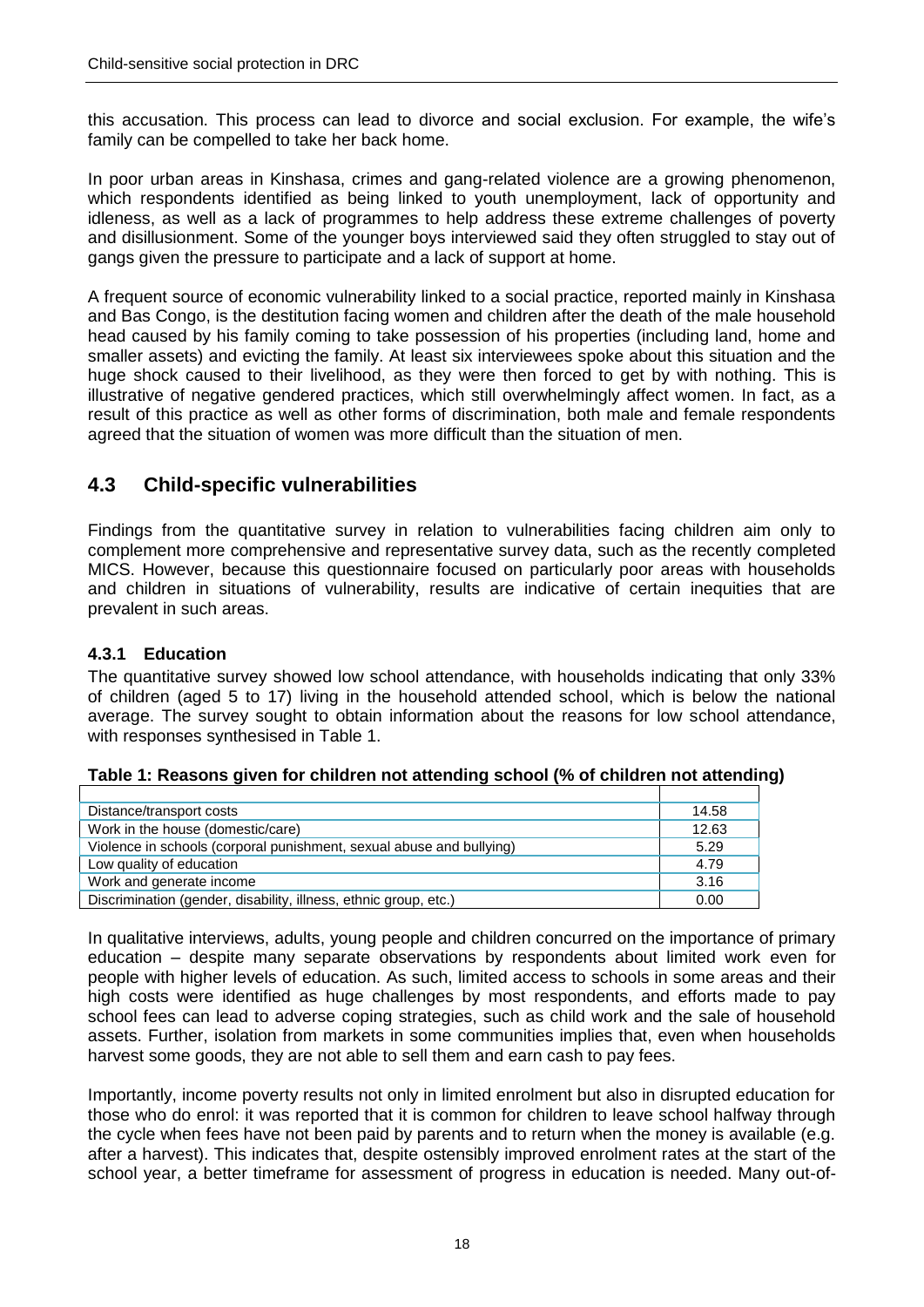school children interviewed said they had been in school and had dropped out as a result of their incapacity to pay fees and related school costs. This further limits children's opportunities to engage in more productive work, or at least to have stronger capacity to resolve challenges in the community, including those related to health, nutrition and community development.

With regard to challenges facing children with disabilities, 90% of respondents who knew children with disabilities said these children went to school, although they recognised that no special services were provided for them; in general, 75% of households declared that there were no special services for disabled children in the community.

### <span id="page-30-0"></span>**4.3.2 Health**

In the case of health services, our survey found that the use of health centres was quite common if a child in the household was ill: 83% of respondents declared having taken their son/daughter for a medical consultation when they were ill. However, for those who had not accessed health services, more than half stated that the main reason was the cost of the consultation (51.76%), followed by distance from the health centre (30.68%) and dearth of medicines (28.05). This was supported by the qualitative findings, which underscored that high costs of health clinics and their inaccessibility have an impact on children's health, particularly in marginalised rural areas such as Kilenfu and Kiniama, where some adults talked about cases of children dying on the way to the health centre. In terms of state support, children and adult respondents confirmed that children receive virtually no support from state structures or government officials.

### <span id="page-30-1"></span>**4.3.3 Protection deficits**

When households were asked to identify the most common forms of vulnerabilities among children in the community, the most frequent response (59% of households) referred to early pregnancy in girls. Meanwhile, 46% of households felt the most common form of vulnerability was orphaned children and 25% felt it was children accused of witchcraft.

In cases of family breakdown, the research found evidence of a strong impact on children. In several life history interviews, both in rural and in urban areas, adverse changes in individuals' lives were caused by abandonment of parents, either because children were left to fend for themselves from a young age or because they were taken to form part of a new family, where the stepmother or father was abusive or excluded them from the benefits of family support. One such example was a 15-year-old girl in Kasangulu who had been abandoned by both parents and had to take care of her three younger siblings from age 11. She has not been able to attend school and has had to work since then in agriculture and petty trade, with no real support, except for a small contribution from her father every six months or a year.

The situation facing orphans is similar to that facing abandoned children. In the case of children who have lost their father, interviewees reported that they are often taken in by the widow's family, a situation that can disrupt their education because, although their mother's family might provide lodging and food, it generally does not provide money for school fees. The situation is often worse for children who have lost their mother: fathers easily remarry, with several cases cited of children being marginalised within the new household – some respondents spoke about being mistreated by stepmothers, which can lead to adverse coping strategies. In Kilenfu, a 16-year-old orphaned mother of a one-year-old baby, spoke about how her uncle, who had taken her in after she lost her parents, had thrown her out of his home after she had her baby. She explained that he did this because she was not able to contribute to the household income and as a result of tensions with her uncle's wife.

Another common source of vulnerability facing children as identified by children, young people and women interviewed was early pregnancy. In the case of girls, this can happen as a result of early sexual relationships with young men their age, but the most common source of pregnancy was reportedly girls' sexual rapport with older men in exchange for money or in search of a better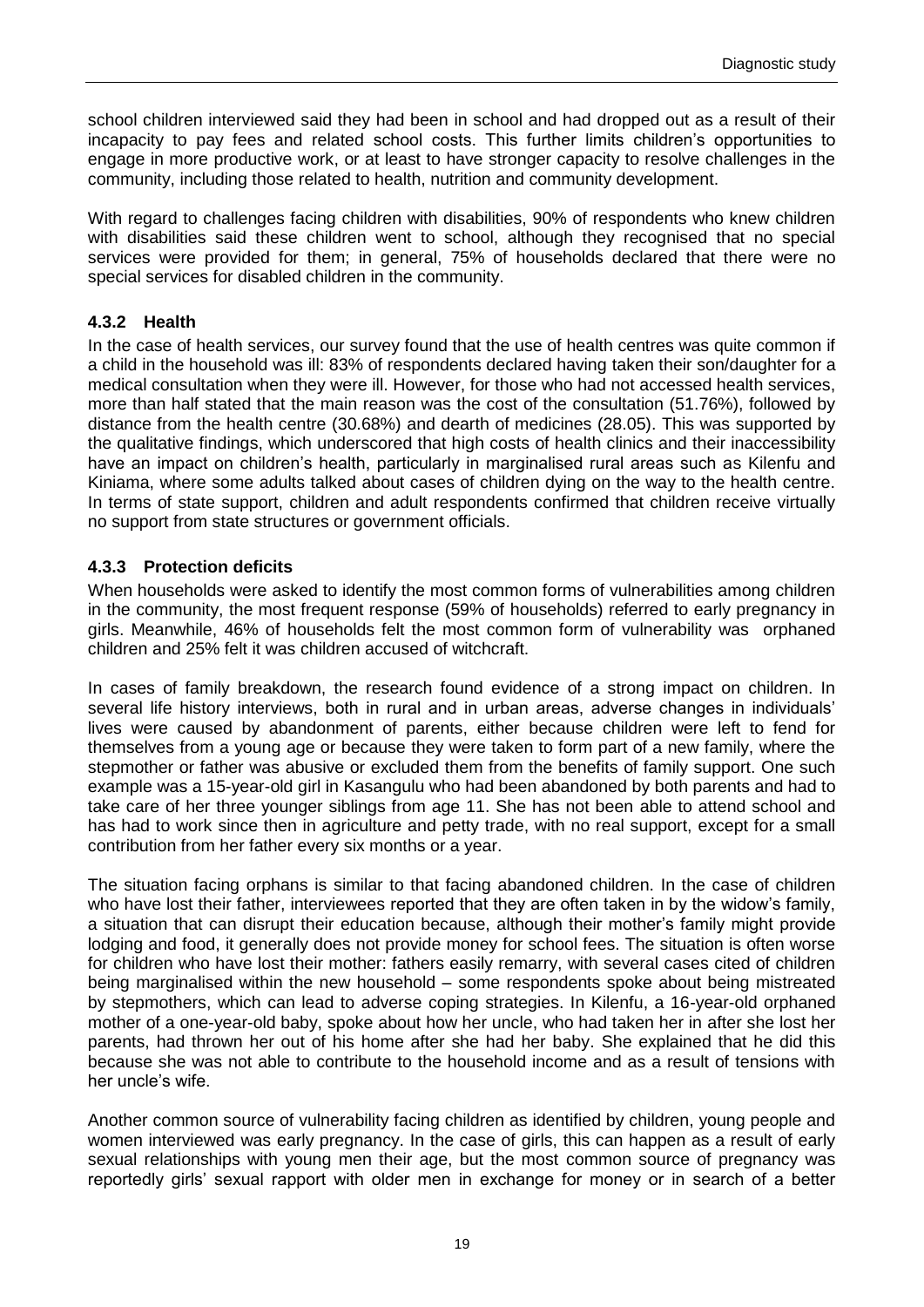livelihood. This was reported in both urban and rural areas where research was undertaken, although more cases were identified in urban localities. Early arranged marriages were not reported to be frequent in Bas Congo and Kinshasa, although some young girls who become pregnant go to live with their partners. Others are abandoned with their children and frequently find themselves relying on the family home, which already faces a precarious economic situation. Once girls have a baby, their chances of continuing education are slim, placing them at a further disadvantage. In the villages visited in Katanga, early marriage was more frequent, with parents marrying off young girls (aged between 14 and 17). Reasons for this included the fact that they could not afford to send them to secondary school, which is more expensive than primary school and generally further away.

Parents (both male and female) identified girls as the most vulnerable to economic and social risks, as they are seen to be less able to find coping mechanisms or income-earning opportunities other than engaging in sex for money, with consequences for their future lives. Respondents (including young girls themselves) linked this vulnerability to their parents' inability to 'provide for them', a perception that places significant pressure on the family social fabric. However, it is clear that responsibility for the dearth of opportunities for young girls extends beyond the family circle to the economic and social context of communities, as well as to duty-bearers such as the state.

Further, despite indicators on relative gender parity in terms of access, many girls mentioned that it is difficult for them to continue on to secondary school, as a result of early pregnancy and marginalisation. Despite the frequency of girls' engagement in early sex, most girls interviewed have limited knowledge of sexually transmitted diseases and do not get health checks, either as a result of ignorance or because of the costs of a health clinic. Some instances of forced sex and sexual violence against girls were cited, but these were not common in our sample.

In rural areas, it is common for children to work in the fields or in other forms of work in addition to or instead of attending school, owing to the need for them to contribute to the household income as well as resulting from social norms. In rural communities in Katanga and Bas Congo, children interviewed spoke about having to work in the field for the entire day without eating. A 14-year-old boy in Kasangulu spoke about his need to work finding and selling charcoal to be able to pay his school fees. The research found many cases where child work took the form of exploitative labour – for example boys' direct involvement in mining or rock crushing; mainly girls' involvement in prostitution in rural and urban areas.

Services dedicated to the protection of children were said to be very rare, with only 6.59% of respondents able to identify child protection-related services in the community. In these rare cases, respondents mentioned that the majority were provided by religious institutions or NGOs (53% and 41%, respectively). Only one respondent was aware of services provided by the government.

## <span id="page-31-0"></span>**4.4 Summary of key findings**

- **In both the quantitative and qualitative research, respondents emphasised a high level of vulnerability and a complex patterning of vulnerabilities.** This included multiple and overlapping vulnerabilities (economic, social and environmental).
- **Income poverty emerged as the key underlying factor triggering vulnerability** as well as being the consequence of many other risk factors, such as low earnings, unemployment, limited capacity to produce on agricultural land, spending household wealth on health costs, among others.
- **There are gender differences in the perception of main vulnerabilities:** Male-headed households identified rising prices, lack of agricultural extension services and low pay as the greatest economic vulnerabilities; female-headed households identified lack of decisionmaking ability over use of productive assets and income and lack of access to land.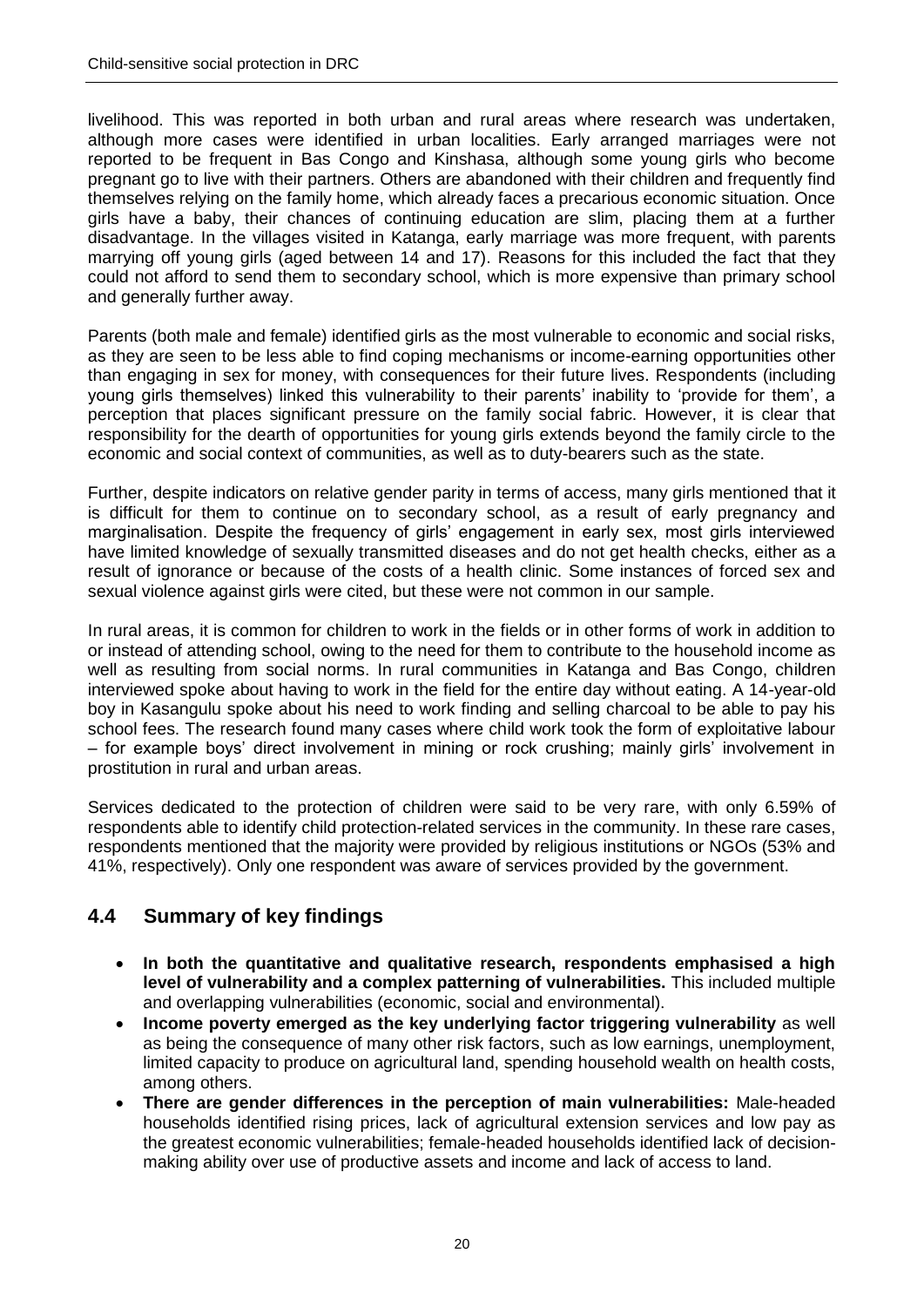- **Health-related expenses resulting from severe injury or prolonged illness were also indentified as a critical source of vulnerability** for both male- and female-headed households, in rural and urban areas, with households unable to pay the costs of consultations and medicines.
- **Many of the social risks identified were linked closely to economic vulnerabilities, exacerbated by a lack of safety nets and very limited basic service provision.**
- **Family breakdown was identified as a key source of vulnerability in both rural and urban areas.** This was generally attributed to failure of the main income earner (typically the father) to provide for his family, triggering a loss of authority, which frequently involves abandonment by the mother.
- **With respect to children, lack of schooling or the risk of being unable to attend school was identified as a major vulnerability.** As such, limited access to schools in some areas and their high costs were identified as huge challenges by most respondents, and efforts made to pay school fees can lead to adverse coping strategies, such as child work and the sale of household assets. Further, there is high school dropout related to children being unable to pay fees.
- **The situation of orphaned or abandoned children is particularly difficult.** Although these children may be taken in by a family member, they are often discriminated against, marginalised from household activities and mistreated. They are usually not provided with money for school fees.
- **Parents (both male and female) identified girls as the most vulnerable to economic and social risks,** as they are seen as less able to find coping mechanisms or incomeearning opportunities other than engaging in sex for money, with consequences for their future lives. This situation was confirmed by young men and women interviewed.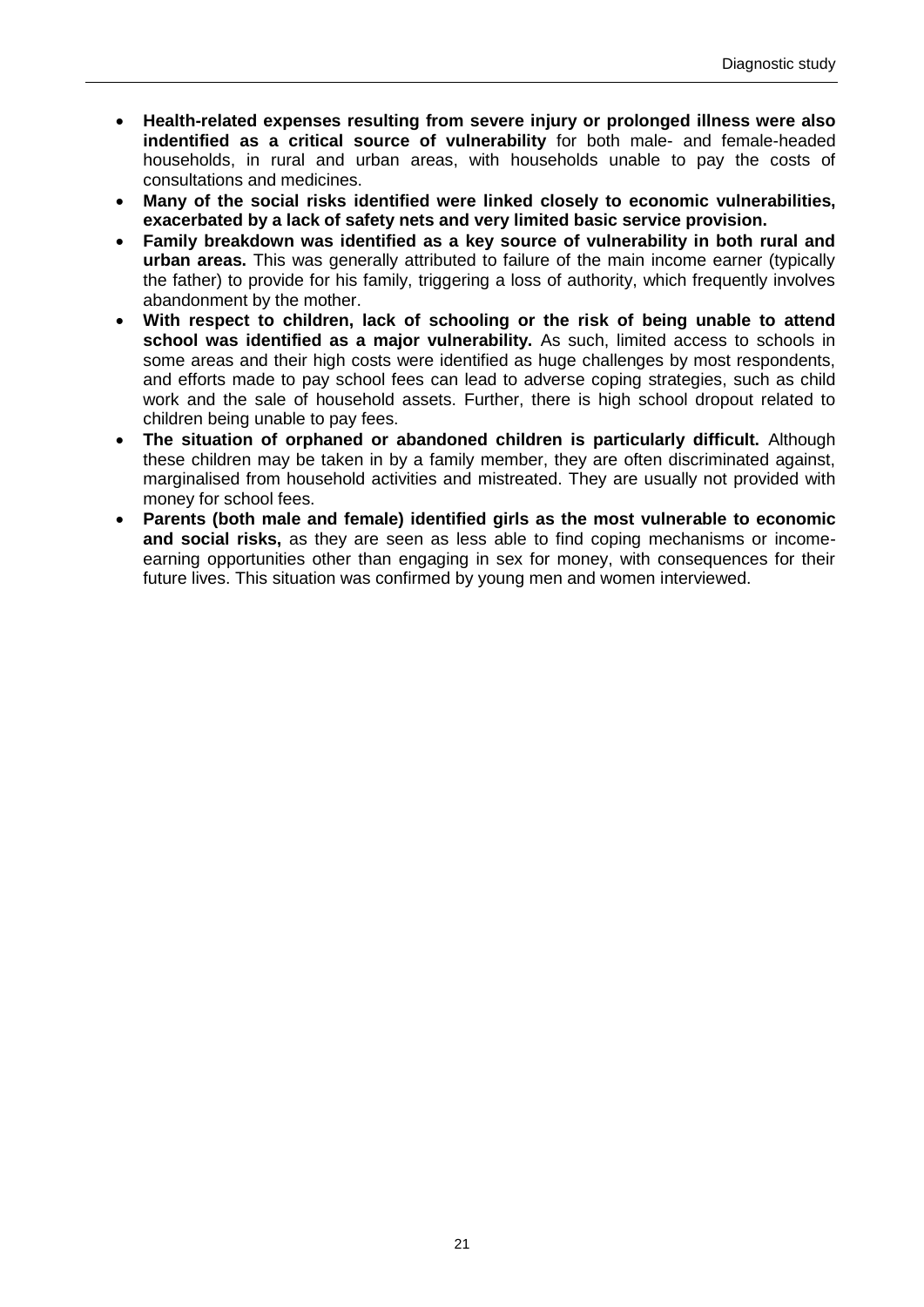# <span id="page-33-0"></span>**5. Social protection and coping strategies**

Social protection, as a concept and approach, has a range of interpretations in DRC. In general, it is seen as policies, programmes and informal networks that address the needs of vulnerable populations in order to prevent their destitution. Government officials and aid agencies often refer to categories of vulnerable people, specifically disabled persons, elderly, vulnerable women and children (including those separated from their families) and people displaced because of conflict.<sup>6</sup> At the same time, there is a widespread belief that nearly 'everyone is vulnerable' owing to widespread poverty. This makes it conceptually difficult to separate out social protection from broader efforts to reduce poverty and to strengthen the provision of basic services.

Social protection is increasingly recognised as an essential instrument for poverty reduction in low and middle-income nations. International research and experience has recognised that high growth rates are necessary but not sufficient to effectively tackle poverty and vulnerability, emphasising the importance of the sustainability, composition and equitable quality of economic growth (e.g OECD, 2009). At the same time, an emerging evidence base in developing countries is documenting the role of social protection in tackling poverty, supporting economic growth and enhancing the effectiveness of growth strategies for poverty reduction. Poverty reduction depends on *sustained and broad based growth*, which in turn requires complementary initiatives that *share economic benefits and promote better developmental outcomes for poor and excluded groups* – that is, it has a critical distributional function. Evidence also demonstrates the critical importance of protecting the poorest in an economic downturn (ibid). In DRC, economic vulnerabilities have the strongest impact on peoples' lives and livelihoods, many of which are exacerbated by social vulnerabilities, as the analysis in section 4 indicates. While economic growth and development are one of the subjects of DRC's poverty reduction strategy, social protection is instrumental to ensuring that any benefits from economic growth reach the most vulnerable and the poorest.

This section explores social protection systems in DRC, focusing on actors, legal frameworks and challenges in implementation.

# <span id="page-33-1"></span>**5.1 Government policy and programming**

Social protection is only slowly making inroads on the long list of competing priorities facing the DRC government. The 2006 PRSP described the weaknesses and inefficiency of social protection as continuing to pose a serious hindrance to meaningful programming, most pointedly the low share of the budget allocated to it (below 1% of the budget), poor budget execution, limited capacities of social assistance structures and absence of social safety nets for the vulnerable (DRC, 2006b; Ministries in Charge of social Protection, 2010).

The cross-cutting nature of social protection poses challenges for understanding and coordinating sector strategies. The revision of the PRSP in 2009 provided momentum to bring together different ministries to discuss social protection, increasing dialogue on the roles of ministries, progress made against previous objectives and future social protection priorities. This resulted in a review of the social protection sector with recommendations to take forward social protection strategy and programming in 2010. A national social protection strategy is currently being developed, based on this review of the sector. Participating ministries include:

- The Ministry of Employment, Labour and Social Welfare (METPS);
- The Ministry of Social Affairs, Humanitarian Action and National Solidarity (MINAS);
- The Ministry of Gender, Family and Children (MGFE);

<sup>1</sup>  $6$  These categories are listed in the PRSP 2006 with regard to social protection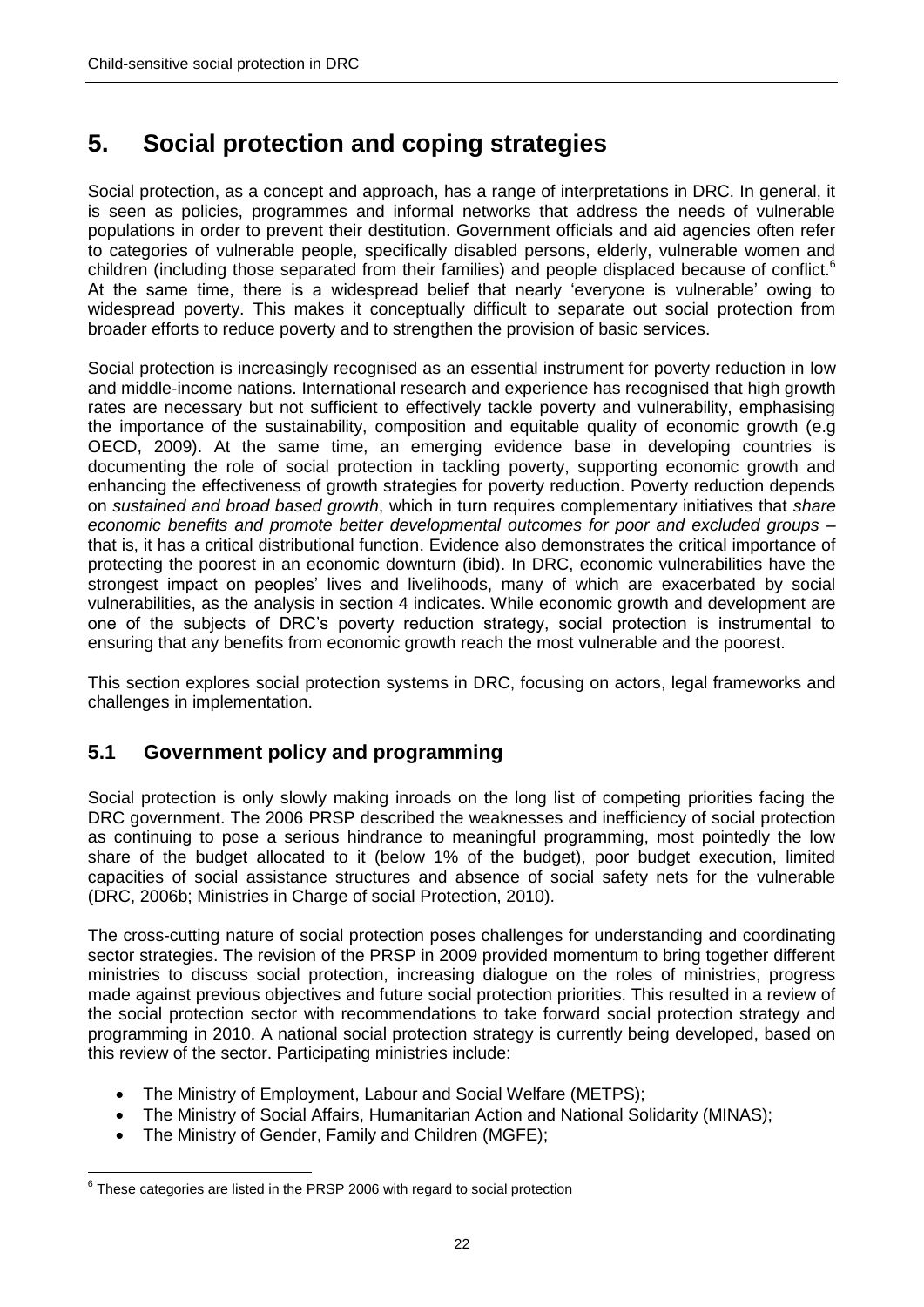- The Ministry of Justice and Human Rights (MJDH),
- The Ministry of Education; and
- The Ministry of Health.

The Ministries of Finance, Budget and Plan play roles in terms of financing and coordination, as they do with other sectors. Participating ministries went through a process of assessing progress in actions they committed to undertaking under the 2006 Priority Action Plan (PAP), as well as the current and planned actions they are undertaking in the sphere in which they specialise. More specifically, the exercise included an analysis of actors involved; resources allocated to social protection; problems in the sector; and challenges that need to be overcome to strengthen it. The report provides some basic recommendations about possible lines of action going forward. This exercise will feed into a strategy document that sets out the vision of social protection in DRC. However, as the report resulting from this review highlights, DRC has already made some progress in the development of strategies; the real challenge is related to the development of operational action plans to guide the implementation of such strategies. It will therefore be critical to work on the action plan in parallel with the strategy, without which it may not lead to concrete actions.

Experience in other fragile contexts suggests that engaging relevant line ministries in debates about social protection policies may help build analytical and implementation capacity to deliver social protection (Harvey and Holmes, 2007). However, limited understanding of social protection among many participants in social protection thematic meetings poses an obstacle to using these forums for planning concrete actions for which resources can be mobilised. Ministries are also aware that social protection has not attracted significant financial resources from donors or through the budget, which could hamper motivation in the future, unless the process of developing the strategy can command enough political momentum to mobilise resources. To date, the implementation of social protection actions is thin on the ground. The review of social protection highlights that much of the progress on social protection relates to the development of strategies and plans, in addition to a few projects carried out with support from development partners such as UNICEF, UNDP and WFP. NGO and UN programmes that provide assistance are more numerous in the eastern part of the country, as an element of the humanitarian response. However, there are no overarching flagship initiatives or programmes taking place at a scale that could have a substantial impact on the most vulnerable population.

Since the 2006 PRSP, several plans, strategies and legal frameworks have been established that take on different aspects of social protection. At the heart of these is the National Strategy for Social Protection of Vulnerable Groups (SNPS-GV), which provides a comprehensive set of objectives with the aim of progressively building a social protection system. This defines social protection as 'the set of interventions that help support people, households and communities in their efforts to manage risks and reduce vulnerabilities, as well as in their willingness to regularise their consumption, thereby achieving greater social equity' (Mboso et al., 2004). Priority is given to the implementation of legal dispositions to protect vulnerable groups, providing access to basic social services for all vulnerable people and reinforcing the capacity of social protection actors. Recognising the limitations of DRC's government to implement the strategy, it suggests that all actors involved with social protection in DRC should work together towards its objectives (ibid). However, since its validation in 2004, the strategy has not yet been adopted by the government (Ministries in Charge of Social Protection, 2010).

Despite multiple challenges and constraints, some forms of government-led social protection programming are taking place. These consist mainly of initiatives that have financing sources outside the national budget, either through beneficiary contributions or through donor support. Social security is the most evident example. The National Institute for Social Security (INSS) provides social security for people who are formally employed, funded through mandatory contributions from employees and employers. This covers only a small proportion of Congolese, less than 2% of the population, and includes individuals who have a more secure economic situation given their employment status. For example, the INSS has approximately 8,000 recipients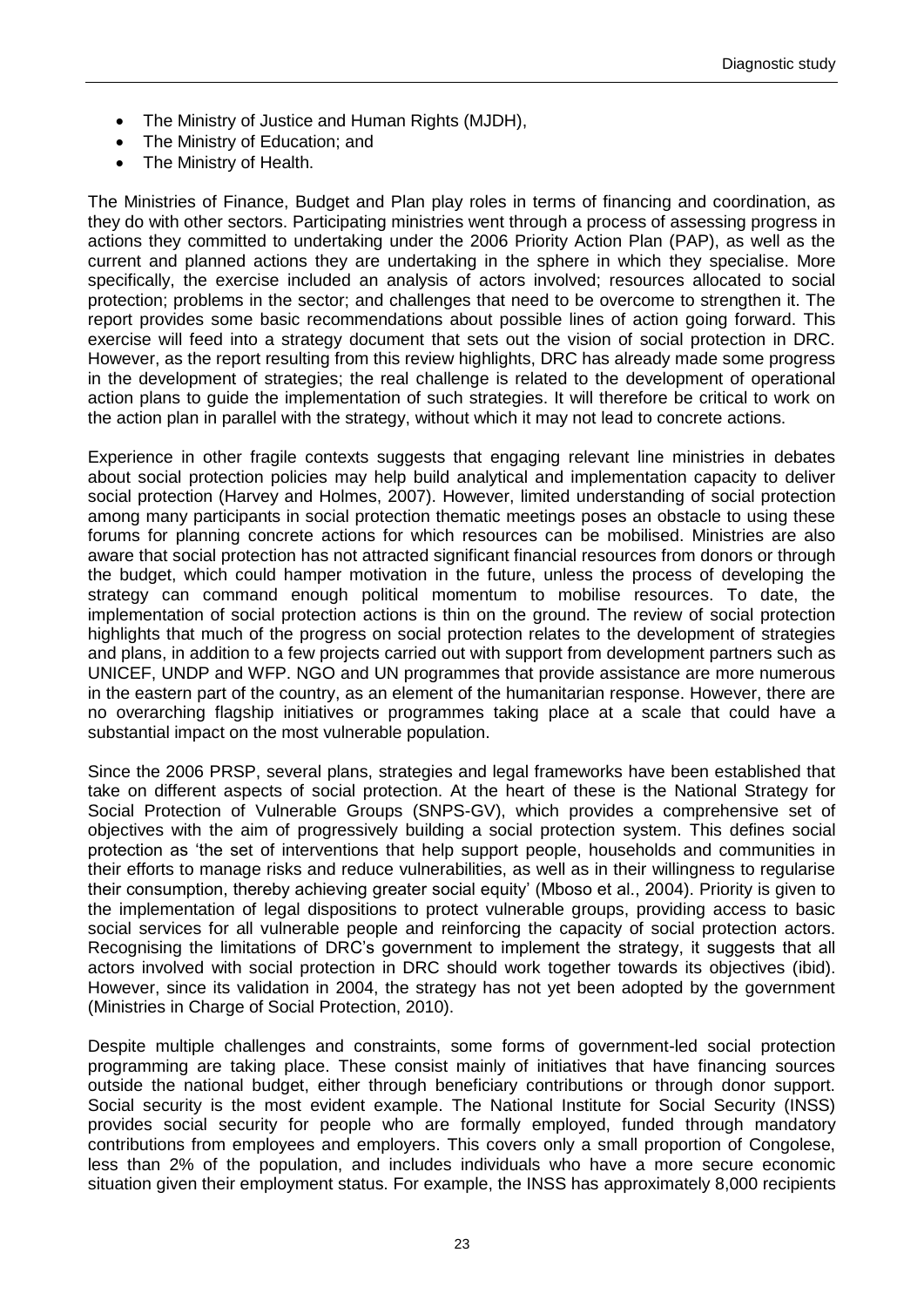in Katanga province (interviews, 2010), out of a population of more than 8 million. The bulk of INSS coverage is in the form of pensions, and the INSS does not yet provide assistance for unemployment, illness and maternity, which is part of international standards on social security. In addition, it is important to underline that, with regard to the level of pensions, the monthly individual rate is very limited, and payments are irregular. In its Government Programme 2007, DRC commits to elaborating a new Social Security Code and restructuring the INSS to improve coverage of social protection schemes to the elderly, as well as to promote contributory mechanisms such as the mutual insurance system (*mutuelles*) (DRC, 2007). This reform is ongoing.

The development of mutual insurance is currently being fostered by the government through the development of more up-to-date regulatory frameworks and the provision of some technical support at the provincial level. For example, the reform of the 1958 law to regulate mutual insurance has been reviewed and is in parliament waiting for approval. Mutual insurance is a form of social protection consisting of groups of people pooling resources together to provide members with a form of protection in case of shocks to income, which can include payment of for health costs, funerals or family events (such as weddings). Although these mechanisms are useful, their contributory nature implies that only those individuals with enough resources to contribute on a monthly basis can participate, which effectively excludes the poorest. Nevertheless, as part of the government's drive to extend health insurance coverage, mutual health insurance is being actively promoted through the National Programme for the Promotion of Mutual Health Insurance. This initiative aims to increase the usage of formal health systems, which is low, at approximately 20% only (interviews, Ministry of Health, 2010). The rollout of mutual health insurance to eventually promote a system of compulsory health insurance (*Assurance Maladie Obligatoire*) is being supported by the International Labour Organization (ILO), but it will be extremely difficult to implement given the inadequate and insufficient supply of health facilities and the monetary constraints that will prevent most households in DRC from enrolling.

The Social Fund of the Republic, funded by the World Bank, is a project implementation unit that works as part of the government (although it is not a formal government structure) and supports community development projects implemented by civil society groups which focus on creating infrastructure (e.g. markets, schools, health centres) and works throughout the country. The fund has received \$35 million until 2013 directly from the World Bank to carry out these projects; these resources do not go through the budget so as to ensure they are channelled to the programme's objectives – in fact, budget allocations to the fund are rarely disbursed, so it operates on donor funds. External evaluations of its community-driven projects have generally been positive. As a result of its good performance, the World Bank has provided it with a \$10 million grant to implement a public works project in Katanga, employing 3,000 people to address the rise in unemployment triggered by the contraction of the mining industry during the economic crisis. This project was being planned in 2010 and was due to start in early 2011, providing short-term jobs in infrastructure development (mainly sewage construction) and in the generation of green spaces (interviews, Social Fund of the Republic, 2010). In addition to this, the World Bank recently approved a \$10 million programme for the protection of street children, managed through the Social Fund of the Republic and implemented by MINAS with technical support from UNICEF.

Besides these more structured social protection programmes, there are some small-scale social protection interventions managed and/or implemented by MINAS, which include provision of basic skills training for vulnerable youth, support to orphans and street children – mainly in institutions – and programmes for the reintegration of the disabled. These programmes are limited in scale, reach and scope as a result of inadequate strategic planning, limited financial resources available to MINAS and MINAS's constrained human resource capacity. Other small initiatives are being piloted by provincial governments, such as exemption from health fees for children under five and subsidised school fees in Equateur and Bas Congo, respectively. There is no documented information about the progress of these initiatives, their reach or the financial resources available to them, so they have not yet generated an evidence base to inform such types of actions.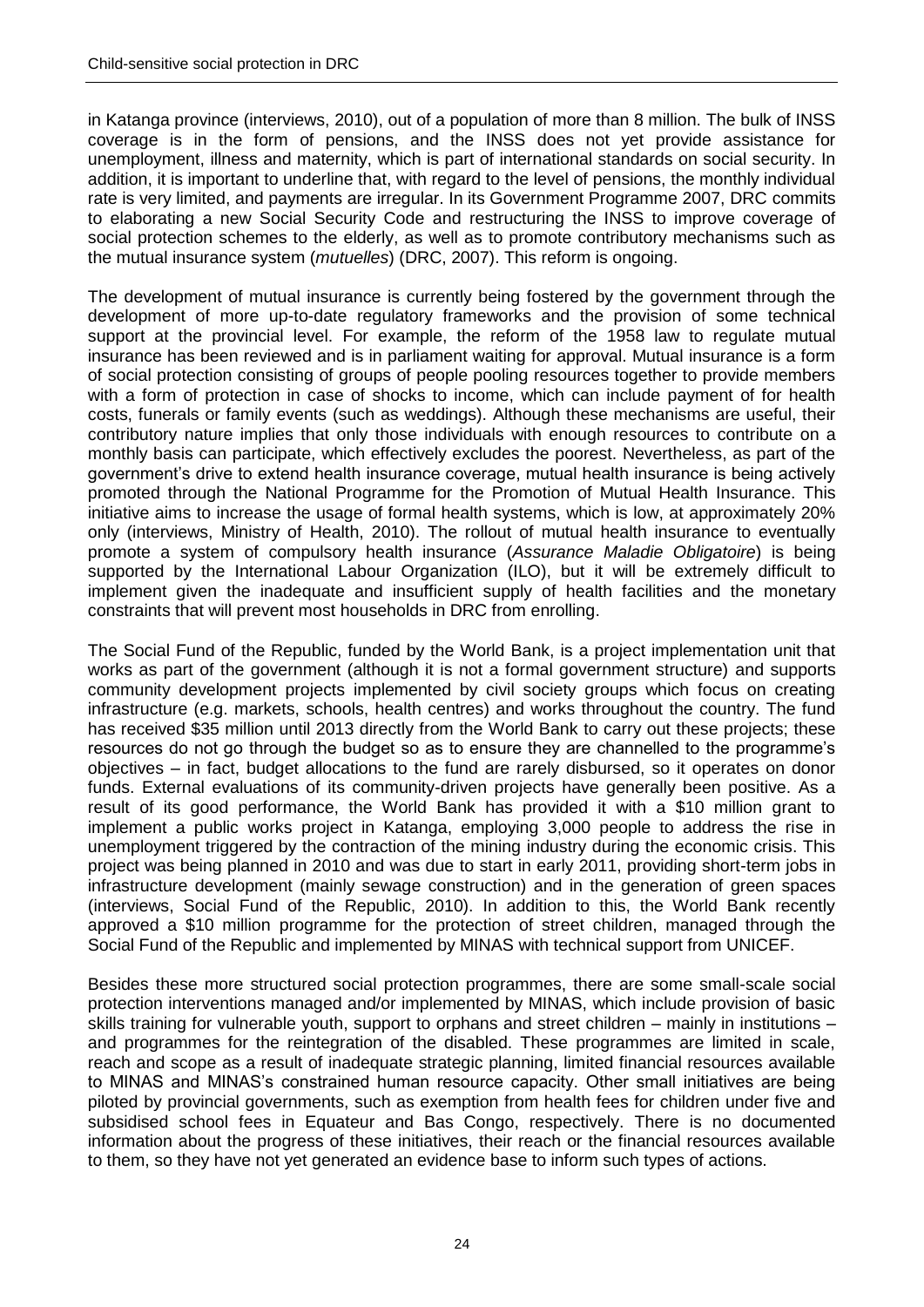Up until the mid 1990s, state functionaries and their dependants benefited from an entitlement card (*carte d'ayant-droit*) which enabled them access to lower-cost medical care, which reduced their economic vulnerability. The current certificate of 'destitution' or 'indigence' granted by MINAS has important limitations: it enables fee-free access to public schools and justice services (to the few that obtain it) but, with regard to health, provides access only to consultations and examinations but not to medicines, which are usually the most expensive component of health expenditures.

The overall insufficiency of government programming indicates that formal social protection is more of an aspiration than a reality in DRC. New strategies and laws are gradually being put in place to advance the existing legal framework, including as it relates to children. While there is more progress to be made in terms of legal frameworks and strategies, the crux of the challenge for social protection remains translating words into action, amid the large volume of needs and limited government capacities to support and implement social protection. These obstacles are not unique to social protection. Decades of poor governance have eroded infrastructure and the provision of basic services like health and education. Extremely poor coverage of services remains, owing to the limited capacity and financial resources of the government, as do broader governance challenges like corruption and insufficient political will to garner political and financial support to the social sectors.

## <span id="page-36-0"></span>**5.1.1 Constraints to government social protection**

The social protection review (DRC, 2010) identifies a number of constraints to social protection which are relevant in diagnosing what needs to change to achieve progress on social protection:

- Absence of a coherent social development policy with social protection as a key pillar;
- Weak and fragmented social protection actions, implemented by under-resourced and under-staffed government ministries/agencies;
- A large gap between coverage of formal social protection and the needs of the vulnerable population, with more than 70% of the population living under the poverty line with poor access to basic social protection services;
- Inadequacy/insufficiency of human, financial and material resources and capacity;
- Inadequate budget allocations, aggravated by a low level of disbursement/expenditure;
- Dependence on aid:
- Weak implementation of social protection regulation and plans;
- Weak coordination of social protection actors, with no monitoring and evaluation (M&E) mechanisms leading to no real responsibilities taken for social protection interventions;
- Insufficient capacity of basic social services:
- Lack of data and information for adequate diagnostics;
- Multiple, overlapping and dysfunctional social protection regimes.

All of these elements are symptomatic of both the low prioritisation of social protection within the political establishment and much larger governance and institutional challenges, which need to change over the short, medium and long term to result in a functional social protection system. However, given institutional weaknesses in DRC, it is unrealistic to assume that these elements can change immediately. The key element that can trigger change is political commitment – matched with budgetary resources – to invest in an institutional transformation of the sector. The current multi-ministerial process of planning the strategy and making a diagnostic of the issues is a first positive step.

However, our research identified other critical challenges which have an impact on the potential to undertake any major, state-led intervention. These include the invisibility of government as a social protection provider at the grassroots level; severe underfunding to social protection; and the government's weak economic capacity, among others. These issues are discussed below.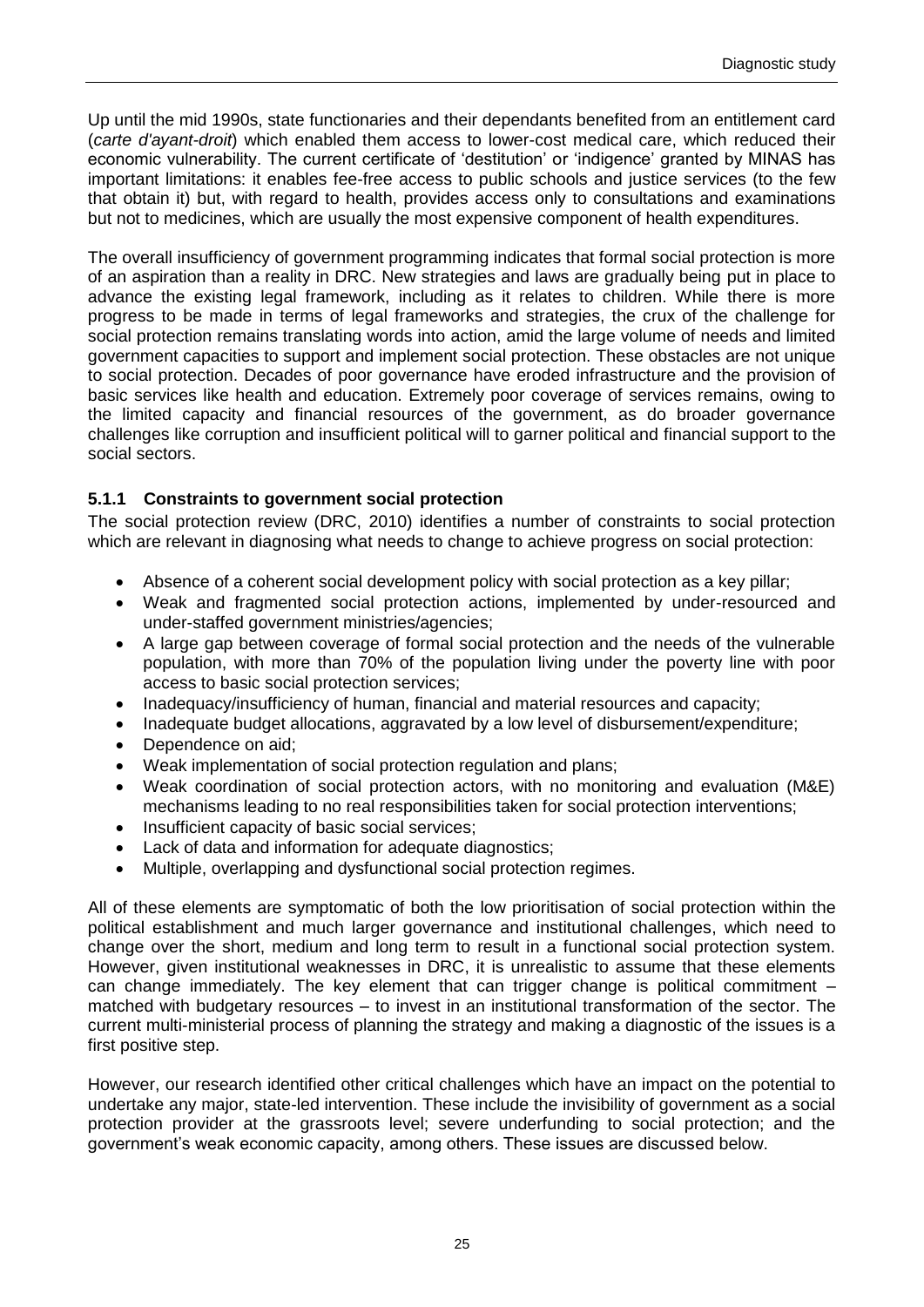### <span id="page-37-0"></span>**5.1.2 Invisibility of the government as a social protection provider at the grassroots level**

Findings from our empirical work corroborate the review's assertion that social protection mechanisms and safety nets are insufficient to reach the vulnerable. However, beyond 'sufficiency and scale' of interventions, there is a deeper problem: marginalised individuals facing vulnerabilities perceive the government as absent, as offering no form of support to the most vulnerable to cope with the multiple risks they face, not even the most basic social services. This means the problem is not only one of scale of support but also a more engrained one of the institutional absence of the government as duty-bearer and provider of social protection. This study's sample, which covered a mix of sites (urban and rural, with different levels of isolation) and the purposive sampling of poor and vulnerable localities, is indicative of what exists elsewhere, particularly considering that the three sampled provinces have more resources and services than many other provinces in the country, which means it is possible to assume that the situation in other provinces might be worse<sup>7</sup>.

| Family outside of household      | 27.2  |
|----------------------------------|-------|
| <b>Friends</b>                   | 15.4  |
| Church                           | 11.8  |
| Employer (in addition to salary) | 3.56  |
| International NGO                | 1.18  |
| Local NGO                        | 1.18  |
| Other support                    | 0.88  |
| Government                       | 0.34  |
| No support                       | 38.46 |

<span id="page-37-2"></span>

| Table 2: Sources of support identified by respondents (% of respondents) |  |
|--------------------------------------------------------------------------|--|
|                                                                          |  |

Table 2 shows responses to questions about the sources of support households can count on in cases of shock or in situations of extreme vulnerability. The responses could refer to cash, in-kind support or even support in the form of advice. The highest reported source of support in the dataset is members of the family outside the household (27%). Friends' transfers makes up 15% of answers in the sample; the church 12%; employers about 4%; and NGOs, local and international, about 2%. The government was hardly mentioned, with only 2 out of 600 respondents saying they received some form of support from the government. Most strikingly, the greatest share of the sample (38%) replied that they received no support.<sup>8</sup>

These quantitative findings were reinforced by our qualitative research, in which the majority of respondents indicated a negative perception of the government, highlighting that they received no support, nor were they aware of any support available to anyone in the community. Further to this, many respondents stated that they did not trust the government; in several localities where research was conducted, there were reports of incidents where government officials had taken a share of NGO or donor social assistance benefits.

As such, structural constraints to improve this situation in the short term mean there need to be parallel mechanisms for social protection provision driven by other actors while developing the capacity of the government to take this responsibility.

### <span id="page-37-1"></span>**5.1.3 Government financing of social protection**

One of the reasons for the dearth of social protection programming is the almost non-existent budget, which is exacerbated by low allocations to basic social services (mainly education and health), resulting in vulnerabilities linked to a lack of access to such services. Ministries that play a central role in social protection, particularly MINAS, METPS and MGFE, are under-resourced in comparison with more powerful ministries such as those focused on infrastructure, mining or

 7 This does not to refer to the eastern provinces, which have different types of constraints as well as different types of state interventions resulting from the emergency context.

<sup>&</sup>lt;sup>8</sup> They either directly replied 'no support' or were unable to identify any source of support.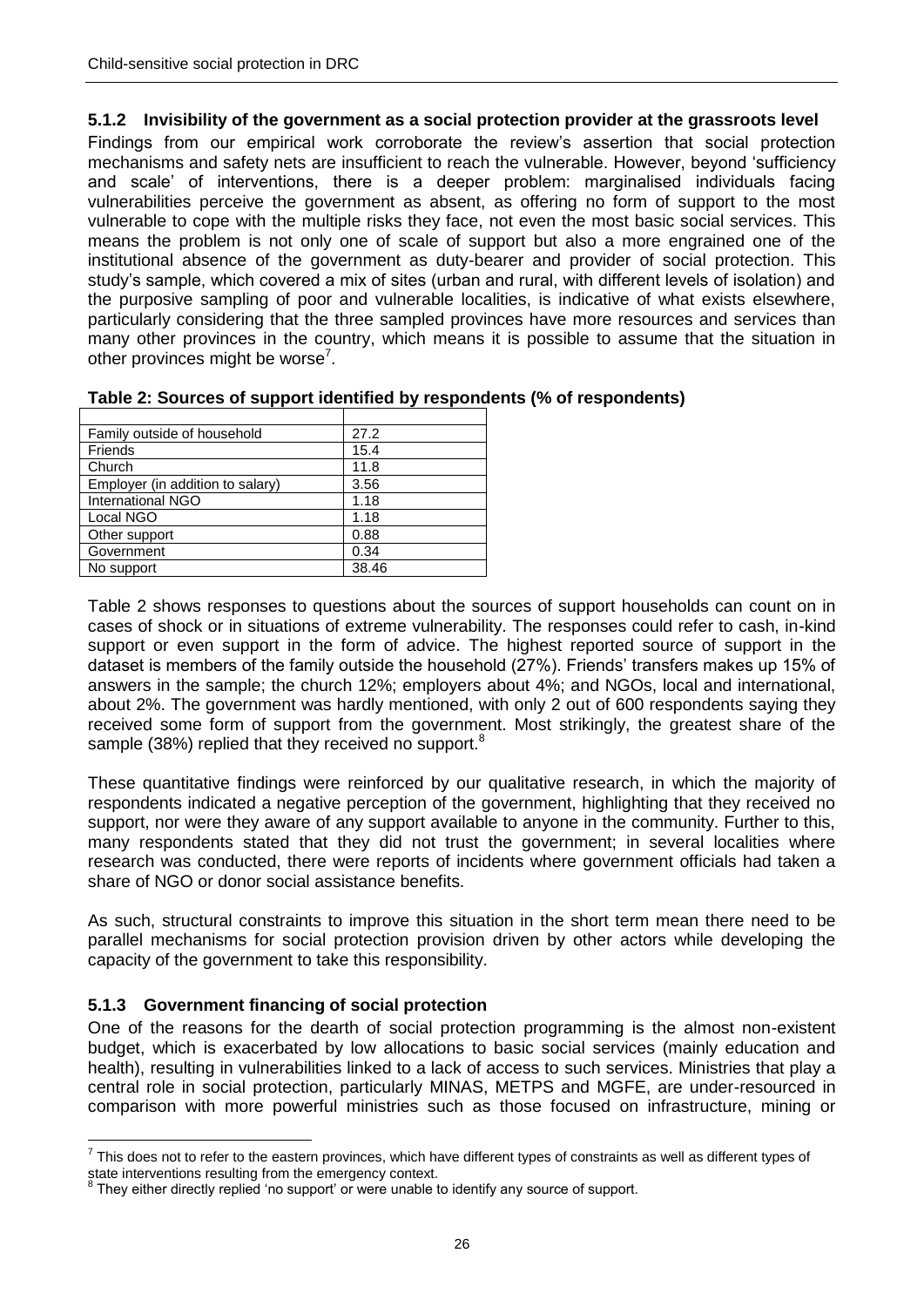defence. This reflects the relatively low priority given to the social sectors despite discourse suggesting the contrary. This is a critical challenge given that the budget process is very flexible, allowing for unplanned changes during the fiscal year which can result in resources being allocated away from sectors or ministries to which they were originally committed. According to interviews in the Directorate of Budget (October, 2010), the budget proposal contained in the Finance Law is only indicative of the reality: in a typical year, only about 60% of total planned revenues are mobilised, which means a 40% reduction in overall allocations, despite what is expressed in the initial budget for the year. These cuts do not correspond with a set plan of priorities which ringfences certain critical sectors against budget cuts, but generally respond more to the criteria of the most influential decision makers. Further, there is a great deal of space for discretionary spending, which tends to crowd out social spending, including on social protection. Until this dynamic changes and resources for social sector spending – particularly social protection – are earmarked and ring-fenced, the likelihood of effective rollout of a social protection strategy is reduced.

### <span id="page-38-0"></span>**5.1.4 Institutional capacity**

State-driven social protection is challenging even in middle-income countries with functioning government structures at the national and local levels and where M&E systems are in place to maximise programme implementation. In less developed countries, further challenges to the delivery of social protection relate to the following:

- Implementing adequate targeting in contexts where there are a wide range of needs and vulnerabilities but limited budget resources, which results in more limited programmes;
- Identifying effective mechanisms through which to deliver assistance and/or to monitor the effective implementation of subsidies and access to programmes, to ensure resources are reaching beneficiaries. This is particularly complex in the presence of weak monitoring and accountability systems;
- Building the capacity of service providers.

In the context of a fragile state such as DRC, where institutional presence is extremely thin; where capacity constraints are significant; where corruption is prevalent, with accountability mechanisms virtually non-existent on the ground beyond those that individual communities can generate; where there is a dearth of monitoring systems; and where targeting is further complicated by the size of the poor and vulnerable population, institutional capacity becomes a major concern for operationalising state-led social protection mechanisms in the short term.

Thus, while it is desirable for the state to continue to strengthen its institutions to be able to develop a social protection system that it can lead, it is also important to recognise that systematic weaknesses in the government apparatus will take time to improve on. As such, addressing institutional challenges needs to be done simultaneously to responding to the social protection needs of the population in the short term, through more responsive mechanisms implemented by NGOs, while guiding interventions to fall within a state-driven vision of social protection.

## <span id="page-38-1"></span>**5.2 UN and NGO programmes**

UN agencies and NGOs are at the forefront of social protection programming because it is often a core aspect of their mandate (provide assistance to vulnerable populations) and because they have the funding and the capacity to implement such programmes. International donors channel funding through international organisations and NGOs because of concerns about corruption and the capacity of DRC's government. This arrangement poses coordination challenges for the government as it results in a large number<sup>9</sup> of diverse agencies taking forward programming based on their own priorities rather than those of government. Most aid agencies straddle humanitarian

<sup>1</sup> <sup>9</sup> A document 'Who What Where' in South Kivu alone listed nearly 100 NGOs and UN agencies (OCHA, 2009)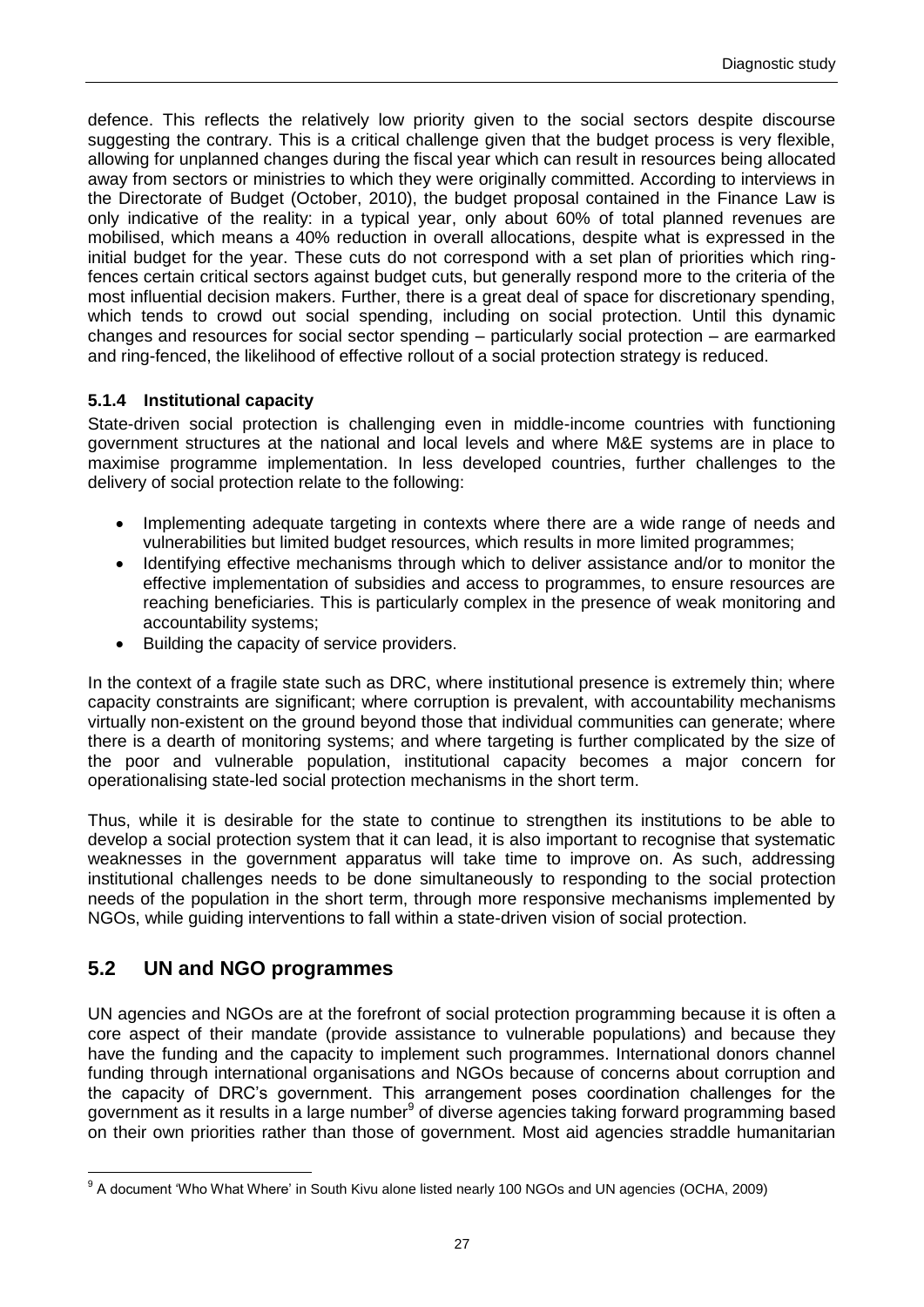and development mandates, implementing interventions that are mainly protective (to provide relief from deprivation) and promotive (to enhance incomes and capacities). These activities are rarely conceptualised as social protection by the agencies leading them, so can fail to be identified as such as part of any such institutional mapping. A small number of actors, such as Save the Children and UNICEF, engage in interventions focused specifically on children and child protection, as discussed later. Sectors and interventions include:

- Food security and nutrition: Food and seed distribution, agricultural support, nutrition interventions;
- Poverty reduction: Livelihoods support, income generation, capacity building, support to markets, public works;
- Child protection and OVC: Projects addressing children at risk, children separated from families, children with disabilities, street children, increasing access to education for children;
- Governance: Capacity building, peace building, social cohesion, democracy promotion;
- Basic services: Support to/provision of health services and water/sanitation, rehabilitation of social infrastructure, capacity building;
- Protection and addressing sexual and gender-based violence: Access to medical services, judicial reform, sensitisation, psychosocial care;
- Emergency assistance: Assistance to displaced, returnee and host populations affected by conflict (in all the above sectors, as well as non-food items and shelter).

Listing all such projects would be nearly impossible, given the large number of actors and lack of coordination of development projects.<sup>10</sup> Coverage of UN agencies' and international NGOs' programme is fragmented, limited and geographically biased towards areas with experience of or recovering from conflict – North and South Kivu, Orientale, Katanga – as this is where most humanitarian and development assistance is directed (PGAI, 2009). The focus of international assistance on unstable areas has resulted in an imbalance of international support away from stable provinces, even though mortality rates and nutritional indicators can be just as bad, if not worse, than in areas affected by conflict (Darcy and Foliot, 2009; Lilly and Bertam, 2008). Owing to their low coverage or absence in non-conflict areas, NGOs and UN agencies were not seen as a reliable source of assistance by the focus groups consulted for this study, except for a few respondents who identified support provided by UNICEF.

In fact, as Table 2 indicates, only 2% of the total sample identified NGOs or UN agencies as sources of support. Qualitative findings were in line with this. Interestingly, while some respondents in Kilenfu, Bas Congo, spoke about support provided by an agricultural NGO that provided seeds, subsidised fertilisers and some tools – with the hope that they would return during the harvest to continue their support – interviewees in other communities had negative views about NGOs, indicating that they had made false promises of support, in some cases after requiring initial contributions from the community. This has clearly eroded trust in such institutions. Findings in Kimbanseke, Kinshasa, provided a clear example of this: several respondents in children and mothers' FGDs mentioned that an organisation claiming to be UNICEF had come through the community charging for mosquito nets, which UNICEF typically distributes free of charge. This suggests that, while in some cases NGOs can contribute to the provision of social protection mechanisms, they need to be monitored to ensure beneficiaries are not being undermined.

## <span id="page-39-0"></span>**5.3 Humanitarian assistance and links with social protection**

<u>.</u>

The review of social protection programming by the government refers to humanitarian assistance as 'providing a strong link to social protection'. Humanitarian assistance is a major form of

<sup>&</sup>lt;sup>10</sup> Humanitarian projects are much better tracked and can be found through the Office for the Coordination of Humanitarian Affairs' (OCHA's) Finance Tracking Service (FTS).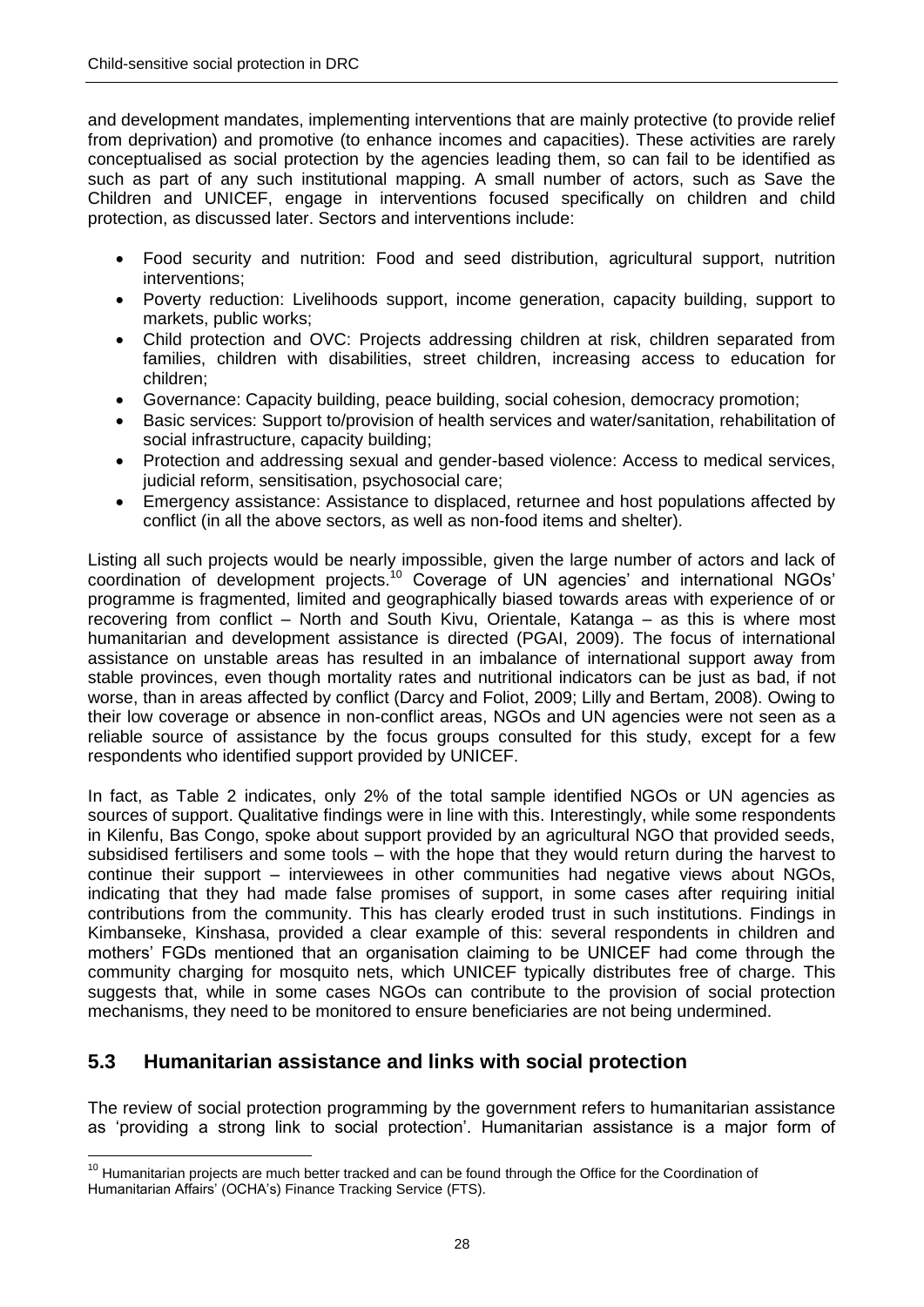international assistance in DRC, having increased from \$98 million in 2002 to \$619 million in 2009.<sup>11</sup> It responds to temporary threats to lives and livelihoods, and therefore is confined primarily to areas experiencing or recovering from conflict. Humanitarian funding has occasionally been used to address chronic vulnerability in stable areas, but lack of NGO presence in these areas and their low prioritisation in comparison with areas experiencing conflict has resulted in their broad exclusion. Humanitarian assistance is implemented independently of DRC's government and there is very little coordination with government bodies.<sup>12</sup>

Humanitarian assistance is not meant to address vulnerability over the longer term, and is therefore inherently limited as a social protection tool. Humanitarian response does, however, provide learning on activities that could inform social protection programming. One of these is the use of vouchers. UNICEF in particular has supported the use of vouchers and 'fairs' (day-long markets where recipients can purchase items with vouchers) as an alternative to the in-kind distribution of non-food items. NGOs implementing projects using vouchers to meet basic needs include Solidarité, the Norwegian Refugee Council, Catholic Relief Services, CARE, Caritas and Concern, who pioneered the inclusion of payment of school fees as part of their broader voucher activities targeting displaced and returnee populations (Bailey, 2009). Their experiences provide pragmatic lessons on the implementation of such programmes, albeit in emergency contexts. The main advantages of vouchers over in-kind assistance are that they offer more choice to recipients and they support local traders. The disadvantage is that they are administratively more complex.

## <span id="page-40-0"></span>**5.4 Social capital: friends, family, associations and religious institutions**

Informal systems based on kinship and social capital were identified as the most common source of support for respondents. More than half of respondents had received assistance from friends, family and/or churches. Forms of support include cash (financial) transfers, in-kind transfers (in the form of food, agricultural support, asset transfers) and other forms of assistance such as counsel and advice.

### <span id="page-40-1"></span>**5.4.1 Friends and family**

Respondents indicated that family and friends were the most consistent source of support (42% of respondents have received support from these sources). Support provided by family and friends helps individuals absorb the blow of shocks, such as a death in the family or a health crisis. Extended families typically take in children orphaned or abandoned by their parents, although evidence from our qualitative research suggests there can be discrimination and exclusion against these children. Less commonly, family members provide predictable transfers to smooth income, such as food and remittances (e.g. from older/adult children working in cities to their parents in villages and, in some cases – particularly in Kinshasa – from family members abroad). However, widespread poverty and fragile livelihoods severely limit the extent to which people can rely on support from others. Informants in villages described a gradual deterioration of support systems owing to a declining quality of life since the 1970s. In fact, many interviewees stated that there were substantial limits to the support individuals could receive from family and friends because they were all equally poor.

For people who have strong social ties and are believed to be reliable in their repayments, loans can be obtained from friends and family, for example to cover health treatments. But if more family members fall ill, or if the person dies, additional expenses are incurred and obtaining more credit becomes difficult, if not impossible.

<sup>1</sup>  $11$  OCHA Finance Tracking Services (FTS)

<sup>12</sup> See Bailey (forthcoming); Binder et al. (2010). The Edict on the General Dispositions Applicable to Philanthropic Institutions Operating in the Humanitarian and Development Domains in the Province of North Kivu was passed in April 2010 to provide a legal framework for non-profit humanitarian and development organisations.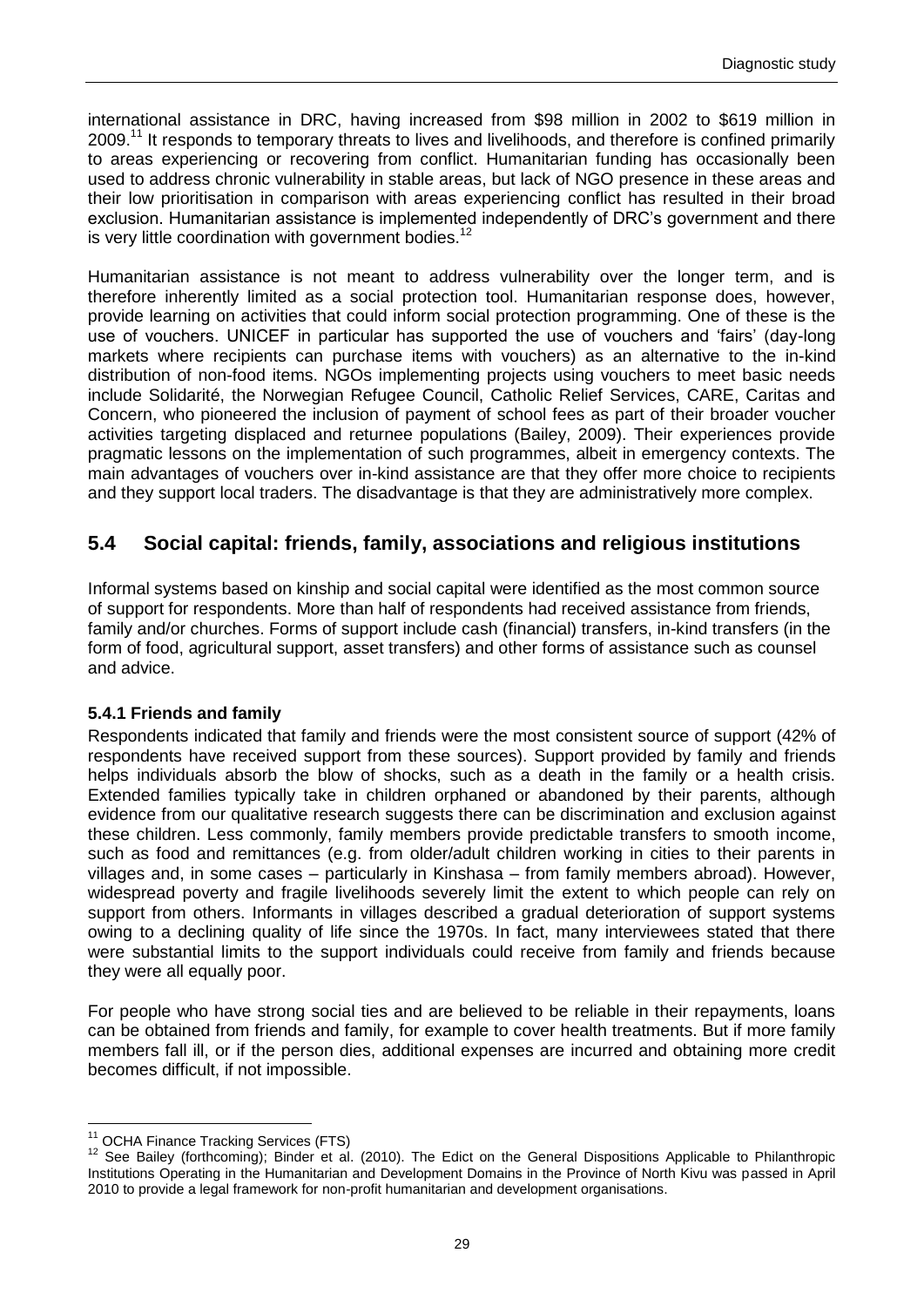### <span id="page-41-0"></span>**5.4.2 Associations**

The access individuals have to organisations (formal or informal), associations and social networks can be an important source of support in case of shocks or situations of vulnerability. Survey results indicated that approximately 31% of individuals belong to associations; overwhelmingly, these are religious associations (26% of the sample). It is unclear how many are active members of a church-related group and how many are just members of a church they attend. Still, qualitative findings indicate that belonging to a church is generally a prerequisite for receiving support from it.

A relatively small number of people reported that they belonged to other types of associations, such as trade organisations and labour unions, which served a more economic support function. It is also important to note that, in total, a greater number of male household heads belong to associations than female household heads – except in the case of religious associations - which might suggest that female-headed households have less access to support mechanisms from other sources than churches, compared to male-headed households.



<span id="page-41-1"></span>**Figure 2: Respondents reporting belonging to different types of associations (%)**

Figure 2 illustrates that, in percentage terms – that is, considering all the men and women who responded that they belonged to an organisation – there are no significant gender variations in the types of groups to which men and women belong. Close to 60% of male and female respondents stated that they belonged to a religious organisation. The second most common group was youth organisations, with qualitative findings suggesting that many youth groups were linked to churches. Approximately 8% of respondents said they belonged to some form of savings or credit group. Labour unions and trade organisation membership was not found among respondents.

Group membership seems not to be location-specific. Religious organisation membership is the most common for all communities, with more than 20% of respondents having membership to these in each community on average. In Kasangulu, after religious organisations come farmers' associations; in Kisenso self-help groups; and in Madimba, which is a semi-urban context, youth association and labour unions, in that order. An analysis by locality indicates that individuals in rural areas have greater access or prefer to join associations than those in urban localities. This may be for several reasons, including greater time availability in rural areas; greater reach of associations (particularly religious associations) and greater importance to developing these social networks by people.

However, belonging to an association does not necessarily imply that people have greater support in the case of shocks or difficult situations. For this purpose, the survey inquired about the benefits individuals perceived from being a part of these groups or associations. Table 3 shows the responses.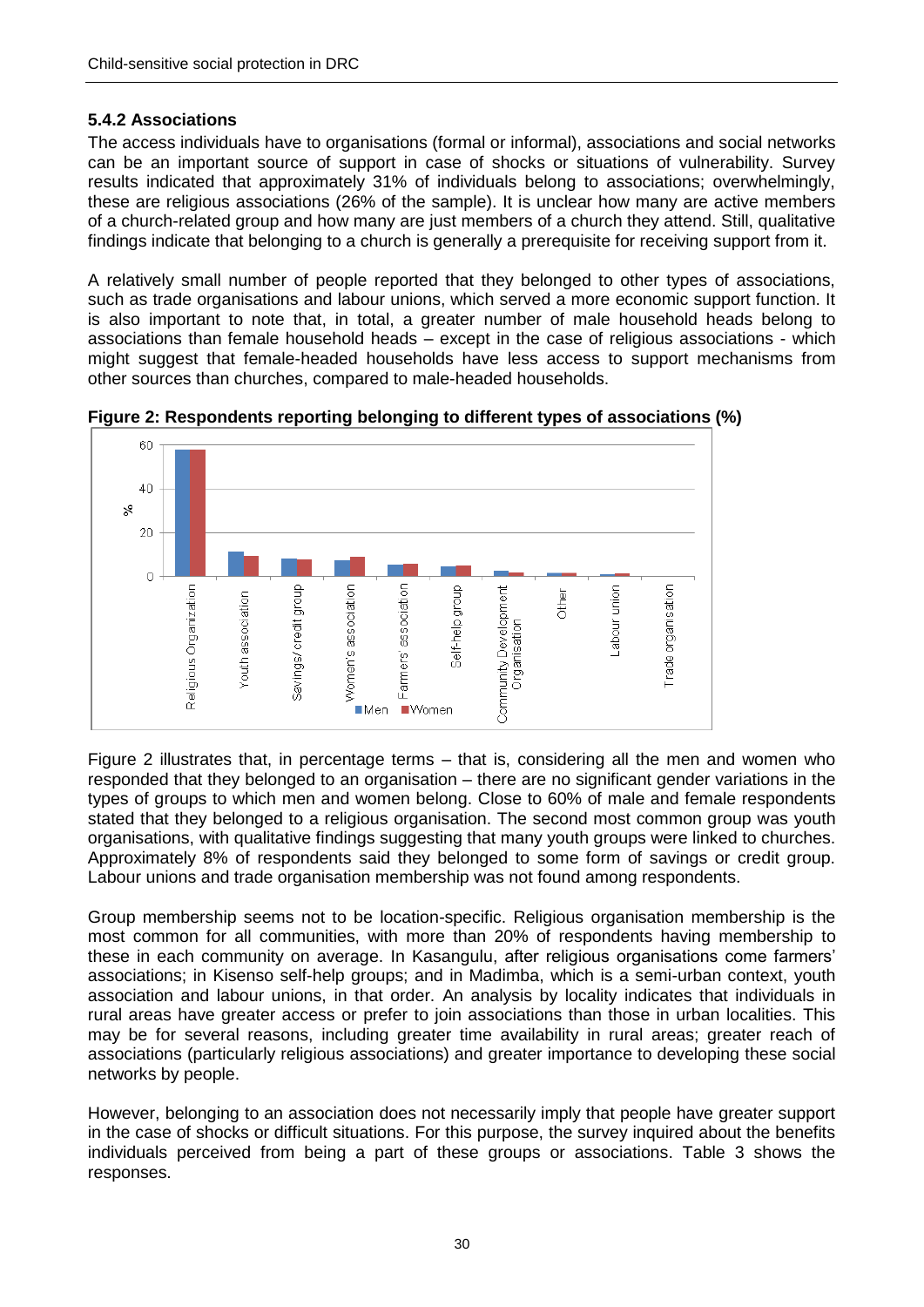|                                             | dho.fo<br>Religious | dhoub<br>Savings<br>credit | organisation<br><b>rade</b> | organisation<br>Women's | organisation<br>Youth | association<br>Farmers | union<br>Labour | dhoub<br>Self-help | Community<br>pme<br>develo<br>dhoub |
|---------------------------------------------|---------------------|----------------------------|-----------------------------|-------------------------|-----------------------|------------------------|-----------------|--------------------|-------------------------------------|
| Social support                              | 46                  | 19                         | 40                          | 41                      | 20                    | 22                     | 38              | 34                 | 33                                  |
| Happy to be a part/<br>feeling of belonging | 16                  | 9                          | 13                          | 11                      | 18                    | 20                     | 13              | 20                 | 7                                   |
| Financial support                           | 8                   | 69                         | 43                          | 11                      | 8                     | 8                      | 19              | 25                 | 33                                  |
| In-kind support                             |                     | $\mathbf 0$                | 0                           | 4                       | 4                     | 11                     | $\mathbf 0$     | 2                  | 4                                   |
| Increased knowledge<br>and information      |                     | 2                          | 3                           | $\overline{2}$          | 17                    | 9                      | 13              | 2                  | $\overline{7}$                      |
| Helping others in the<br>community          | $\Omega$            | $\Omega$                   | $\Omega$                    | 2                       | 3                     | $\Omega$               | $\Omega$        | 5                  | 7                                   |
| Getting advice                              | 20                  |                            | $\Omega$                    | 26                      | 26                    | 18                     | 13              | 5                  | 4                                   |

#### <span id="page-42-1"></span>**Table 3: Benefits from belonging to groups/associations identified by those who stated membership (%)**

Other benefits 7 0 0 0 4 9 6 0 0 *Note*: \*Highlighted cells indicate most common response per type of group.

Most people replied that social support was the main benefit of belonging to most types of groups/associations; this means having opportunities to hold discussions with individuals and develop social networks. Only a few people reported that they received some form of material support (in cash or in kind), and this was mainly in savings and loans organisations and trade associations.

0 |1 |0 |2 |1 |3 |0 |7 |4

One particular form of community financial support is linked to the payment of funeral costs, and was mentioned as being the only time when community contributions take place. There are preestablished mechanisms whereby individuals who have a death in the household can collect money from friends and neighbours to contribute to funeral costs. This is a useful support mechanism given the elevated costs of funerals, which can pose a significant financial shock to households. However, it is interesting that such forms of support are not available to households facing other risks, such as severe illness or destitution, when they are arguably in greater need. This builds on a tradition whereby the family experiencing the loss is socially conditioned to spend resources on funeral arrangements and contributors can publically show their 'generosity'.

#### <span id="page-42-0"></span>**5.4.3 Churches**

Health care and care

support

Churches (primarily Catholic, although a variety of churches are present) and other religious institutions play an important social role, in terms of providing a critical sense of spiritual leadership and comfort, which some qualitative research respondents mentioned was crucial to get them through difficult moments. However, material support to members – provided mostly in the case of funerals and mourning – is often so small as to be close to token. Since most churches' income depends on donations from their members (many of whom are poor), churches have few resources available to provide assistance. In some localities, such as Kasangulu in Bas Congo, respondents underlined that the church provides support only to its members, which implies that, in many cases, those who are not members have one less social protection mechanism at hand in this locality. Overall, church membership is mostly linked to social (and spiritual) support, but not necessarily assistance that might be useful in coping with income shocks or poverty faced by vulnerable households. On the other hand, this level of trust and the prevalence of religious-based associations make churches a clear entry point to provide community members with social protection activities.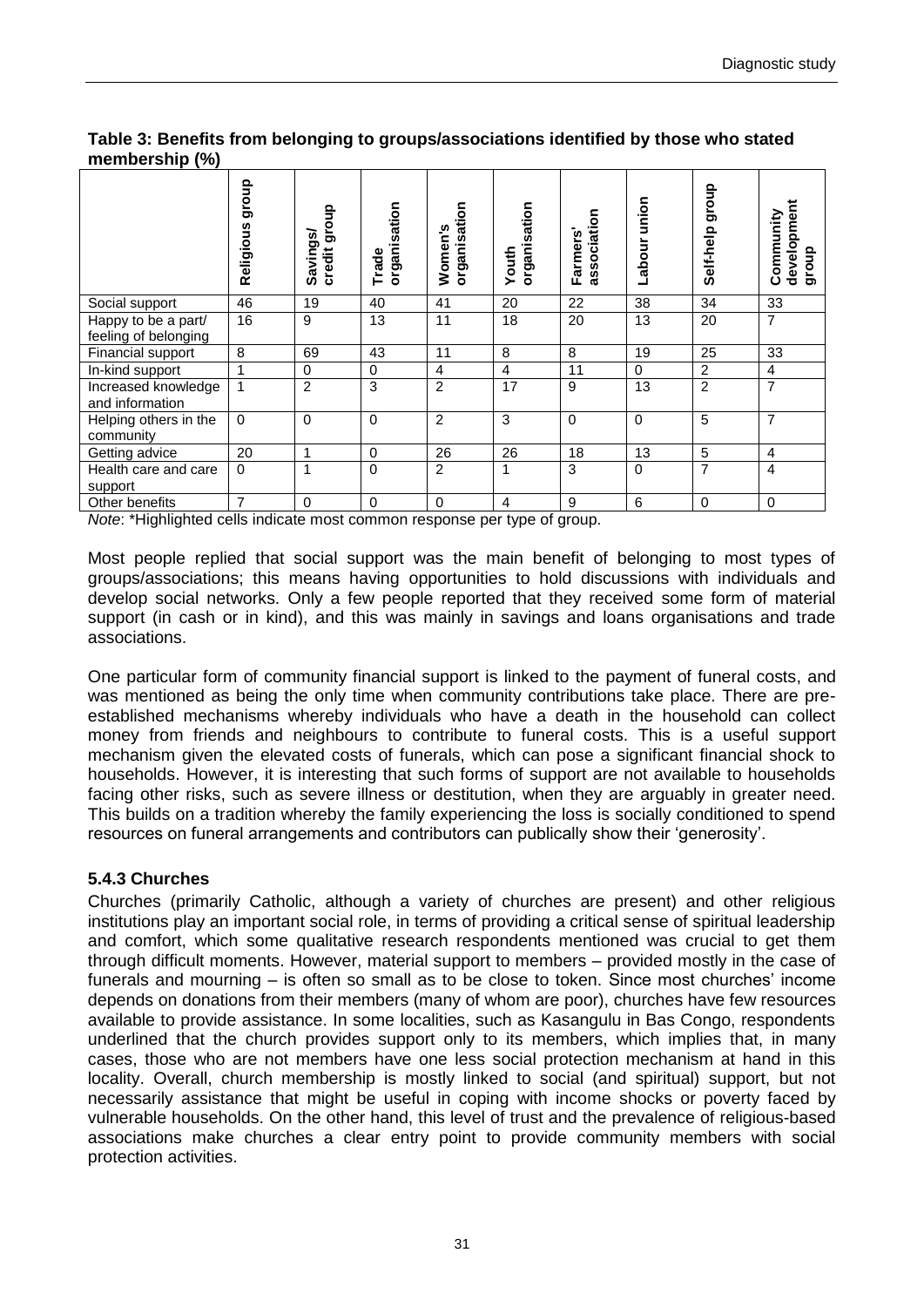In specific localities, churches can provide important material support. Some churches have organised community support services through volunteers, including counselling to families at risk, provision of basic skills training and, in some extreme cases, limited cash or in-kind support. The level of support provided by churches varies significantly, from none at all to cases such as a church in Kiniama (Katanga) which was seen by respondents as instrumental in helping them cope and cover health needs. As a young male head of household in Kasangulu said*: 'Churches are better placed to help people than NGOs. They already take care of widows, orphans and others so they are in the habit of taking care of disadvantaged.'* However, funding available to churches is limited, which is reflected in their reach.<sup>13</sup> Charitable and development branches of churches, such as Caritas, are an exception, providing social services funded by NGOs, UN agencies and other partnerships. Therefore in general, findings from our survey indicate that social capital in communities is formed predominantly through churches. This indicates the important potential of churches to provide some form of social protection, with more penetration than of most other institutions, including reaching women, children and youth.

### <span id="page-43-0"></span>**5.5.4 Access to credit in the community**

Some households (mostly women members) spoke about access to informal credit mechanisms, either through wealthier individuals in the community who provide loans or small credit groups. However, most individuals interviewed seemed suspicious about loans, for fear of becoming extremely indebted, and none of the interviewees reported being in a difficult situation as a result of debt repayment. There were also a few references to small-scale savings groups, again by women. These seem particularly important for women involved in petty trading as they allow them to manage their resources better, reinvest in their small businesses (such as selling produce in the market) and purchase items such as clothes after a while.

Close to 40% of households have loans, again more women (41.1%) than men (36.3%). The average amount of a loan is about 72,000 Congolese Francs (approximately \$75). Women reported higher loans than men (90,000 Congolese Francs, approximately \$95, vs. about 54,000 Congolese Francs, \$57). Possible reasons for this include the fact that moneylenders, informal lending institutions or groups and family members are more confident about the likelihood of women repaying loans than men. There was not a clear difference (only 2 percentage points) between access to loans in rural and urban localities.

Community groups can also be a means to generate savings. A total of 24.5% of households sampled had some savings, generally in small institutions or in savings schemes with members of the community. Another 75.5% do not have savings to help them overcome income shocks. Interestingly, out of those who said they did have some form of savings, 58.6% were female and 24.5% were male; this could be because more savings groups are formed among women, as the qualitative findings suggest.

## <span id="page-43-1"></span>**5.5 Other coping mechanisms and absence of mechanisms**

An interesting finding from our empirical work was that respondents indicated that, in response to economic and environmental vulnerabilities, they 'did nothing' to cope. There are many possible reasons for this, including, for example, such levels of precariousness that little can be done; lack of access to safety nets or other forms of social protection; or limited knowledge or agency to enable them to develop coping strategies. It might also result from the institutional challenges that render it difficult to undertake new initiatives and an environment with limited information to help individuals consider alternatives. Table 4 shows responses to the question on what coping

<sup>1</sup>  $13$  During our fieldwork in Kimbanseke, Kinshasa, one of our randomly selected respondents was a widow who was an educationist by training and the leader of her church's social assistance branch. One of her main objectives, in addition to distributing food to the poorest, was to provide counselling and life skills to young men and women, as this was identified as one of the key vulnerabilities in the community.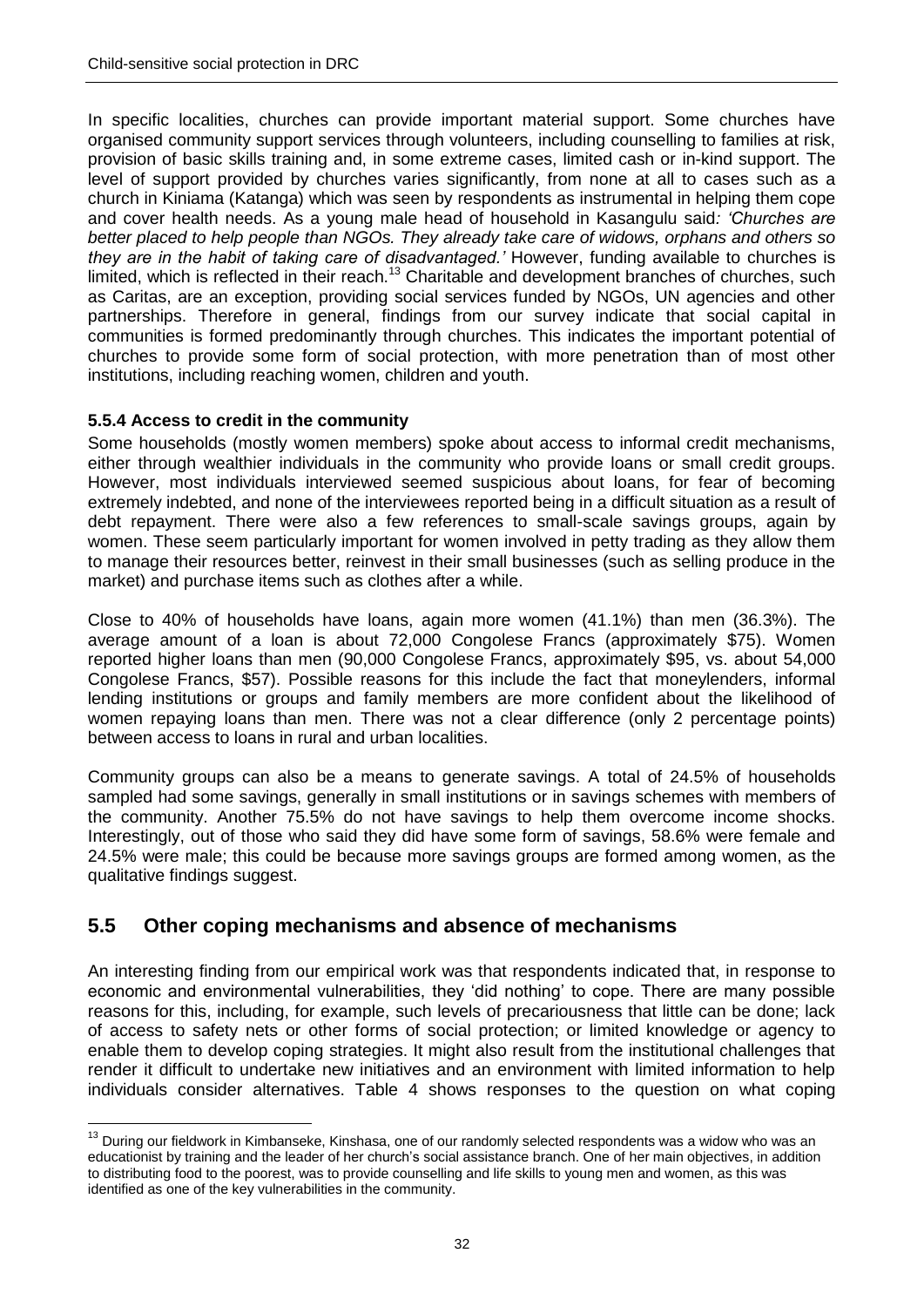strategies were utilised for different types of risks. Observations by the research team and frequent responses suggest that individuals are waiting for an external opportunity that might help resolve their problems – either by the government or by other individuals. A passive attitude to coping with risks seems to exist. These qualitative observations coincide with responses to the quantitative survey in relation to households' coping strategies, in which the most frequent response was: 'do nothing'. A young male household head in Kasangulu, Bas Congo, said, *'since there are no jobs, even getting an education does not help'.*

In contrast with coping strategies related to economic and environmental vulnerabilities, in the case of health and life-cycle risks specific coping strategies were specified. For example, the main coping strategies to overcome shocks to household income caused by serious and acute illnesses of a family member include undertaking more paid work and the distress sale of assets. To cope with serious chronic illness, a common strategy is to rely on social networks for food and money, as well as both males and females undertaking more paid work. Increased indebtedness, distress sale of assets, use of indigenous treatment for health care and use of savings are also part of households' coping strategy for such vulnerabilities.

#### <span id="page-44-0"></span>**Box 3: Coping mechanisms used by girls and young women**

Given the dearth of opportunities or safety nets available to individuals – particularly girls – adverse coping mechanisms were found to be common. Among these, one of the most frequently reported is girls' and young women's (aged anywhere between 14 and 26) engagement in paid sex. Although this is not open prostitution, as many of these girls carry out other activities to try to earn a living, individual respondents, as well as girls in FGDs, were quick to cite this as the easiest way of obtaining money for everything from food for their families to new clothes or hairstyles. A 17 or 18-year-old girl in a FGD in Ngringiri mentioned that this was better than selling bread, because it was possible to make more money. Another respondent said that this was a good way for girls to amass capital to set up their own micro business.

Despite the existence of a market for this activity in which most girls engage voluntarily, there are huge risks involved, particularly as measures to prevent pregnancy or sexually transmitted diseases are rarely taken, with potentially life-threatening consequences for girls in the case of HIV/AIDS– which is increasing in prevalence in DRC. Girls can also experience an increase in vulnerability and a loss of opportunities resulting from becoming single mothers at a young age.

The activity is relatively accepted by parents and other adults who 'understand' that girls might do this to be able to buy clothes and other things they need when parents are unable to provide for them. Communities in general fail to see any alternatives or to identify safety nets that could serve as a way out of this situation.

Meanwhile, young men were said to be increasingly involved in gang and criminal activities as a way to cope with the lack of economic opportunities, mainly in urban areas.

| <b>Unemployment</b>                     | 77.1 | Nothina             |
|-----------------------------------------|------|---------------------|
| Lack of regular employment              | 67.5 | Nothing             |
| Inadequate pay                          | 70.2 | Nothing             |
| No access to credit                     | 81.7 | Nothing             |
| No access to land                       | 87.5 | Nothing             |
| No access to productive assets          | 84.5 | Nothing             |
| Lack of decision making over productive | 70.9 | Nothing             |
| assets                                  |      |                     |
| Lack of access to markets               | 77.4 | Nothing             |
| Lack of access to extension services    | 73.0 | Nothing             |
| <b>High/increased food prices</b>       | 79.6 | Nothina             |
| Environmental                           |      |                     |
| Pollution                               | 65.7 | Nothing             |
| Deforestation                           | 48.3 | Nothing             |
| Erosion                                 | 49.6 | Other not specified |
| <b>Floods</b>                           | 57.0 | Other not specified |

#### <span id="page-44-1"></span>**Table 4: Most common coping strategy identified by risk faced (% of households)**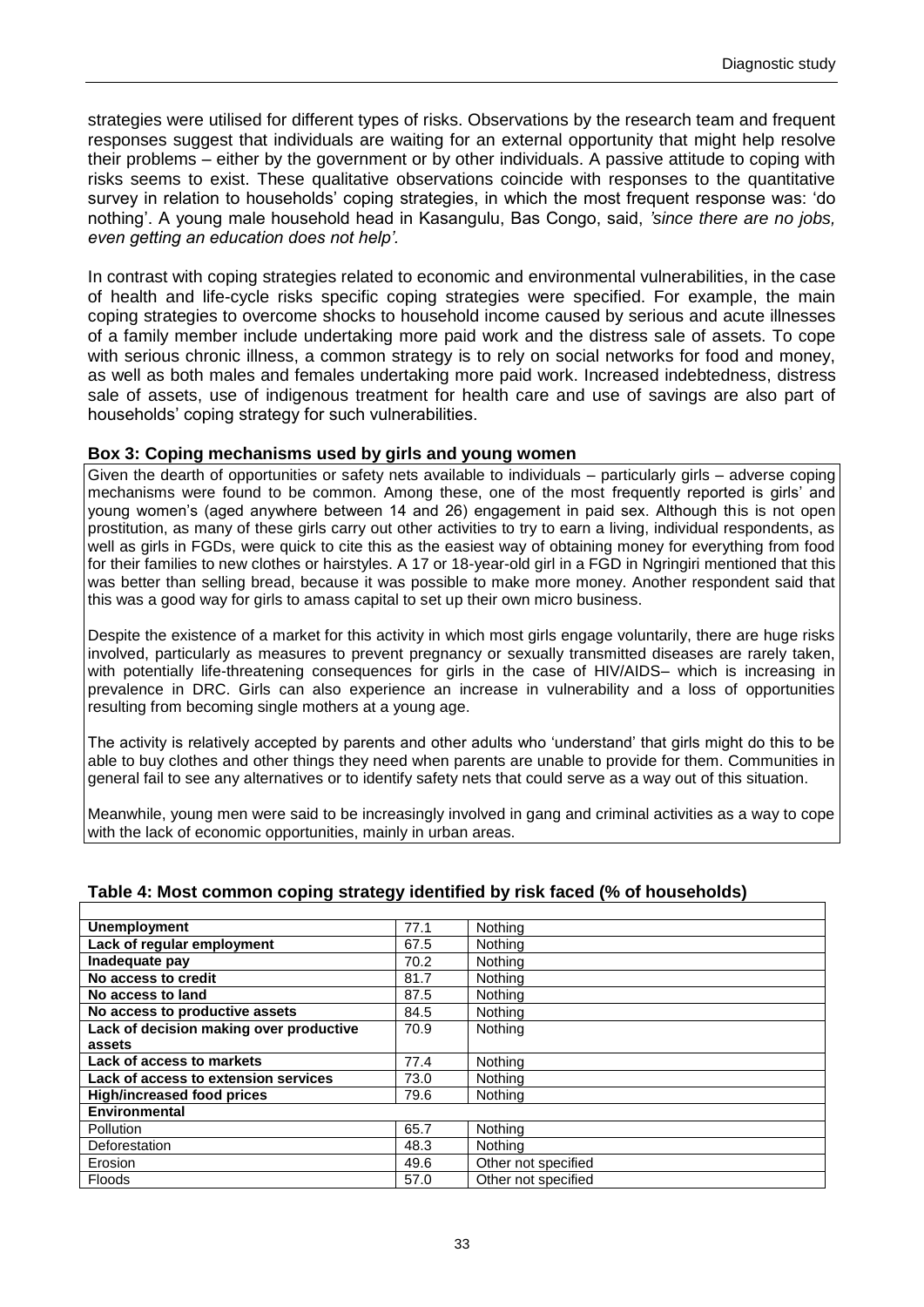| Death of livestock                        | 67.8    | Nothing                                           |
|-------------------------------------------|---------|---------------------------------------------------|
| Outbreak of insects and pests             | 74.8    | Other not specified                               |
| Declining soil fertility                  | 47.4    | Other not specified                               |
| <b>Fires</b>                              | 44.8    | Other not specified                               |
| Other                                     | 72.0    | Other not specified                               |
| <b>Health</b>                             |         |                                                   |
| Serious or acute illness of family member | 81.6    | Undertook more paid work (male and female)        |
| Serious chronic illness                   | 70.1    | Relied on social networks for food, money/support |
| Death of family member                    | No data | No data                                           |
| <b>Expenditures</b>                       |         |                                                   |
| Weddings                                  | 61.6    | Relied on social networks for food, money/support |
| Religious festivals                       | 42.4    | Relied on social networks for food, money/support |
| <b>Funerals</b>                           | 71.2    | Relied on social networks for food, money/support |
|                                           |         | (mostly financial)                                |
| Birth of another child                    | 39.3    | Undertook more paid work (mostly male)            |

These differences in coping strategies in relation to different risks can be linked to the extent to which households think responding to the situation might generate a change; to the urgency of that response (e.g. tending to a severe illness might seem more urgent than reacting to a situation of low income over several months); and even to the level of agency of individuals, who cannot imagine how they might generate more and better economic opportunities for themselves to change the adverse economic situation in which they find themselves. Environmental shocks are frequently seen as being sent by God, so responses are not well-planned. Dearth of or limited access to formal and informal protective and promotive social protection mechanisms, explored below, might be another reason why individuals' responses are generally linked to inaction.

## **5.6 Summary of social protection actors in DRC**

The below table summarises the key social protection actors outlines in this section and their challenges and limitations.

| <b>Actor</b>                 | Role in social protection                                                                                                                                                                                                                                                                                                                                                                             | <b>Challenges</b>                                                                                                                                                                                                                                                                     |
|------------------------------|-------------------------------------------------------------------------------------------------------------------------------------------------------------------------------------------------------------------------------------------------------------------------------------------------------------------------------------------------------------------------------------------------------|---------------------------------------------------------------------------------------------------------------------------------------------------------------------------------------------------------------------------------------------------------------------------------------|
| Government                   | Multiple sector strategies incorporating<br>different aspects of social protection but no<br>consolidated approach.                                                                                                                                                                                                                                                                                   | No national strategy, extremely<br>limited programming, low<br>prioritisation of social protection<br>and very limited funding.                                                                                                                                                       |
| Donors                       | World Bank has strong interest in social<br>protection globally and in DRC; funding<br>multiple projects, including \$10 million project<br>related to street children in Kinshasa and \$10<br>million public works programme in Katanga.<br>Burgeoning interest in social protection<br>among donors like DFID and USAID; who<br>currently fund humanitarian and development<br>interventions in DRC | Varying interpretations of social<br>protection and no donor<br>coordination around<br>programming; stable provinces<br>are 'assistance orphans'. Donors<br>interested but have not identified<br>the most adequate and effective<br>funding mechanism given<br>governance challenges |
| International<br><b>NGOs</b> | Large number of international NGOs who<br>arrived or expanded operations owing to<br>needs created by wars in 1997-1998 and<br>1999-2003; strongest operational presence in<br>conflict-affected areas.                                                                                                                                                                                               | Interventions fragmented and<br>limited in comparison with overall<br>needs; little coordination with<br>government. Not much work in<br>non-emergency areas.                                                                                                                         |
| <b>UN</b><br>agencies        | UNICEF leads on child protection,<br>malnutrition, education; UNHCR provides<br>assistance to former refugees and some<br>IDPs and some protection programming;<br>WFP and FAO engage in emergency,<br>development and recovery programming on                                                                                                                                                        | Interventions supported by UN<br>agencies limited and fragmented<br>in comparison with needs.                                                                                                                                                                                         |

<span id="page-45-0"></span>

|  |  | Table 5: The role of key social protection actors in DRC and the challenges they face |  |
|--|--|---------------------------------------------------------------------------------------|--|
|--|--|---------------------------------------------------------------------------------------|--|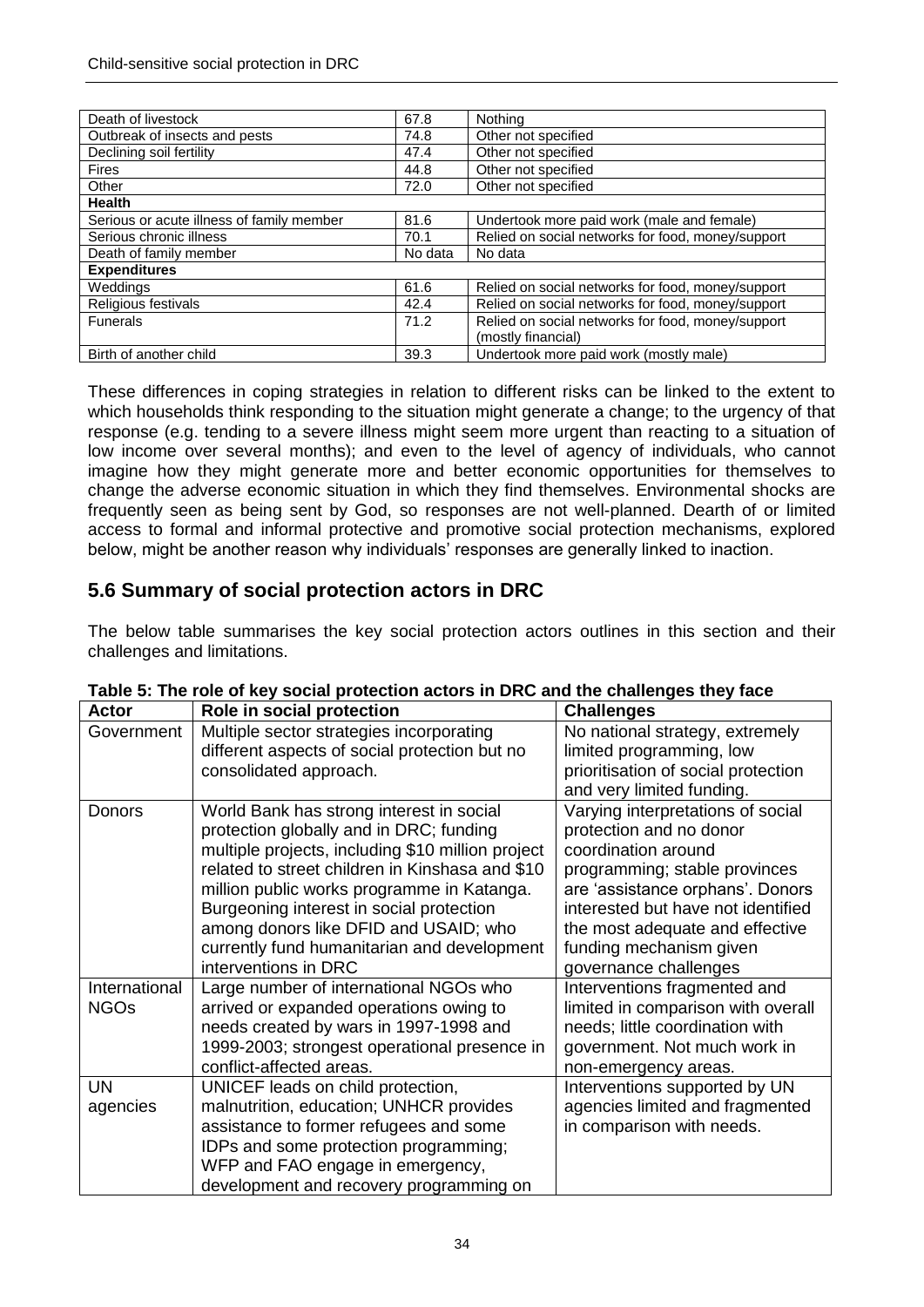|                                              | food security; ILO supports social security<br>and social health insurance reform process<br>through technical assistance.                                                                                          |                                                                                                                                                                                                                                                           |
|----------------------------------------------|---------------------------------------------------------------------------------------------------------------------------------------------------------------------------------------------------------------------|-----------------------------------------------------------------------------------------------------------------------------------------------------------------------------------------------------------------------------------------------------------|
| Local<br>NGO <sub>s</sub> /<br>civil society | Long history of civil society in DRC but limited<br>scope and resources. Advocacy for more<br>efficient and effective attention and services<br>for vulnerable groups.                                              | The numerous actors and<br>diversity of local civil society in<br>DRC make it difficult to provide a<br>comprehensive picture of their<br>contributions to social protection.<br>Coordination is also rendered<br>complicated by the number of<br>actors. |
| <b>Mutuelles</b>                             | Groups that vary in size and are based on<br>mutual solidarity of members pool<br>contributions to address social risks, often<br>related to health. More common among those<br>with jobs / income (e.g. teachers). | Unregulated and lacking solid<br>legal framework; uncommon<br>among poorest.                                                                                                                                                                              |
| Churches/<br>religious<br>institutions       | Strong presence throughout DRC, some<br>provide small amount of assistance in case of<br>death/mourning.                                                                                                            | Limited financial means as<br>generally reliant on contributions<br>from members (most of them<br>poor); support very limited.                                                                                                                            |
| Associations                                 | Often religious-based, associations bring<br>together women, youth and professionals.                                                                                                                               | Limited membership and based<br>on social capital; currently only<br>few provide help.                                                                                                                                                                    |
| Community                                    | Small support in cases of mourning/funeral;<br>people who trust one another engage in<br>lending.                                                                                                                   | Limited support owing to<br>widespread poverty,                                                                                                                                                                                                           |
| Family/trust<br>ed<br>individuals            | Generally the most reliable source of<br>support, Adult/older children often support<br>parents.                                                                                                                    | Some people do not receive this;<br>poverty limits amount and<br>reliability of support.                                                                                                                                                                  |

# <span id="page-46-0"></span>**5.6 Summary of key findings**

- **There are multiple strategies, policies and laws pertaining to social protection, but no overarching government strategy for social protection.** Existing strategies provide a wealth of entry points, but they need to be adopted and translated into action.
- **Implementation challenges are linked to broader constraints which impact the potential for social protection programming.** For example, very low coverage of basic services like heath and education means any initiatives to increase access by vulnerable populations (e.g. through cash, vouchers, waivers or subsidies) or to provide support through government will inevitably bump into challenges related to availability of services.
- **Insufficient fiscal space to meet multiple development demands and inefficient management of resources pose significant constraints to the implementation of government-driven social protection actions.** The government has multiple competing demands for resources, with significant underfunding of social sectors in general and social protection in particular. This poses a significant financing challenge.
- **Weak government capacity is a critical challenge for the implementation of social protection actions.** Limited government capacity and concerns among international donors about corruption indicate that external financial support will be directed largely through non-governmental actors such as UN agencies and NGOs. This highlights the importance of partnerships and coordination among UN agencies, NGOs and government bodies to design, implement and monitor social protection interventions in line with DRC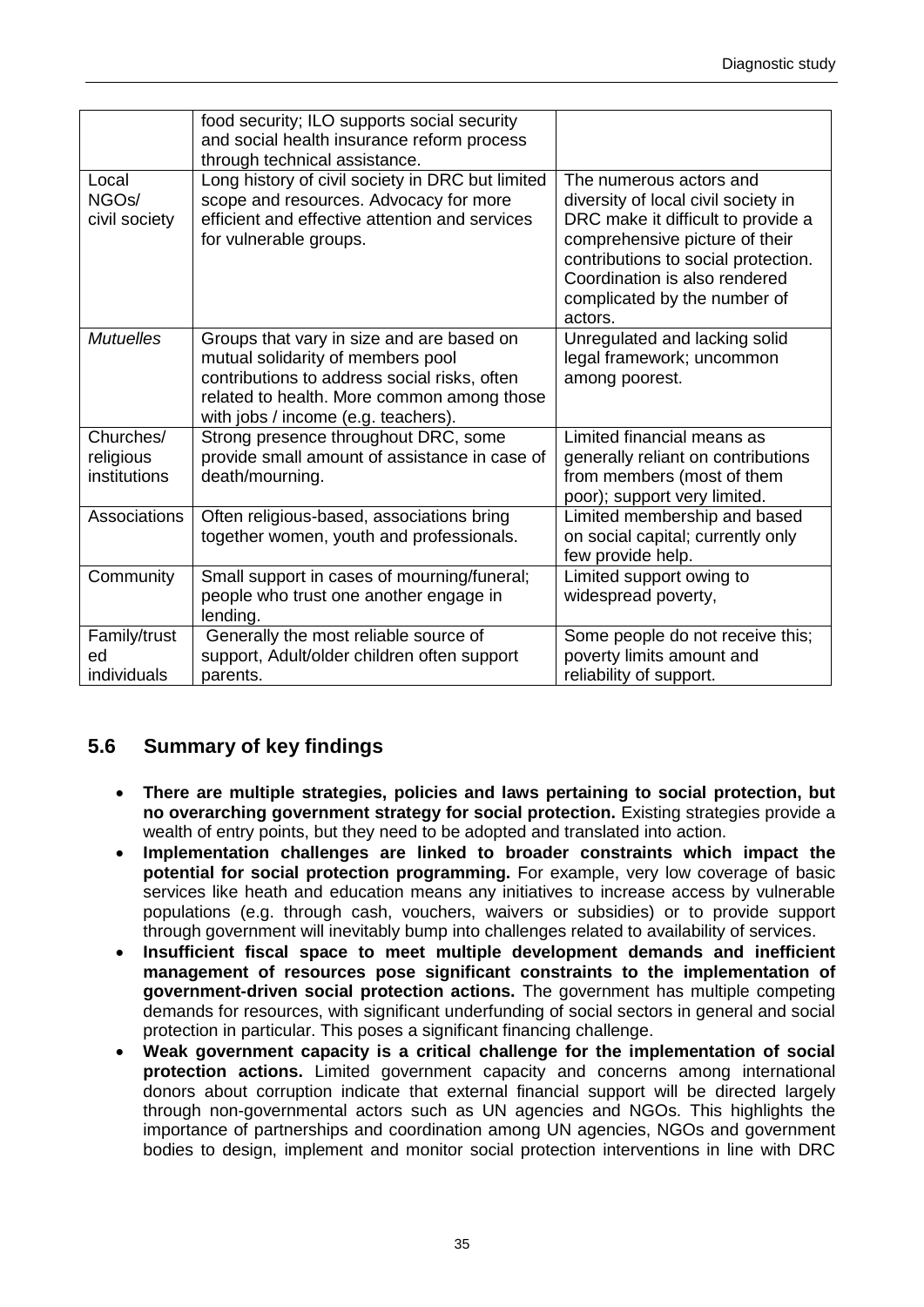government priorities and strategies, as well as to build the capacity of the government to implement social protection over the longer term.

- **Social protection programming in DRC is dominated by short-term, small-scale interventions implemented by NGOs and supported by external donors.** The most visible safety net has been humanitarian assistance, which is inherently limited as a social protection tool because it is temporary in nature, concentrated on areas facing emergencies and addresses only acute problems like displacement and conflict. Longer-term, more predictable interventions in stable areas are needed.
- **The invisibility of the government as a duty-bearer and mistrust in government institutions** are two critical challenges to government implementation of social protection. Identifying possible structures that can support the rollout of social protection interventions in the short run is unrealistic. These structures need to be developed over time, while ensuring that the poor and vulnerable can gain access to safety nets in the short term.
- **Informal transfers are the strongest source of support, which provides entry points and possibilities for synergy with more formal systems.** Widespread poverty severely limits the extent to which people can rely on friends, family and the church, particularly in the case of successive shocks. More formal programmes would be important in their own right as well as to strengthen informal systems, which people rely on most. The role of the church and religious institutions in social protection provides a logical entry point for programming.
- **Importantly, most individuals noted that they do nothing to cope with economic, social and environmental vulnerabilities,** largely because they lack access to formal and informal mechanisms, as well as having a sense that there is little or nothing to be done in their circumstances, which indicates that they see no opportunities.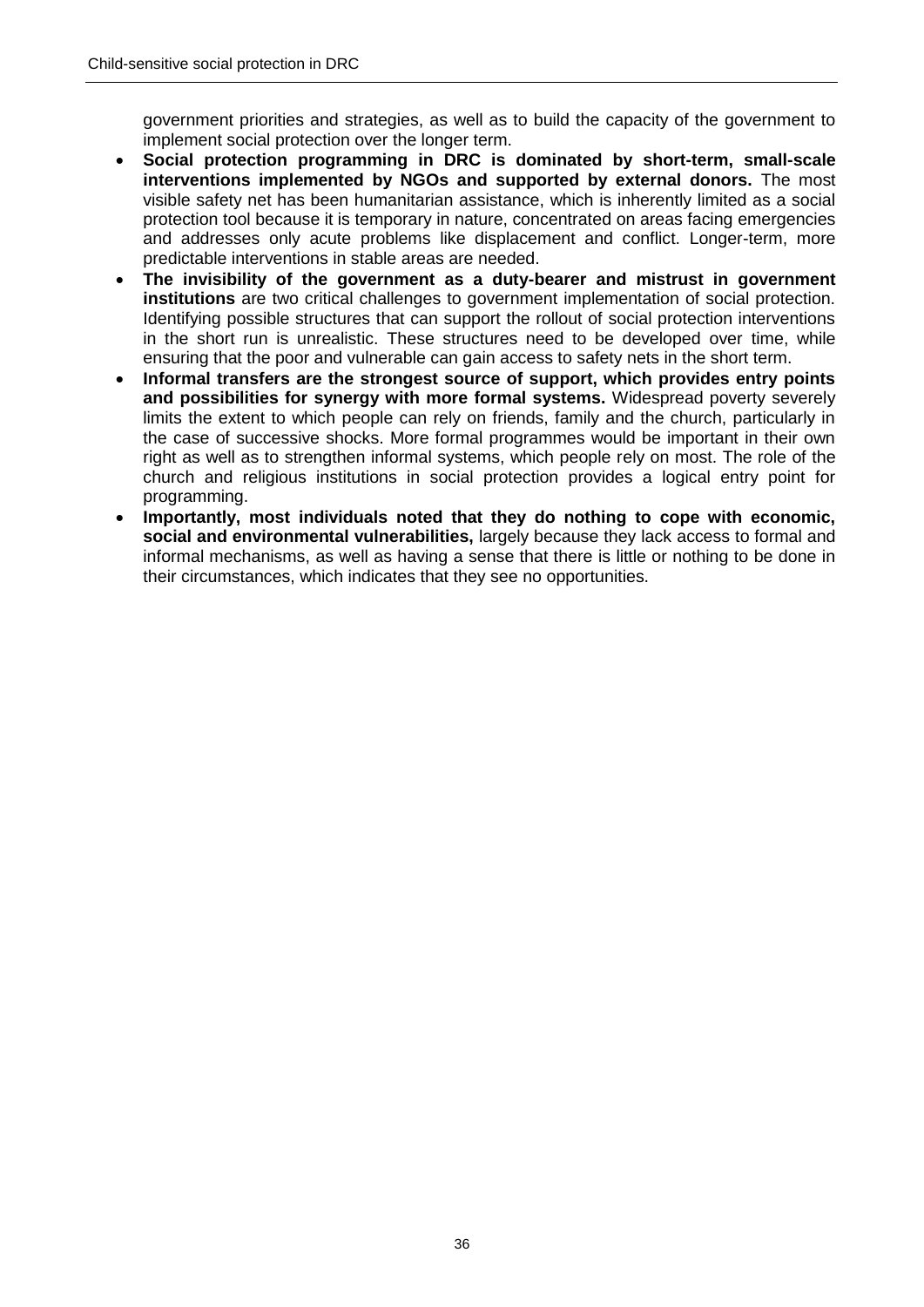# <span id="page-48-0"></span>**6. Child-sensitive social protection**

Formal social protection for children in DRC has been picking up strength in recent years as a result of a combined push by child-sensitive NGOs and UNICEF working jointly with MINAS and MGFE, recognising children as critically vulnerable to the multidimensional risks existing in rural and urban contexts in the country. As a result of this active engagement, there has been some progress in plans and legislation specific to children. MINAS has developed a National Action Plan in Favour of OVC with the support of UNICEF and USAID. This prioritises capacity building of government institutions, families and communities, increasing access of OVC to basic services, reinforcing M&E of interventions and mobilising resources.

A Law on Child Protection was passed in 2008, and enacted on the 10 January 2009, creating a national legal framework for child protection in DRC. This defines children as 'all persons under the age of 18' and, among other steps, establishes justice mechanisms for children, which are not yet functional. First steps have been taken towards developing a law on social action, which has been drafted by experts and submitted to the government for review (Ministries in Charge of Social protection, 2010), although enactment is still in process.

Despite this progress, however, the reach of social protection measures that benefit children directly or indirectly is quite limited. As outlined in the conceptual framework, the main objective of social protection is to help vulnerable populations cope with risks. As discussed, there are many specific risks rendering children vulnerable: in a challenging context such as DRC, vulnerabilities facing children are multiple and overlapping and arise throughout the country in different ways.

This section briefly discusses some of the most salient child-sensitive social protection interventions identified by this study, particularly in relation to the child-specific vulnerabilities identified above, and highlights some of the most critical gaps. It does not look specifically at programmes in conflict areas in the east, although some models being implemented in such regions are integrated into Table 6 in Section 7 as possible models to draw on.

## <span id="page-48-1"></span>**6.1 Education and training**

The Constitution of DRC underlines the free and compulsory nature of primary education in public schools (Article 43). Further, the Law on Child Protection demands the state 'integrate education on human rights, and in particular the rights and responsibilities of children' (Article 38).

Recognising the importance many households give to primary education and the major barrier put up by costs, in order to help promote greater access to education for the poor, UNICEF and other child-sensitive NGOs have programmes that cover the fees for very poor children or provide in-kind support to help meet school supply costs. Such is the case of the annual drive to provide school kits to children in Grade 1 in all schools, led by UNICEF. Most other programmes are limited to a number of schools in certain localities, given restricted financial capacity among NGOs and UNICEF. A critical social protection challenge thus lies in the actual abolition of school fees, as highlighted by the social protection review (DRC, 2010). This would reflect real recognition of a significant source of vulnerability for households, as well as a genuine prioritisation and commitment to education. The costs involved in such an approach are high, however, and it might not be easy to implement given the multiple actors involved in the provision of education, including for the poor (national government, provincial government, churches, private sector) – that is, eliminating fees in government schools might be a first step, but these do not represent the majority of schools. In the face of weak governance, poor accountability and weak institutions, financing is also only one of the challenges. Another challenge is ensuring that transfers by the government to cover these costs reach schools, which would be a complex task.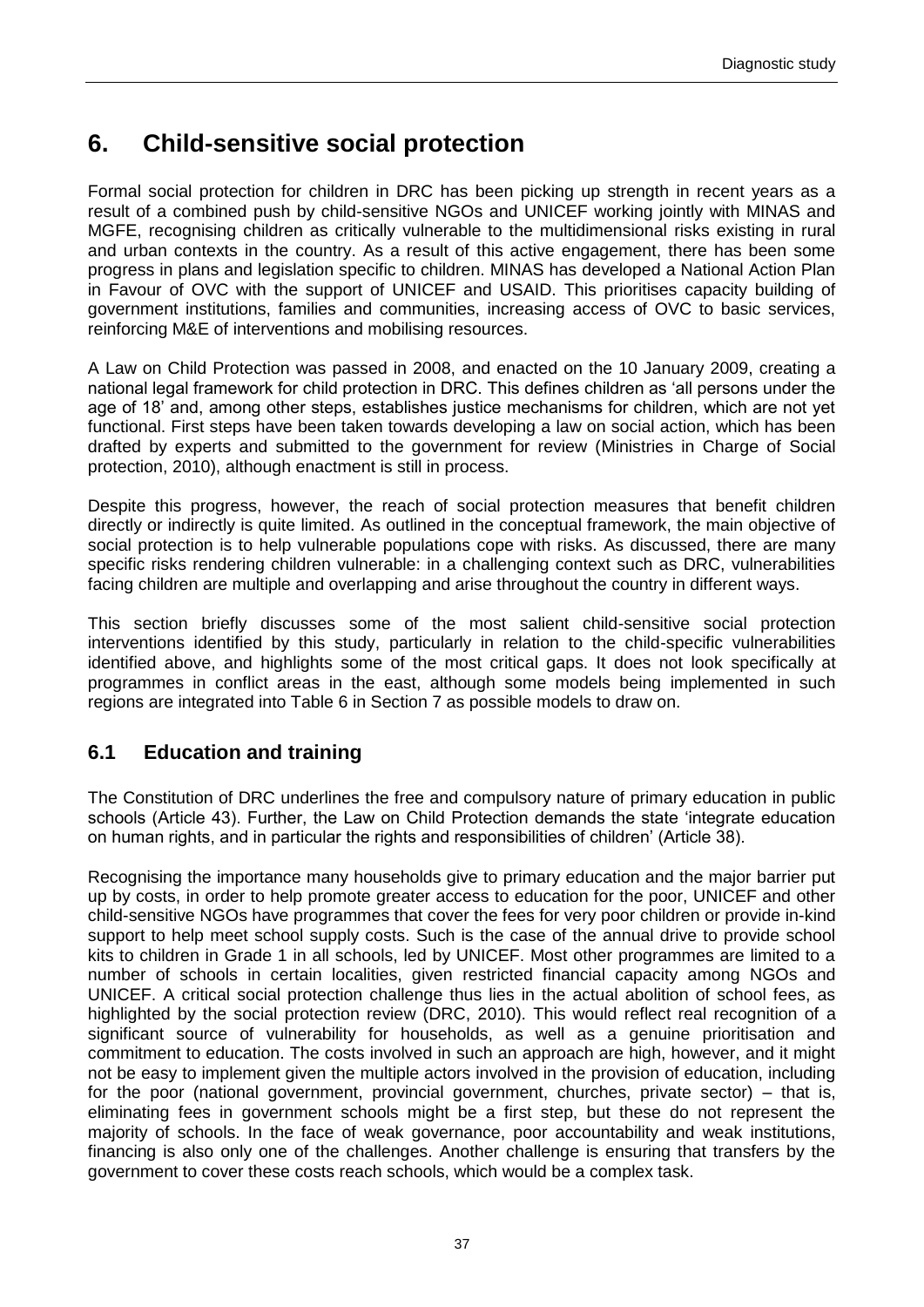Other important social protection programmes in the area of education include UNICEF-supported community development centres, which coordinate UNICEF and government efforts to provide vaccinations, nutritional support and early childhood stimulation for children in poor areas. This model may be useful to ensure a healthier start for children in poor communities, although it is still at a very small scale.

A mix of actors support and provide training and vocational training for youth, especially those who have not completed formal schooling, with some level of government coordination. These programmes are critical to improve the qualifications of youth and to help them find opportunities to integrate themselves productively in society. However, in the communities where we conducted research, there was little to no evidence of young people having access to such systems, because they are unavailable, they are difficult to access or young people do not know about them. A challenge therefore is expanding the reach and accessibility of such programmes, particularly to poorer areas. Given the number of young women who have been unable to continue secondary education – many as a result of early motherhood – vocational centres providing some form of child care facilities in schedules that would allow young women to undertake some work would be essential to improving their access.

## <span id="page-49-0"></span>**6.2 Income support for children or income generation for youth**

There are no programmes identified to provide direct income support to children or to households with children (cash transfers), other than in a component of one child protection programme discussed below. Similarly, information about youth employment programmes – whether through direct temporary employment or through training and placement in private sector enterprises – was not available. If such programmes exist, they are small in scale. This is a key gap, given the need for income-generating opportunities as clearly identified by young people, to prevent them engaging in adverse coping strategies.

## <span id="page-49-1"></span>**6.3 Health**

Infant and maternal mortality continues to be a challenge, and costs and accessibility continue to be a major barrier to health care. There has been limited progress in terms of providing social health insurance coverage to the poorest, although some plans are being developed to subsidise health care costs for the extremely poor and destitute, which is unlikely to happen in the short term. Identifying ways to subsidise some key services for children (under three or five) and mothers (pre and postnatal) to ensure their treatment would need to be considered in the short term as part of a strategy to improve child and maternal survival. This is expensive and thus would be likely to require sequenced implementation, as well as detailed planning of how health centres could be paid by the state for providing subsidised services (which has been a major obstacle in the implementation of such systems in countries such as Mali). Nevertheless, it is still important to consider potential impacts on health outcomes.

## <span id="page-49-2"></span>**6.4 Nutrition**

In addition to some small-scale programmes providing nutritional support to infants, school meal programmes are another important child-sensitive social protection intervention being implemented in DRC, largely with the support of WFP. These programmes are limited to areas where WFP implements its programme – mainly in the eastern provinces. WFP focuses most of its support on food-insecure areas and has some school feeding programmes for specific groups, such as children infected and affected by HIV/AIDS, which it started recently. However, as a result of capacity and resource constraints, there are limits to the scale of these programmes, so WFP is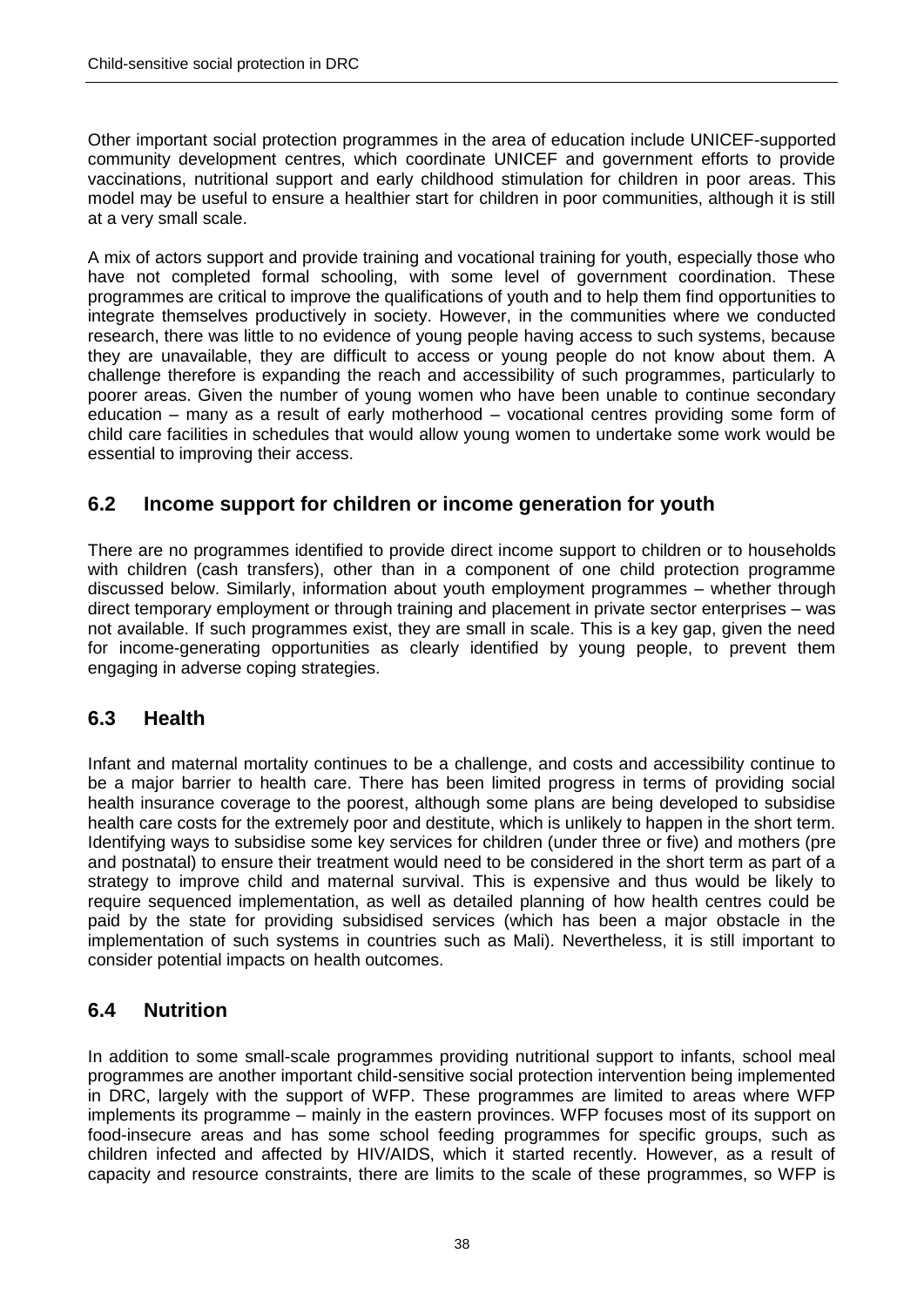looking to form partnerships with organisations such as UNICEF to expand the reach of its programme and to combine it with water, sanitation and hygiene campaigns to maximise impacts on children. In addition to reaching food-insecure areas, school meals are of particular importance for children who have to walk over 5km to get to school, as they frequently have nothing to eat during the day, with energy wasted from walking hours in the sun.

## <span id="page-50-0"></span>**6.5 Protection for vulnerable children**

A range of providers (churches, NGOs, UN agencies, government agencies) implement programmes for children suffering a range of vulnerabilities, from orphans, to children on the street, to children with disabilities. Most of these are implemented in urban areas, which means a significant number of children facing vulnerabilities are excluded. Programmes supporting children were not found in any of the rural sites researched, which indicates their limited coverage, although there is documented information of a few programmes in place in certain rural localities.

Among social protection programmes focusing on vulnerable children are those supported by ILO, though the International Programme on the Elimination of Child Labour (IPEC), to reduce child labour. These are implemented with the support of METPS in specific problematic areas, such as in the mines in Katanga. Similarly, there are several initiatives in Kinshasa and other major urban sectors to provide protective services to street children, mainly through shelters where lodging and food are provided, with some plans to promote their reintegration, including through basic skills training that could allow them to find some form of work.

An interesting model to provide child-sensitive social protection to OVC – the Protected Communities Programme – focuses on strengthening communities' and households' capacities to cope positively with situations that might undermine children's rights and increase the risk of violence, abuse and exploitation toward children, by giving households (and communities) tools to prevent children's vulnerability and protect children who are already vulnerable (UNICEF, 2010b). This initiative is being supported by UNICEF working in close partnership with Caritas, the implementing agency, and with the participation of national and provincial governments, including the Ministry of Education, the Ministry of Health, MINAS and MGFE. It also involves local NGOs and parent teacher committees at schools. Together, these actors form the provincial coordination and are tasked with providing support to children identified as vulnerable by community volunteers, who are the backbone of the programme.

Overall, the programme is largely community-based and locally coordinated. Volunteers actively identify community and household social and economic risk factors that can push children into a situation of extreme vulnerability or destitution, and try to mitigate these by referring the child and/or household members to the appropriate agency, frequently through social workers, attached to the local offices of MINAS. In this sense, the programme is both preventative and protective. Its definition of 'community' for project implementation purposes relates to health zones, for which it is generally possible to identify a health centre and a school (this could be more difficult as the programme expands, given the insufficient coverage of basic services). In 2010, the programme was implemented in Kinshasa, Bas Congo and Bandundu, and it was estimated to touch – directly or indirectly – approximately 180,000 children in these three provinces. In 2011 it will be expanded to all provinces.

As the programme currently builds on Caritas' network of volunteers, who are in charge of the practical implementation of the project, this defines the choice of communities where the programme works. It functions in a similar manner in rural villages and urban neighbourhoods. Although the identification of vulnerable children is based on the OVC policy (which is the basis for the programme), there is flexibility for community participants to identify the most relevant dimensions of child vulnerability (for example, in some cases, targeted children might be in households with sick parents; in other cases they might be internally displaced). The programme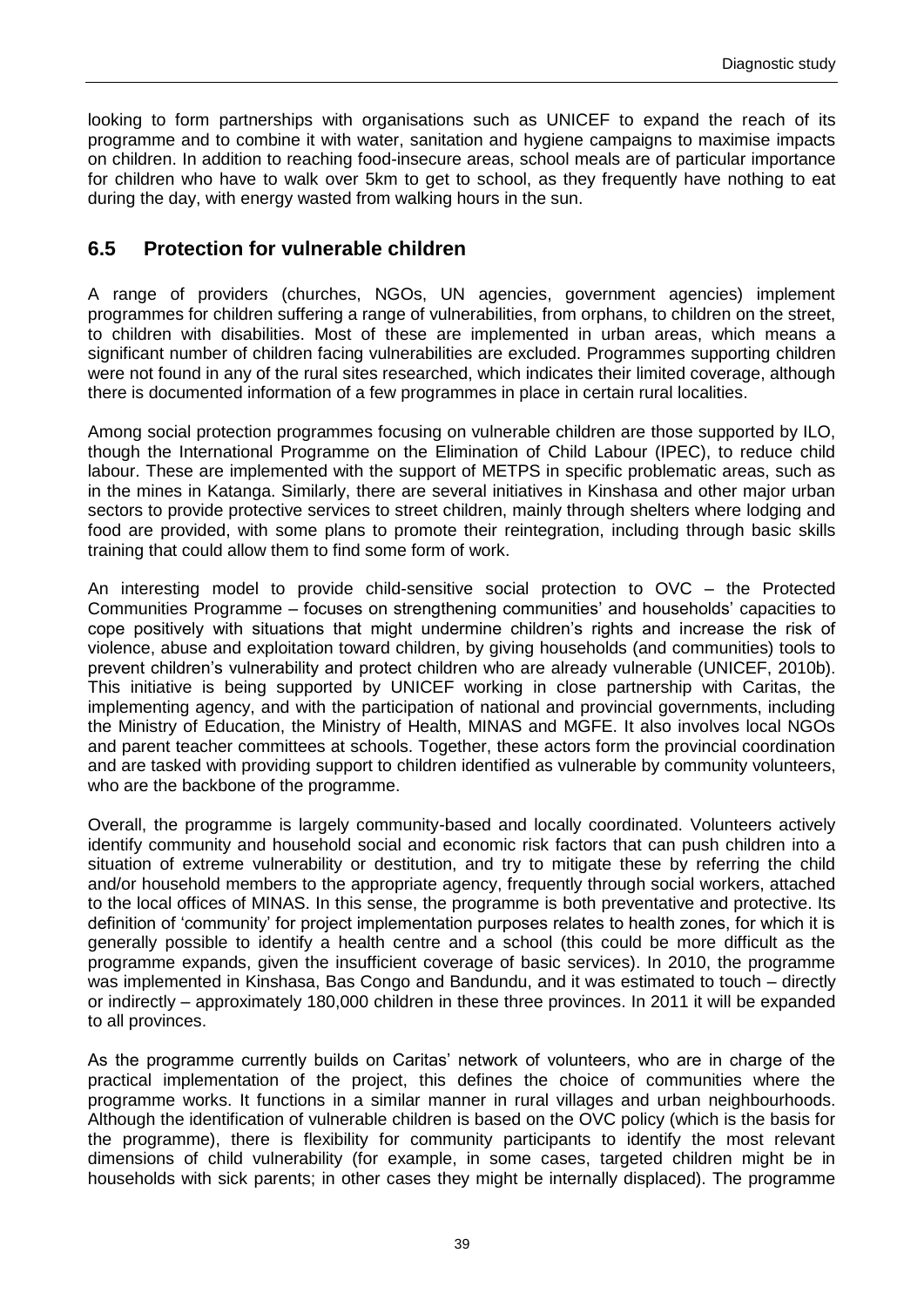aims to prevent family breakdown by providing advice, counselling, emotional support and access to key services for the most vulnerable children before there is a fallout. In line with the research evidence presented in this study which identifies community disintegration and family breakdown as critical sources of vulnerability for children, a programme that acts at this level has critical potential for transformation.

The network of volunteers coordinated by Caritas (who can belong to any religion) can work with any household in a community regardless of religion. Volunteers are given a small stipend (in some cases even a bicycle) and notepaper but are not paid. They are responsible for monitoring the well-being of children within the households in their area. When a case of children at risk is identified, the volunteer makes a diagnostic and talks to the family, providing advice and emotional support. Depending on the problem, the household is referred to the most relevant local government structure: school, health centre, social worker or other. In some specific cases, support to households at risk has included a small cash transfer, but this is not a systematic part of the programme. Households are then monitored over a period of time.

To date, programme results have been positive. Results of a recent UNICEF assessment highlight that, through the support provided by this initiative, 67,176 children had been registered in school; 20,216 benefited from free medical care; and 6,499 were included in professional training programmes. More than 4,500 community volunteers have provided close monitoring throughout the project. Nevertheless, some challenges to the programme include the following:

- Currently, the programme reaches only the extremely vulnerable children in each community, particularly because of the time constraints facing volunteers. This is important are these children are commonly underserved but, given the extent of vulnerability in DRC, the programme needs to expand within communities to cover a greater share of OVC.
- Caritas' networks are extensive but do not have comprehensive coverage in the country. Ways to overcome this challenge in scaling up the programme beyond these networks might include drawing on community-based religious organisations which, as indicated by our results, many individuals see themselves as part of. Some of these already have their own volunteer networks which can be tapped into; others can be formed. Non-religious community volunteer structures might also be identified. Although it is unlikely that such structures can be replicated in all communities, there is significant potential for expansion by diversifying to different local networks.
- The programme works through volunteers who have received basic training and support, which is useful for fostering community cohesion. However, in certain community contexts it might take time to develop such commitment, particularly if there is no tradition of this. A recent study examining the drive of volunteers participating in this initiative found that the main motivation was a desire to contribute to transforming their community and improving the situation facing children at risk, which was frequently linked to faith (Lassalle and LePivert, 2010).This is positive, as it indicates that the main drivers are not religion or money. Faith and community activism might therefore be found – or fostered – in other communities throughout the country, allowing for expansion, although caution should be taken in making assumptions (ibid).
- The Protected Communities Programme has made an important contribution to addressing some of the social risks that contribute to family breakdown and render children vulnerable, including as a result of economic risks. However, other risk factors need to be addressed at the community and household level to reduce children's vulnerabilities: the research undertaken as part of this study showed clearly that one factor leading to family and household breakdown is income poverty. As such, complementary mechanisms to reduce economic risk need to be identified, either through linkages with employment programmes, training for parents (not only for children), links to microfinance schemes that might provide mechanisms for self-employment or even temporary cash support (provided through the church network or other sources), with the aim of triggering a process of change.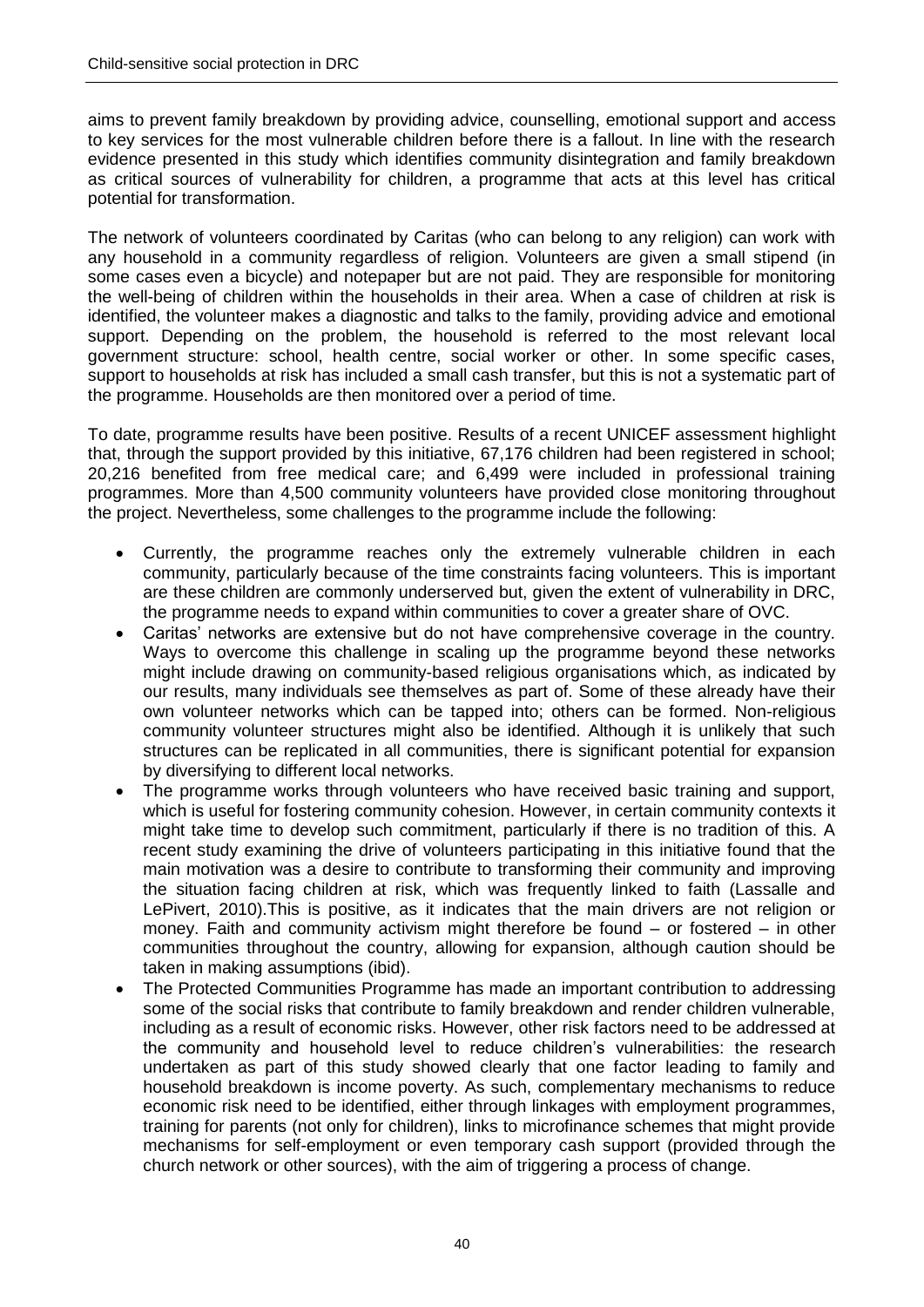# <span id="page-52-0"></span>**7. Conclusions and policy recommendations**

# <span id="page-52-1"></span>**7.1 Conclusions**

1

A great proportion of the population in DRC – particularly children – face multiple and overlapping vulnerabilities which put them at risk of falling into poverty and vulnerability. Given the dearth of formal social protection mechanisms, the population draws on a number of forms of informal social protection mechanisms, although not always efficiently. In particular, many of the poor see themselves as having limited options and incur adverse coping strategies, which can push them further into vulnerability. In the case of children and young people, particularly girls, these negative coping strategies can have consequences over the lifetime. For this reason, it is crucial to build on existing informal social protection mechanisms that have shown to be successful, providing support, resources and structures to strengthen them where possible, in addition to developing formal social protection mechanisms that respond to contextual realities and constraints but also slowly strengthen the presence of the state as a key duty-bearer for social protection.

An important challenge in creating an overarching social protection strategy will lie in integrating different actors and approaches within it, so it can serve as a reference document mapping existing policies, programmes and gaps and identify how to develop synergies among different sectors. The strategy should be informed by the range of vulnerabilities discussed in this analysis and include inputs from diverse actors. It must be translated into action plans backed by resources and concrete steps to develop the capacity needed to implement them. Strengthening links between ministries and integrating social protection within different sector strategies is crucial.<sup>14</sup>

The sequencing of interventions is critical to ensure the population progressively has access to safety nets to help guarantee their right to survival and a minimum standard of well-being, while moving to a situation where their basic needs can be met in a way that is conducive to human capital development. While fiscal resources are currently insufficient to scale up social protection interventions, real improvements in the social sector are possible through better public financial management systems and strengthened institutional capacity for planning, greater transparency in the use of resources and, above all, political will to mobilise resources to these critical areas. Currently, these elements are not entirely present. In addition, strengthening the provision of basic services must be linked to efforts to increase access to them, as this is still a crucial constraint for many – particularly children – in DRC.

Improved donor coordination of social protection is also necessary given how much existing social protection programmes are financed outside of government budgets. This requires a fundamental shift in the mindset of donors away from 'humanitarian' and 'development' dichotomies to address the question of how they can support efforts to tackle chronic vulnerability over the long term.

In the case of children, legal frameworks related to child protection have yet to be operationalised. Development of legal frameworks is a crucial step in ensuring the protection of children's rights. The Law on Child Protection must be accompanied by a clear action plan for its implementation, including measures to establish justice mechanisms to deal with children's cases.

In the case of child to youth transitions, an important aim should be adapting vocational training to the needs of the area. Given limited employment opportunities, it is necessary for vocational training programmes – including those target poor youth – to reflect on what really useful factors

<sup>&</sup>lt;sup>14</sup> Experience of scaling up programmes in Kenya and Zambia shows the importance of links between ministries and departments – especially if the programme is implemented by an underfunded department, such as ministries and departments of social welfare, without strong links to more powerful central ministries such as finance and/or planning (Devereux et al., 2005, in Harvey and Holmes).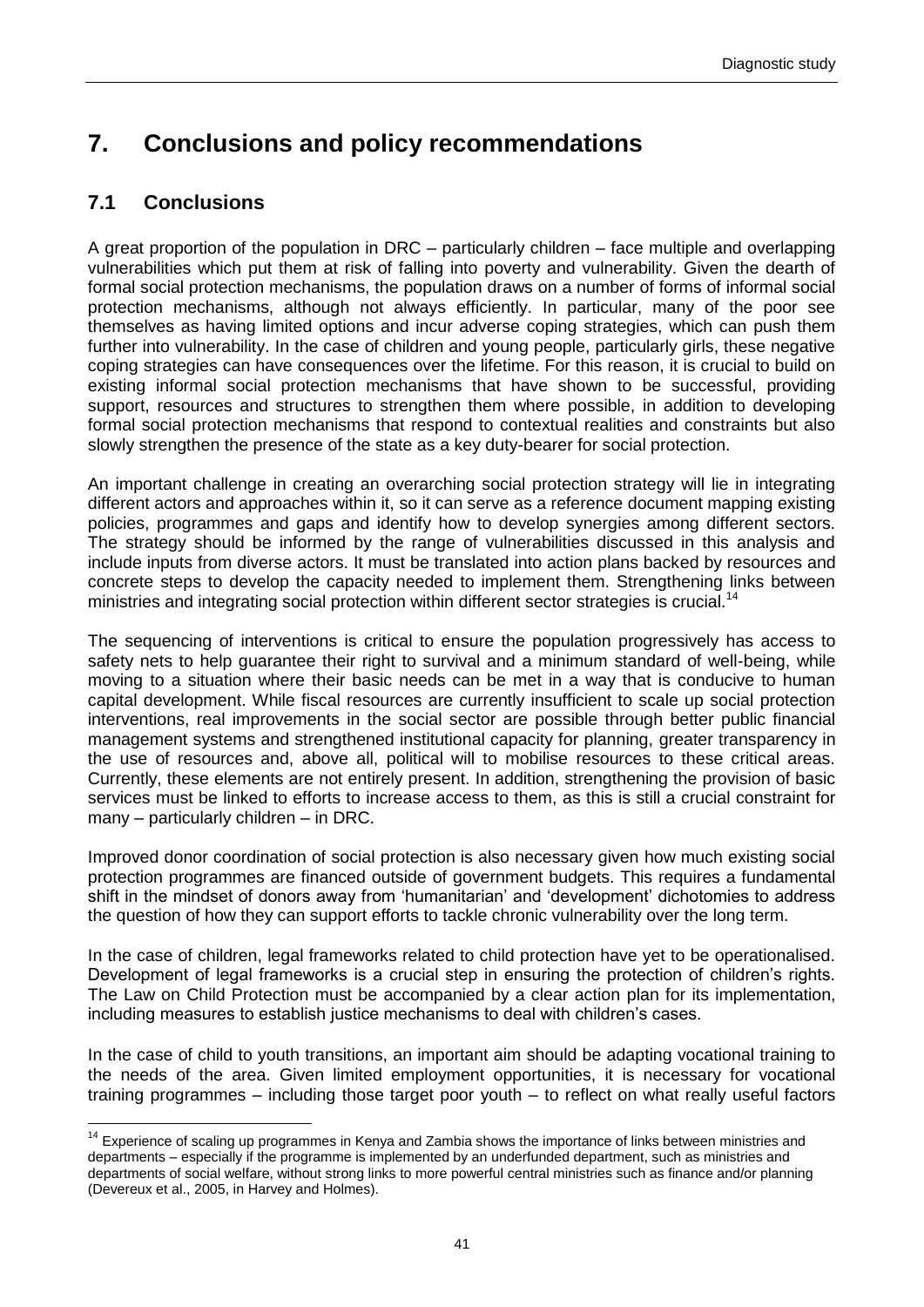respond to contextual needs. This goes beyond the typical hair styling and tailoring for women and carpentry for men to a deeper strategic reflexion on how to integrate both young men and women into community development: better farming techniques, development of irrigation systems, basic nursing skills, refuse and waste management in urban areas, among others, with the objective of better linking them to employment opportunities.

Progress on social protection policy and planning needs to be seen in a context of broader governance reforms that ensure that systems are in place, that these are well funded and responsive. For example, while the population might face risks to their economic stability as a consequence of physical insecurity, social protection is not the adequate response to such vulnerability, but rather reforms to justice and security sectors to better protect the population against those risks. As such, while social protection is related to multiple sectors, it has distinct areas of intervention which need to be complemented through strengthening these complementary sectors.

## <span id="page-53-0"></span>**7.2 Policy recommendations**

Our research findings indicate there is a strong and pressing need to tackle economic and social vulnerabilities facing children and their families in DRC in a coordinated and tailored manner. Even in the three non-conflict-affected provinces in which our primary research was carried out, a high degree of diversity in the patterning of vulnerability and poverty affecting children and their families was identified. This highlights the need for the government, development partners and NGOs to recognise the necessity of developing a repertoire of social protection instruments and to promote the delivery of a tailored package of social protection interventions in accordance with local context demands and capacities.

### <span id="page-53-1"></span>**7.2.1 Promising practices**

This study identified a series of 'promising practices' already taking place or being planned in DRC. Some (not all) of these have already been discussed here, but it is important to group them to highlight how they might be useful for managing the risks and vulnerabilities identified and thus as potential schemes to be replicated and scaled up as part of a social protection strategy. It is important to clarify, however, that some of these are only planned or have started only recently; others do not have adequate M&E systems, which means that assessment of their potential use is speculative. However, it is worth continuing to follow these programmes and to monitor and evaluate them more closely to see to what extent they can be replicated.

#### **Social health insurance**

Currently, there are high-level policy discussions about the development of a health fund that provides social protection coverage to the destitute. While this will be very hard to implement in a context such as DRC, with a large number of people living under the poverty line who require support to afford health services, a proposed first step to this universal coverage approach could be subsidising consultations for children under five and mothers (pre and postnatal health). This will target at least two of the population groups most at risk.

#### **Office of Local Counsel for Women**

While conducting research in Kimbanseke, the research team came across this recently opened community centre (which started operating in early October). It is part of a small network of similar offices promoted and supported by MGFE, which draw on existing women's structures or support groups in the locality and provide training on counselling women and families in the case of violence or family breakdown that entails risks to children. They also aim to provide literacy training and promote cooperatives to develop income-generating initiatives among women. Rather than funding, the ministry has provided the centre with a large TV, a set of movies and a generator, so the centre makes a return by showing movies. It utilises these funds to sustain the operating costs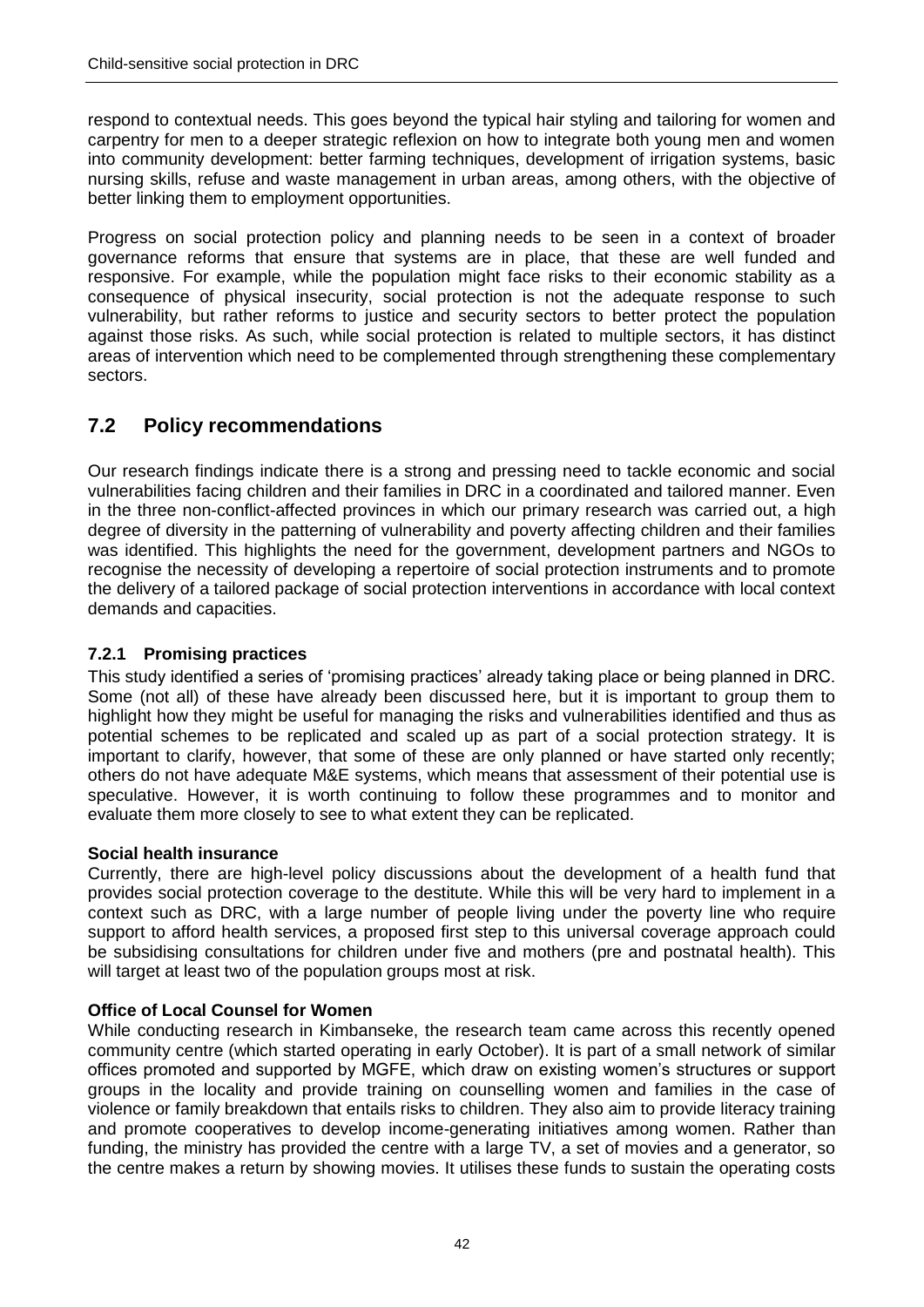of the centre and provide some small support in cases of extreme risk. Most of the women participating and who have received training are volunteers. This interesting model builds on informal social protection while being led by a government agency. Like UNICEF/Caritas' initiative, it is focused largely on prevention, and is a promising model with potential for scale up.

#### **Church-based network of volunteers**

In Ngringiri, the research team came across a group of church-based community volunteers led by an educationist. Their objective is to give 'education for life' skills that can help children and youth to seek opportunities and not engage in negative coping strategies. They also aim to create social networks among children and youth in the community and foster social networks. As with the Office of Local Counsel for Women, it provides advice to local women on health care and nutrition practices. This type of church-based network, likely to exist in many localities, could be the basis for more extensive and less costly mixed-approach social protection initiatives that look to tackle some of social vulnerabilities identified. Ideally, these types of initiatives would be paired with income-generating programmes that could simultaneously tackle economic vulnerabilities.

#### **UNICEF community development**

As explained above, this initiative can make a significant contribution to child protection, focusing on preventative actions to reduce vulnerabilities, including those linked to family breakdown and lack of parental support. UNICEF is currently looking to expand the model to promotive and transformative forms of social protection by providing some of the networks with skills development for young people, access to sources of microcredit accompanied with basic training on how to utilise resources and linking beneficiaries with potential sources of income, particularly older adolescents and their families, where necessary. This is happening in a challenging environment with resource constraints, so the programme's expansion towards a reduction in economic vulnerability has to be more strategic and able to rally funding to support its momentum.

#### **Public works**

Public works programmes can address problems of unemployment while developing useful skills and addressing real problems: waste management, infrastructure development and possibly 'softer approaches' such as community health care, literacy and others (Jones and Holmes, 2010). The World Bank, through the Social Fund, is starting to finance a public works programme focused on infrastructure development and waste management for individuals in Katanga who have lost their jobs as a result of the mining sector decline. Given the scale of unemployment among adults and youth, public works may represent an option to provide temporary relief during income shortfalls, while being of practical use too. These programmes are expensive, but if designed as part of the country's development strategy, whereby the local population is contracted to work on community and provincial development projects – both software and hardware to ensure equitable gender access to the project – and if accompanied by a strong capacity-building component which might help develop practical and transferable skills, they could be a useful form of social protection to mitigate income vulnerabilities, at least temporarily, and make the population more employable. Management of this project by the Social Fund will provide an interesting model in terms of implementation and impact. It will be important also to look at models elsewhere, including those developed in partnership with the private sector.

#### <span id="page-54-0"></span>**7.2.2 Additional instruments**

In addition to promising practices, Table 6 maps out a number of potential social protection instruments which we believe could be feasible in the DRC context and points to evidence from promising international practices which could be considered for adaptation. The table also includes a column on potential challenges, recognising some of the specific politico-institutional and sociocultural barriers that such approaches may encounter in the context of the DRC.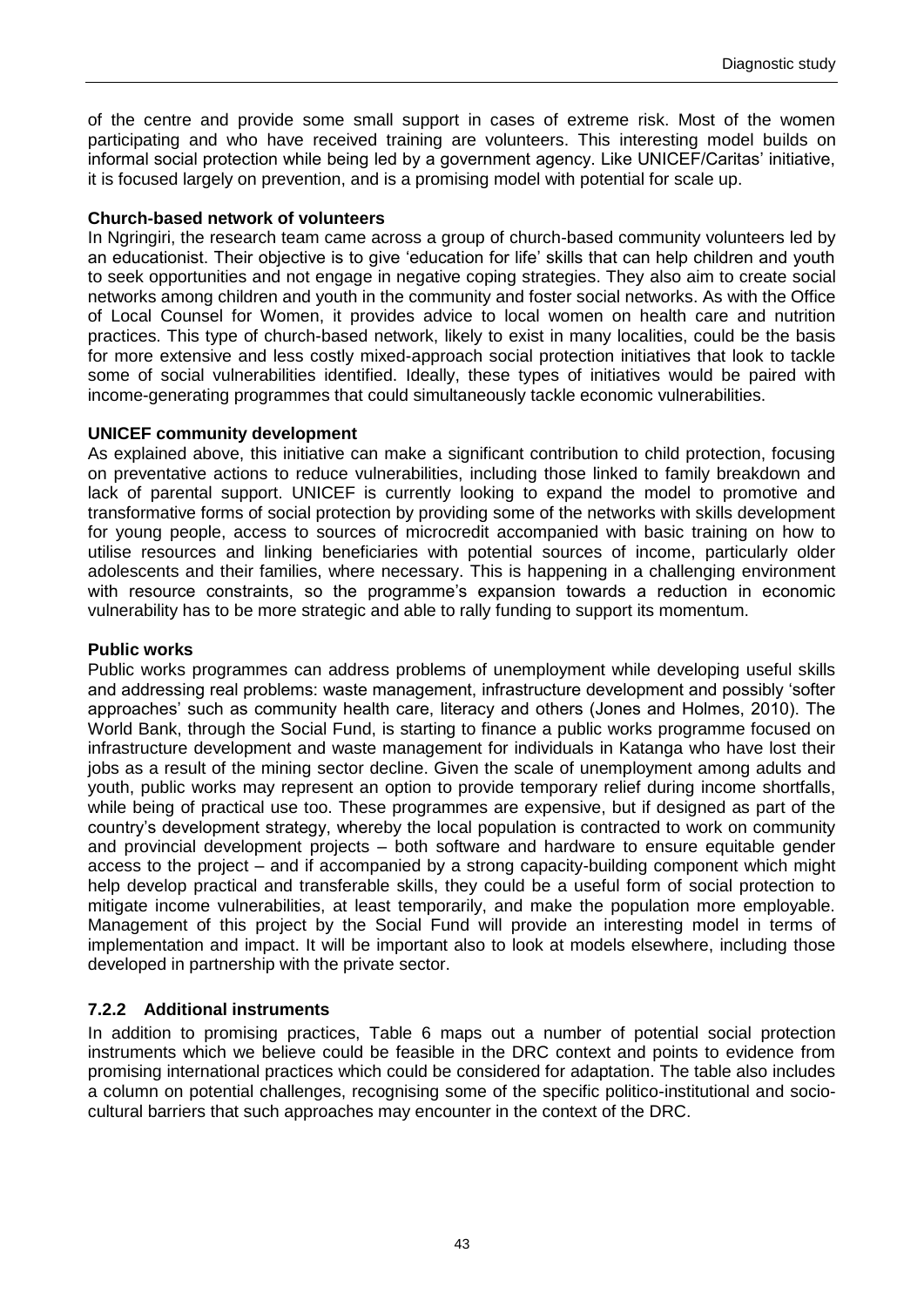<span id="page-55-0"></span>

| <b>Instrument</b> | ndolo v. i viloj dna prvyramininy opavno to tavilo koj vovnomno dna ovolar ramoravilitivo laviny vilitaron and moli ramino in Drt<br><b>Child-sensitive</b> | <b>Entry point</b>      | <b>Potential approach</b> | <b>Evidence from</b>        | <b>Challenges</b>        |
|-------------------|-------------------------------------------------------------------------------------------------------------------------------------------------------------|-------------------------|---------------------------|-----------------------------|--------------------------|
|                   | rationale                                                                                                                                                   |                         |                           | international               |                          |
|                   |                                                                                                                                                             |                         |                           | practices                   |                          |
| Cash transfers    | Promote human                                                                                                                                               | Target youth for        | NGO-implemented.          | Learn from Zomba            | Distribution of cash in  |
| social transfers  | capital development;                                                                                                                                        | school fees - would     |                           | Cash Transfer               | context of weak          |
|                   | can be twinned with                                                                                                                                         | help reduce reliance    | Twinned with a            | <b>Experiment in Malawi</b> | governance.              |
|                   | awareness raising                                                                                                                                           | on risky work $-$ e.g.  | sensitisation             | - some sites with           |                          |
|                   | around social issues                                                                                                                                        | hard physical labour    | programme for both        | conditions (school          | If cash goes to          |
|                   | from which children                                                                                                                                         | or sexual bartering     | male and female           | attendance) some            | household, risk of       |
|                   | can benefit (e.g.                                                                                                                                           | (aware of this practice | youth.                    | without. Significant        | male alcohol             |
|                   | HIV/AIDS awareness;                                                                                                                                         | from as young as 8).    |                           | increase in school          | consumption in some      |
|                   | dangers of early                                                                                                                                            |                         | Use of mobile phones      | retention and lower         | communities given        |
|                   | pregnancy).                                                                                                                                                 | Would in turn           | to transfer cash where    | incidence of sexually       | high pre-existing        |
|                   |                                                                                                                                                             | contribute to           | coverage exists.          | transmitted diseases,       | consumption.             |
|                   |                                                                                                                                                             | improving               |                           | including HIV; limited      |                          |
|                   |                                                                                                                                                             | reproductive and        |                           | impact on girls who         | Need to rethink          |
|                   |                                                                                                                                                             | sexual health and       |                           | had already dropped         | community                |
|                   |                                                                                                                                                             | combating early         |                           | out of school.              | 'sensitisation' in order |
|                   |                                                                                                                                                             | pregnancy which is an   |                           |                             | to improve efficacy.     |
|                   |                                                                                                                                                             | issue in our research   |                           | Bolsa Família in Brazil     |                          |
|                   |                                                                                                                                                             | sites.                  |                           | - combined package          | Problematic in rural     |
|                   |                                                                                                                                                             |                         |                           | of cash + social            | areas where cash is      |
|                   |                                                                                                                                                             |                         |                           | services + social           | less necessary           |
|                   |                                                                                                                                                             |                         |                           | awareness raising.          | (mostly barter) – but    |
|                   |                                                                                                                                                             |                         |                           |                             | often used for school    |
|                   |                                                                                                                                                             |                         |                           |                             | fees which is positive.  |
|                   |                                                                                                                                                             |                         |                           |                             | Introducing them         |
|                   |                                                                                                                                                             |                         |                           |                             | could change local       |
|                   |                                                                                                                                                             |                         |                           |                             | economies.               |
| Public works      | Improves household                                                                                                                                          | Urban areas-            | Needs strong              | Ethiopia's Productive       | Salary balance           |
|                   | income which may be                                                                                                                                         | garbage collection;     | organisation - would      | <b>Safety Net</b>           | between underpaid        |
|                   | invested in children;                                                                                                                                       | tackling sanitation     | require a partnership     | Programme focuses           | service providers and    |
|                   | improves                                                                                                                                                    | challenges              | between NGO with          | on creation of              | para-extension           |
|                   | creditworthiness;                                                                                                                                           |                         | strong management         | environmental assets,       | workers; currently rely  |
|                   | creates community                                                                                                                                           | 'Soft' approach         | capacities and            | including developing        | on fees from service     |
|                   | assets;                                                                                                                                                     | (beyond physical        | government institution    | water and fuelwood          | users.                   |

### **Table 6: Policy and programming options to tackle key economic and social vulnerabilities facing children and their families in DRC**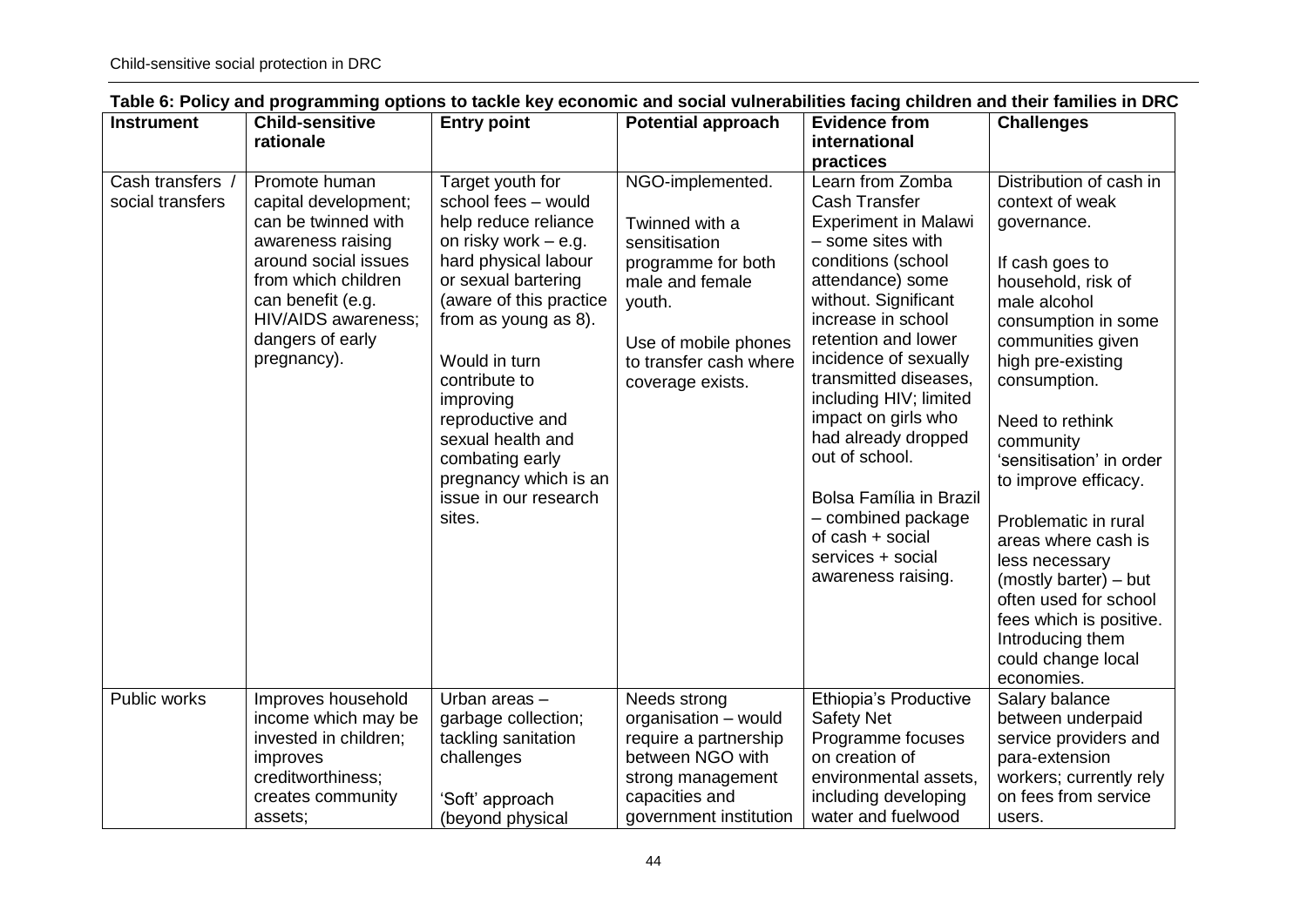| <b>Instrument</b> | <b>Child-sensitive</b><br>rationale | <b>Entry point</b>       | <b>Potential approach</b> | <b>Evidence from</b><br>international | <b>Challenges</b>      |
|-------------------|-------------------------------------|--------------------------|---------------------------|---------------------------------------|------------------------|
|                   |                                     |                          |                           | practices                             |                        |
|                   | can be twinned with                 | infrastructure           | to develop the latter's   | collection points near                |                        |
|                   | awareness raising                   | development) -           | capacities.               | villages; now also                    |                        |
|                   | around social issues                | involving people in      |                           | introducing HIV/AIDS                  |                        |
|                   | (e.g. child nutrition;              | awareness raising        |                           | and child nutrition                   |                        |
|                   | reproductive health                 | around sexual/           |                           | awareness raising at                  |                        |
|                   | issues).                            | reproductive/maternal    |                           | public works sites;                   |                        |
|                   |                                     | /child health issues.    |                           | also using public                     |                        |
|                   |                                     |                          |                           | works labour to                       |                        |
|                   |                                     | Community assets to      |                           | provide child care so                 |                        |
|                   |                                     | enhance land             |                           | mothers can join in                   |                        |
|                   |                                     | productivity in rural    |                           | but ensure                            |                        |
|                   |                                     | areas; water points to   |                           | satisfactory care of                  |                        |
|                   |                                     | reduce time poverty      |                           | their children; public                |                        |
|                   |                                     | and protection risks     |                           | works schemes have                    |                        |
|                   |                                     | for women and            |                           | also given the poorest                |                        |
|                   |                                     | children.                |                           | and most vulnerable                   |                        |
|                   |                                     |                          |                           | households the                        |                        |
|                   |                                     | Key vulnerability is     |                           | means to participate                  |                        |
|                   |                                     | death of provider and    |                           | in funeral societies                  |                        |
|                   |                                     | funeral costs,           |                           | which as in DRC                       |                        |
|                   |                                     | especially given high    |                           | constitute a major                    |                        |
|                   |                                     | death rate (worse for    |                           | source of vulnerability               |                        |
|                   |                                     | children if father dies; |                           |                                       |                        |
|                   |                                     | if mother dies and       |                           | Early warning                         |                        |
|                   |                                     | father remarries         |                           | approach from                         |                        |
|                   |                                     | children risk            |                           | Andhra Pradesh,                       |                        |
|                   |                                     | marginalisation by       |                           | India, where women                    |                        |
|                   |                                     | stepmother).             |                           | are paid an                           |                        |
|                   |                                     |                          |                           | honorarium to take                    |                        |
|                   |                                     | Widows' risk of being    |                           | care of women living                  |                        |
|                   |                                     | dispossessed             |                           | in a certain cluster of               |                        |
|                   |                                     | following death of       |                           | houses                                |                        |
|                   |                                     | spouse.                  |                           |                                       |                        |
| Asset transfers   | Improve household                   | Livestock (e.g.          | More creative             | Bangladesh's                          | Input-intensive - need |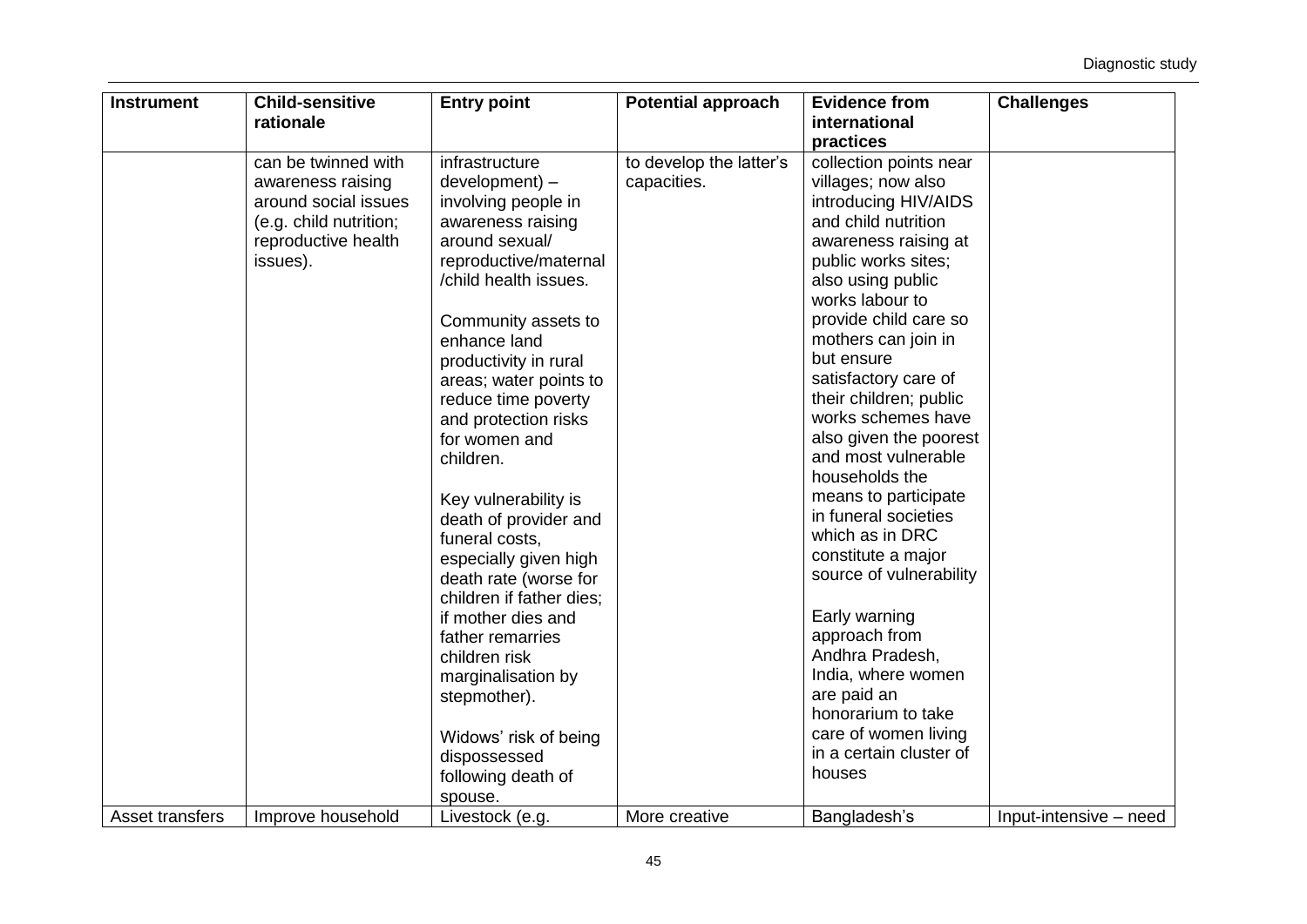| <b>Instrument</b>                  | <b>Child-sensitive</b><br>rationale                                                                                                                                           | <b>Entry point</b>                                                                                                                          | <b>Potential approach</b>                                                                                                                                                                                                                                                                                                                                                                                        | <b>Evidence from</b><br>international<br>practices                                                                                                                                                                                                                                                               | <b>Challenges</b>                                                                                                                                                                                                   |
|------------------------------------|-------------------------------------------------------------------------------------------------------------------------------------------------------------------------------|---------------------------------------------------------------------------------------------------------------------------------------------|------------------------------------------------------------------------------------------------------------------------------------------------------------------------------------------------------------------------------------------------------------------------------------------------------------------------------------------------------------------------------------------------------------------|------------------------------------------------------------------------------------------------------------------------------------------------------------------------------------------------------------------------------------------------------------------------------------------------------------------|---------------------------------------------------------------------------------------------------------------------------------------------------------------------------------------------------------------------|
|                                    | income and<br>potentially livelihood<br>skills which may be<br>invested in children;<br>can be twinned with<br>awareness raising<br>around social issues.                     | chicken, fish farm) +<br>training on how to<br>manage this at<br>community level for<br>women.<br>Bicycles - key means<br>of transport.     | vocational training<br>needed alongside<br>asset transfers.<br>Link to livelihoods<br>improvements<br>programmes.<br>Agricultural extension<br>services - could<br>strengthen household<br>resource base and<br>livelihood security.<br>Needs strong<br>organisation -<br>partnership between<br>NGO with strong<br>management<br>capacities and<br>government institution<br>to develop latter's<br>capacities. | Challenging the<br><b>Frontiers of Poverty</b><br>Reduction<br>Programme combines<br>livestock asset<br>transfers to women<br>with social awareness<br>raising (e.g. risks of<br>early marriage;<br>reproductive health<br>options; importance of<br>men supporting<br>women's involvement<br>in the programme). | to get training right.<br>Need market linkages<br>so can sell produce<br>but some villages are<br>non-monetarised.<br>Limited market<br>opportunities;<br>ensuring productivity<br>potential of asset<br>transfers. |
| <b>Tailored social</b><br>services | Improves demand-<br>supply balance<br>between service<br>provision and service<br>uptake especially for<br>basic services critical<br>to develop children's<br>human capital. | Identifying<br>households at risk<br>and linking them up<br>with appropriate<br>services<br>(NGO/government)<br>and monitoring<br>outcomes. | Relies on volunteer<br>labour (volunteers<br>already doing this for<br>Catholic Church).<br>Could provide an<br>honorarium/fee<br>waivers for<br>schools/subsidised<br>health<br>services/bicycle for                                                                                                                                                                                                            | <b>UNICEF/Caritas pilot</b><br>initiative in DRC.                                                                                                                                                                                                                                                                | Volunteerism - is<br>such an approach<br>replicable or<br>sustainable?<br>Exacerbating<br>women's time burden<br>(not a major issue in<br>research sites).<br>Getting incentive                                     |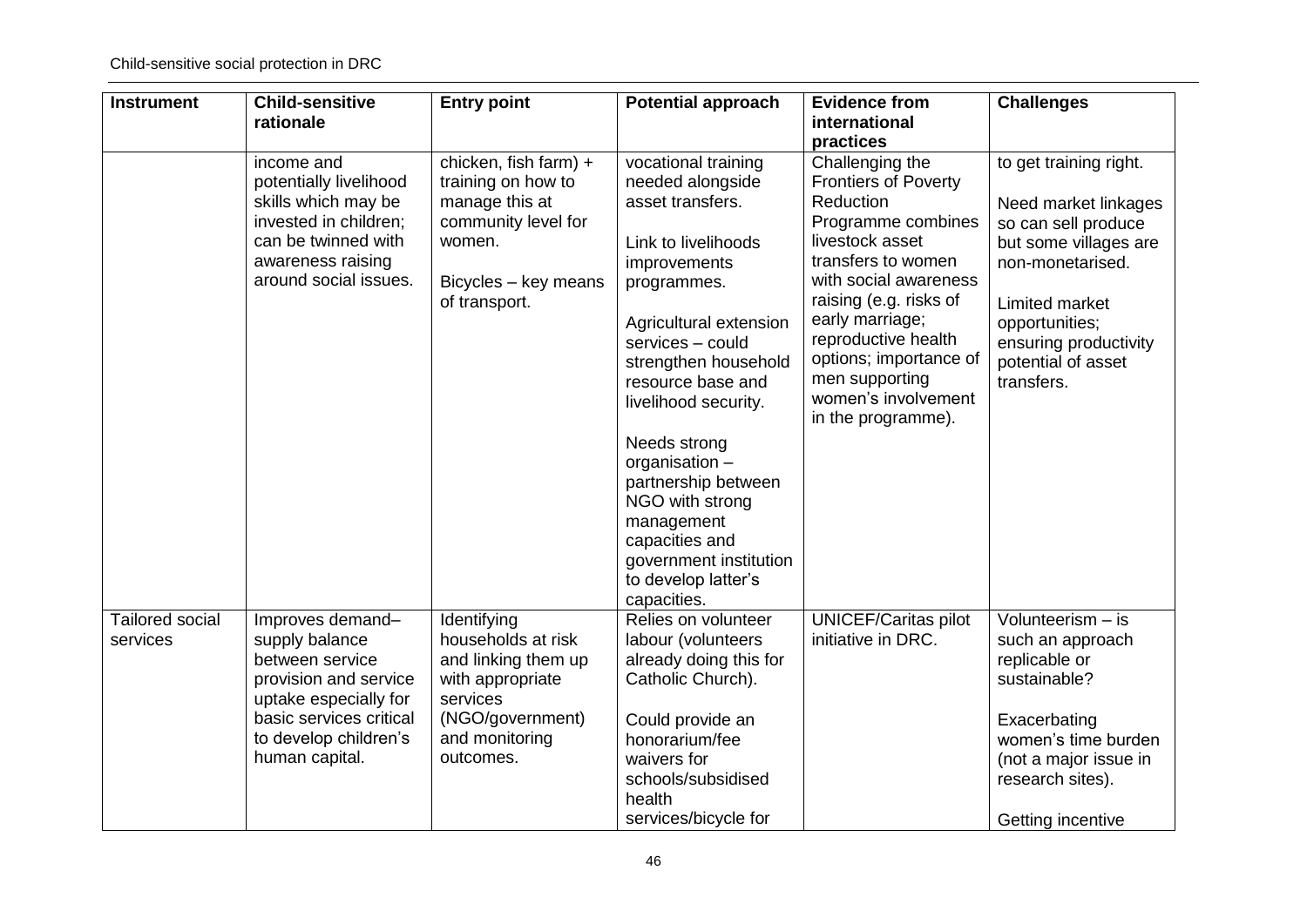| <b>Instrument</b>               | <b>Child-sensitive</b><br>rationale                                                                                   | <b>Entry point</b>                                                                                     | <b>Potential approach</b>                                                                                                                                                                         | <b>Evidence from</b><br>international<br>practices                                                                                                                                                                                                                                                                                                                                                                                                                                                                                                                                                                                        | <b>Challenges</b>                                                                                                                                                                                                       |
|---------------------------------|-----------------------------------------------------------------------------------------------------------------------|--------------------------------------------------------------------------------------------------------|---------------------------------------------------------------------------------------------------------------------------------------------------------------------------------------------------|-------------------------------------------------------------------------------------------------------------------------------------------------------------------------------------------------------------------------------------------------------------------------------------------------------------------------------------------------------------------------------------------------------------------------------------------------------------------------------------------------------------------------------------------------------------------------------------------------------------------------------------------|-------------------------------------------------------------------------------------------------------------------------------------------------------------------------------------------------------------------------|
|                                 |                                                                                                                       |                                                                                                        | transport.                                                                                                                                                                                        |                                                                                                                                                                                                                                                                                                                                                                                                                                                                                                                                                                                                                                           | structure right is<br>critical but need to<br>ensure incentives are<br>still<br>affordable/sustainable                                                                                                                  |
| Subsidies (food<br>or services) | Enable poor and<br>vulnerable families to<br>ensure children's<br>rights to food,<br>education and health<br>are met. | Scholarships for poor<br>children; additional<br>incentives for girls at<br>secondary school<br>level. | Needs strong<br>organisation - would<br>require a partnership<br>between an NGO with<br>strong management<br>capacities and a<br>government institution<br>to develop the latter's<br>capacities. | Bangladesh's Girls'<br>Scholarship<br>Programme<br>significantly improved<br>poor rural girls' school<br>enrolment rates.<br>India's Balika<br>Samridhi Yojana is<br>designed to change<br>attitudes to girl<br>children at birth,<br>improve enrolment<br>and retention at<br>school, raise the<br>marriage age and<br>help girls undertake<br>income-generating<br>activities. 'Periodical<br>deposits' of money for<br>the first two girls in a<br>family from birth until<br>18, with payments<br>conditional on school<br>attendance and<br>remaining unmarried.<br>Redesigned in<br>1999/00 to ensure the<br>dividend went directly | Government does not<br>cover enough on the<br>supply side so<br>additional fees are<br>levied.<br>School quality is poor<br>and education does<br>not necessarily<br>translate into<br>improved livelihood<br>security. |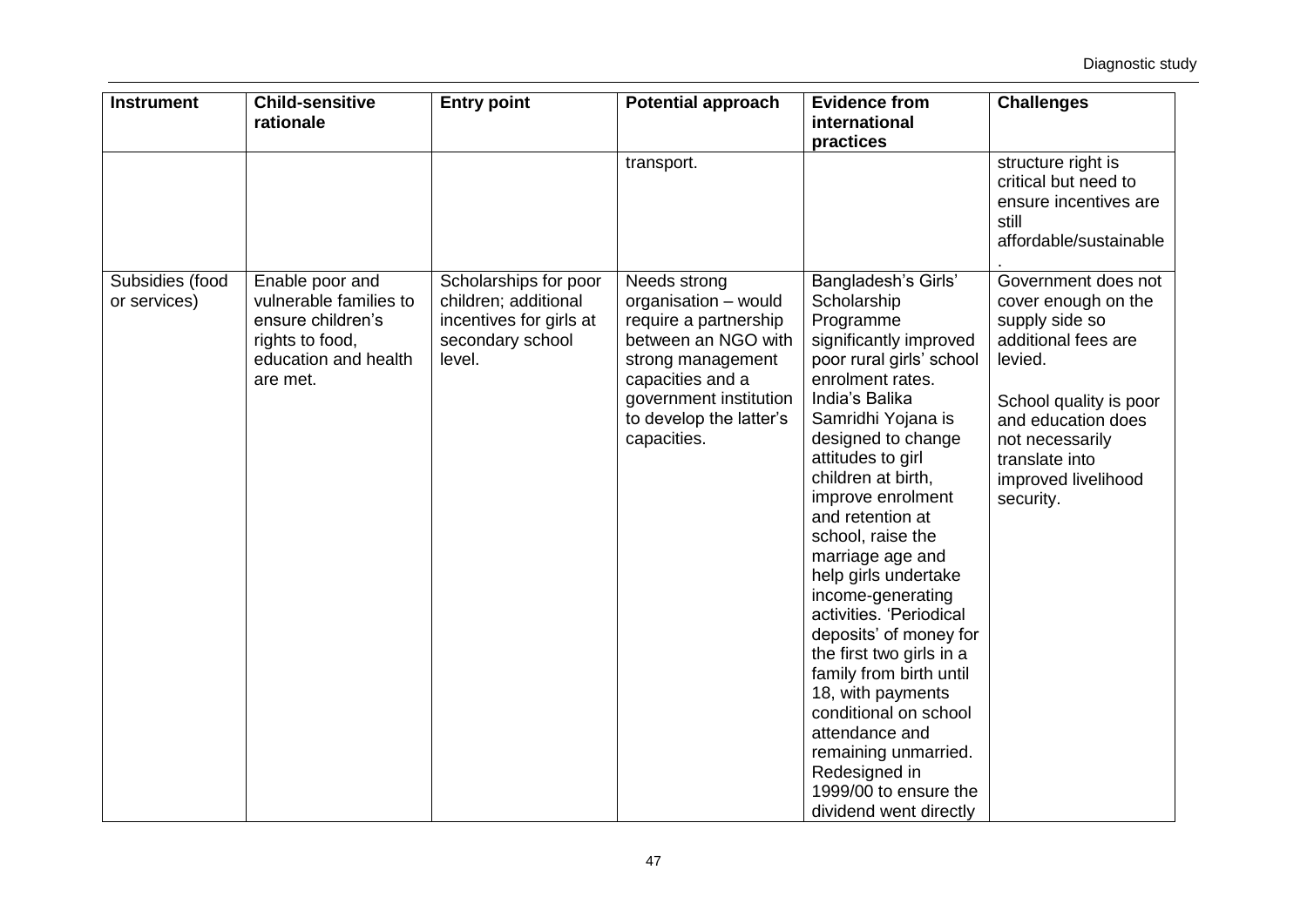| <b>Instrument</b>                                                                                                                                                           | <b>Child-sensitive</b><br>rationale                                                                                                                                                                       | <b>Entry point</b>                                                                                                                                                                                                                                                                                                                                                                                                                                    | <b>Potential approach</b>                                                                                                                                                                                                                                                                                                                                                                                                                                                                                    | <b>Evidence from</b><br>international<br>practices                                                                                                                                                                                                                                                              | <b>Challenges</b>                                                                                                                                                                                      |
|-----------------------------------------------------------------------------------------------------------------------------------------------------------------------------|-----------------------------------------------------------------------------------------------------------------------------------------------------------------------------------------------------------|-------------------------------------------------------------------------------------------------------------------------------------------------------------------------------------------------------------------------------------------------------------------------------------------------------------------------------------------------------------------------------------------------------------------------------------------------------|--------------------------------------------------------------------------------------------------------------------------------------------------------------------------------------------------------------------------------------------------------------------------------------------------------------------------------------------------------------------------------------------------------------------------------------------------------------------------------------------------------------|-----------------------------------------------------------------------------------------------------------------------------------------------------------------------------------------------------------------------------------------------------------------------------------------------------------------|--------------------------------------------------------------------------------------------------------------------------------------------------------------------------------------------------------|
|                                                                                                                                                                             |                                                                                                                                                                                                           |                                                                                                                                                                                                                                                                                                                                                                                                                                                       |                                                                                                                                                                                                                                                                                                                                                                                                                                                                                                              | to the girl child.                                                                                                                                                                                                                                                                                              |                                                                                                                                                                                                        |
| Vouchers                                                                                                                                                                    | Enable poor and<br>vulnerable families to<br>ensure children's<br>rights to education<br>and health are met;<br>strengthens service<br>user and provider<br>relationship.                                 | Providing vouchers to<br>families to facilitate<br>especially secondary-<br>age children's school<br>retention.                                                                                                                                                                                                                                                                                                                                       | Needs strong<br>organisation -<br>partnership between<br>NGO with strong<br>management<br>capacities and<br>government institution<br>to develop the latter's<br>capacities.                                                                                                                                                                                                                                                                                                                                 | Provision of education<br>vouchers in conflict-<br>affected areas of DRC<br>as part of<br>humanitarian<br>assistance initiatives.                                                                                                                                                                               | Necessitates good<br>links to institutions.<br>Issues of lack of trust.                                                                                                                                |
| National-level<br>fund/committee<br>coordinating<br>funds for social<br>protection for<br>their strategic<br>use, delivered<br>by NGOs and<br>faith-based<br>organisations. | Would build on<br>existing local NGOs<br>(which must be<br>monitored and<br>evaluated) and focus<br>on strategic child<br>development and<br>well-being priorities as<br>per OVC and other<br>strategies. | Given the need to<br>promote development<br>of state institutions<br>over the short and<br>medium term but<br>recognising<br>institutional<br>weaknesses, this<br>mechanism is a mixed<br>model that draws on<br>state-managed funds<br>directed at strategic<br>priorities for children<br>agreed by the state<br>(so more coherent<br>approach reducing<br>hundreds of<br>uncoordinated NGO<br>actions), while relying<br>on NGO<br>implementation. | Drawing on the<br>positive operational<br>record of the Social<br>Fund, including in<br>terms of local<br>coordination and<br>assessment, this<br>could be the platform<br>for project<br>implementation.<br>The central<br>coordinating body<br>would be responsible<br>for raising funds,<br>which could include<br>specific taxes (e.g.<br>$0.5%$ tax on<br>exploitation of wood<br>and minerals going<br>straight into the fund),<br>grants from donors<br>and private donations.<br>The committee would | Entraide Nationale in<br>Morocco has shown<br>important successes<br>in coordinating social<br>protection<br>interventions to<br>vulnerable population,<br>by channelling<br>resources to strategic<br>priorities, without<br>leading the<br>implementation<br>For more information,<br>see<br>www.entraide.ma/ | M&E of local NGOs to<br>ensure they are<br>undertaking planned<br>activities.<br>Ensure that funds<br>managed by the<br>committee are being<br>transferred to local<br><b>NGOs without</b><br>leakage. |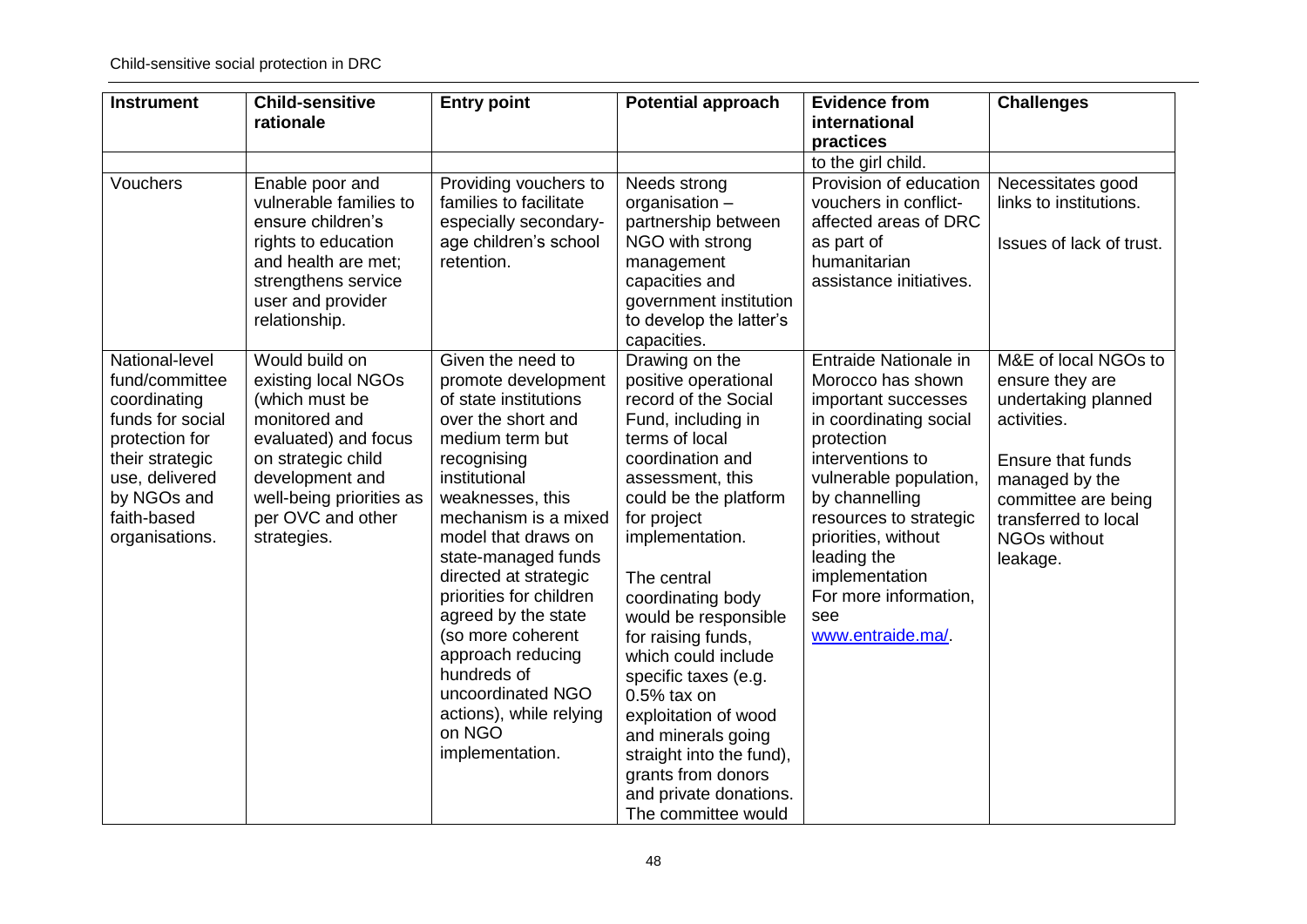| <b>Instrument</b>                                                                                                        | <b>Child-sensitive</b><br>rationale                                                                                                                                | <b>Entry point</b>                                                                                                                                                                                                                                                                            | <b>Potential approach</b>                                                                                                                                                                                 | <b>Evidence from</b><br>international<br>practices                                                                                                                               | <b>Challenges</b>                                                                                                                                                            |
|--------------------------------------------------------------------------------------------------------------------------|--------------------------------------------------------------------------------------------------------------------------------------------------------------------|-----------------------------------------------------------------------------------------------------------------------------------------------------------------------------------------------------------------------------------------------------------------------------------------------|-----------------------------------------------------------------------------------------------------------------------------------------------------------------------------------------------------------|----------------------------------------------------------------------------------------------------------------------------------------------------------------------------------|------------------------------------------------------------------------------------------------------------------------------------------------------------------------------|
| Public-private                                                                                                           | Adolescents and                                                                                                                                                    | Training and paid                                                                                                                                                                                                                                                                             | identify NGOs to fund<br>and delegate some<br>responsibilities at the<br>grassroots level<br>(using strong M&E).<br>These must apply for<br>funding to ensure<br>their adequacy.<br>Developing a strategy | <b>Ghana National Youth</b>                                                                                                                                                      | Maintain gender                                                                                                                                                              |
| partnerships for<br>social<br>protection,<br>particularly<br>adolescent and<br>youth training<br>and paid<br>internships | youth are at high risk<br>of falling into adverse<br>coping strategies<br>without adequate<br>work opportunities<br>and the capacity to<br>see different horizons. | internships in areas<br>with potential for<br>development for<br>young people in<br>poverty. Programme<br>can be government-<br>funded but planned<br>and implemented<br>(including training) by<br>firm. In some cases,<br>firm can also pay part<br>of costs of training<br>and employment. | of what sectors,<br>industries or areas<br>require human<br>resource development<br>and subsidise<br>technical training in<br>those areas, targeting<br>youth (18-33)                                     | Employment<br>Guarantee scheme<br>undertaking waste<br>management and<br>sanitation activities<br>through Zoomlion, a<br>private sector<br>company<br>www.zoomlionghana.<br>com. | sensitivity in design<br>ensuring programmes<br>include young men<br>and women.<br>Need to co-finance<br>private sector initiative<br>to ensure they<br>maintain incentives. |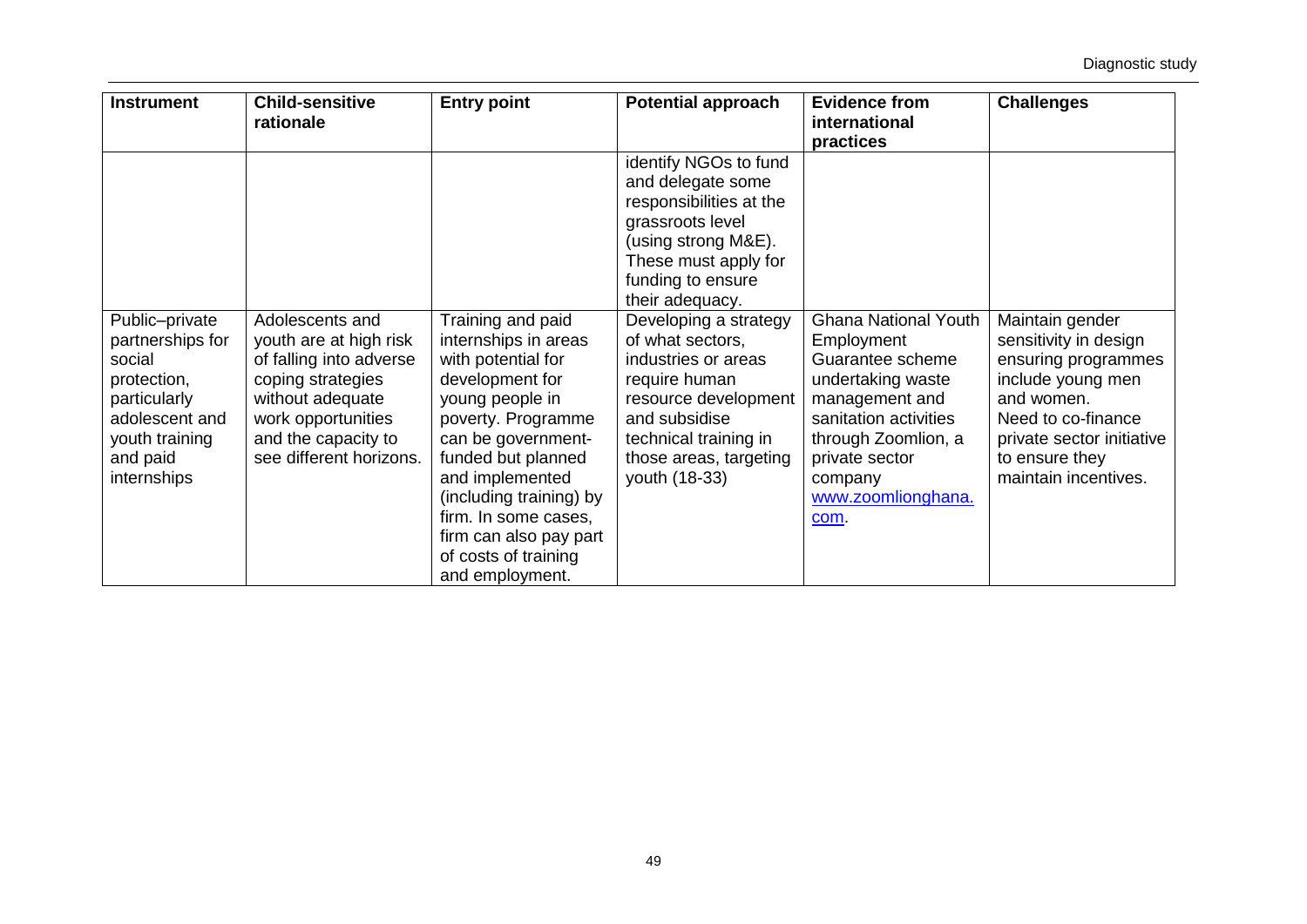# <span id="page-61-0"></span>**References**

ADF and AfDB (AfDB), no date,"Democratic Republic of the Congo (DRC): HIPC approval document - decision point under the enhanced hipc framework", available online:

[http://www.afdb.org/fileadmin/uploads/afdb/Documents/Financial-Information/ADB-BD-WP-2004-](http://www.afdb.org/fileadmin/uploads/afdb/Documents/Financial-Information/ADB-BD-WP-2004-52-EN-DRC-HIPC-APPROVAL-DOCUMENT-DECISION-POINT-UNDER-THE-ENHANCED-HIPC-FRAMEWORK.PDF) [52-EN-DRC-HIPC-APPROVAL-DOCUMENT-DECISION-POINT-UNDER-THE-ENHANCED-](http://www.afdb.org/fileadmin/uploads/afdb/Documents/Financial-Information/ADB-BD-WP-2004-52-EN-DRC-HIPC-APPROVAL-DOCUMENT-DECISION-POINT-UNDER-THE-ENHANCED-HIPC-FRAMEWORK.PDF)[HIPC-FRAMEWORK.PDFA](http://www.afdb.org/fileadmin/uploads/afdb/Documents/Financial-Information/ADB-BD-WP-2004-52-EN-DRC-HIPC-APPROVAL-DOCUMENT-DECISION-POINT-UNDER-THE-ENHANCED-HIPC-FRAMEWORK.PDF)fDB and ADF (2009) "Democratic Republic of Congo: Economic and Sector Work: Regional Economic Development in Bas Congo in the Context of Decentralization in the DRC". Available online: [http://www.afdb.org/fileadmin/uploads/afdb/Documents/Project-and-](http://www.afdb.org/fileadmin/uploads/afdb/Documents/Project-and-Operations/DRC_Etude%20decentralisation_english__01.pdf)[Operations/DRC\\_Etude%20decentralisation\\_english\\_\\_01.pdf](http://www.afdb.org/fileadmin/uploads/afdb/Documents/Project-and-Operations/DRC_Etude%20decentralisation_english__01.pdf) (accessed December, 2010) (accessed April 2010)

- AfDB and OECD (2008). "Democratic Republic of Congo". Available online: <http://www.oecd.org/dataoecd/13/39/40577125.pdf> (accessed December, 2010)
- Bailey, S. (2009) Independent Evaluation of Concern Worldwide's Emergency Response in North Kivu, Democratic Republic of Congo: Using vouchers and fairs in response to displacement. Humanitarian Policy Group, Overseas Development Institute.
- Bailey, S. (forthcoming) Humanitarian Action, Early Recovery and Stabilisation in the Democratic Republic of Congo. Humanitarian Policy Group, Overseas Development Institute.
- Bernard, Andre, 2008, « Mutuelles de Santé et financement du sytéme de santé ; Cas de la république Démocratique du Congo », Bureau International du Travail, STEP
- Binder, A., V. de Geoffroy, and B. Sokpoh (2010) IASC Cluster Approach Evaluation, 2nd Phase Country Study, DR Congo. Groupe URD and Global Public Policy Institute.
- Cassimon, D., S. Marysse and K. Verbeke (2009) "L'Impact de la Crise sur le Développement en RDC', in S. Marysse, F. Reyntjens and S. Vandeginste (eds) L'Afrique des Grands Lacs. Annuaire 2008-2009. Paris: L'Harmattan.
- Congo Forum, (2006), "Interviews, Joseph Manzambi, directeur du PNPS (Congo Forum); création du Programme National d'Appui à la Protection Socciale, PNPS", Congo Forum, 03 Janurary, 2006, available online :

<http://www.congoforum.org/fr/interviewsdetail.asp?id=3334&interviews=selected>

- CPRC (2008) 2008-9 Chronic Poverty Report. Manchester: CPRC.
- Darcy, J. and G. Foliot (2009) The limits of humanitarian action: WFP, food assistance and international aid in DR Congo.
- DFID, HelpAge International, Hope & Homes for Children, IDS, ILO, ODI, Save the Children UK, UNDP, UNICEF and the World Bank (2009) *Joint Statement on Advancing Child Sensitive*  **Social Protection.**
- Devereux, S. & Sabates-Wheeler, R. 2004, "Transformative Social Protection", IDS Working Paper 232.
- Digital Congo, 2010, "Le Fonds Social de la République antenne de l'Equateur marque encore des points en réalisant 4 sous projets de dévelopmment à Bikoro"
- DRC 2006a, "Document de Stratégie de la Croissance et de la Réduction de la Pauvreté -- DSCRP", Province du Katanga
- DRC 2006b, "Poverty Reduction and Growth Strategy Paper"
- DRC 2007, "Programme du Gouvernement 2007-2011", Kinshasa
- DRC 2008, "Journal Officiel de la République Démocratique du Congo, Cabinet du Président de la République", Arrêté Ministériel, 49<sup>ème</sup> année, n 16, Kinshasa
- DRC 2010, "Note Explicative sur la vision de développement du Gouvernement Congolais ; Des programmes d'urgence et humanitaires au plan de Développement Durable", Ministère du Plan, UPPE-SCRP
- FAO (2009), "Assistance under the Food Security Cluster for the Democratic Republic of the Congo in 2009", available online:

[http://www.fao.org/fileadmin/templates/tc/tce/pdf/CAP2009\\_DRC.pdf](http://www.fao.org/fileadmin/templates/tc/tce/pdf/CAP2009_DRC.pdf) (accessed April 2010)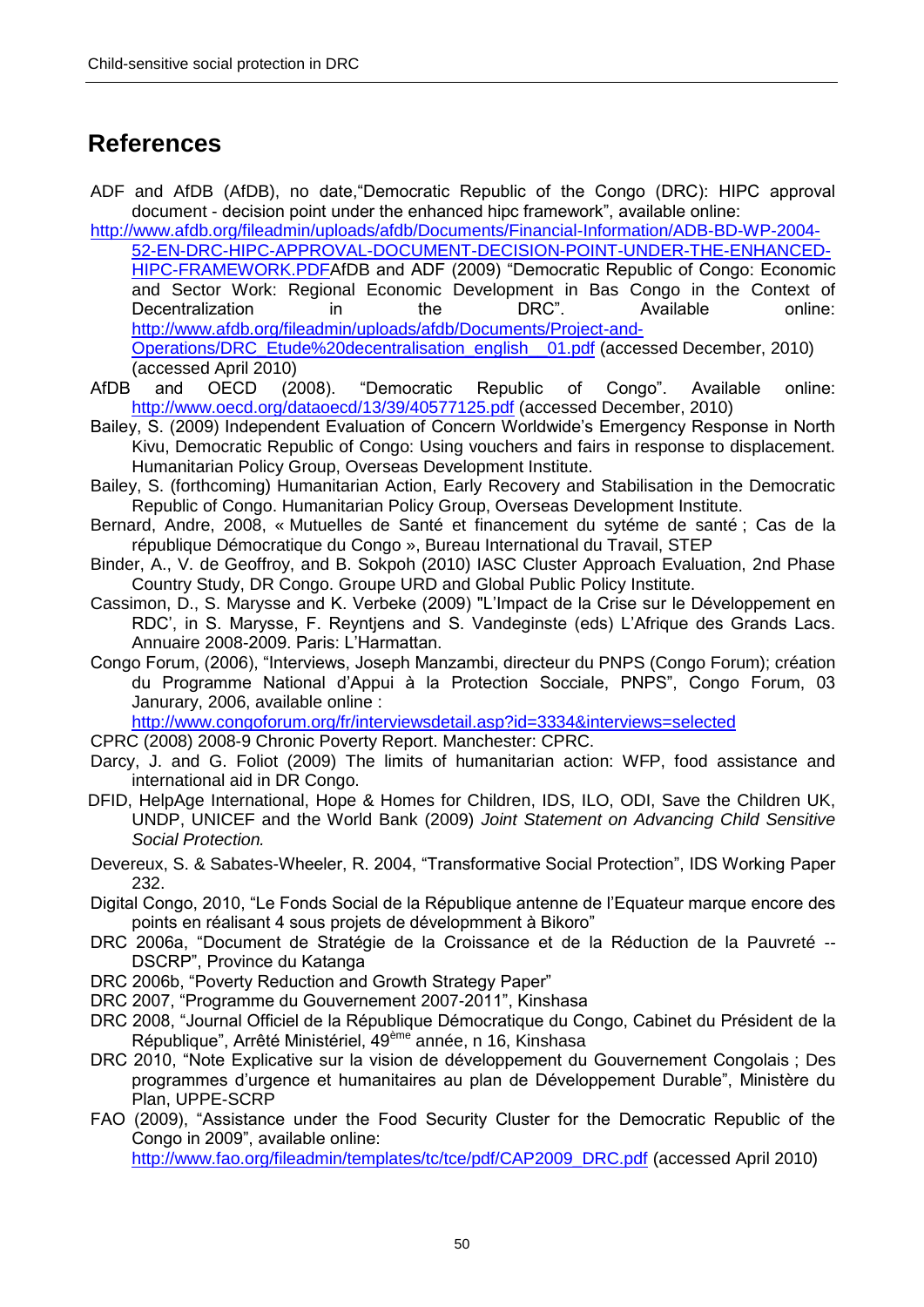- Frieda M Behets, Richard Matendo, Lara M Vaz, Nick Kilese, Diderot Nanlele, Steven Callens, Jack Kokolomami, Emile W Okitolando, & Annelies Van Rie, "Preventing vertical transmission of HIV in Kinshasa, Democratic Republic of the Congo: a baseline survey of 18 antenatal clinics", Bulleting of the World Health Organization, 84: 12: 921-1000
- GESS-ILO, "Social Security profile, Democratic Republic of the Congo", available online: [http://search.ilo.org/gimi/gess/ShowCountryProfile.do?cid=323&aid=2,](http://search.ilo.org/gimi/gess/ShowCountryProfile.do?cid=323&aid=2) (accessed April 2010)
- Global Extension of Social Security, no date, <http://www.ilo.org/gimi/gess/ShowCountryProfile.do?cid=323&aid=2> (accessed April 2010)
- Harvey and Holmes (2007) The Potential for Joint Programmes for Long-term cash transfers in Unstable Situations. Humanitarian Policy Group, Overseas Development Institute.
- Human Rights Watch (HRW), 2008, "We will Crush you! The Restriction of Political Space in the Democratic Republic of Congo"
- Human Rights Watch (HRW), 2009, "Democratic Republic of Congo (DRC), Human Rights Watch World Report, Country Summary
- ICG, 2010 (April), "Congo: l'enlisement du projet démocratique", Policy Briefing, Briefing Afrique n 73, Nairobi/Bruxelles
- IFRC (2009) "Democratic Republic of the Congo; Executive Summary"
- ILO 2005, « rapport su les résultats de l'enquête des ménage ; Enquête des ménages auprès de la population cible des mutuelles de santé de l'UNTC et de l'UMCC à Kinshasa », STEP Afrique, Kinshasa, RDC
- IMF, 2002, "Enhanced Heavily Indebted Poor Countries (HIPC) Initiative—Preliminary Document, Prepared by the Staffs of the International Monetary Fund and the World Bank"
- IMF (2010a) "IMF Data Mapper: World Economic Outlook October 2010". Available online: <http://www.imf.org/external/datamapper/index.php> (accessed December, 2010)
- IMF (2010b) " IMF and World Bank Announce US\$12.3 billion in Debt Relief for the DRC". Available online: <http://www.imf.org/external/np/sec/pr/2010/pr10274.htm> (accessed December, 2010)
- IPS, Thursday, 12 February 2009, "Congo-Kinshasa: Joblessness rises as global crisis hits mining", available online:

<http://www.afrika.no/Detailed/17941.html> (accessed April 2010)

- Jones, N. and Sumner, A. (2007) 'Does Mixed Methods Research Matter to Understanding Childhood Wellbeing?' Working Paper 40. Bath, UK. WeD.
- Kabuya Kalala, Francois, Cassimon, Danny, 2010 (January), "Global Financial Crisis Discussion Series; Paper 15: Democratic Republic of Congo Phase 2", Overseas Development Institute (ODI)
- Landiech, 2009, "Note on Sexual and gender Based Violence, Democratic Republic of Congo", SIDA, Bumanitarian Team, available at: [http://www.sida.se/Global/Countries%20and%20regions/Africa/DR%20Congo/Briefing%20no](http://www.sida.se/Global/Countries%20and%20regions/Africa/DR%20Congo/Briefing%20note%20on%20Sida) [te%20on%20Sida's%20humanitarian%20contributions%20to%20SGBV%20\\_revised\\_%20\\_2](http://www.sida.se/Global/Countries%20and%20regions/Africa/DR%20Congo/Briefing%20note%20on%20Sida) [\\_.pdf](http://www.sida.se/Global/Countries%20and%20regions/Africa/DR%20Congo/Briefing%20note%20on%20Sida) (accessed April 2010)
- Lassalle Thierry, LePivert Hélène, Analyse de l'Approche de Prise en Charge du suivi des Orphelins et Enfants Vulnérables (OEV) par les Volontaires Communautaires en RDC : cas d'étude de Caritas, Paris, Gret, janvier 2010, 52p
- Lecoutere, Els, Vlassentoot, Koen, Raeymaekers, timothy, (2008), "conflict, food insecurity and fragility in Eastern D.R Congo, Conflict Research Group, Working Paper 11, available online: [http://www.psw.ugent.be/crg/publications/working%20paper/workingpaper\\_LECOUTERE.pdf](http://www.psw.ugent.be/crg/publications/working%20paper/workingpaper_LECOUTERE.pdf) (accessed April 2010)
- Lilly, D. and A. Bertram (2008) Targeting humanitarian assistance in post-conflict DRC. Humanitarian Exchange Magazine 41.
- Mbosso, Simon, K, Mossige, Anne, Mpiana, Bijimba, Nyoka, Nsiala, (2004), "Stratégie Nationale de Protection Sociale des Groupes Vulnérables en République Démocratique du Congo. Rapport Final"
- Ministry of Plan, National Statistics Institute and UNICEF (2010), *Multiple Indicator Cluster Survey MICS-2010,* (Preliminary findings) Democratic Republic of the Congo : September 2010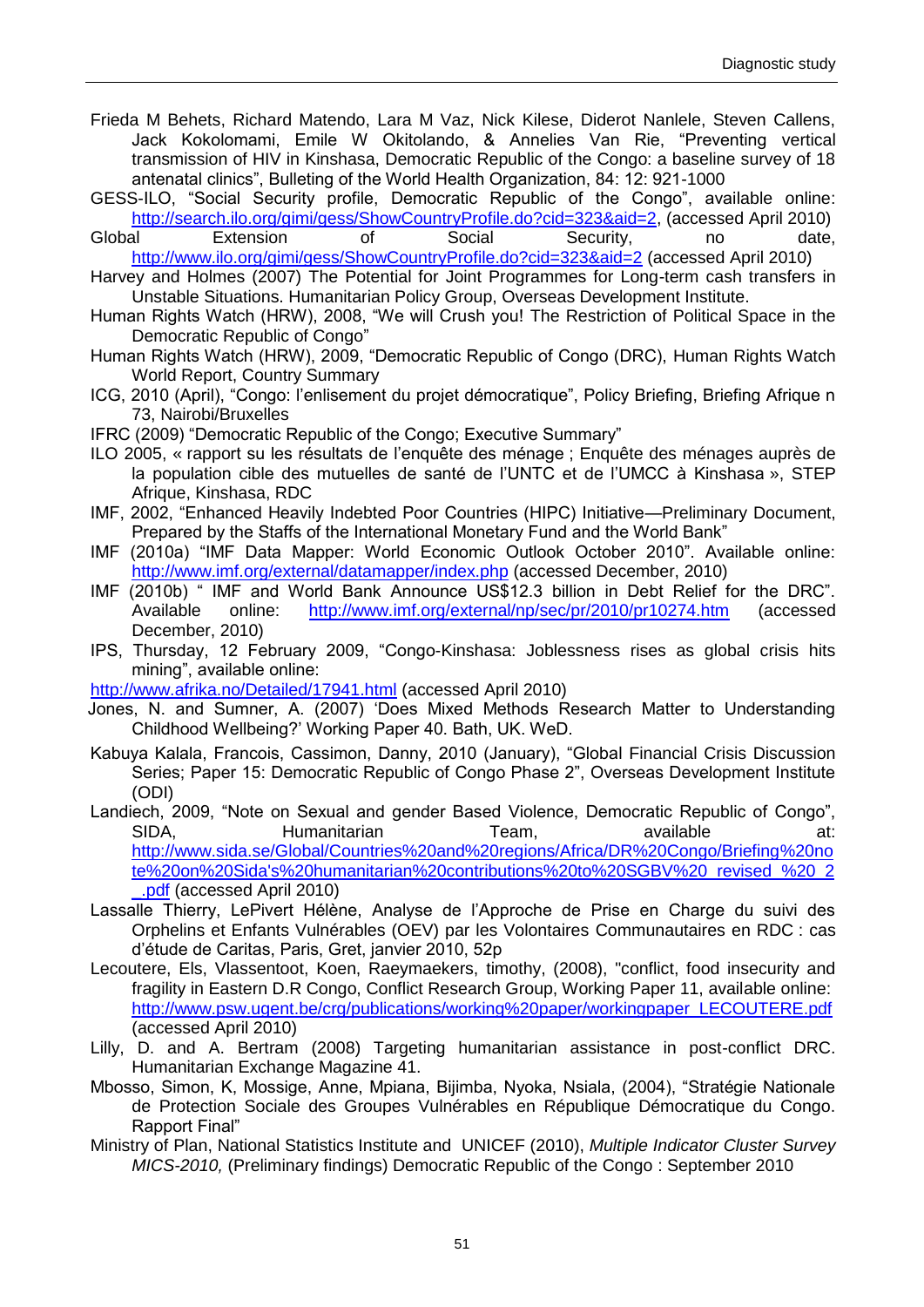Ministries in Charge of social Protection (2009) Rapport Final: Revue du Secteur de la Protection Sociale. Gouvernement de RDC.

Ministry of Finance, nd, 'Fonds Social de la République', accessed online : [http://www.minfinrdc.cd/partenaires/fonds\\_social/fonds social.htm](http://www.minfinrdc.cd/partenaires/fonds_social/fonds%20social.htm) (April 2010)

MONUC, 2009a, "Note on United Nations activities to prevent and respond to sexual Violence in<br>the at: DRC", at: the DRC", contained by DRC", and available at:

<http://monuc.unmissions.org/Default.aspx?grm2catid=310&tabid=4114> (accessed April 2010)

- MONUC, 2009b, "Note on the launch of the National Strategy against GBV", available at: <http://monuc.unmissions.org/Default.aspx?grm2catid=310&tabid=4114> (accessed April 2010)
- Mossige, Anne, Hatløy, Anne, Luyinduladio, N'zinga, M. Makengo, Astrid, K. Mboso, Simon, Mpiana Bijimba, Nyoka Nsiala, Esambo, Irène, (2003) (December), "Etude Pilote de Risques et de la Vulnérabilité en République Démocratique du Congo", Scanteam, Analysts and Advisors
- Mouflet, Véronique, 2009, "Le Bas Congo aux marges de l'agenda international ; Angles morts sur les émeutes de 2008 ", *Afrique Contemporaine,* 2009/4 :232

OCHA, 2009. Qui Fait Quoi Ou dans le Province du Sud Kivu ? http://www.rdc-humanitaire.net OCHA, 2010, "Humanitarian Action Plan 2010", available online:

[http://www.reliefweb.int/rw/RWFiles2010.nsf/FilesByRWDocUnidFilename/ASHU-7ZYSTV](http://www.reliefweb.int/rw/RWFiles2010.nsf/FilesByRWDocUnidFilename/ASHU-7ZYSTV-full_report.pdf/$File/full_report.pdf)[full\\_report.pdf/\\$File/full\\_report.pdf](http://www.reliefweb.int/rw/RWFiles2010.nsf/FilesByRWDocUnidFilename/ASHU-7ZYSTV-full_report.pdf/$File/full_report.pdf) (accessed April 2010)

OECD (2009) 'Policy Guidance Note: Social Protection'. Promoting Pro-Poor Growth: Social Protection. OECD: Paris

PGAI (2009) CARTOGRAPHIE ET ADEQUATION DE L'AIDE EN RDC.

- Peterman, A., T. Palermo, C. Bredenkamp (2011) "Estimates and determinants of sexual violence against women in the Democratic Republic of Congo". *American Journal of Public Health*. 2011 Jun; 101(6):1060-7
- Save the Children, 2009a, "Feeling the Heat: Child survival in a changing climate", London: International Save the Children alliance, available online: [http://www.savethechildren.org/publications/climate-change/child-survival-changing](http://www.savethechildren.org/publications/climate-change/child-survival-changing-climate.pdf)[climate.pdf](http://www.savethechildren.org/publications/climate-change/child-survival-changing-climate.pdf) (accessed April 2010)
- Save the Children, 2009b, "Hungry For Change: an eight-step, costed plan of action to tackle global hunger", London: International Save the Children alliance, available online: [http://www.savethechildren.org.uk/en/docs/Hungry\\_for\\_Change\\_EVERY\\_ONE\\_version\\_2nd.](http://www.savethechildren.org.uk/en/docs/Hungry_for_Change_EVERY_ONE_version_2nd.pdf) [pdf](http://www.savethechildren.org.uk/en/docs/Hungry_for_Change_EVERY_ONE_version_2nd.pdf) (accessed April 2010)
- SwedWatch, 2007, "Powering the Mobile World: Cobalt production for batteries in the DR Congo and Zambia", available online:

<http://www.germanwatch.org/corp/it-cob.pdf> (accessed April 2010)

Swithern, Sophia 2008, "Reclaiming mainstreaming: Oxfam GB's protection approach in DRC" in Humanitarian Exchange, No 39, available

<http://www.odihpn.org/documents/humanitarianexchange039.pdf> (accessed April 2010)

- UNDP, 2008, « Rapport National sur le Développement Humain 2008 ; Restauration de la Paix et reconstruction », PNUD, Republique Democratique du Congo
- UNDP, 2009a, "Province de Kinshasa, Profil Resumé; Pauvreté et conditions de vie des ménages ", available online :

[http://www.cd.undp.org/Downloads/profil/Profil\\_kinshasa\\_Final.pdf](http://www.cd.undp.org/Downloads/profil/Profil_kinshasa_Final.pdf) (accessed April 2010)

UNDP, 2009b, "Province de Katanga, Profil Resumé; Pauvreté et conditions de vie des ménages ", available online :

[http://www.cd.undp.org/Downloads/profil/Profil\\_Katanga\\_Final.pdf](http://www.cd.undp.org/Downloads/profil/Profil_Katanga_Final.pdf) (accessed April 2010)

UNDP, 2009c, "Province du Bas Congo, Profil Resumé; Pauvreté et conditions de vie des ménages ", available online : <http://www.cd.undp.org/Downloads/profil/Profil%20du%20Bas%20Congo%20Final.pdf>

(accessed April 2010)

UNDP (2010) "Human Development Report 2010: The Real Wealth of Nations: Pathways to Human Development." Available online: [http://www.undp.org/publications/hdr2010/en/HDR\\_2010\\_EN\\_Complete.pdf](http://www.undp.org/publications/hdr2010/en/HDR_2010_EN_Complete.pdf) (accessed Decemeber, 2010)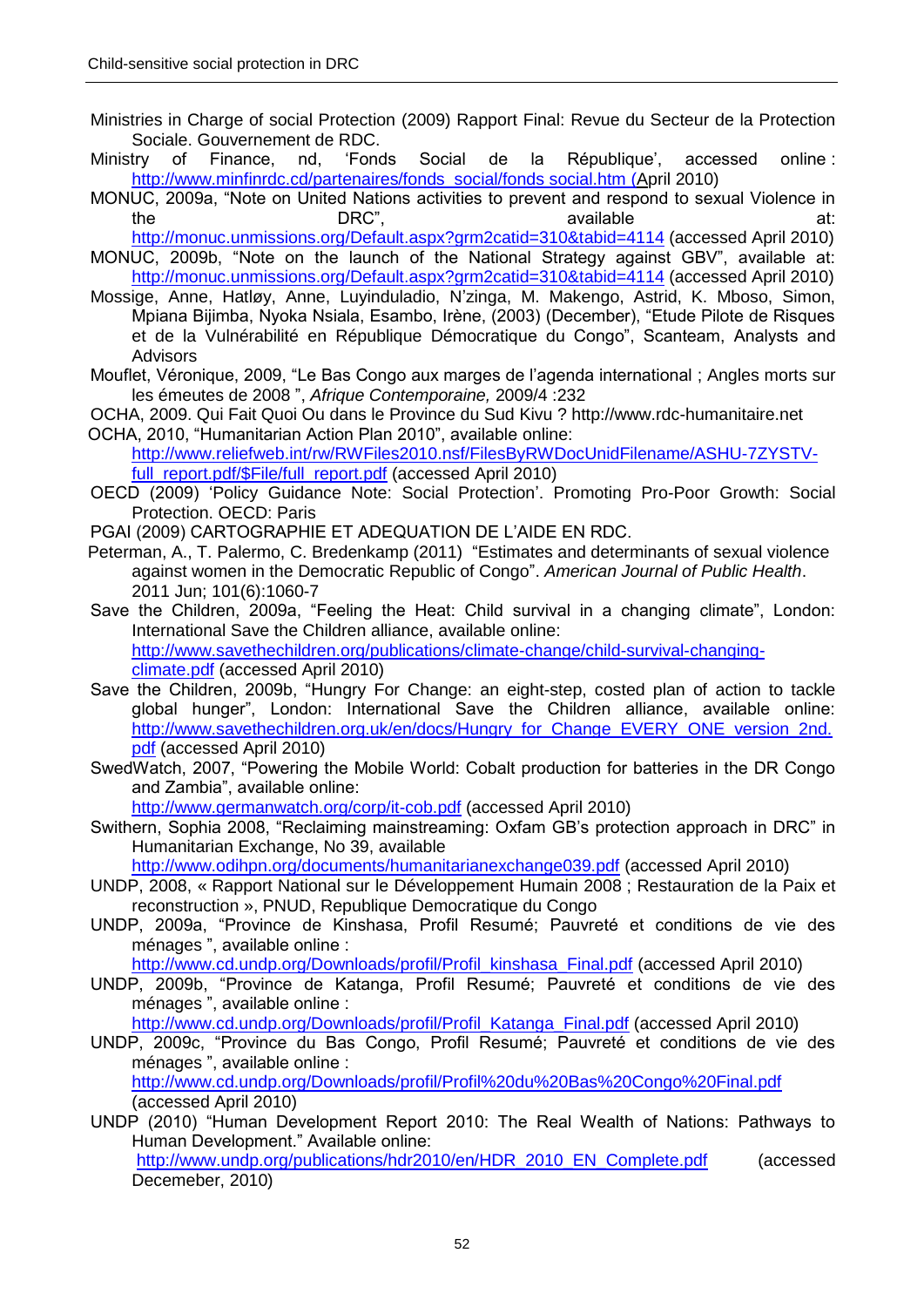- UNFPA, 2010a, "Democratic Republic of the Congo: Humanitarian Action Plan 2010", available at: http://www.unfpa.org/webday/site/global/shared/documents/news/2010/drc\_humaniarian\_pla [n\\_2010.pdf](http://www.unfpa.org/webdav/site/global/shared/documents/news/2010/drc_humaniarian_plan_2010.pdf) (accessed April 2010)
- UNHCR (2009) "2008 Findings on the Worst Forms of Child Labor Congo, Democratic Republic of". Available online:

[http://www.unhcr.org/refworld/category,COI,USDOL,ANNUALREPORT,COD,4aba3ee7c,0.ht](http://www.unhcr.org/refworld/category,COI,USDOL,ANNUALREPORT,COD,4aba3ee7c,0.html) [ml](http://www.unhcr.org/refworld/category,COI,USDOL,ANNUALREPORT,COD,4aba3ee7c,0.html) (accessed December, 2010)

- UNHCR (2010) "2010 UNHCR country operations profile Democratic Republic of the Congo". Available online at:<http://www.unhcr.org/cgi-bin/texis/vtx/page?page=49e45c366> (accessed December, 2010).
- UNICEF, 2006, "Child Alert : Democratic Republic of the Congo: Martin Bell reports on Children caught in war", available online:

[http://www.unicef.org/childalert/drc/content/Child\\_Alert\\_DRC\\_en.pdf](http://www.unicef.org/childalert/drc/content/Child_Alert_DRC_en.pdf) (accessed April 2010)

- UNICEF, 2008a, "Pauvreté des enfants et disparités en République Démocratique du Congo. Rapport Final", Kinshasa
- UNICEF, 2008b, "UNICEF Humanitarian Action Report 2008 ; Mid-Year Review" available at: [http://www.unicef.org/har08/files/HAR\\_MidYearReview\\_2008\\_full\\_report.pdf](http://www.unicef.org/har08/files/HAR_MidYearReview_2008_full_report.pdf) (accessed April 2010)
- UNICEF, 2008c, "UNICEF, Humanitarian Action, Democratic Republic of Congo in 2008", in UNICEF Humanitarian Action Report 2008, available online:

[http://www.unicef.org/har08/files/har08\\_DRC\\_countrychapter.pdf](http://www.unicef.org/har08/files/har08_DRC_countrychapter.pdf) (accessed April 2010)

UNICEF, 2010, "Bientôt le premier Tribunal pour Enfants de la RDC à Lubumbashi", Communiqué de Presse N 06/2010, UNICEF

[http://www.unicef.org/drcongo/french/CP\\_006\\_Conference\\_Internationale\\_Justice\\_pour\\_enf](http://www.unicef.org/drcongo/french/CP_006_Conference_Internationale_Justice_pour_enfants.pdf) [ants.pdf](http://www.unicef.org/drcongo/french/CP_006_Conference_Internationale_Justice_pour_enfants.pdf) (accessed April 2010)

- UNICEF (2010b) "MICS 2010: Joint Press Release: Progress and Perspectives for Children in DRC". Available online: [http://www.unicef.org/drcongo/french/media\\_5649.html](http://www.unicef.org/drcongo/french/media_5649.html) (accessed December, 2010)
- UN Security Council, 2010 (March), "Thirty-first report of the Secretary-General on the United Nations Organization Mission in the Democratic Republic of the Congo", S/2010/164
- USAID (2010) "HIV/AIDS: DRC". Available online: [http://www.usaid.gov/our\\_work/global\\_health/aids/Countries/africa/congo.html](http://www.usaid.gov/our_work/global_health/aids/Countries/africa/congo.html) (accessed December, 2010)
- USDoL 2008 Findings on the Worst Forms of Child Labor Congo, Democratic Republic of, 10 September 2009, available at: <http://www.unhcr.org/refworld/docid/4aba3ee7c.html> (accessed April 2010)
- Vesituluta Youdi, 2006, "Early Childhood care and education (ECCE) in the Democratic Republic of Congo (DRC)", Background paper prepared for the Education for All Global Monitoring Report 2007, Strong Foundations: early childhood care and education, UNESCO
- Vlassenroot, K., Ntububa, S. and Raeymaekers, T., (2006), "Food security responses to the protracted crisis context of the Democratic Republic of the Congo" (French and English), report for FAO-Food Security Information for Action, 2006 , available online : <ftp://ftp.fao.org/docrep/fao/009/ag307e/ag307e00.pdf> (accessed April 2010)
- WFP 2007, "Targeted Food Aid for Victims of Armed Conflict and other Vulnerable Groups, Protracted Relief and Recovery Operations", Executive Board Annual Session, Projects for Executive Board Approval, Agenda Item 9, Rome, available online (accessed April 2010): [www.wfp.org/content/targeted-food-aid-victims-armed-conflict-and-other-vulnerable-groups](http://www.wfp.org/content/targeted-food-aid-victims-armed-conflict-and-other-vulnerable-groups)
- WFP, 2008, "executive Brief: Democratic Republic of Congo. Comprehensive Food Security and Vulnerability Analysis (CFSVA)/2007-2008", available online: <http://home.wfp.org/stellent/groups/public/documents/ena/wfp188266.pdf> (accessed April 2010)
- WFP 2010, "High Malnutrition Rates, A silent Emergency", WFP news release, available: <http://www.wfp.org/news/news-release/high-malnutrition-rates-silent-emergency-drc> (accessed April 2010).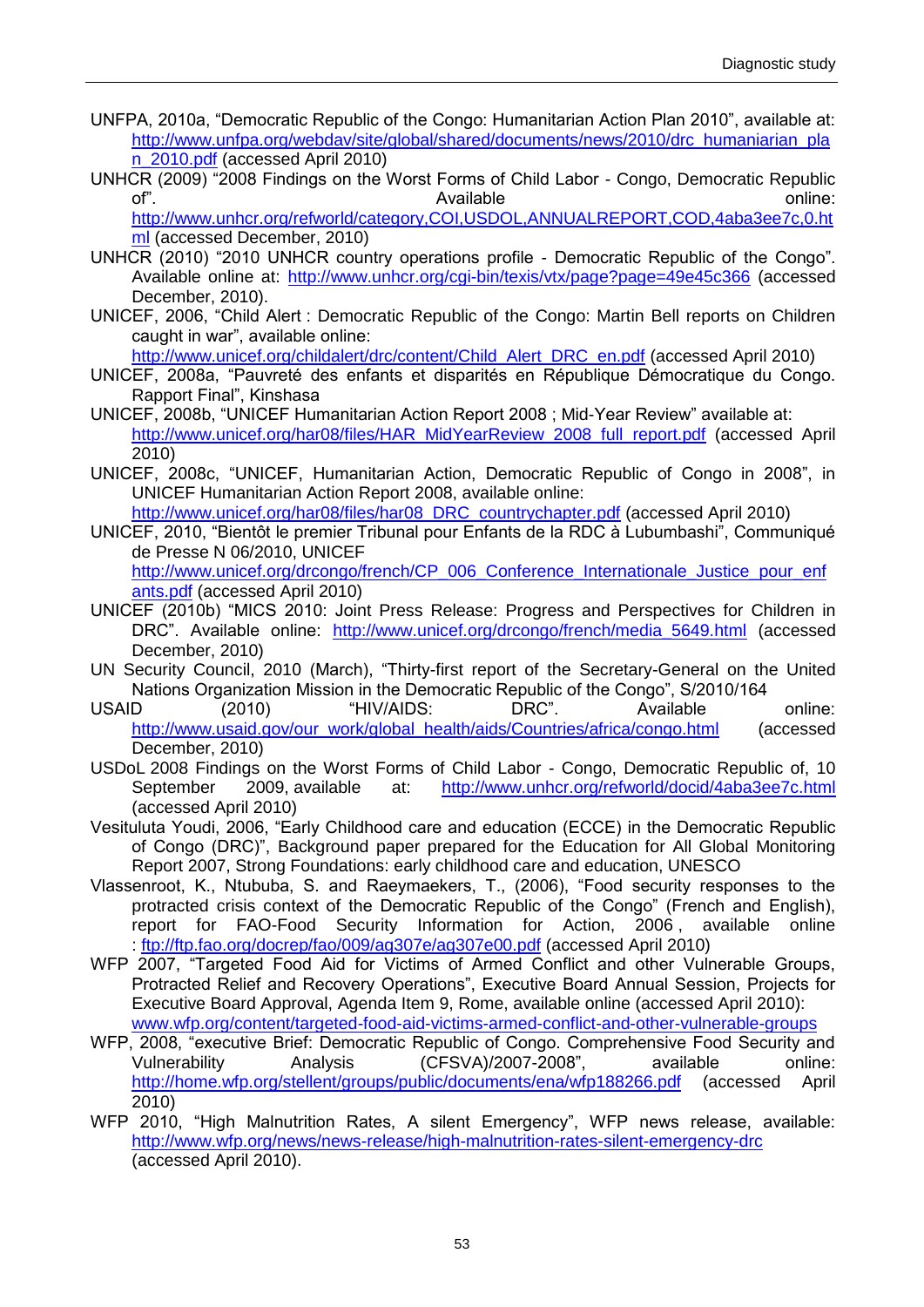WFP (nd), "Emergency Support to the population affected by insecurity in the Haut-Uélé District in Orientale Province of the DRC", online resource: [www.wfp.org/content/emergency-support](http://www.wfp.org/content/emergency-support-population-affected-insecurity-haut-uélé-district-orientale-province-drc)[population-affected-insecurity-haut-uélé-district-orientale-province-drc,](http://www.wfp.org/content/emergency-support-population-affected-insecurity-haut-uélé-district-orientale-province-drc) (accessed April 2010)

World Bank (2009), "Democratic Republic of Congo, 2009 Spring Economic Report" World Bank (nd), "Congo DRC:Climate Risk Factsheet", available online:

[http://siteresources.worldbank.org/INTAFRICA/Resources/Congo\\_DRC\\_Country\\_Note.pdf](http://siteresources.worldbank.org/INTAFRICA/Resources/Congo_DRC_Country_Note.pdf) (accessed April 2010)

WHO, 2005 (December), "Democratic Republic of Congo; Summary Country Profile for HIV/AIDS treatment scale-up".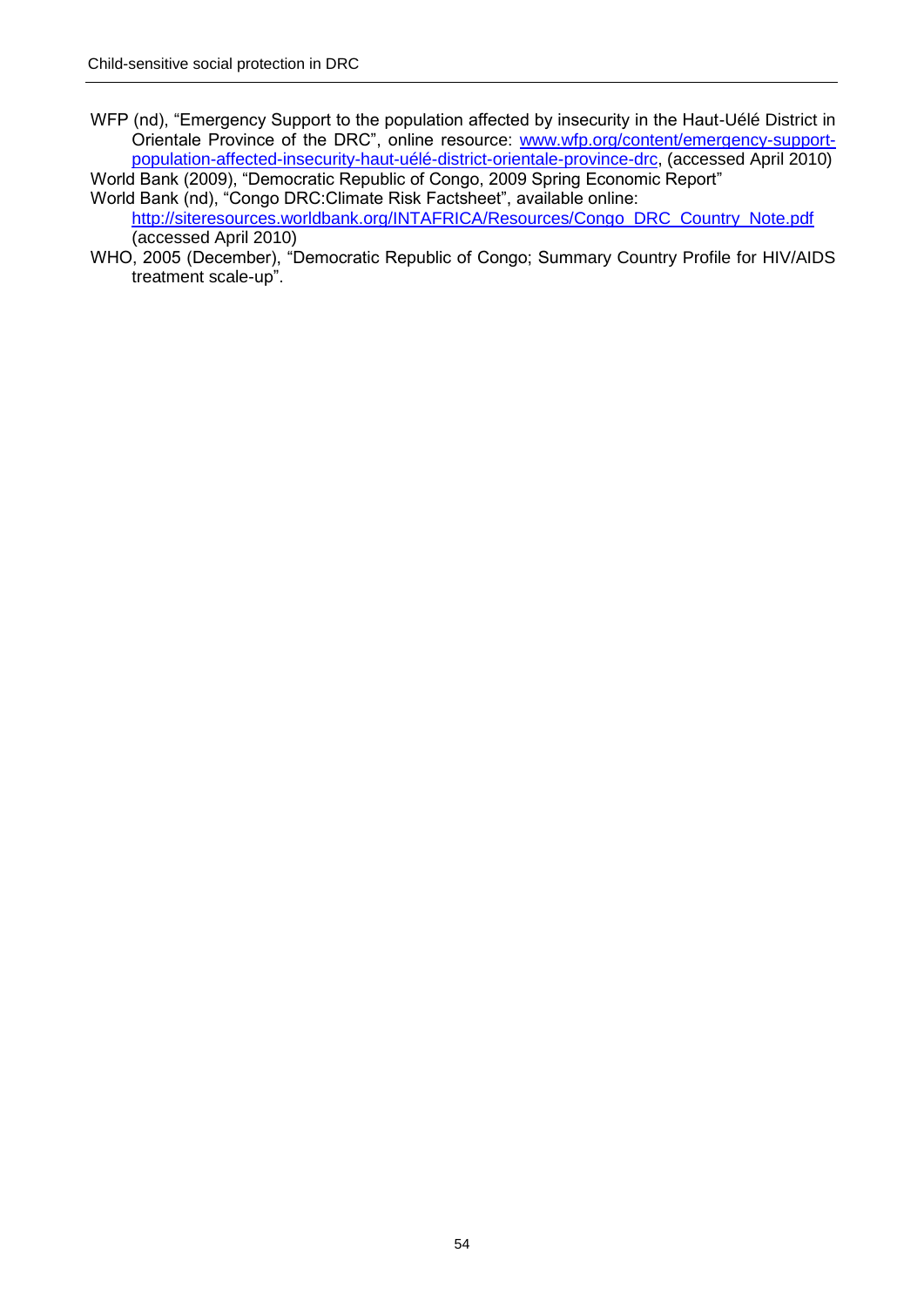# <span id="page-66-0"></span>**Annex 1: Key informants**

Key informant interviews were conducted with government officials, donors and aid agencies in Kinshasa and Lubumbashi, Katanga. In Katanga, interviews were conducted with DIVAS (Division of Social Affairs), Fond Social de la Republique Division Jeunes Femmes et Enfants, Division de Plan, Division de la Santé, Ministère de la Santé et Affaires Sociales, UNDP, World Vision.

In Kinshasa the following interviews were conducted:

| <b>Name</b>            | <b>Structure</b>                                          | <b>Position</b>                                      |
|------------------------|-----------------------------------------------------------|------------------------------------------------------|
| <b>Erick MPIANA</b>    | DEP/Ministère des Affaires Sociales                       | Expert en Planification et Point Focal<br><b>OEV</b> |
| Raphael NUNGO          | DEP/ Ministère de la Santé                                | Directeur Coordonateur Pricncipal                    |
| <b>MASASU</b>          | Direction des Mutuelles /Ministre du Travail              | Directeur Chef de Servive                            |
| Adelaïde NKODIA        | DEP/ Ministre du Genre                                    | Expert en Planification                              |
| ESSIMBO                | UPPE/Ministre du Plan                                     | Coordonnateur Général                                |
| Augustin BAMBEDI       | Direction des Secteurs Sociaux/ Ministre<br>du plan       | Chargé des questions Jeunes et<br>Enfants            |
| Pacifique ILOSYO       | DEP/Ministère du Budget                                   | Directeur Coordonateur Pricncipal                    |
| Roger KAMBU            | <b>BIT</b>                                                | Chargé de Projet                                     |
| Ruphin BO-ELONGO       | Fonds Social de la RDC                                    | Coordonnateur Général                                |
| <b>Robert DEKKER</b>   | <b>PAM</b>                                                | Head of Program                                      |
| Gratien MUNDIA         | <b>CARITAS CONGO</b>                                      | Chargé de Projet                                     |
| <b>TAMSIN Ayliffe</b>  | <b>DFID</b>                                               | Social Development Advisor                           |
| Elyse ZAMBITE MAKUTA   | Programme du VIH Integré au Congo<br>(PROVIC)             | Systems strengthening Specialist                     |
| MBELLA Ngongi          | Programme du VIH Integré au Congo<br>(PROVIC)             | Chief of Party                                       |
| Maurizio CRIVELLARO    | <b>CARE</b> International                                 | <b>Country Director</b>                              |
| Me Henry KAMVUNZE      | Programme National de Promotion des<br>Mutuelles de Santé | Chef de division                                     |
| Dr Mude WILLY          | Programme National de la Santé au Travail<br>(PNST)       | <b>Directeur National</b>                            |
| MUFUANKOLO Mundel      | Programme National de Promotion des<br>Mutuelles de Santé | <b>Directeur</b>                                     |
| <b>MANGALA Anatole</b> | Programme National de Promotion des<br>Mutuelles de Santé | Directeur Adjoint                                    |
| <b>Robert DEKKER</b>   | Recovery and Development Poverty<br><b>Reduction Unit</b> | Direction des programmes                             |
| Marcel KANDA           | UPPE/Ministre du Plan                                     | <b>Expert Macro</b>                                  |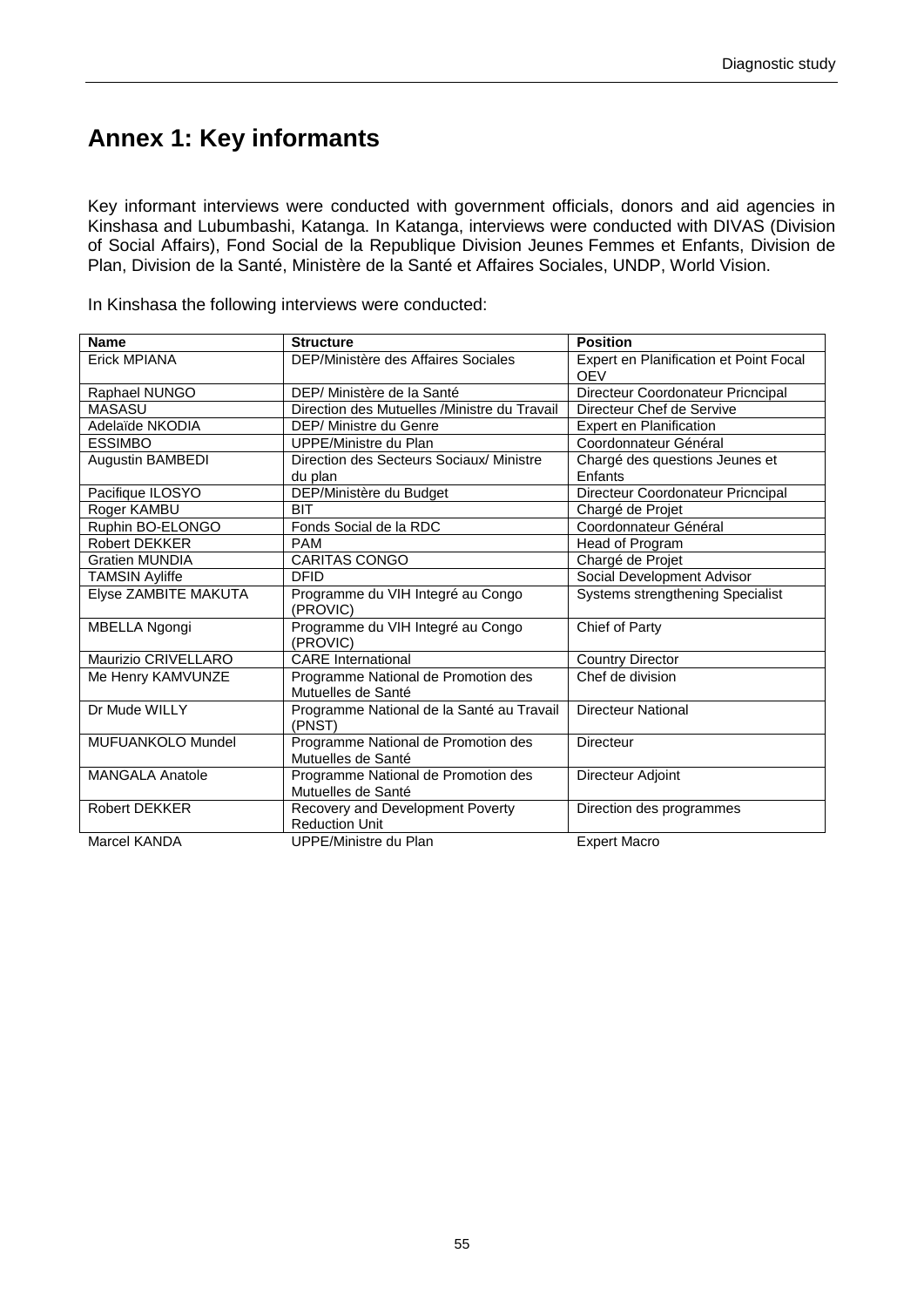<span id="page-67-0"></span>

| <b>Annex 2: Steering committee members</b> |  |  |  |
|--------------------------------------------|--|--|--|
|--------------------------------------------|--|--|--|

| <b>Name</b>             | <b>Ministry</b>                                                                                 | Area                                                                                | <b>Title</b>                                                              |
|-------------------------|-------------------------------------------------------------------------------------------------|-------------------------------------------------------------------------------------|---------------------------------------------------------------------------|
| <b>AUGUSTIN BAMBEDI</b> | MINISTRY OF PLANNING                                                                            | Directorate of Social<br>Services.                                                  | -Head of Office, in<br>charge of children,<br>youth and family<br>themes. |
| <b>MARCEL KANDA</b>     | MINISTRY OF PLANNING                                                                            | <b>UPPE</b>                                                                         | <b>Macro Expert</b>                                                       |
| <b>FRANCIS BOKOTSI</b>  | MINISTRY OF SOCIA L<br>AFFAIRS, HUMANITARIAN<br><b>ACTION AND NATIONAL</b><br><b>SOLIDARITY</b> | Direction d'études<br>et Planification<br>Directorate of<br><b>Planning Studies</b> | -Project analysis                                                         |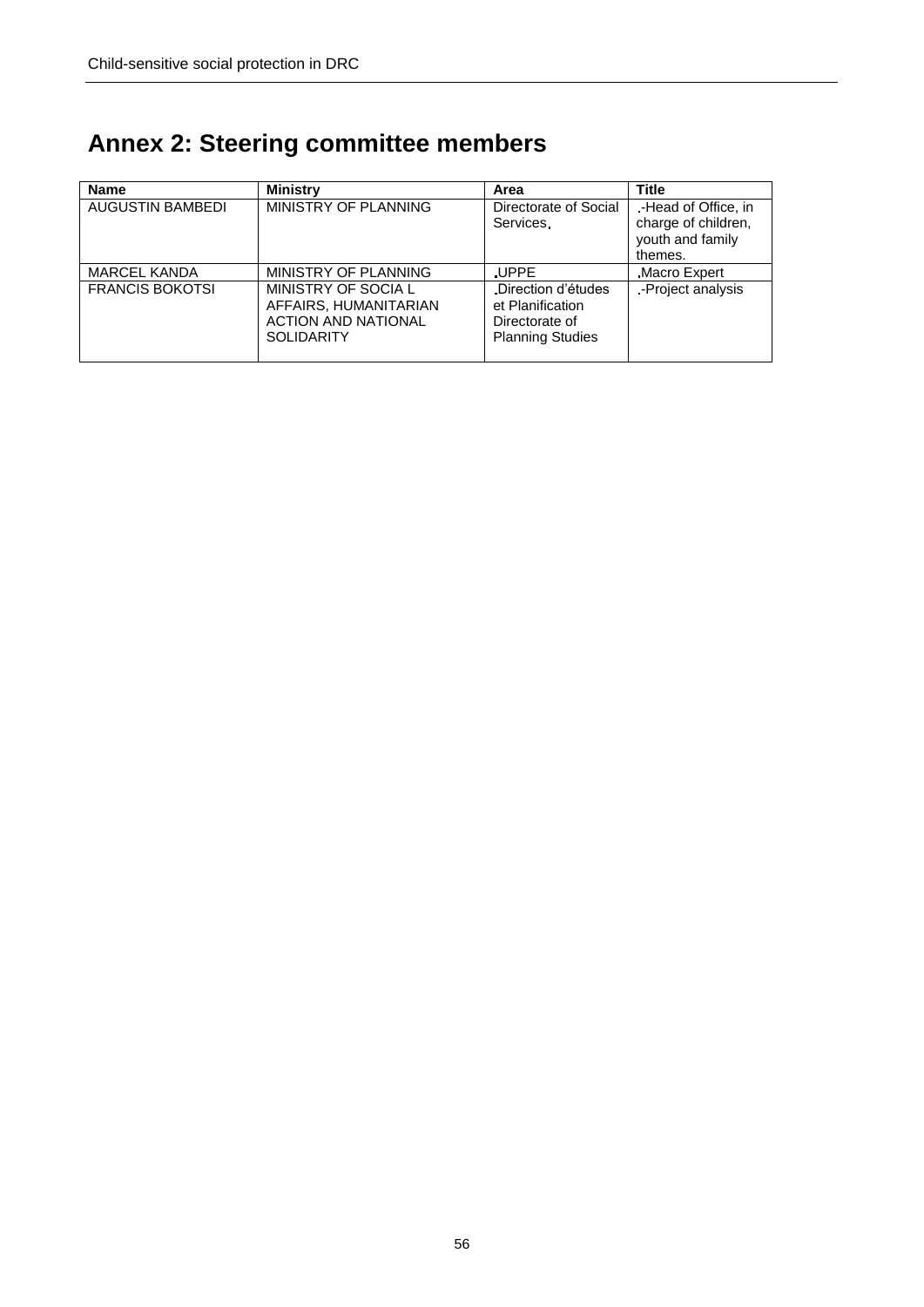# <span id="page-68-0"></span>**Annex 3: Characteristics of the three provinces**

### **Kinshasa**

The Province of Kinshasa fares better in terms of social indicators than other areas of the country. Poverty levels in the province are lower, with 41.6% of Kinshasa under the poverty line compared to 71.3% nationally (UNDP, 2009a). However, this figure hides glaring inequalities. The Gini coefficient of Kinshasa Province is 39% (République Démocratique du Congo, 2006b). Slightly over half of the province population is under 20 years of age and the unemployment rate is 15% (2005 figure), which is actually higher than other provinces. The informal sector provides 66% of all employment (UNDP, 2009a).

The average household in Kinshasa Province has 7.3 members; poverty is higher among female headed households (FHH) than male headed households (MHH) (45.7% versus 40.7%). This can be explained by the lower social status of women, their lower levels of education, as well as their difficulty in accessing capital and formal employment (UNDP, 2009a). Educational attainment has a significant impact on household poverty. Households headed by an individual with a primary education have a poverty rate of 76.2%, compared to a rate of 36.8% for households headed by someone who reached university level. The main impediments to poverty reduction in Kinshasa are ascribed to a lack a jobs, poor nutrition and a lack of capital (République Démocratique du Congo, 2006b).

The primary school enrolment rate in Kinshasa was 74.8% in 2005, significantly above the national average. Less than 5% of the population was illiterate, compared to 20% nationally (UNDP, 2009a). Girls in Kinshasa are nearly as likely as boys to enroll in primary school, though inequality does rise with age–with obvious repercussions for women's employment (ibid.). Men's unemployment is a full 15% lower than women's, which is nearly 50% (ibid).

Infant mortality in Kinshasa Province is lower than that of other provinces; in 2007 it was 73/1,000 (ibid.). Less than 9% of children under five are stunted and the HIV infection rate is also lower than that of other regions (ibid; WHO, 2005) While there are only 94 hospitals in the entire district, partly explaining why two-thirds of all women report difficulties accessing affordable health care, overall the district fares comparatively well on health indicators (UNDP, 2009a).

### **Katanga**

Katanga is the second largest—and the second wealthiest--province in the DRC (UNDP, 2009b). The province is rich in minerals, is home to several agro-industrial companies, and benefits from custom taxes (UNDP, 2009b). While this provides some economic leverage for carrying out reforms, lack of human capital often means the decentralization programme is not always achieved (ICG, 2010). Ninety percent of the population works informally in agriculture (UNDP, 2009b).

Nearly 70% of Katanga's population is poor and its Gini coefficient is over 40% (République Démocratique du Congo, 2006b; UNDP, 2009b). Rural residents are slightly more likely to be poor than urban residents. Katanga, despite its wealth, suffers from an acute lack of infrastructure roads, schools, and hospitals—as well as high levels of population displacement, inflation and familial destruction (République Démocratique du Congo, 2006a).

Poor households in Katanga are larger than non-poor households—6.2 persons/HH compared to 4 (UNDP, 2009b). Contrary to Kinshasa province, the incidence of poverty in households headed by women is marginally *lower* than those headed by men (66.6% compared to 69.7%) (ibid.). Katanga's citizens also suffer from high levels of food insecurity, with less than 10% of households eating three meals per day, and low doctor-to-patient ratios—1 to 2,700 (République Démocratique du Congo, 2006a; UNDP, 2009b). The lack of transport infrastructure leaves many without access to hospitals, meaning that few women access pre-natal and natal care (UNDP, 2009b).